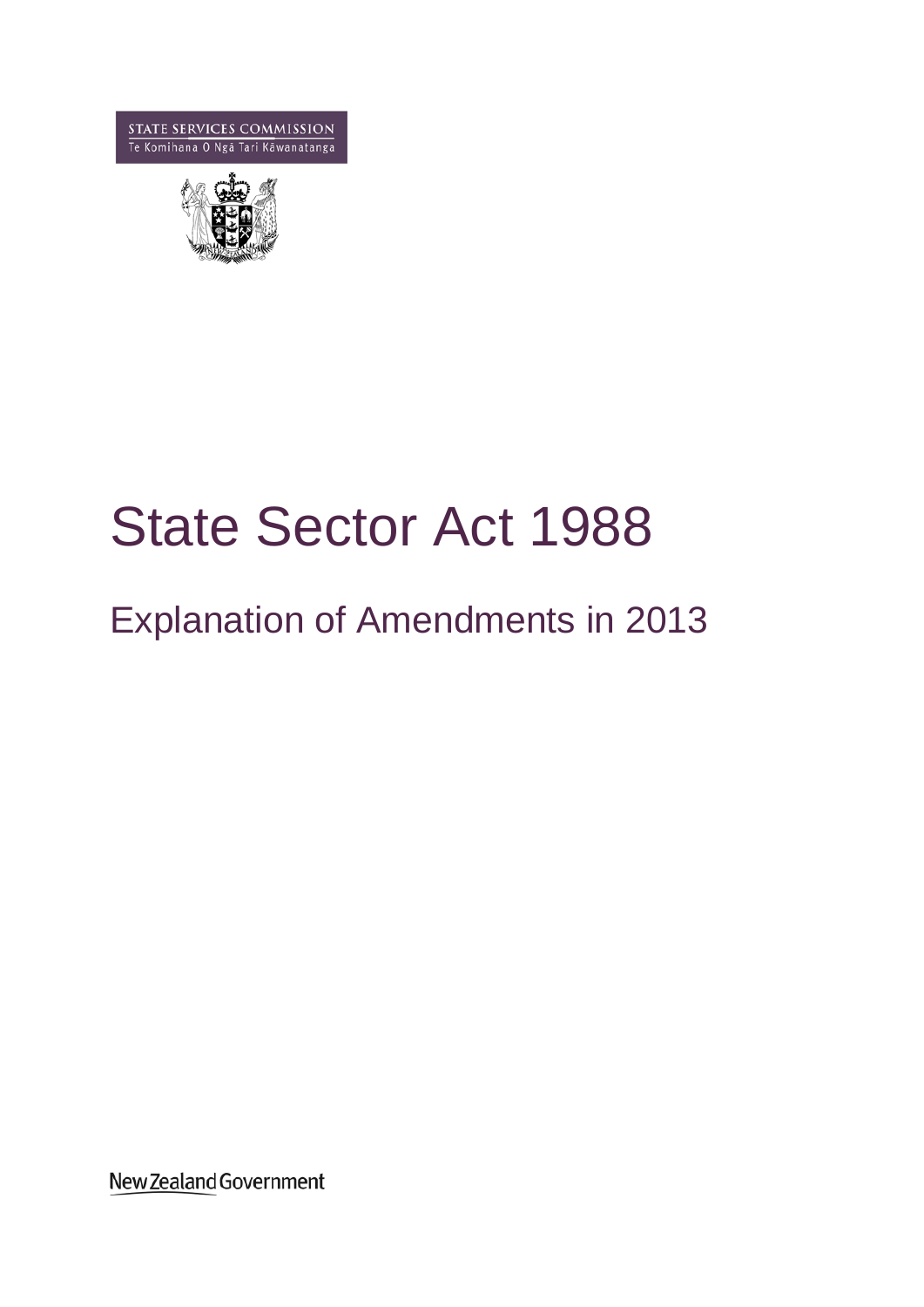Published by the State Services Commission PO Box 329, Wellington, New Zealand

Crown copyright © 2015

ISBN 978-0-478-43441-5



This copyright work is licensed under the Creative Commons Attribution-NonCommercial-NoDerivatives 4.0 International licence. In essence, you are free to copy and distribute the work (including in other media and formats) for non-commercial purposes, as long as you

attribute the work to the Crown, do not adapt the work and abide by the other licence terms. To view a copy of this licence, visit [https://creativecommons.org/licenses/by-nc-nd/4.0/.](https://creativecommons.org/licenses/by-nc-nd/4.0/) Attribution to the Crown should be in written form and not by reproduction of any such emblem, logo or Coat of Arms.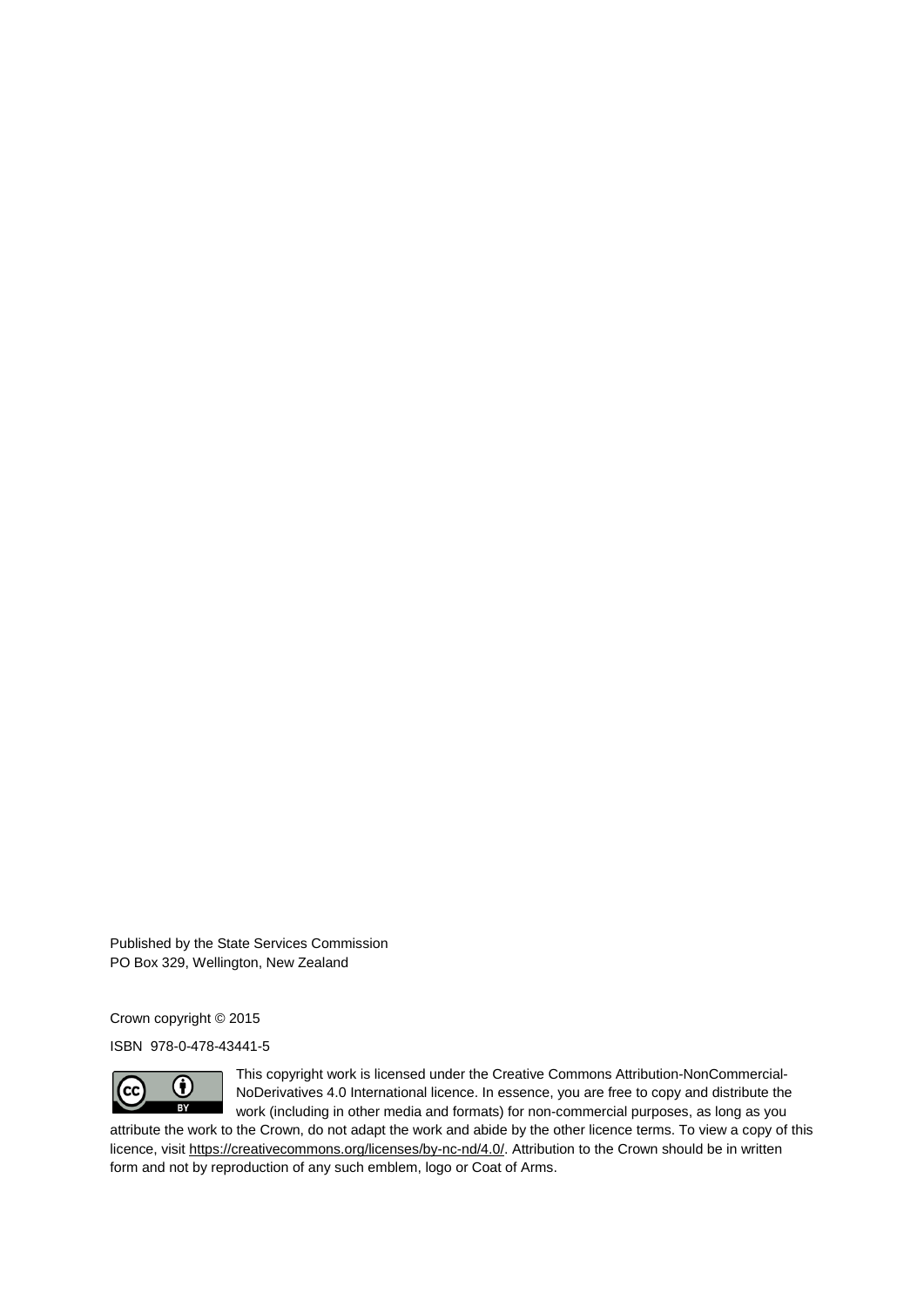# Contents

| Grounds to Appoint Acting Commissioner or Acting Deputy Commissioner 18 |  |
|-------------------------------------------------------------------------|--|
|                                                                         |  |
|                                                                         |  |
|                                                                         |  |
|                                                                         |  |
|                                                                         |  |
|                                                                         |  |
|                                                                         |  |
|                                                                         |  |
|                                                                         |  |
|                                                                         |  |
|                                                                         |  |
|                                                                         |  |
|                                                                         |  |
|                                                                         |  |
| Part 4: Senior Leadership and Management Capability in Public Service63 |  |
|                                                                         |  |
|                                                                         |  |
|                                                                         |  |
|                                                                         |  |
|                                                                         |  |
|                                                                         |  |
|                                                                         |  |
|                                                                         |  |
|                                                                         |  |
|                                                                         |  |
|                                                                         |  |
|                                                                         |  |
|                                                                         |  |
|                                                                         |  |
|                                                                         |  |
|                                                                         |  |
|                                                                         |  |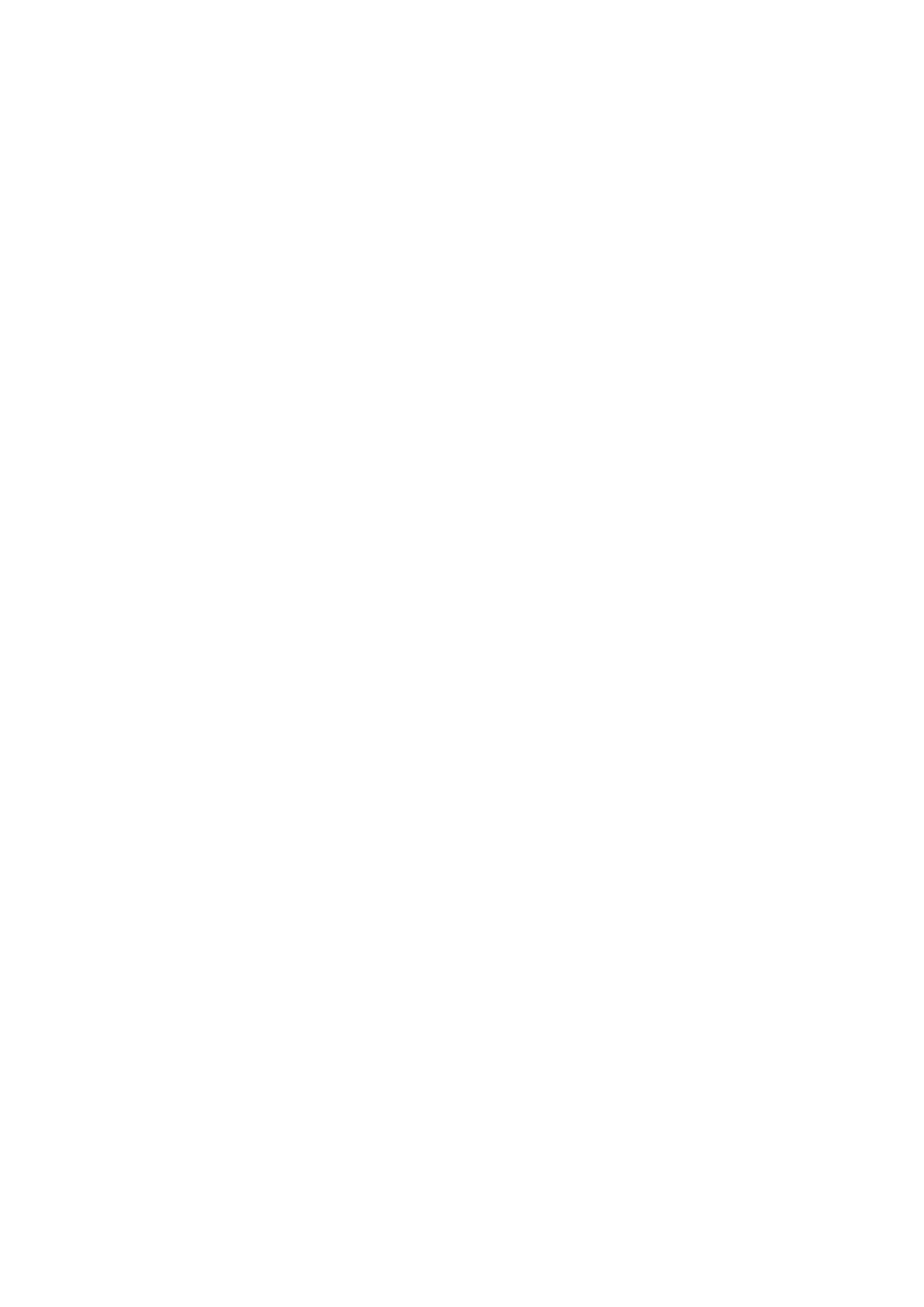# <span id="page-4-0"></span>Preface

- 1 This paper provides a record of the main provisions in the State Sector Amendment Act 20[1](#page-4-1)3 that amended the State Sector Act 1988 (SSA) with effect from 18 July 2013<sup>1</sup>.
- 2 The main purpose of this paper is to explain the legislative changes, not to provide implementation guidance. The paper records the rationale for the legislative amendments, including the more significant shifts in thinking at various stages during the policy development, legislation drafting and parliamentary processes. This paper primarily draws on:
	- iterative drafts of discussion papers prepared within the State Services Commission (SSC) between January 2010 (SSC internal doc #1460871\_1) and May 2012 (SSC internal doc #1712787 versions 1-6)
	- four of the seven "Better Public Services" (BPS) papers submitted to Cabinet in May 2012: BPS Paper Two – Better system leadership; BPS Paper Three – Departmental Agencies; BPS Paper Four – Specific Purpose Boards; BPS Paper Six – Amendments to the State Sector Act
	- the joint SSC-Treasury Briefing to the Finance and Expenditure Committee (FEC) on the State Sector and Public Finance Reform Bill, February 2013. This was an omnibus Bill that would be divided at the end of the committee of the whole House stage into a State Sector Amendment Bill, a Public Finance Amendment Bill and a Crown Entities Amendment Bill. The purpose of the omnibus Bill was to support the BPS work programme and the administrative changes needed to reshape the State services so that they are fit-for-purpose, not just for the present but for the next decade or more.
	- the joint SSC-Treasury Departmental Report on the State Sector and Public Finance Reform Bill, March 2013; and three sets of Responses to Information Requests from FEC, April 2013.
- 3 Key dates leading to the changes to the SSA include:
	- SSC commences its internal review of the SSA: September 2009
	- Government establishes the Better Public Services Advisory Group (BPSAG): May 2011. It provided recommendations to Government in December 2011
	- Cabinet: 14 May 2012
	- Bill introduced: 30 August 2012
	- First reading: 29 November 2012
	- Select Committee (Finance and Expenditure) report: 23 May 2013
	- Third reading: 10 July 2013
	- Royal assent: 17 July 2013

<span id="page-4-1"></span><sup>1</sup> Two sets of provisions had a later commencement date: departmental agencies, and the new redundancy-related sections -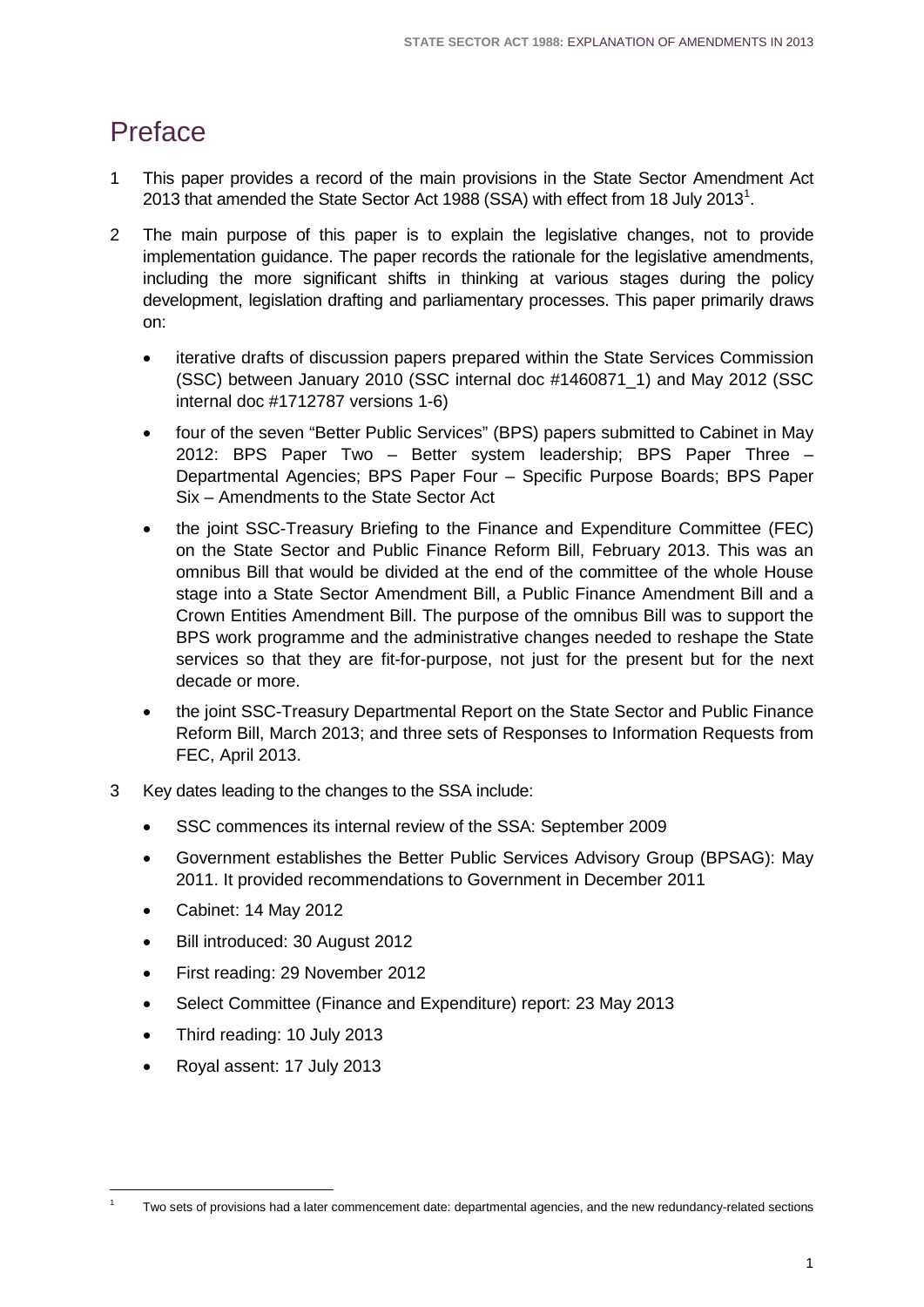# <span id="page-5-0"></span>Introduction to Review of the State Sector Act 1988

- 4 When the SSC launched its review of the SSA in 2009, its intention was to ensure that the Act is fit for purpose, meets the current and ongoing needs of the State services and accurately reflects current practice.
- 5 Subsequently, the report of the BPSAG provided the catalyst for major shifts in the public management model in order to improve the quality and direction of public services. The report provided the overarching and unifying themes and objectives for an omnibus Bill that would lead to substantive amendments to the SSA, the Public Finance Act 1989 (PFA) and Crown Entities Act 2004 (CEA).
- 6 Importantly, though, the BPSAG report did not provide a prescription for the amendments to the SSA: not all the report's recommendations were incorporated into the SSA. For example, the SSA as amended does not formally designate the State Services Commissioner (the Commissioner) as the Head of State Services; but it does formally establish the Commissioner's role of providing leadership and oversight of the State services.
- 7 Making substantive amendments to the SSA, PFA and CEA is significant for New Zealand's public management model. Collectively these Acts constitute foundation legislation for the organisation, operations and accountabilities of the State sector. In particular the SSA, together with the PFA and convention, establishes among other things the formal relationship between Ministers and the Public Service, and is thus a major source of New Zealand's constitutional arrangements<sup>[2](#page-5-1)</sup>.
- 8 Placing the review of the SSA in historical context, it was a century since the passage of the landmark Public Service Act 1912 which laid the foundations for a non-political, unified, career Public Service. The most substantive reforms since then were the passage of the State Services Act 1962 and the current SSA in 1988. The most significant change in 1988 was a move away from a centralised employment model, granting to chief executives of Public Service departments independence over all the employment decisions affecting individuals in their departments, a greater level of autonomy for the management of their departments and consequentially an increased level of accountability for their own performance and that of their departments.
- 9 Since its enactment in 1988, there were eleven amendments to the SSA designed to align its provisions with the new employment regime for the Public Service, or to address specific issues of the day. Annex 1 provides a short summary of the more significant elements of the amendment Acts.
- 10 This paper follows the sequence of the SSA. Each part of the Act is introduced with a statement of the important matters under review, and an indication where applicable of the ancillary or second order matters. Each issue is then discussed in order of its location within the Act.
- 11 The SSC wishes to record its appreciation to The Treasury as joint partner and project management leader for the preparation of the Bill, and to the Parliamentary Counsel Office for its significant contributions throughout the legislative drafting.

-

<span id="page-5-1"></span><sup>2</sup> Cabinet Manual 2008 – page 2 and paragraph 3.6, page 37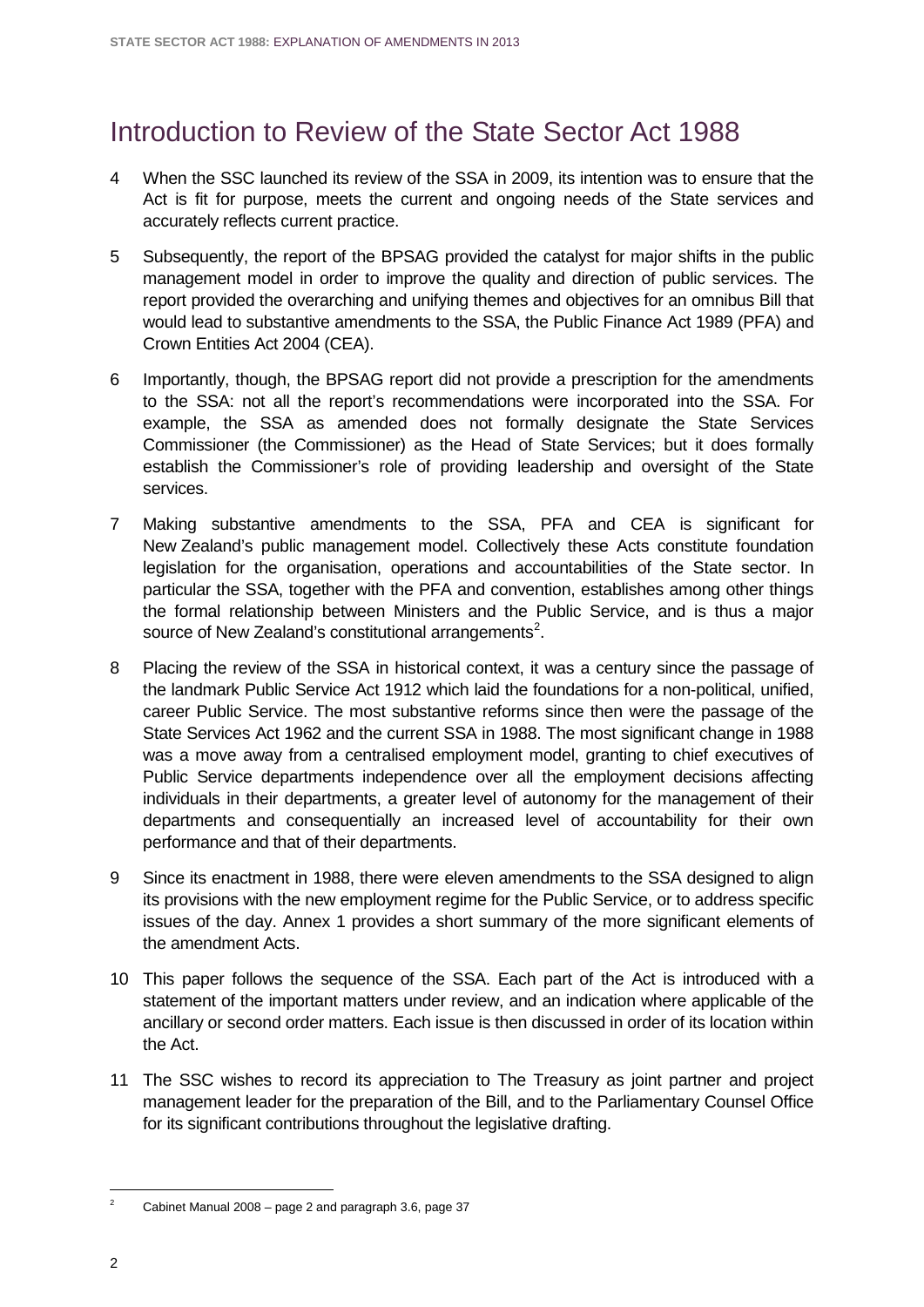# <span id="page-6-0"></span>Structure of the Act

12 The SSA as enacted in 1988:

- commenced with a long Title, setting out eight purposes of the Act
- provided for the statutory officer of State Services Commissioner, and set out the Commissioner's principal functions together with general and specific powers
- set out more detailed provisions in subsequent parts of the Act for the Public Service, chief executives, and various personnel-related regimes.
- 13 Accordingly, the SSA could be considered to 'cascade' naturally from the strategic and foundation provisions, to the more operational and detailed provisions.
- 14 Early during the review of the SSA, the SSC considered that the 'cascading' structure was useful and should be maintained, while being made more prominent with several significant amendments, as explained in the following parts of this paper:
	- replacing the long Title to the SSA with a new section setting out the purpose of the Act as part of the legislative provisions. All other provisions would cascade from, and work to achieve, the purpose of the SSA
	- inserting for the first time into the SSA a new section setting out the role of the Commissioner. All of the Commissioner's functions and powers would then serve to carry out the statutory role
	- revising the Commissioner's principal functions by elevating them to a more strategic and overarching level
	- tying the principal responsibilities of chief executives to the purpose of the SSA.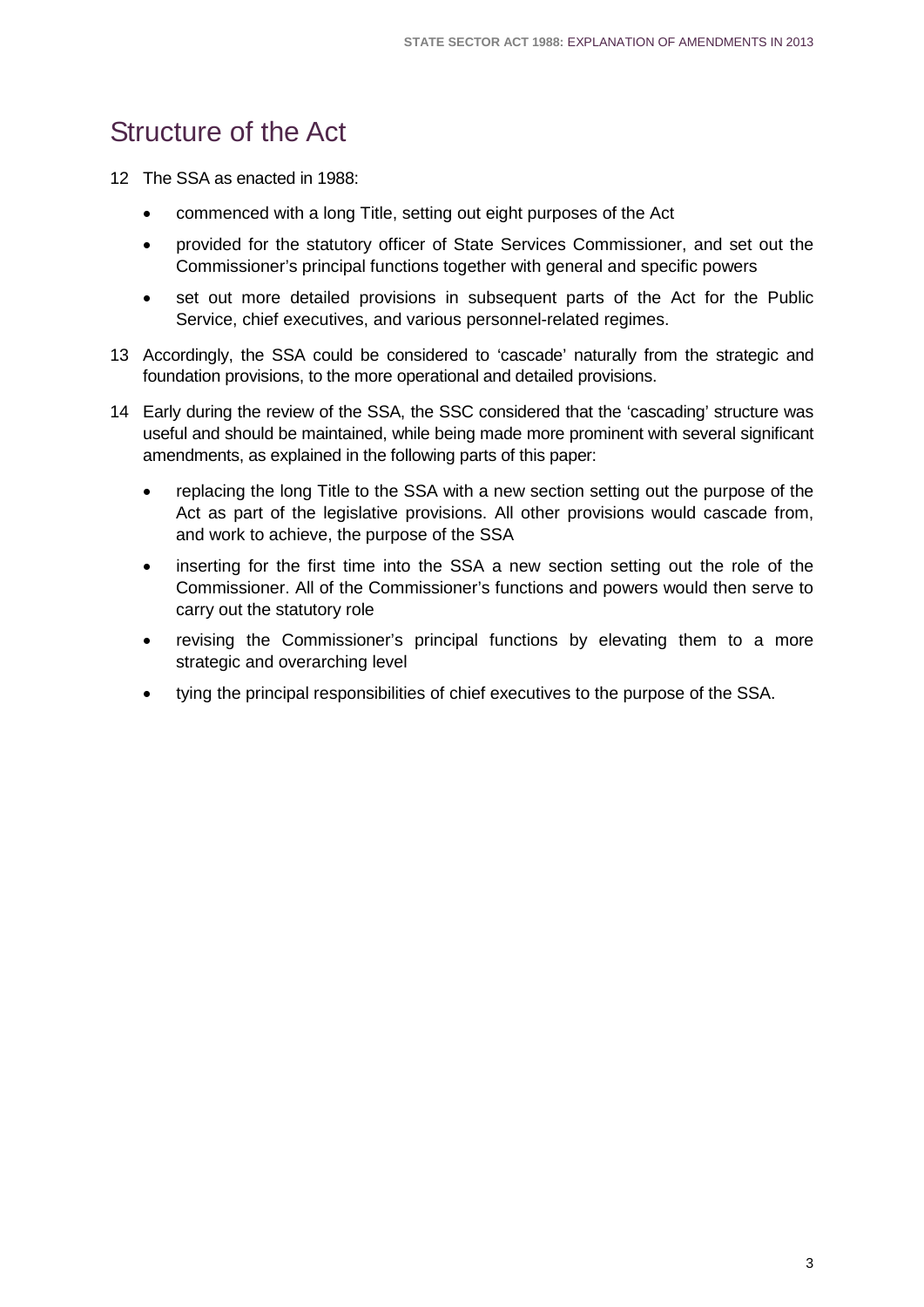# <span id="page-7-0"></span>Purpose of the Act

### The Act

15 The purpose of the SSA was expressed in the long Title quoted in the table below. This is set alongside the long Title of the foundation Act of 1912 and the pivotal Act of 1962.

| <b>Public Service Act 1912</b><br><b>State Services Act 1962</b><br><b>State Sector Act 1988</b>                                                                                                                                                                                                                                                                                                                                                                                                                                                                                                                                                                                                                                                                                                                                                                                                                                                                                                                                                                                                                                                                                                                                                                                                                                                                                                                       |  |
|------------------------------------------------------------------------------------------------------------------------------------------------------------------------------------------------------------------------------------------------------------------------------------------------------------------------------------------------------------------------------------------------------------------------------------------------------------------------------------------------------------------------------------------------------------------------------------------------------------------------------------------------------------------------------------------------------------------------------------------------------------------------------------------------------------------------------------------------------------------------------------------------------------------------------------------------------------------------------------------------------------------------------------------------------------------------------------------------------------------------------------------------------------------------------------------------------------------------------------------------------------------------------------------------------------------------------------------------------------------------------------------------------------------------|--|
| "An Act-<br>"An Act for the Regulation of<br>"An Act to provide for the<br>the Public Service"<br>appointment of a State<br>(a) to ensure that employees<br>Services Commission, to<br>in the State services are<br>assist in promoting the<br>imbued with the spirit of<br>efficiency of the State<br>service to the community; and<br>services in the performance of<br>(b) to promote efficiency in<br>their duties, and in respect of<br>the State services and other<br>the Public Service to ensure<br>agencies; and<br>that their members are<br>(c) to ensure the responsible<br>impartially selected, fairly<br>management of the State<br>remunerated, administratively<br>services; and<br>competent, and imbued with<br>the spirit of service to the<br>(d) to maintain appropriate<br>community"<br>standards of integrity and<br>conduct among employees in<br>the State services; and<br>(e) to ensure that every<br>employer in the State services<br>is a good employer; and<br>(f) to promote equal<br>employment opportunities in<br>the State services; and<br>(g) to provide for the<br>negotiation of conditions of<br>employment in the State<br>services and assistance to<br>other agencies on conditions<br>of employment; and<br>(h) to repeal the State<br>Services Act 1962, the State<br>Services Conditions of<br>Employment Act 1977, and<br>the Health Service Personnel<br>Act 1983" |  |

# **Commentary**

- 16 Modern law drafting practice tends to set out the purposes of an Act in one of the preliminary sections of the Act rather than in a long Title that precedes the legislative provisions. The SSC's preference from early in the review was that the long Title be replaced by a new section setting out the purposes of the SSA, probably as a new s1A located immediately after the short Title and commencement.
- 17 The question was: what purposes should the SSA serve to meet the current and ongoing needs of the State services, and accurately reflect current practice? First, it was useful to recall what was addressed by the Acts of 1912, 1962 and 1988.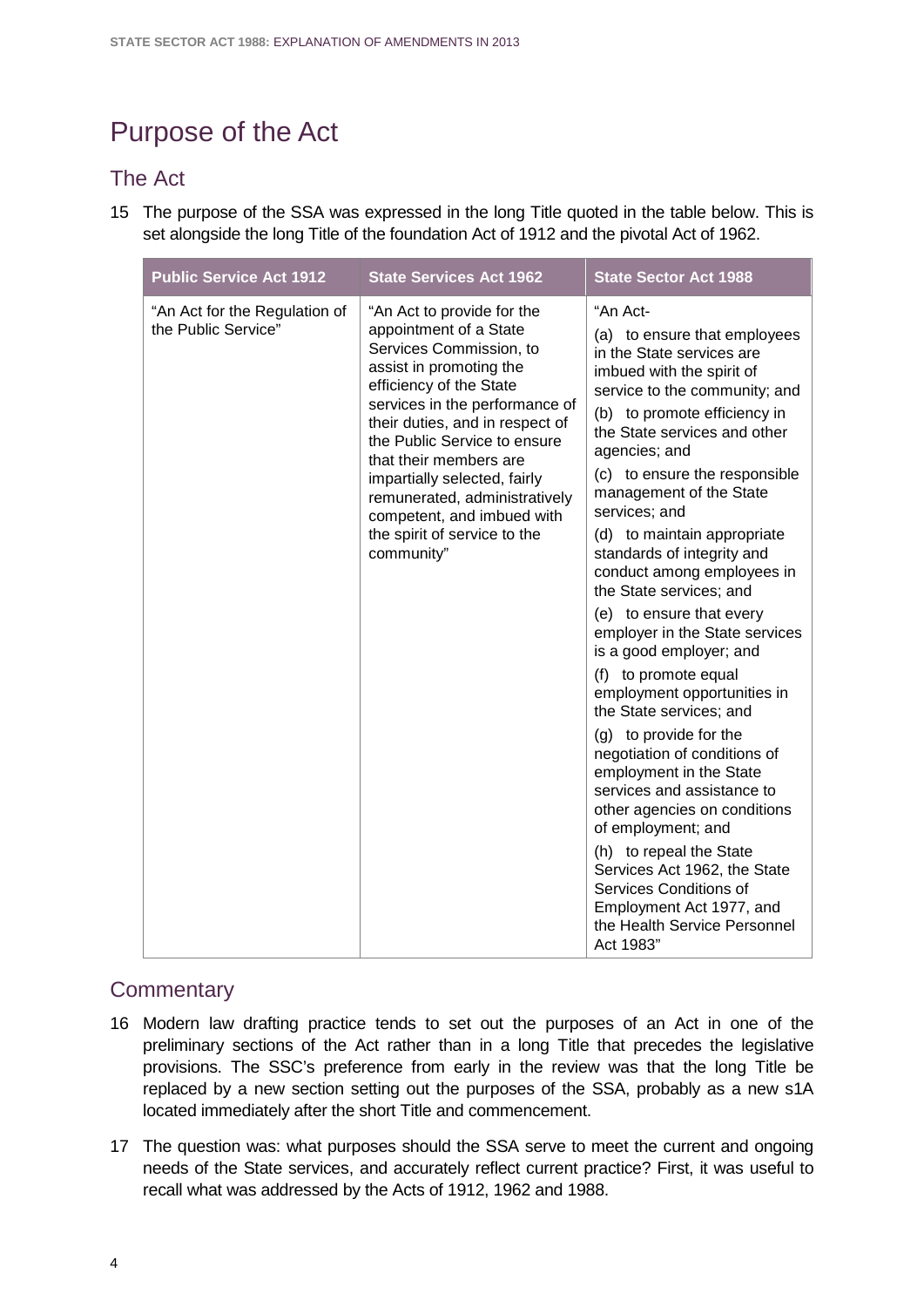- Public Service Act 1912
	- o Problem: "Fifty years ago the vital problem of public service reform, in other countries as in New Zealand, was the replacement of political patronage by the principle of a career service"<sup>[3](#page-8-0)</sup>
	- o Reform objectives: "The Hunt Commission wanted a non-political, unified, career Public Service"[4](#page-8-1)
- State Services Act 1962
	- o Problem: "The State Services ... appear to us to have been living for years on their human capital ... The difficulty of maintaining (let alone improving) the quality of administrative leadership and of professional skill is the main problem facing the State Services today"[5](#page-8-2)
	- o Reform objectives: "To recommend such changes ... as will best promote efficiency, economy, and improved service in the discharge of public business, having regard to the desirability of ensuring that the Government service is adequately staffed, trained, and equipped to carry out its functions"[6](#page-8-3)
- State Sector Act 1988
	- o Problem: "The zest for reform in 1987 arose out of frustration at a set of management and employment arrangements in the public service that had remained largely unchanged since a royal commission in 1962 and a management philosophy that dated back to reforms from an earlier commission in 1912. Those existing arrangements were seen as a key part of a public service management system characterised by poor performance specification, few incentives to perform well and to promote the interests of the government of the day, and an inadequate level of efficiency" $7$
	- o Reform objectives: "In particular the ministers wanted emphasis on clear managerial authority, clear organisational objectives and effective systems of accountability"[8](#page-8-5)
- 18 This paper includes separate sections about the role and principal functions of the State Services Commissioner; the following paragraphs concern the purpose of the SSA itself.
- 19 In October 2011 the SSC held several workshops with officials from the Treasury, Department of the Prime Minister and Cabinet, and the Office of the Controller and Auditor-General, to discuss a range of initial proposals<sup>[9](#page-8-6)</sup>. The clear view expressed by officials was that the purposes of the SSA should be pitched at the level of overarching principles that encapsulate enduring qualities intrinsic to a high performing, outward looking system of State services. The view was expressed that some of the objectives in the current long Title were mechanistic, relatively low level statements; and the operational provisions in the SSA should cascade from the overarching purposes.

<span id="page-8-0"></span><sup>3</sup> Report of the Royal Commission of Inquiry on the State Services in New Zealand 1962 (McCarthy Report), ch 2.6  $\overline{3}$ 

<span id="page-8-1"></span><sup>4</sup> McCarthy Report, ch 1.14

<span id="page-8-2"></span><sup>5</sup> McCarthy Report, ch 1.21

<span id="page-8-3"></span><sup>&</sup>lt;sup>6</sup> McCarthy Report, pg ix

<span id="page-8-4"></span> $7$  Public Management in New Zealand, Graham Scott, pg 6

<span id="page-8-5"></span><sup>&</sup>lt;sup>8</sup> Scott, ibid. Pg 1

<span id="page-8-6"></span><sup>9</sup> SSC doc #1712787v3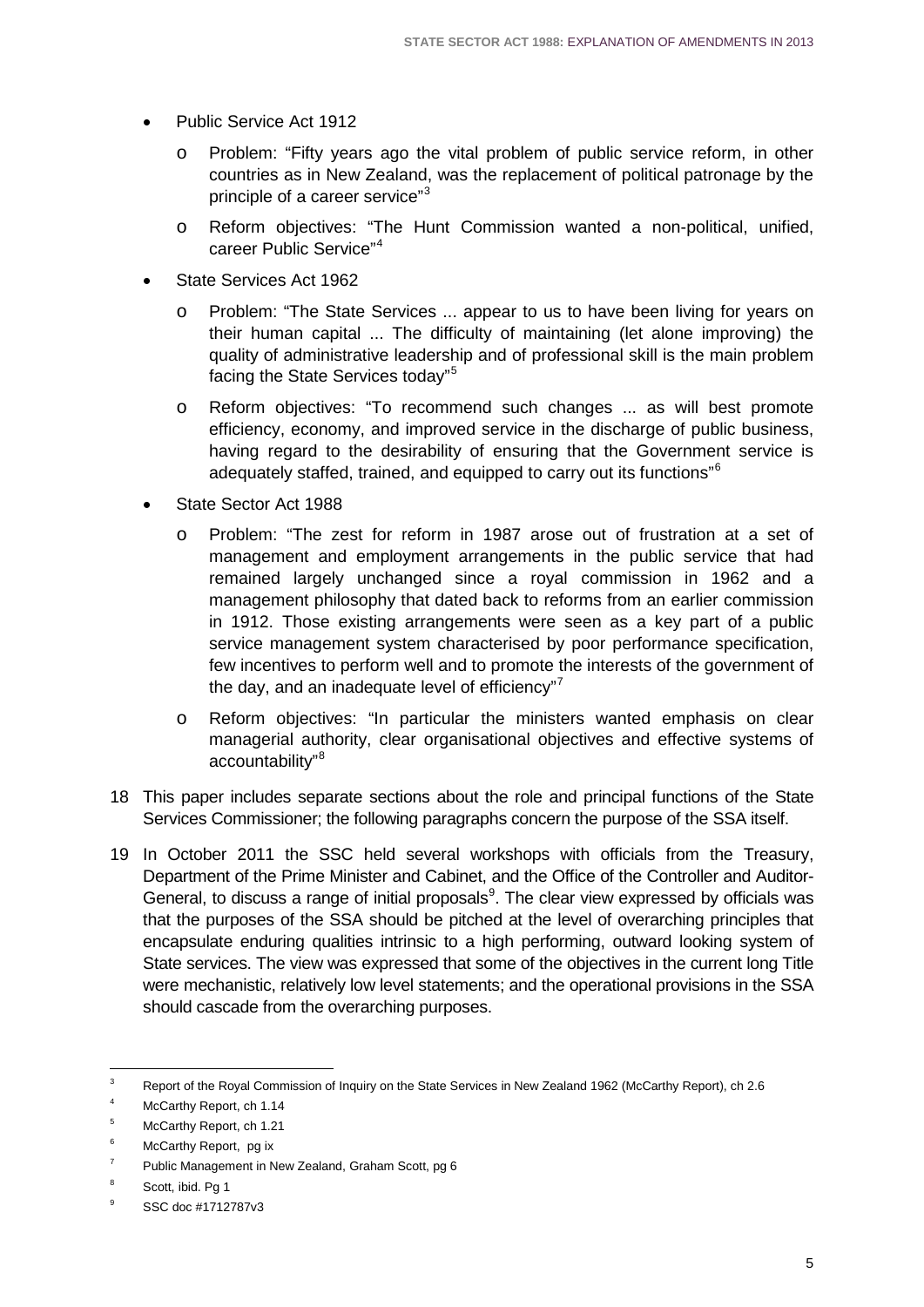#### Existing purposes to be retained

- 20 Certain qualities are fundamental to the very nature of New Zealand's system of State services.
- 21 Political neutrality The replacement of political patronage through a non-political Public Service was at the heart of the reforms a century ago. The ability of the State services to serve successive governments relies on State servants performing their duties professionally, without bias towards one political party or another, in such a way that their agency maintains the confidence of its current Minister and of future Ministers. The SSA should provide for the ethical responsibilities of State servants, including maintaining political neutrality in the performance of duties and appropriate standards of integrity and conduct among employees in the State services and other agencies.
- 22 Spirit of service to the community The agencies that comprise the State services do not exist for their own benefit. They operate as instruments of the Crown in respect of the Government of New Zealand and, in doing so, provide a myriad of services to the community. These services are paid for through taxes and other revenues raised from communities and individuals. State servants should respect the nature and purpose of the services they provide, and deliver them in the appropriate spirit of service.
- 23 Workforce arrangements The good employer obligations applying in the Public Service and Crown entities are important features of the State services. The SSA should continue to reinforce these responsibilities and to set out responsibilities for employment agreement negotiations. These activities are subsets of the workforce matters and personnel arrangements that the SSA should continue to provide for in the Public Service.
- 24 Culture of excellence and efficiency –While the SSA should continue to promote efficiency in the State services and other agencies, this attribute is part of a wider vision for the State services. It is a vision of being driven by a culture of excellence and efficiency across all aspects of the State sector system. These qualities should drive system design, capability, operations and performance.

#### Other purposes

- 25 To meet contemporary and longer term needs, the SSA should also promote or foster other fundamental qualities of the State services.
- 26 Collective interests of government A defining characteristic of New Zealand's public management system is how it concentrates decision-rights and accountabilities with departmental chief executives or boards of Crown entities. This arrangement supports a strong ability to deliver against the 'vertical' commitments within a single agency but has struggled to support 'horizontal' leadership and responsibility. In reality, agencies often need to operate cohesively as parts of one system in order to deliver services and achieve results. Coordinating activities, collaborating on joint initiatives, dealing with complex problems that cross agency boundaries, contributing to mutual priorities and objectives are normal requirements on many agencies. Agencies should also be conscious of the systemwide impacts of their activities, including the fiscal impacts of their decision making on a number of fronts, including procurement practices and remuneration processes. The SSA should foster a system-wide perspective where agencies operate with due regard for the collective interests of government.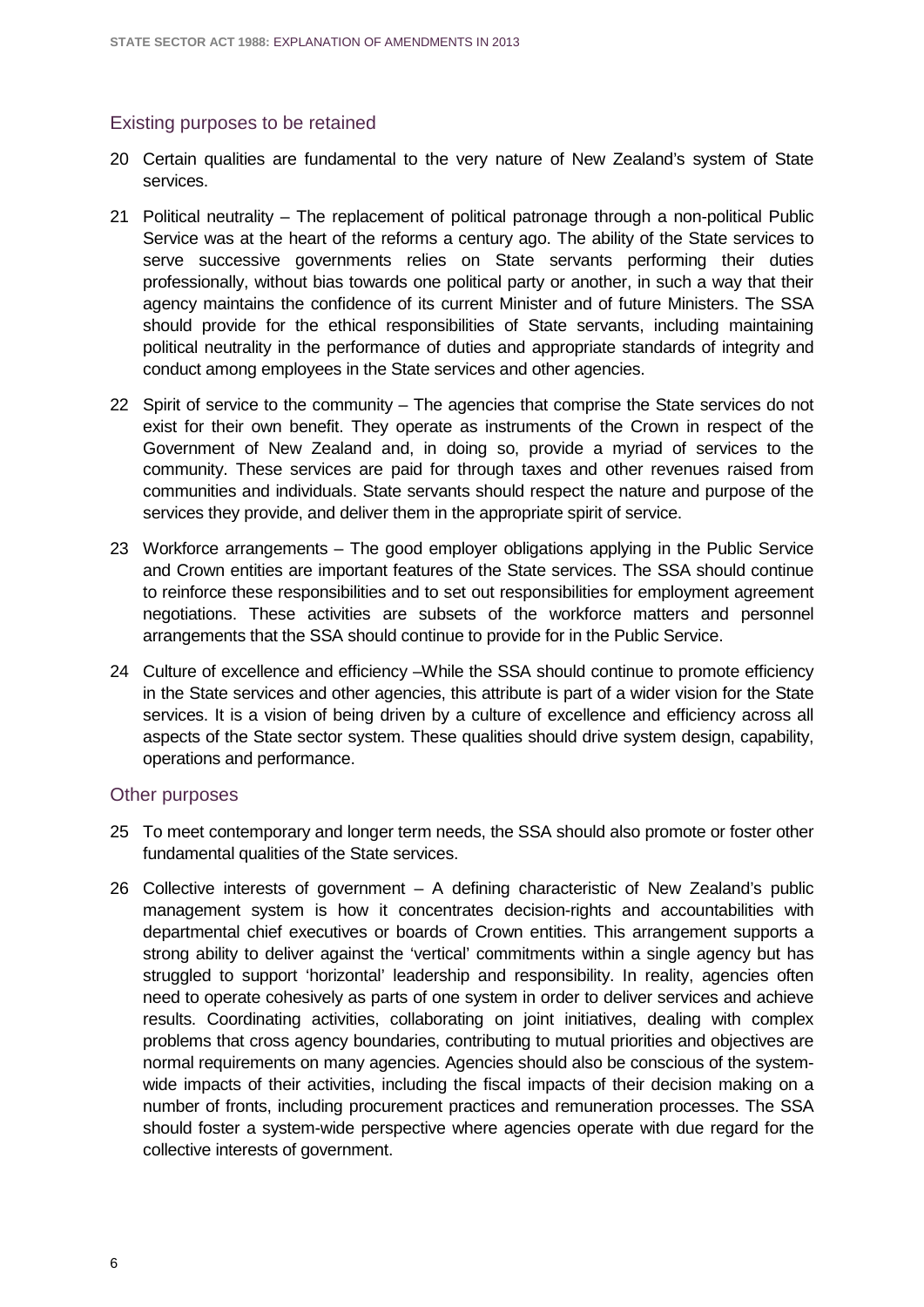27 Culture of stewardship across the system – The concept of "stewardship" embodies the responsible planning and active management of another's property or finances. Common features of good stewardship include positioning an agency to meet its medium and long term objectives and strategies; and ensuring there is appropriate infrastructure, management systems and succession planning in place to enable it to do so. Prior to the review of the SSA, the Act was silent on these aspects of chief executive or board responsibility. There was a risk, especially in times of restrictive budgets when resources are directed on current needs and priorities, to let medium and long term objectives and strategies, including organisational 'health' and capability, to slip from the horizon. Yet (while recognising that individual agencies will come and go), agency sustainability is critical to service delivery and the careful, proactive administration of the resources of the state. The SSA should foster a culture of stewardship across the system.

### Recommendations to Cabinet

- 28 During the preparation of the draft Cabinet paper, there were several iterations of the proposed wording of the purposes of the SSA. The key point, as noted in BPS Cabinet paper 6 (paragraph 9) was that the proposed text was deliberately pitched at the level of the State sector system, rather than particular functions. The purposes of the SSA should set the scene and framework from which all other provisions in the Act cascade or are derived.
- 29 Accordingly, the Cabinet paper proposed that the purpose of the SSA should incorporate the following concepts (subject to legislative drafting refinements): An Act to promote and uphold a State sector system that –
	- is imbued with a spirit of service to the community
	- operates in the collective interests of government
	- provides for the ethical responsibilities of State servants, including the maintenance of appropriate standards of integrity and conduct among employees in the State services and other agencies (this was simplified in the Introduction Bill to "maintains appropriate standards of integrity and conduct")
	- provides for employment arrangements in the Public Service (the Introduction Bill changed this phrase to "provides for workforce and personnel matters"; and the Bill included an additional separate purpose: "meets good-employer obligations")
	- ensures political neutrality in the performance of duties (changed in the Introduction Bill to "maintains political neutrality")
	- is driven by a culture of excellence and efficiency across the system
	- fosters a culture of stewardship across the system.

### Select Committee process

- 30 Throughout this paper, phrases relating to 'changes to the Bill during the Select Committee process' technically refer to the Committee's recommended amendments as reflected in the Revision Tracked version of the Bill that accompanies the Committee's report to the House.
- 31 The Finance and Expenditure Committee (FEC) did not discuss use of the term "state sector system". The submission by the Public Service Association (PSA) supported the general policy intent behind a 'whole-of-system' view but believed the lack of definition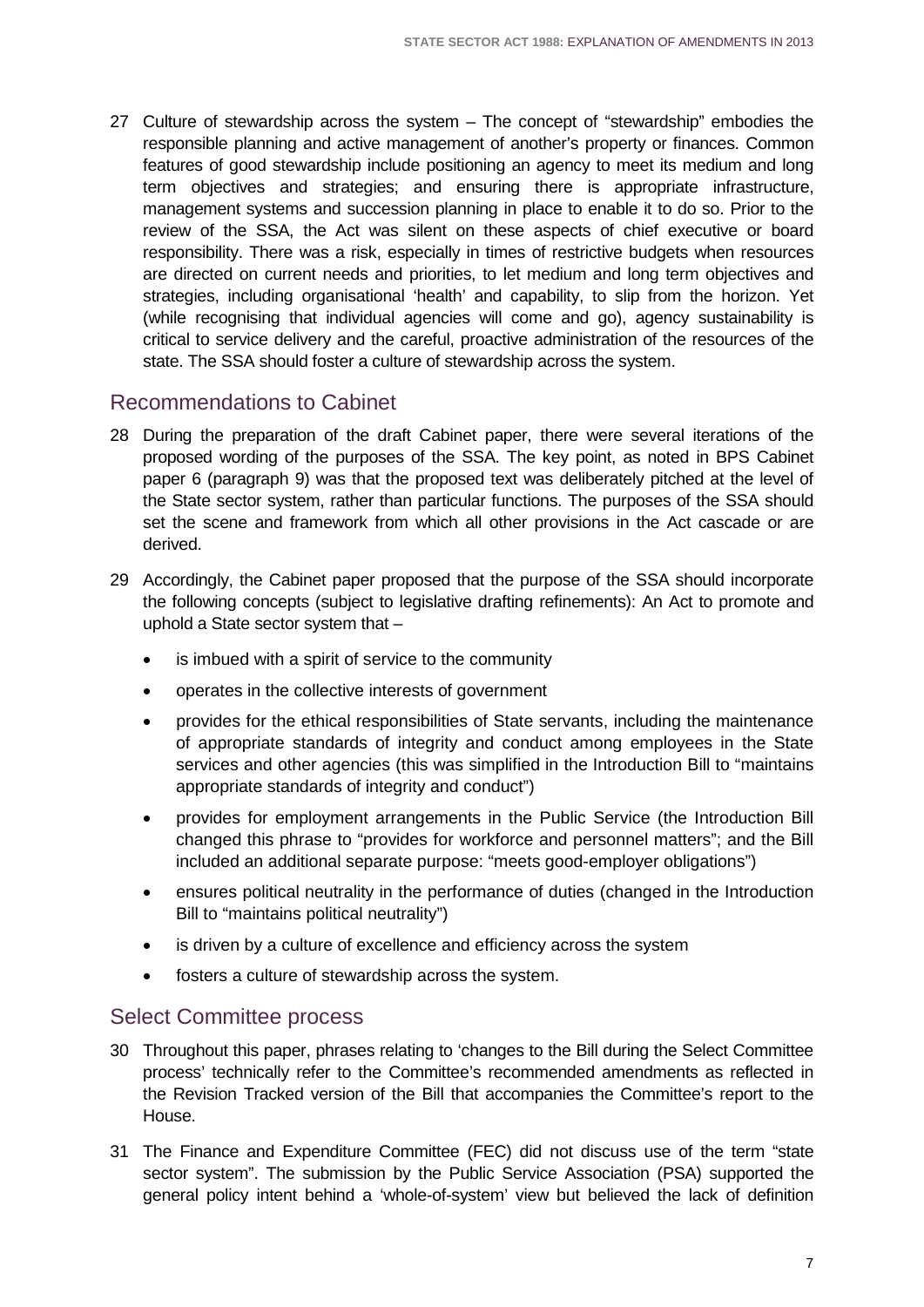would create confusion and suggested amending the phrase to "promote and uphold State services that ...". Because this issue is pivotal to the whole scheme of the SSA and the thrust of the BPS reforms, the following explanation in the Departmental Report (paragraphs 13-15) is quoted in full.

"13. The term "State services" as recommended by the PSA would be problematic because it refers to a defined group of agencies (the diagram in Annex A refers<sup>[10](#page-11-0)</sup>). This group of agencies is too narrow to form the 'boundaries' or framework of the SSA, because there are aspects of the SSA that extend beyond this group. For example:

- a. when there are machinery of government reviews or proposals under existing  $s6(a)$  i.e., advice on the desirability of or need for the establishment, disestablishment or amalgamation of any agency or agencies – the Commissioner's advice may relate to state-owned enterprises, tertiary education institutions and Offices of Parliament, all of which are outside the scope of the "State services"
- b. the Commissioner's mandate under s57(1) to set minimum standards of integrity and conduct by issuing a code of conduct explicitly applies to the Parliamentary Service, which is outside the "State services", and
- c. Parts 7 and 7B of the SSA confer various employment-related functions and responsibilities on the Commissioner in relation to tertiary education institutions, which are outside the "State services".

14. The phrase "State sector system" is deliberately not defined in terms of individual agencies or groups of agencies. The term and the list in (a) to  $(h)^{11}$  $(h)^{11}$  $(h)^{11}$  above concern the operations and performance of the system as a whole. The "State sector system" refers to any aspect of the public management system. In its broadest sense, this refers to the interlocking set of relationships, processes, conventions and statutory arrangements that shape the way the State sector functions. It includes, for example, the strategy and priority setting system, policy and service delivery coordination arrangements between agencies, performance improvement and review systems, the design of the State sector, the systems to ensure the capacity and capability to perform, and the values and culture inherent to the State sector.

15. The deliberate intention underpinning the phrase 'State sector system" is to shift focus away from agency boundaries or groups, and to emphasise the system-wide foundations that matter."

- 32 The departmental advisers<sup>[12](#page-11-2)</sup> agreed with the PSA that a state sector system that "provides for workforce and personnel matters" should be amended to "is supported by effective workforce and personnel arrangements". The PSA noted it is the SSA itself, not the "system", that "provides" for workforce and personnel matters.
- 33 Section 4.1 of the Departmental Report explains why advisers did not support the submission by the PSA that the purpose statement should include a clause relating to the Treaty of Waitangi.

<span id="page-11-0"></span>Annex A in the Departmental Report, not this paper  $10$ 

<span id="page-11-1"></span><sup>&</sup>lt;sup>11</sup> The proposed purposes of the Act

<span id="page-11-2"></span><sup>&</sup>lt;sup>12</sup> Officials from the State Services Commission and The Treasury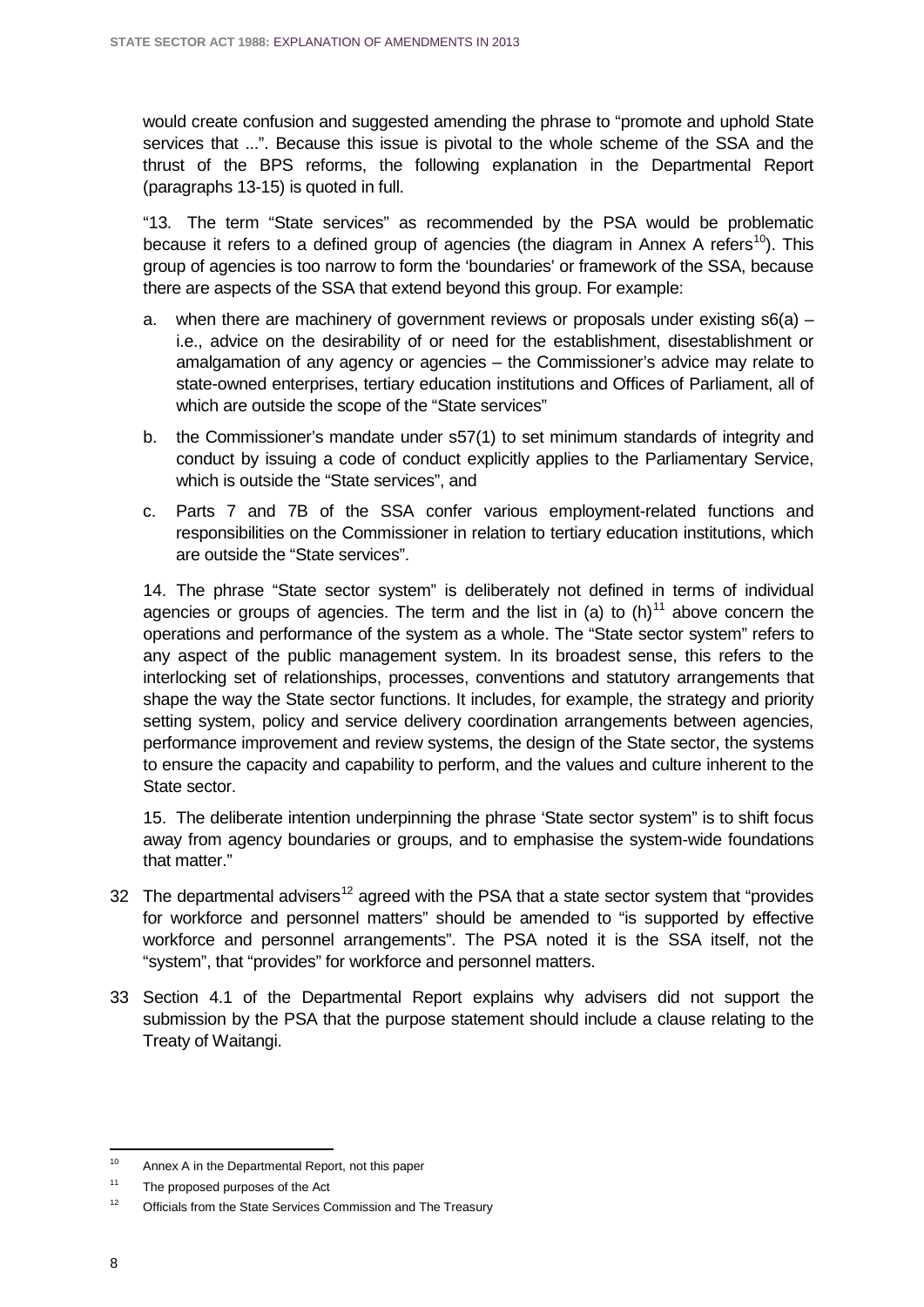# <span id="page-12-0"></span>Part 1: State Services Commissioner

- 34 Part 1 of the SSA deals with the duties, functions and powers of the Commissioner and includes provisions for the Deputy State Services Commissioner. Issues for review included:
	- the desirability of inserting a section that sets out the role of the Commissioner
	- the need to ensure an accurate and up to date description of the Commissioner's principal functions
	- the desirability of expanding the application of the existing power to require agencies to supply certain information
	- the desirability of broadening the grounds on which the Governor-General may appoint an acting Commissioner or acting Deputy Commissioner.

### <span id="page-12-1"></span>Role of State Services Commissioner

#### The Act

- 35 The SSA is constructed around the statutory officer position i.e. the duties, functions and powers of the Commissioner, rather than the agency i.e. the SSC as a department of State. This construct is appropriate generally for accountability purposes, in so far as people/officers are better able than agencies to be held accountable for functions and powers conferred on them.
- 36 The SSA was silent about the overall role of the Commissioner. This is a separate issue to the purpose of the Act itself, which is discussed at the start of this paper.

#### **Commentary**

- 37 Common feedback from stakeholders including public servants in other departments indicated there was a general lack of understanding of the role of the Commissioner (and hence of the SSC, whose employees act as the Commissioner's agents). "What does SSC do?" was a relatively common question. In addition to the range of statutory functions included in the SSA, the Commissioner is regularly asked by Ministers or Cabinet to perform other functions that are not in the Act. Historic examples include administering the Mainstream Supported Employment Programme (transferred to MSD) and hosting the Learning State Industry Training Organisation (transferred to a stand-alone company). Current examples include administering the Fees Framework for members appointed to Crown bodies as well as administering the State Sector Retirement Savings Scheme and Kiwi Saver in the State sector. The variety of the Commissioner's functions and underlying mandates contributes to a lack of clarity about the role of the Commissioner.
- 38 To ensure the SSA is fit for purpose and meets the current and ongoing needs of the State services, it was desirable to include a provision setting out the role of the Commissioner. Articulating the Commissioner's role would provide clarity about the purpose of the Commissioner, and therefore the SSC.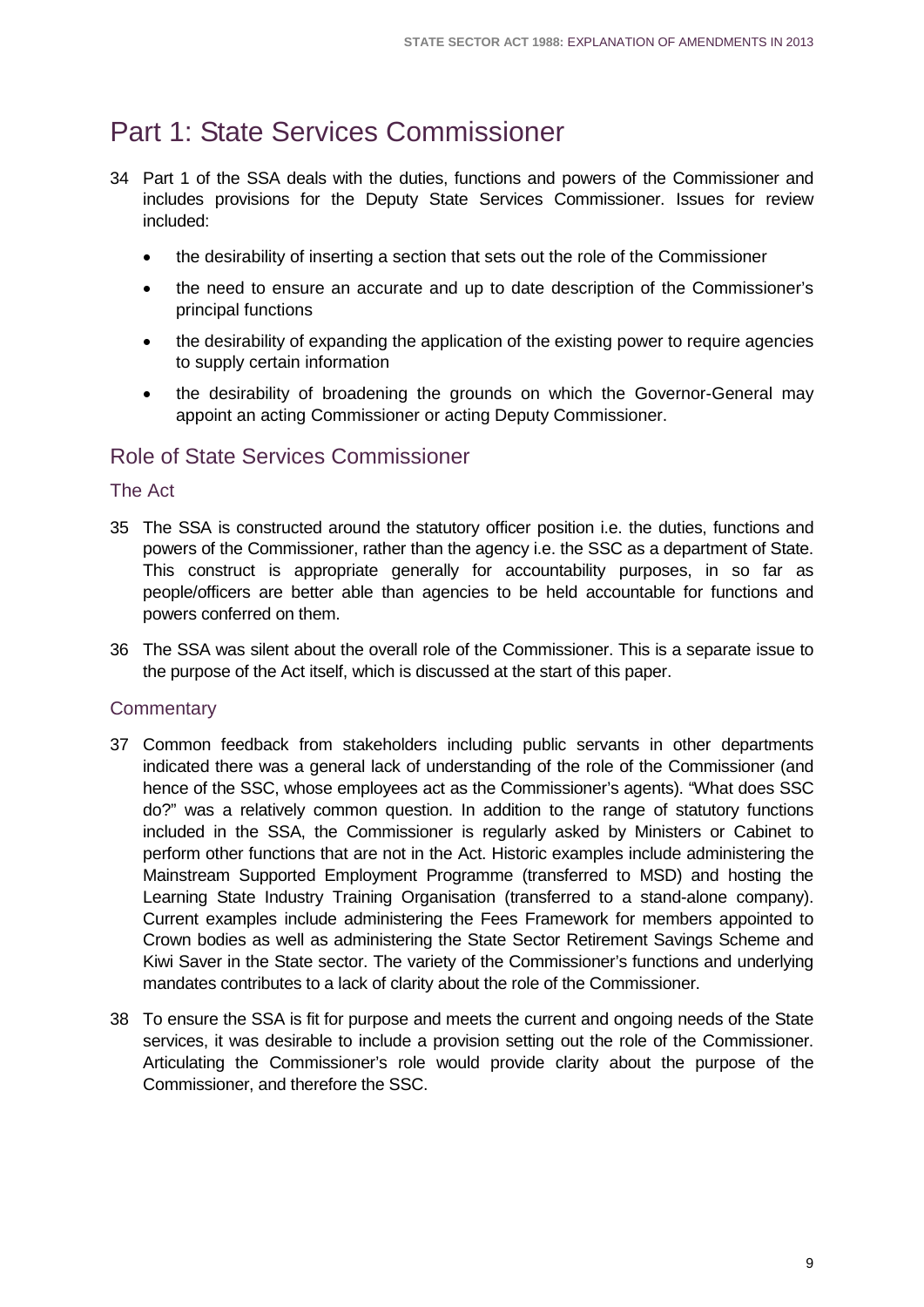#### *Past role*

- 39 To arrive at an accurate statutory expression of the role of the Commissioner now and for the future, it is useful briefly to review the past. Going back to the origins in 1912, the Public Service Commissioner (and two assistants) were appointed with the two objectives of building a unified career service and of promoting efficiency and economy in the Public Service. The particular concern was to combat the abuses of political patronage; it was assumed efficiency and economy would follow<sup>[13](#page-13-0)</sup>.
- 40 In 1946 the form of control changed to a Public Service Commission (PSC) of three members. In 1962, the McCarthy Commission commented on the range of factors why the PSC "has been unable to deal adequately with the wider aspects of efficiency and economy. It has not been able to give the imaginative and forceful leadership which the Public Service requires" (ch 3.40). The McCarthy Commission wanted to "dispose of the erroneous but common view that the [PSC's] chief function is to act as a personnel authority independent from political control". It wanted the PSC's role "to be changed and strengthened so that it can, and will, become the chief adviser to the Government on matters of Government administration" and that the PSC be "charged with, and indeed exercising, the wider responsibilities needed if it is to provide dynamic and imaginative leadership in a changing world" (ch. 43-44).

#### *Present role*

- 41 When Hon Stan Rodger introduced the State Sector Bill to the House of Representatives in December 1987, his emphasis was not about the role of the Commissioner and SSC but about the personnel and industrial relations regime in which people charged with the management of public sector organisations could be held to account for their stewardship. The main feature was that heads of departments would be called chief executives appointed on individual contracts, and they would be the employer of their staff. Chief executives would be responsible to the Minister for the management and general conduct of their departments.
- 42 Despite the title of "State Sector Act", when promulgated in 1988 the SSC's<sup>[14](#page-13-1)</sup> principal functions were limited to the Public Service (except that negotiating conditions of employment for employees extended to all of the Education service). Subsequently, two important functions were extended beyond the Public Service: the mandate to set standards of integrity and conduct now extends to most of the State services, and the mandate to review the machinery of government now extends across all areas of government. Also, upon request by the head of any part of the State services or of any State owned enterprise, the Commissioner may now provide assistance in respect of the conditions of employment of its employees. These extensions to the Commissioner's mandate were in response to the recommendation in the 2001 Review of the Centre to enhance the Commissioner's ability to provide leadership to State sector organisations beyond the Public Service.

<span id="page-13-0"></span>McCarthy Report, ch 3.32-33  $13$ 

<span id="page-13-1"></span><sup>&</sup>lt;sup>14</sup> The State Services Commission as a body of up to 4 persons was replaced in 1989 by the offices of State Services Commissioner and Deputy State Services Commissioner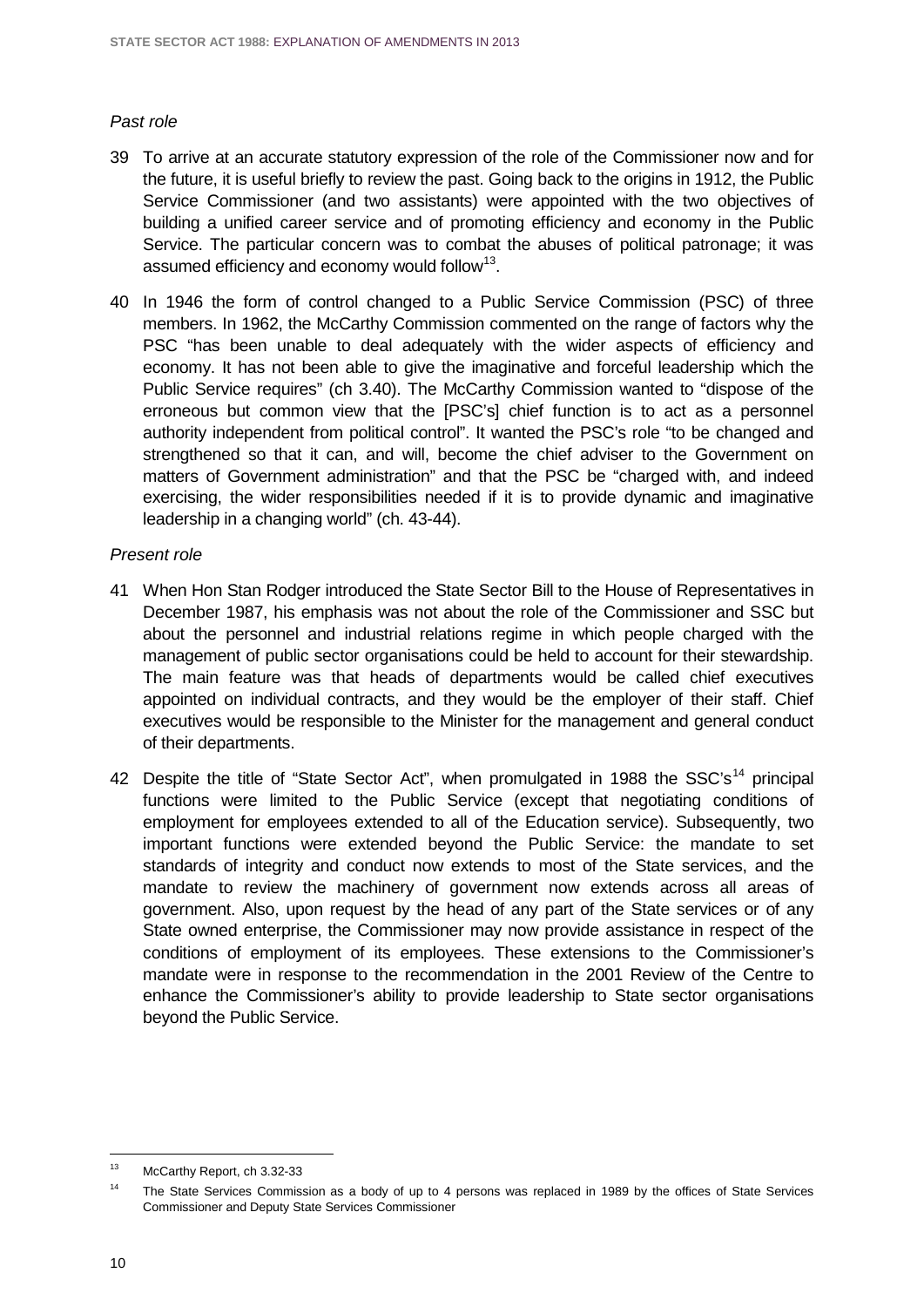*Role to meet current and ongoing needs*

- 43 The next section in this paper will discuss the Commissioner's principal functions, i.e *what* the Commissioner does. This part of the paper outlines proposals for a statutory expression of *why*, i.e. the overarching purpose of the Commissioner's office (as distinct from the purposes of the SSA) and hence of the SSC.
- 44 The Commissioner's purpose is more than a list of statutory and non-statutory functions. The Commissioner's position is a leadership role. In 1912, the Hunt Commission recommended that a Board of Management, subject to review by Cabinet, should be set up as the managing head of the whole Government Service. The Hunt Report stated: "it is to our mind essential that there should be one controlling head ... to hold the whole Service together, and make it work as one well-oiled and efficient machine"[15](#page-14-0). As mentioned above, a call for leadership was explicit in the McCarthy Report in 1962 and the Review of the Centre in 2001.
- 45 The theme of leadership is inherent in the role of the Commissioner. Arguably, it was part of the raison d'être for the existence of the role, although leadership was not mentioned explicitly in the Hunt Report in 1912. During the past half century, leadership has been called for explicitly.
- 46 Leadership is central in the BPSAG report, e.g. pages 8, 12:
	- "[t]he single most critical driver of successful change is leadership".
	- "Starting from the top, the Group considers that the State Services Commissioner needs to be unambiguously charged with leading the leaders: a clearly mandated Head of State Services"
	- In this capacity, the Commissioner would be "accountable for overall performance of the state services and empowered to:
		- o appoint sector leads
		- o determine functional system-wide leadership roles and appoint chief executives into these roles
		- o deploy chief executives and second and third tier leaders to critical roles across the system".
- 47 A statement of the Commissioner's role should be pitched at a level that both cascades from the purposes of the SSA and provides the overarching and enduring framework for the Commissioner's functions discussed in the next section in this paper.

#### Recommendations to Cabinet

48 In order to reflect the substance of the leadership role described in the previous paragraphs, the Commissioner's role could have been proposed in a single statement along the lines of proving leadership and oversight of the State services. The alternative, preferred by officials, was to include the leadership dimension while also making the Commissioner's role cascade explicitly from the purpose of the SSA. Accordingly, BPS Cabinet paper six proposed that the Commissioner's role should include the following concepts (subject to drafting refinements): To provide leadership and oversight of the State services by –

<span id="page-14-0"></span>Report of Commission Appointed to Inquire and Report Upon the Unclassified Departments of the Public Service of New Zealand – 1912 (Hunt Report), pgs 18-19  $45<sup>2</sup>$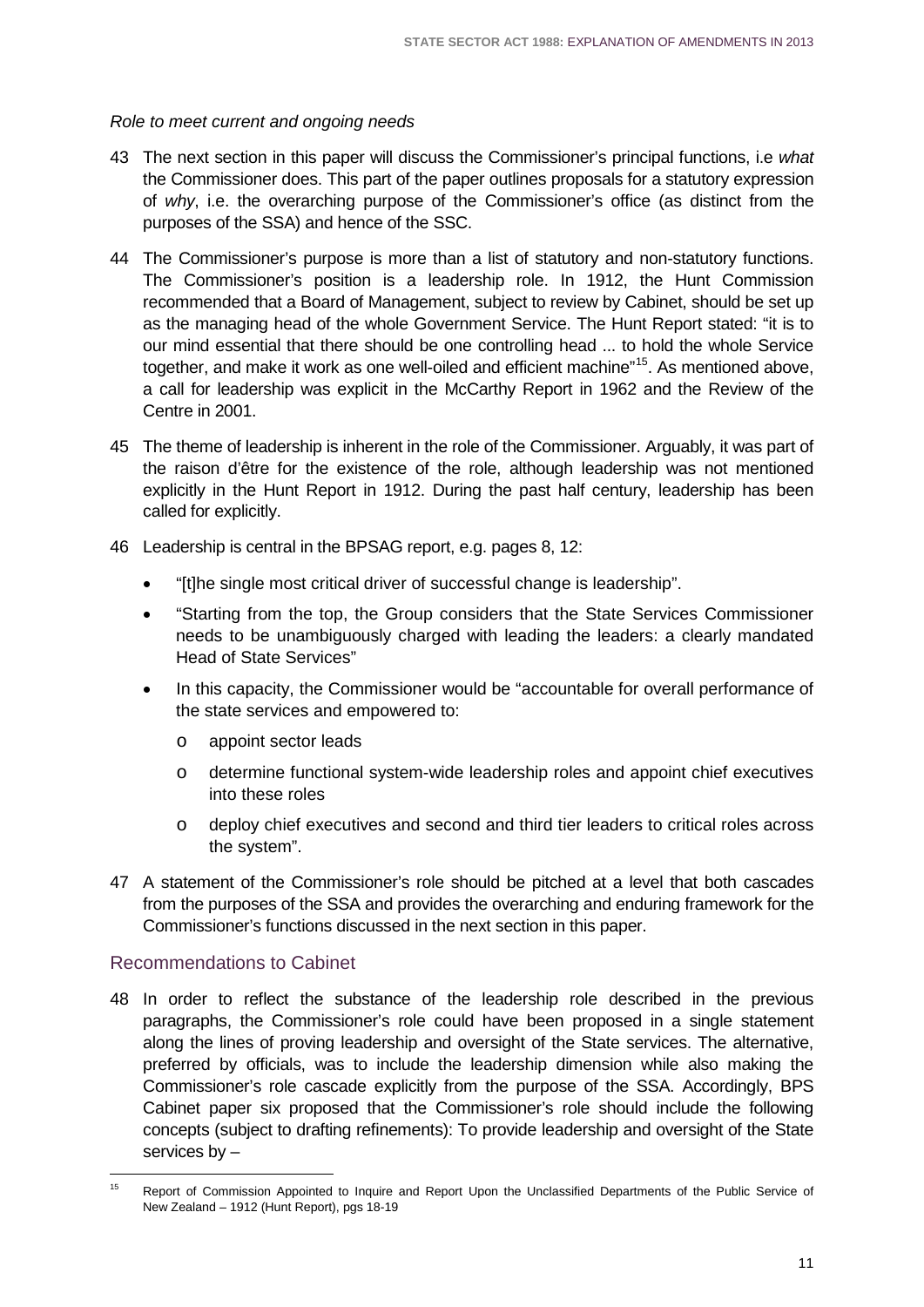- promoting a spirit of service to the community
- promoting a spirit of collaboration among agencies
- selecting and appointing high calibre leaders (changed in the Introduction Bill to "identifying and developing high calibre leaders")
- working with leaders across the State services to ensure they are well led and trusted (changed in the Introduction Bill to "working with State services leaders to ensure that the State services maintain high standards of integrity and conduct and are led well and are trusted")
- maintaining oversight of employment arrangements for the Public Service (changed in the Introduction Bill to "overseeing workforce and personnel matters in the State services")
- advising on the design and capability of the State services in the system of government (the Introduction Bill omitted the phrase "in the system of government")
- evaluating performance and promoting excellence and efficiency across the State services
- supporting the achievement of good results by the State services.
- 49 The concepts in the two bullet points immediately above were re-ordered and rationalised in the Introduction Bill to the following two concepts:
	- evaluating the performance of Public Service leaders, including the extent to which they carry out the purpose of this Act
	- supporting the efficient, effective, and economical achievement of good outcomes by the State services. A definition of "outcome" was inserted into the Bill, replicating the definition of the term in the PFA.
- 50 Of note, BPS Cabinet paper six did not single out the concept of stewardship for explicit mention as part of the Commissioner's role. At that stage, the dimensions of stewardship were considered to be included in the combined concepts of the design, capability and performance of the State services. However, during the process of legislative drafting (to insert a definition of "stewardship"; and to describe the stewardship responsibility of chief executives) it became very clear that stewardship constituted such a pivotal concept that it required explicit mention within the Commissioner's role. Accordingly, the Introduction Bill included as part of the Commissioner's leadership role "promoting a culture of stewardship in the State services".
- 51 The emphasis on collaboration and working with other leaders (not just as part of the Commissioner's role but also in other provisions in the SSA, eg in relation to senior leadership development) was intended to foster a cultural shift in preference to a more coercive role, which traditionally lacked effectiveness.

#### Select Committee process

52 No changes were made to the Bill during the Select Committee process in respect of the Commissioner's role. The Institute of Public Administration of New Zealand preferred a single statement of leadership and oversight, but departmental advisers preferred the transparent cascade from the list of purposes of the SSA to the various dimensions of the Commissioner's role.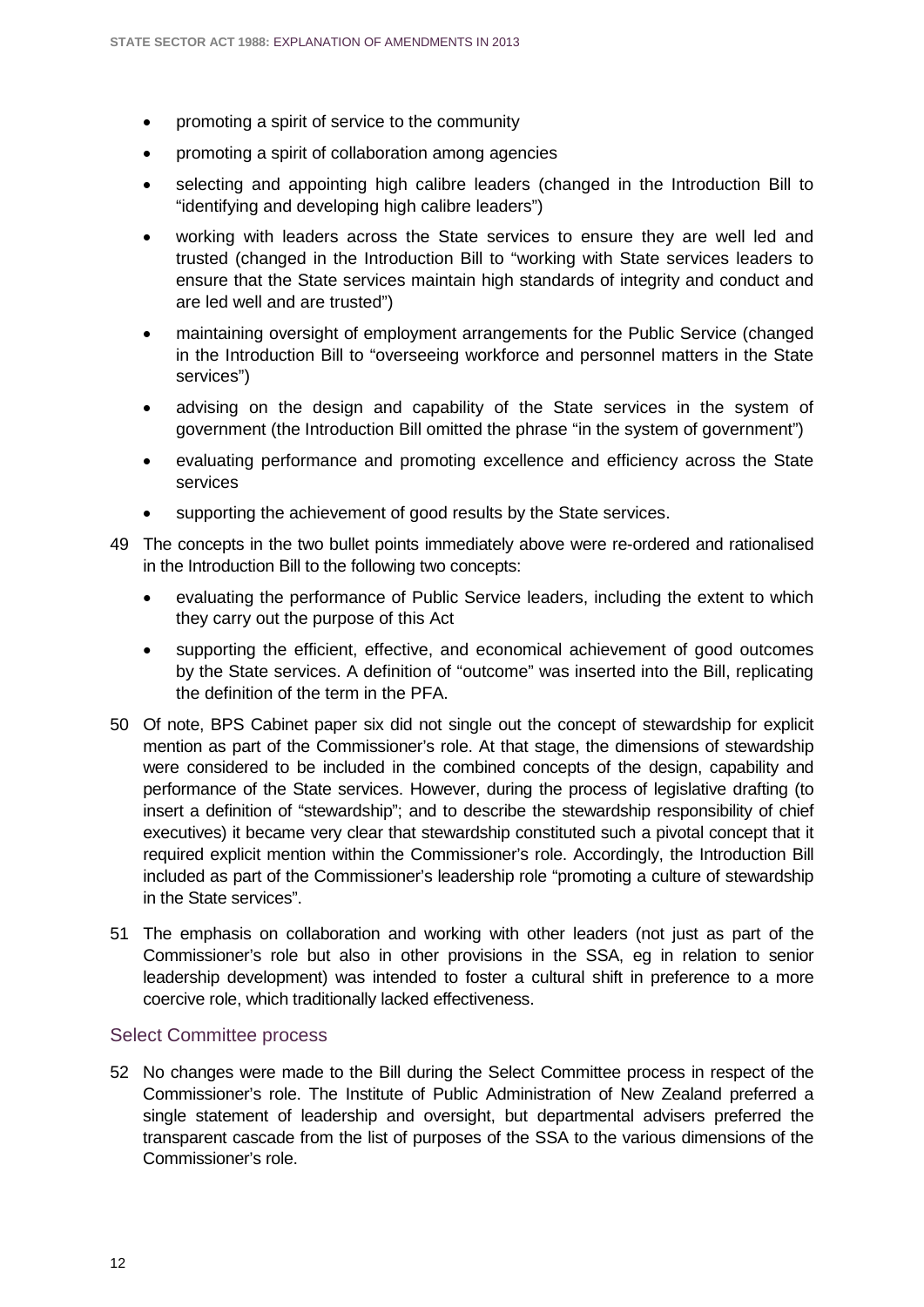## <span id="page-16-0"></span>Principal Functions of Commissioner

53 A clear and strong message from the workshops referred to in paragraph 19 was that the current list of principal functions of the Commissioner was pitched too lowly at a mechanical level. The functions should be reframed, lifted up, and cascade from the higher level purposes of the SSA and role of the Commissioner. This feedback reinforced the view already held in the SSC that the list needed to be revised in order to reflect contemporary practice and to better fit the medium and longer term needs of the State services.

#### The Act

54 Section 6 of the SSA provided as follows.

#### *Functions of Commissioner*

The principal functions of the Commissioner are-

- (a) to review the machinery of government across all areas of government, including-
	- (i) the allocation of functions to and between Departments and other agencies; and
	- (ii) the desirability of, or need for, the creation of new Departments and other agencies and the amalgamation or abolition of existing Departments and other agencies; and
	- (iii) the co-ordination of the activities of Departments and other agencies:
- (b) to review the performance of each Department, including the discharge by the chief executive of his or her functions:
- (c) to appoint chief executives of Departments and to negotiate their conditions of employment:
- (d) to promote and develop senior leadership and management capability for the Public Service:
- (e) to negotiate conditions of employment of employees in the Public Service:
- (f) to promote and develop personnel policies and standards of personnel administration for the Public Service:
- (g) to promote, develop, and monitor equal employment opportunities policies and programmes for the Public Service:
- (h) to provide advice on the training and career development of staff in the Public Service:
- (ha)to provide advice and guidance to employees within the State services (except Crown Research Institutes) on matters, or at times, that affect the integrity and conduct of employees within the State services:
- (i) to provide advice on management systems, structures, and organisations in the Public Service and Crown entities:
- (j) to exercise such other functions with respect to the administration and management of the Public Service as the Prime Minister from time to time directs (not being functions conferred by this Act or any other Act on a chief executive other than the Commissioner).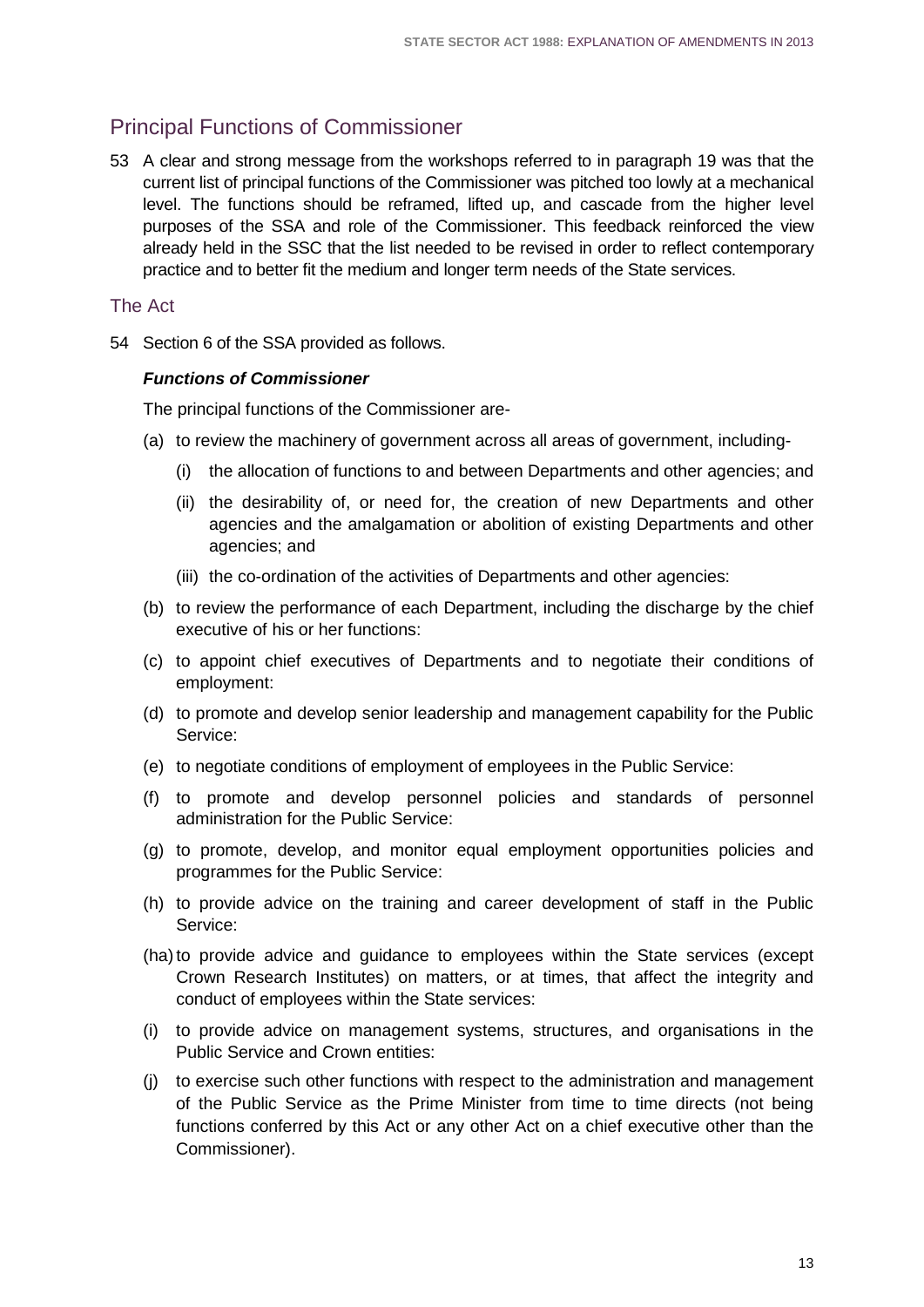#### **Commentary**

- 55 The list of principal functions in s6 sets out the main responsibilities of the Commissioner at a 'headline' level. Broadly, they can be rationalised into functions that concern the system of government, and those that concern the people and culture in the system. It is particularly the functions concerning people and culture that are expanded upon through more detailed operational provisions in other parts of the SSA.
- 56 The Commissioner's principal functions should be expressed in a way that is enduring, and therefore should not contain operational or 'mechanical' detail that could be restrictive or subject to regular change. The SSC considered there should be a cascade from the principal functions in s6 to operational detail elsewhere in the SSA.
- 57 Accordingly, some of the current operational functions would be better transferred, in modified form if need be, to other parts of the SSA. With regard to the current list of functions in s6, the SSC considered that:
	- there was a gap in so far as a new overarching function should be inserted giving effect to the Commissioner's leadership and oversight role, with up-front emphasis on the objective of performance improvement at agency, sector and system-wide level
	- function 6(a), dealing with the machinery of government, should be rephrased by including explicit reference to the governance dimension and to inter-agency operations and performance as a system
	- function 6(b) should be expanded in anticipation of future departmental agencies (as discussed among the proposals relating to Part 2 of the SSA); at the same time, other provisions suffice to cover reviewing performance by the chief executive of his or her functions
	- function 6(c) should be expanded in anticipation of the future establishment of departmental agencies and clarify that, de facto, the Commissioner employs Public Service chief executives; the function includes reviewing their performance, without necessarily linking performance as a chief executive to performance of the department or departmental agency
	- function 6(d) should be modified in a way that does not limit leadership development to senior leadership and management, nor focus solely on the Public Service
	- function 6(e), dealing with negotiating conditions of employment, should be removed as a principal function of the Commissioner on the basis that operational level details are adequately covered elsewhere in the SSA
	- function 6(f), concerning personnel policies and standards, should be elevated to cover workforce matters at a more strategic level, including a more overarching, proactive leadership role pertaining to people matters in the State services
	- function  $6(q)$  should be retained, but be transferred to part 5 covering personnel provisions
	- function 6(h) should be deleted as a stand-alone principal function, with its substance incorporated in other provisions relating to capability development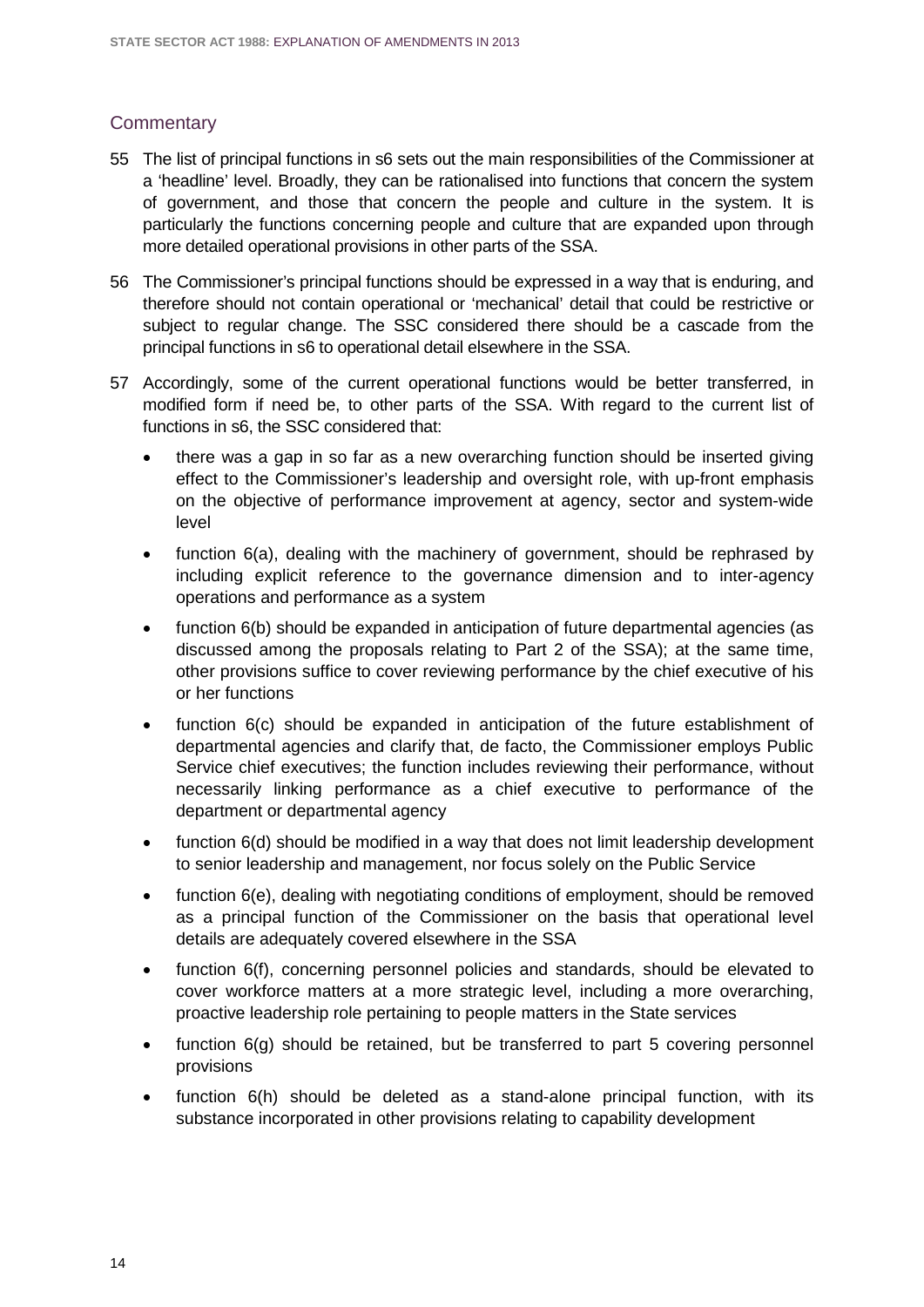- function 6(ha) should be transferred to the operational details in Part 5 relating to matters of integrity and conduct; instead the principal function in s6 should provide a more fundamental mandate expressed in terms of setting and reinforcing standards, and include specific focus on promoting transparent accountability
- function 6(i), dealing with advice on management systems and structures, should be deleted as a stand-alone principal function, with its substance incorporated in the amended function relating to machinery of government
- function 6(j) should be retained without modification.

#### Recommendations to Cabinet and legislation drafting processes

- 58 BPS Cabinet paper six reflected the thinking in the previous paragraph by recommending that the Commissioner's principal functions in s6 be replaced along the lines shown in the table in the next paragraph [CAB Min (12) 16/10, paragraph 82 refers].
- 59 Iterative refinements were made to the wording during the legislation drafting process, as anticipated, and as reflected in the Introduction Bill.

| CAB Min (12) 16/10, para 82                                                                                                                                      | <b>Introduction Bill</b>                                                                                                                       |
|------------------------------------------------------------------------------------------------------------------------------------------------------------------|------------------------------------------------------------------------------------------------------------------------------------------------|
| Cabinet agreed that s6 be replaced so that<br>the principal functions of the Commissioner<br>would be (subject to drafting refinements):                         | "For the purpose of carrying out the<br>Commissioner's role, the principal functions of<br>the Commissioner are to -                           |
| to review the system of government agencies<br>and processes, with the objective of advising<br>on ways to improve agency, sector and<br>system-wide performance | review the State sector system in order to<br>(a)<br>advise on possible improvements to<br>agency, sector, and system-wide<br>performance; and |
| to review agency and inter-agency<br>governance, structures and systems across<br>all areas of government, including advice on:                                  | (b)<br>review governance and structures across<br>all areas of government, in order to<br>advise on -                                          |
| the allocation and transfer of functions<br>and powers to and between agencies                                                                                   | the allocation and transfer of<br>(i)<br>functions and powers; and                                                                             |
| the operation of agencies as a system in<br>delivering services                                                                                                  | the cohesive delivery of services;<br>(ii)<br>and                                                                                              |
| the establishment, amalgamation and<br>٠<br>disestablishment of agencies                                                                                         | the establishment, amalgamation,<br>(iii)<br>and disestablishment of agencies;<br>and                                                          |
| to review the performance of each<br>department and each departmental agency                                                                                     | review the performance of each<br>(c)<br>department and each departmental<br>agency; and                                                       |
| to appoint leaders for the Public Service,<br>including:                                                                                                         | appoint leaders of the Public Service,<br>(d)<br>which includes $-$                                                                            |
| acting on behalf of the Crown as the<br>employer of chief executives of<br>departments and heads of departmental<br>agencies                                     | acting as the employer of chief<br>(i)<br>executives of departments and chief<br>executives of departmental agencies;<br>and                   |
| reviewing the performance of each chief<br>executive of a department and each head<br>of a departmental agency                                                   | reviewing the performance of chief<br>(ii)<br>executives of departments and chief<br>executives of departmental agencies;<br>and               |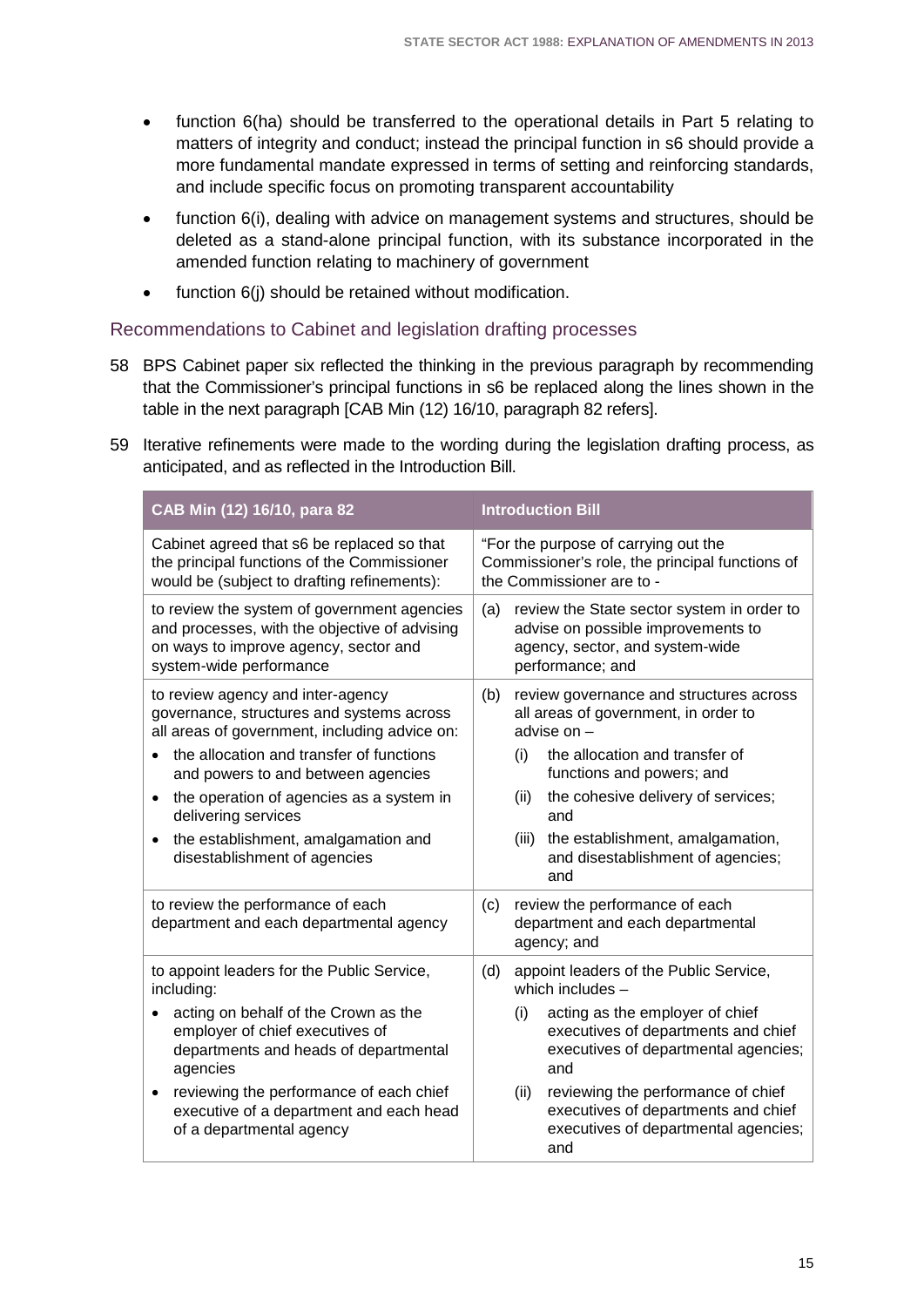| CAB Min (12) 16/10, para 82                                                                                                                                                                                                                                                  | <b>Introduction Bill</b>                                                                                                                                                                                                                                                                      |
|------------------------------------------------------------------------------------------------------------------------------------------------------------------------------------------------------------------------------------------------------------------------------|-----------------------------------------------------------------------------------------------------------------------------------------------------------------------------------------------------------------------------------------------------------------------------------------------|
| to further the development of leadership<br>capability for Public Service departments and<br>other agencies                                                                                                                                                                  | promote leadership capability in<br>(e)<br>departments and other agencies; and                                                                                                                                                                                                                |
| to promote excellence in workforce<br>development, strategies and practices                                                                                                                                                                                                  | (f)<br>promote strategies and practices<br>concerning government workforce<br>capacity and capability                                                                                                                                                                                         |
|                                                                                                                                                                                                                                                                              | promote good-employer obligations in the<br>(g)<br>Public Service; and                                                                                                                                                                                                                        |
| to set and reinforce standards of integrity and<br>conduct and promote transparent<br>accountability                                                                                                                                                                         | (h)<br>promote and reinforce standards of<br>integrity and conduct in the State<br>services; and                                                                                                                                                                                              |
|                                                                                                                                                                                                                                                                              | (i)<br>promote transparent accountability in the<br>State services; and                                                                                                                                                                                                                       |
| to exercise such other functions with respect<br>to the administration and management of the<br>Public Service as the Prime Minister from<br>time to time directs (not being functions<br>conferred by this Act or any other Act on a<br>person other than the Commissioner) | (j)<br>exercise such other functions with respect<br>to the administration and management of<br>the Public Service as the Prime Minister<br>from time to time directs (not being<br>functions conferred by this Act or any<br>other Act on a chief executive other than<br>the Commissioner)" |

60 The function in s6(g) was inserted in the Introduction Bill to maintain the Commissioner's 'visibility' in the area of good-employer obligations, in the context of transferring the function relating to equal employment opportunities [previously in s6(g)] to Part 5 of the SSA. The insertion of s6(g) was consistent with the structure of the SSA whereby the Commissioner's functions cascade from, and contribute to, the purpose of the SSA and the Commissioner's role.

#### Select Committee process

- 61 No changes were made to the Bill during the Select Committee process in respect of the amendments to s6 of the SSA.
- 62 Consequential amendments were made to the Clerk of the House of Representatives Act 1988 and to the Parliamentary Service Act 2000. A clause was inserted to amend those Acts to the effect that, when exercising the s6 functions in relation to the Office of the Clerk and the Parliamentary Service, the Commissioner do so in a manner consistent with the independent functioning of the legislative and executive branches of government. The Office of the Clerk submitted that, because the functions in s6 are linked to the new purpose of the SSA, and because the purpose includes a system that operates in the collective interests of government, such provisions could undermine agencies in the legislative branch that operate independently from the executive. The Parliamentary Service made similar comments. The departmental advisers concurred that the proposed amendments would be appropriate, even if only for the avoidance of doubt rather than to prevent any realistic misunderstanding or mischief.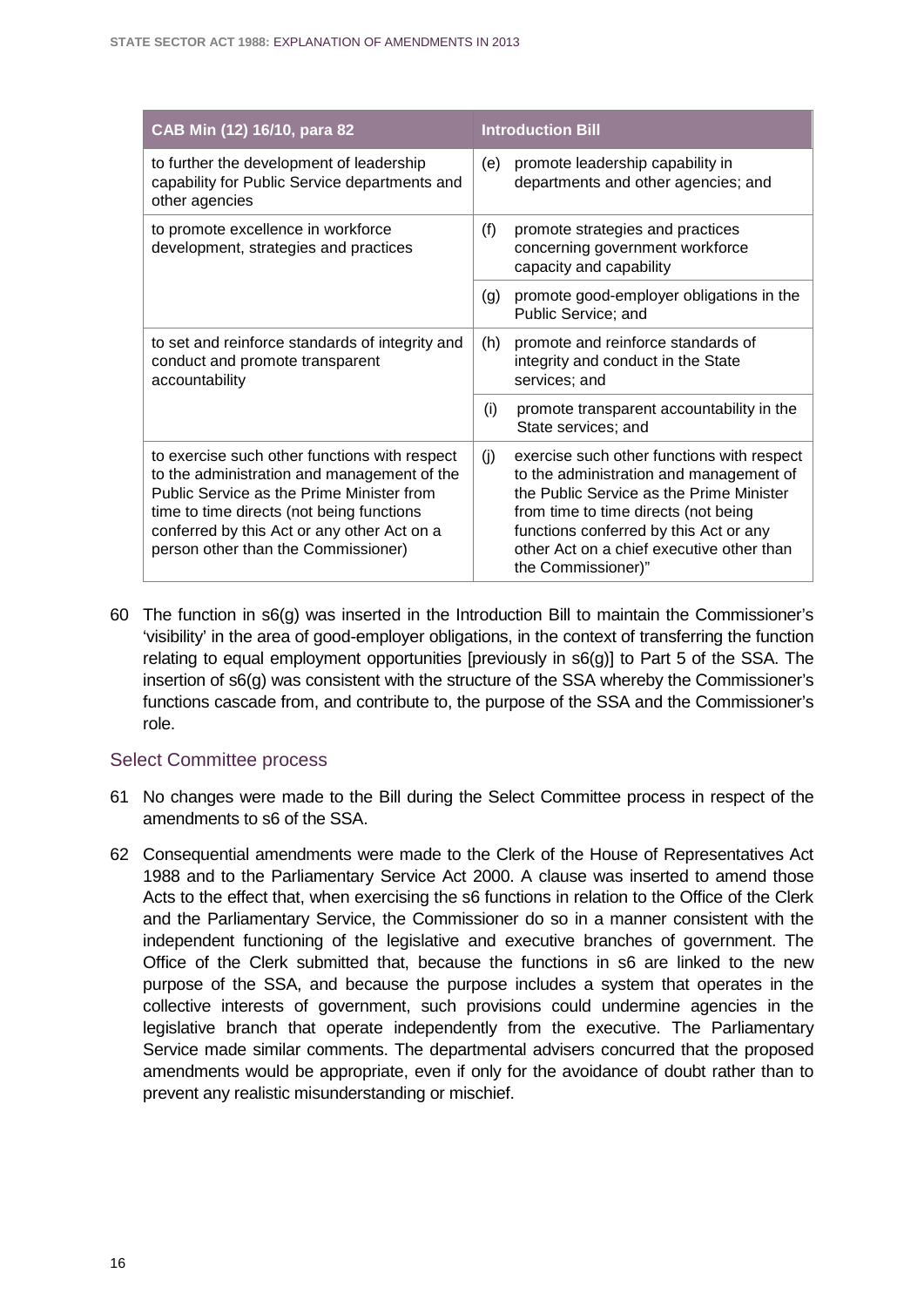# <span id="page-20-0"></span>Powers of Commissioner

#### The Act

63 Sections 7-10 set out the powers of the Commissioner: all such reasonably necessary or expedient powers (s7); power to conduct inspections and investigations (s8); power to obtain information (s9); and power to enter premises and require the production of information and answering of questions (s10).

#### **Commentary**

- 64 Prior to amendments to the SSA in 2005, the powers in ss7-9 applied to Public Service departments. As from January 2005, some of the Commissioner's functions extended beyond the Public Service to other parts of the State services and even beyond. In particular, the function of reviewing the machinery of government extended to all areas of government [existing s6(a)]; and functions relating to integrity and conduct extended to most of the State services [s6(ha) was inserted and s57 expanded].
- 65 To reinforce and support the exercise of these functions, there was an equivalent extension of some of the Commissioner's powers:
	- the power in s8 extended to any part of the State services that comes under the scope of the function in s6(ha) relating to advice and guidance on integrity and conduct
	- the power in s9 extended to: all areas of government for the purpose of reviewing the machinery of government under s6(a); the State services that come within scope of s6(ha); and to Crown entities for the purpose of advising on management systems and structures under s6(i).
- 66 Among the current amendments to the provisions concerning integrity and conduct (see the explanation in relation to part 5 of the SSA), the SSC proposed that s8(1)(b) be deleted on the basis that it is already included in s57C(1).
- 67 The SSC's primary proposal was that the power in s9 to require the supply of information in connection with the exercise of the Commissioner's functions should extend to any agency in the State services in respect of any of the Commissioner's functions (ie, not restricted to the limited range of functions and specified groups of agencies as summarised above).

#### Recommendations to Cabinet

68 In recommending the broadening of the application of the power in s9, BPS Cabinet paper 6 commented that, while agencies generally co-operate in supplying information, the existence of this power would overcome potential reluctance on the part of an agency to supply relevant information. The paper also noted that the power in s9 would not override provisions in other legislation that specifically permit the withholding of certain information.

#### Select Committee process

69 None of the submissions to FEC commented on the broadening of the application of the power in s9.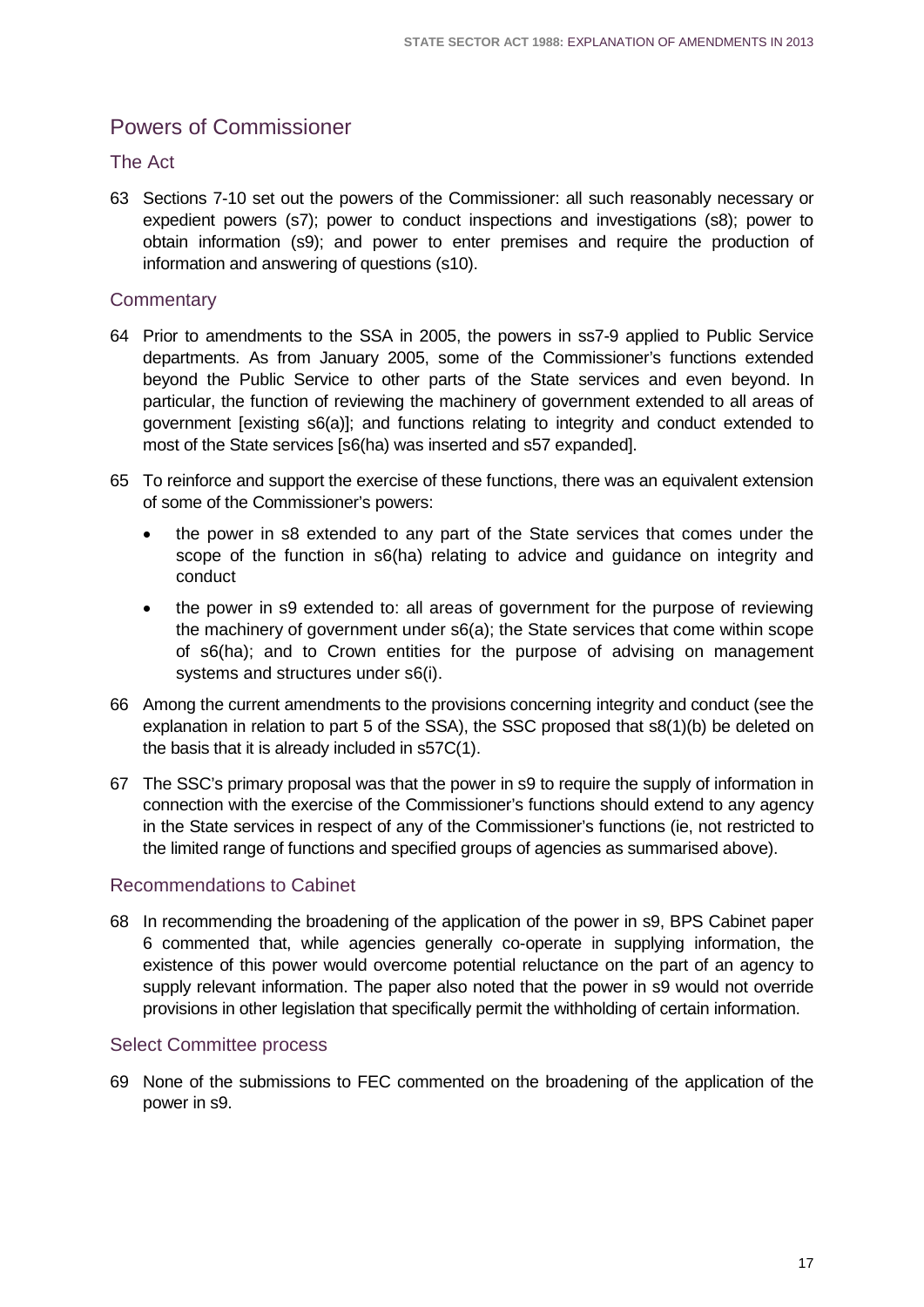# <span id="page-21-0"></span>Grounds to Appoint Acting Commissioner or Acting Deputy Commissioner

#### The Act

70 Section 14 provides for the Governor-General to appoint an acting Commissioner or an acting Deputy Commissioner, as the case may be, "in the event of the incapacity of the [Commissioner/Deputy Commissioner] by reason of illness or absence or any other cause".

#### **Commentary**

- 71 There may be occasions where it is appropriate to appoint an acting Commissioner or acting Deputy Commissioner because the incumbent must stand aside for reasons other than incapacity. Potentially, for example, conflict of interest situations could arise if the exercise of their functions or powers involves a close friend or relative. In this case the need to stand down does not arise, strictly speaking, from incapacity.
- 72 It was desirable that the SSA clarify the ability of the Governor-General in Council to appoint an acting Commissioner or acting Deputy Commissioner in circumstances that require the incumbent to stand down from performing a particular function. The Cabinet paper process that prepares advice for the Governor-General in each case would explain the circumstances and justification for making an acting appointment.

#### Recommendation to Cabinet

73 Cabinet agreed with the recommendation that the SSA provide for the appointment of an acting Commissioner or Deputy Commissioner in the event of incapacity or any other reasonable cause that requires the incumbent to stand down.

#### Select Committee process

74 None of the submissions to FEC commented on this amendment.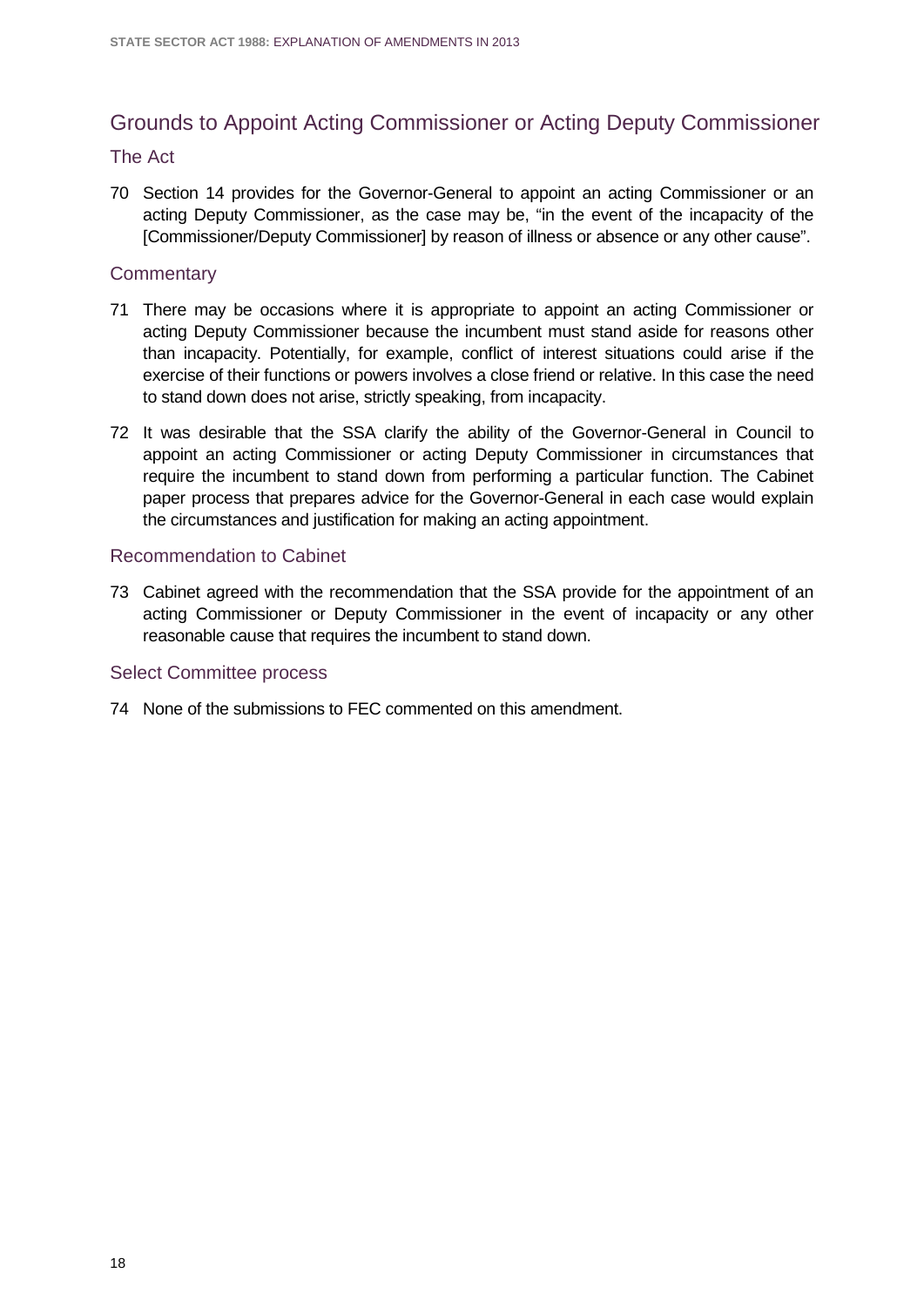# <span id="page-22-0"></span>Part 2: The Public Service

- 75 Part 2 of the SSA defines the Public Service, provides for Ministers to delegate their functions and powers to departmental chief executives, and provides for reorganisations within the Public Service, including related personnel provisions.
- 76 A major issue for the review was the need to enable some form(s) of cross-agency governance and accountability. The potential arrangements described in this section of the paper would have implications for chief executive responsibilities, as discussed in relation to part 3 of the SSA.
- 77 In addition, proposals were developed to:
	- disapply certain employment-related provisions to Ministerial Advisers
	- rationalise and streamline the various provisions pertaining to reorganisations, redeployment and redundancy compensation.

## <span id="page-22-1"></span>New Organisational Forms

#### **Context**

78 The report of the BPSAG had significant implications for the way departments are organised and governed.

#### The Act

- 79 The SSA is constructed around the responsibilities of the State Services Commissioner and Public Service chief executives. Traditionally, this construct has been considered appropriate generally for accountability purposes, in so far as people/officers are better able than agencies to be held accountable for functions and powers conferred on them.
- 80 However, the SSA was thin in provisions concerning the Public Service as a collective entity, let alone treating the State services as parts of a cohesive system. Yet government policy and the cross-agency nature of many government objectives and priorities require departments and other agencies to participate in inter-agency or system-wide initiatives.

#### **Commentary**

81 It was evident from early discussions within the SSC and latterly through the BPSAG that the focus in the current SSA on vertical responsibilities between departmental employees, the chief executive and Minister was seen in the contemporary context as being less than optimal for fostering whole of government interests. It was perhaps timely to recall that, in 1912, the Hunt Report commented: "The Public Service should be treated as a whole and not as a number of separate watertight compartments, and officers of the Service should feel that they are officers of the Public Service as a whole, and not officers of special Departments only"<sup>16</sup>. While the Hunt Report made this comment in the context of employee transfers between departments, the underlying notion remains applicable to other aspects of departmental administration and operations.

<span id="page-22-2"></span><sup>16</sup> Pg. 23, Report of Commission Appointed to Inquire and Report Upon the Unclassified Departments of the Public Service of New Zealand – 1912 (known as "Hunt Report")  $\overline{46}$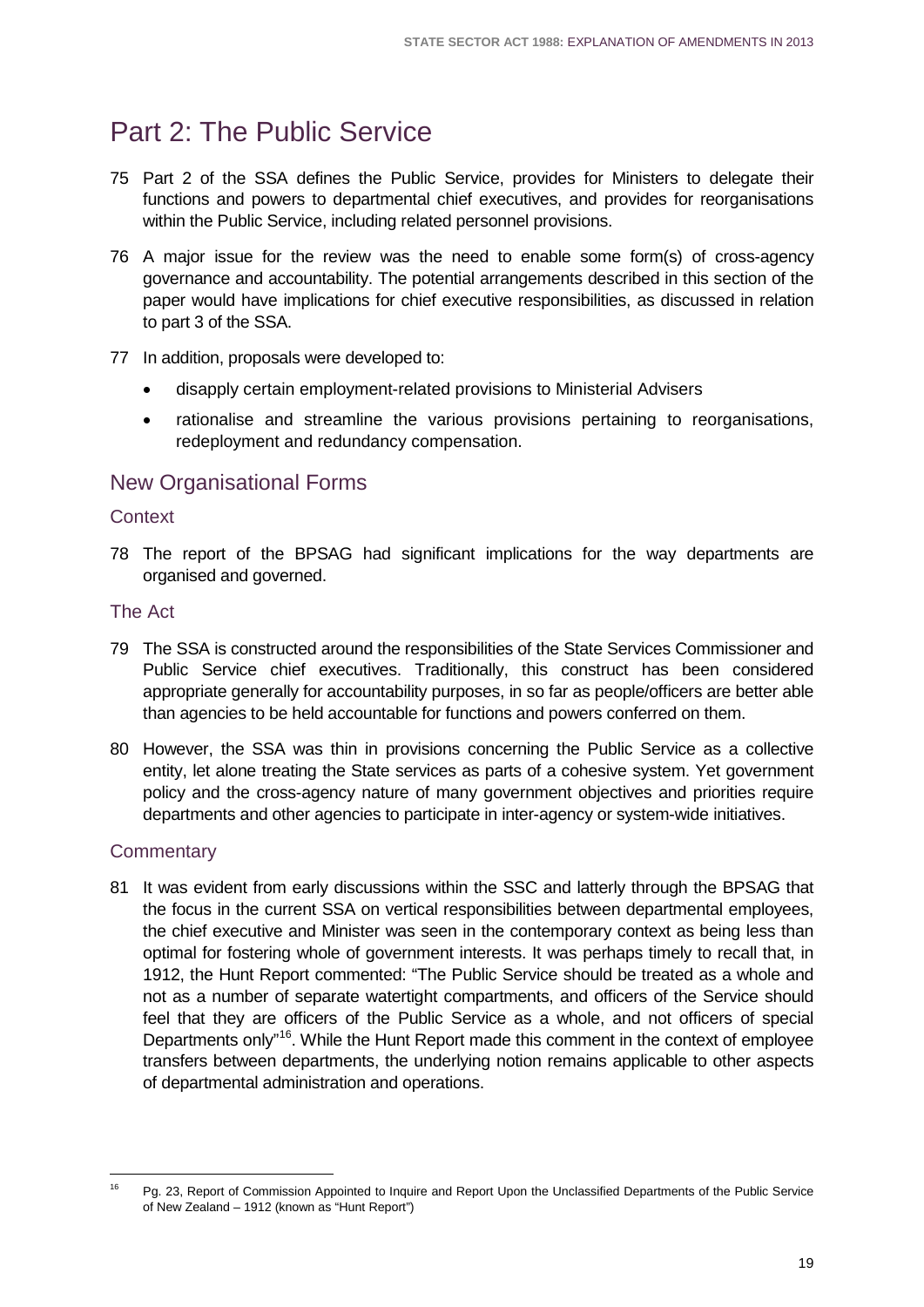- 82 Without ignoring the purpose and utility of inter-departmental committees (especially for cross-departmental coordination), taskforces (especially for time-limited specific issues), joint teams (especially for cooperation on policy development or programme delivery), or establishing 'heads of professions' (e.g. in the area of finance), such arrangements did not raise issues with implications for the purpose of this legislative review.
- 83 Officials were more concerned with circumstances where a major policy or operational activity requires some form of joint governance. Two possible new models to provide effective governance of joined-up or connected government arrangements were proposed:
	- boards comprising chief executives, in two potential forms:
		- o a board established by Cabinet, under an agreed terms of reference
		- o a board established as a separate administrative unit within the legal Crown, under a new Schedule to the SSA listing the constituent departments within the board's remit
	- departmental (or executive) agencies.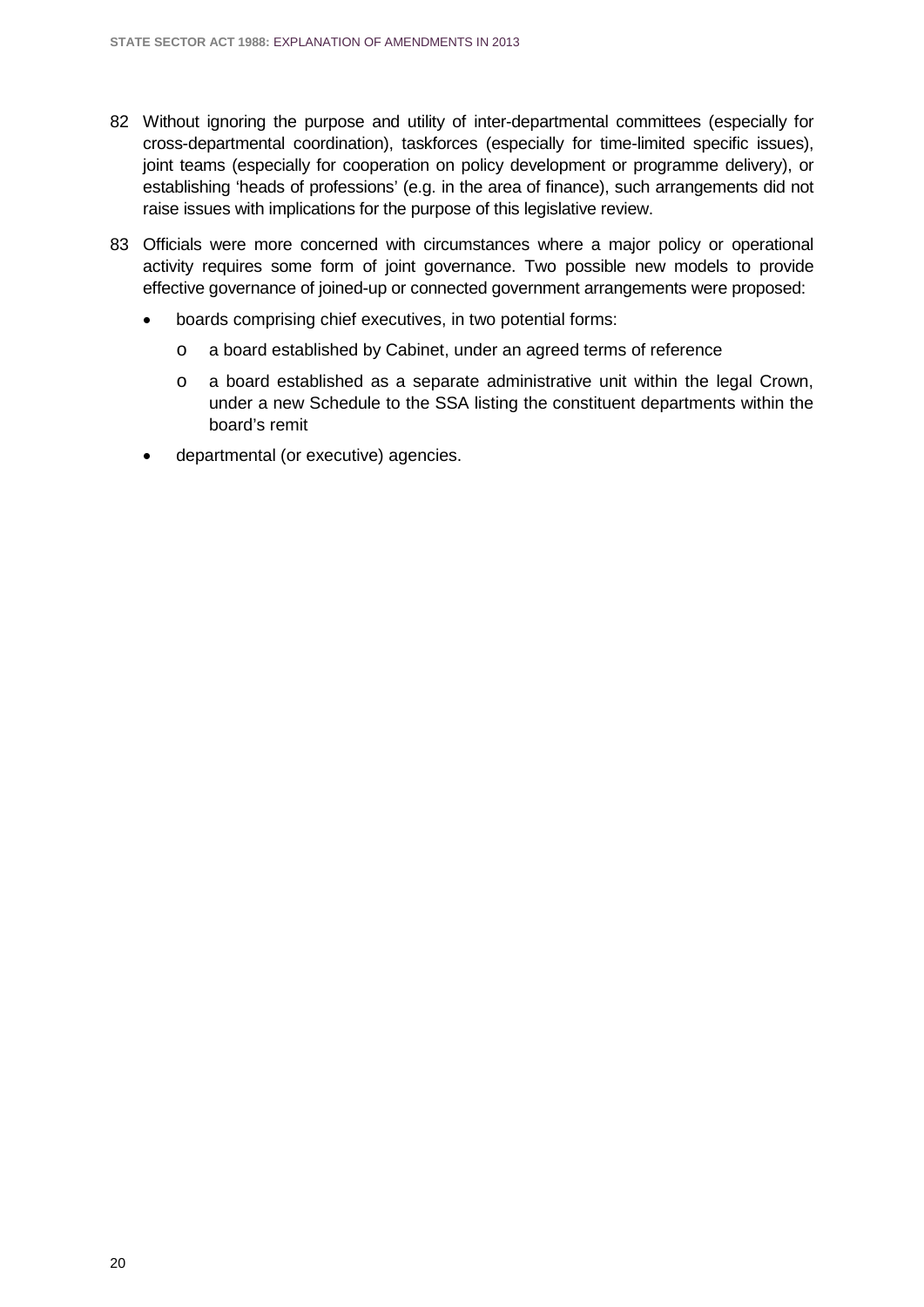# <span id="page-24-0"></span>New Organisational Forms: Sector Boards

- 84 The BPSAG report proposed some significant changes to the organisation and leadership of New Zealand's system of State services. The first significant change was: "to reconfigure the system much more directly around those results or outcomes that matter most to New Zealanders – something that the state services have struggled to deliver collectively over the years."<sup>[17](#page-24-1)</sup> As part of this, the BPSAG proposed "a new modus operandi for state agencies – where sectors mobilise around specified results, deliberately tackling complex issues, or matters that might fall between the responsibilities and accountabilities of individual agencies, taking opportunities to harness better results in places where more integrated working practices across agencies make sense". The BPSAG envisaged that it may make sense to "hard wire" certain arrangements, for example, in the justice sector by bringing the balance sheets of the three biggest departments together under one sectorwide chief financial officer, or having a justice sector-wide policy framework.
- 85 The BPSAG also suggested a broader spectrum or menu of organisational arrangements was needed than was previously available, providing greater flexibility for Ministers. One option was to establish "hard" or "soft-wired" sector boards, intended to get better traction on results through more clearly defined accountabilities and all parties having some serious "skin in the game". Soft-wired arrangements would be by mutual consent between the agencies; hard-wired sector boards would have more formal mandates, financial arrangements and reporting arrangements.
- 86 The associated policy thinking envisaged two types of sector boards: sector leadership boards, and sector specific purpose boards. A sector leadership board would be established when sector results involve most of the activities of the component or participating agencies. Key characteristics would include:
	- legally, the board would be an administrative unit comprising the chief executives of the component or participating agencies
	- the chief executives could act as equals, or a chair with a casting vote could be appointed. In both cases, the participating chief executives would be bound under a collective responsibility once decisions are made
	- the board would be responsible for strategic policy and financial decisions for the sector (both purchase and ownership)
	- the participating chief executives would be responsible for operational management within the policy and financial boundaries agreed by the board. They would remain responsible for all of their agency's operations that are not part of the sector arrangement.
- 87 A sector specific purpose board would be established when sector results involve a small proportion of the activities of the component agencies. Legally, a sector specific purpose board would be the same as a sector leadership board, i.e. it would be an administrative unit comprising the chief executives of the component agencies who would be held under a collective responsibility to any decisions made. The key difference is that of scope: only specifically defined activities of component agencies would come under a sector specific purpose board; under a sector leadership board, all activities of the participating agencies would be within scope unless they are specifically defined as being out of scope.

<span id="page-24-1"></span><sup>17</sup> Better Public Services Advisory Group Report, November 2011, pg 6  $17$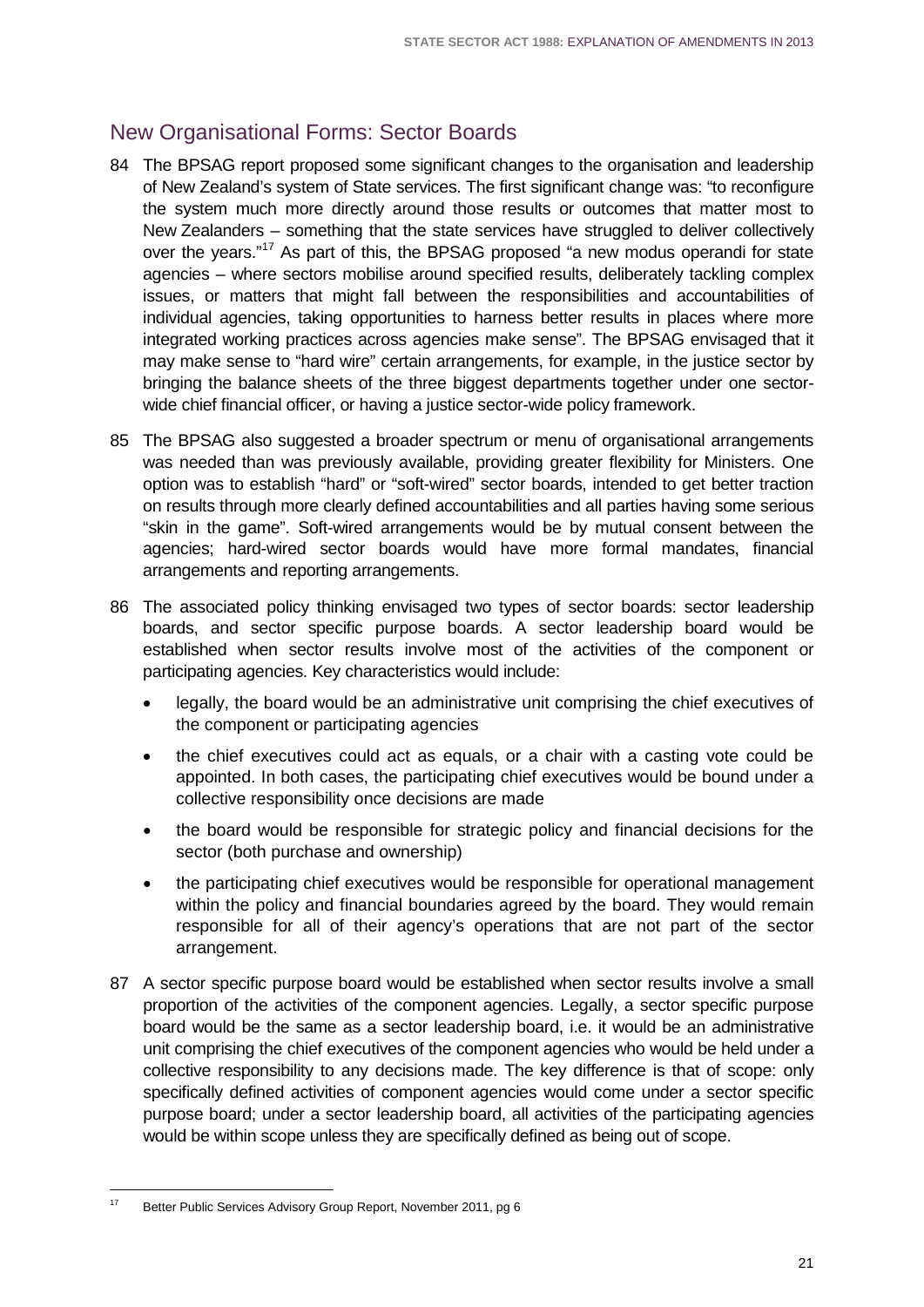- 88 In order to "hard wire" or bind a group of Public Service chief executives to collective decision making and collective responsibility, a sector board would need to be a statutory administrative unit. Otherwise, an individual chief executive's responsibilities in s32 of the SSA and s34 of the PFA would always 'trump' a non-binding collective decision. When it comes to responsibility for the department's activities and finances, a chief executive was singularly responsible under current legislation. Effectively, the BPSAG proposal to "hard wire" sector board arrangements would entail a very significant and fundamental shift in the current public management system. It would represent a genuine "step change" that would require a new way of thinking and working between and among chief executives and their departments. The radical introduction of a legally-binding collective responsibility would require amendments to the existing responsibilities of Public Service chief executives. There would also be significant implications for the PFA: sector boards would be part of the Crown, as defined in the PFA.
- 89 The SSA would need several new provisions and several amendments to current provisions. First, the SSA would need to provide for the establishment of sector boards. The SSC proposed that the Act include provision for Orders in Council to be made that would add the name of each board to a new schedule to the Act (and could remove a board from it, or change the name of a board), including the names of the departments whose chief executives constitute the board.
- 90 The concept of collective responsibility connotes decision making among equals. However, in order to future-proof for all circumstances, the SSA would need to provide the flexibility to enable a chair to be appointed who would have a casting vote. In addition to a casting vote, the chair would also need the power to request information from a department whose chief executive is a member of a board such information as is necessary to enable the board to discharge its functions and duties: the department would be required to comply with the request.
- 91 Options for the appointment process for a board chairperson could include:
	- appointment as specified in the OIC, on the recommendation of the State Services **Commissioner**
	- appointment by the Commissioner, after consultation with appropriate Ministers. This option would be preferable if it was envisaged there may be circumstances where it would be advantageous to have an independent chair who is not the chief executive of one of the component agencies.
- 92 Provision would also need to be made for a chair to be replaced. The process should be the same as that for appointment, ie either through an OIC or by the Commissioner.
- 93 Of critical importance, the SSA would need to clarify a chief executive's responsibilities when acting individually as head of his or her department, and when he or she is acting under a collective responsibility as part of a board. At a minimum, a new section would need to be inserted to specify how the collective responsibilities would play out. This is covered in the discussion relating to Part 3 of the SSA.
- 94 There would be implications for the State Services Commissioner's responsibility to assess the performance of chief executives and departments. The Commissioner would:
	- continue to appoint each Public Service chief executive as the head of his or her department, as at present
	- continue to review the performance of each department under s6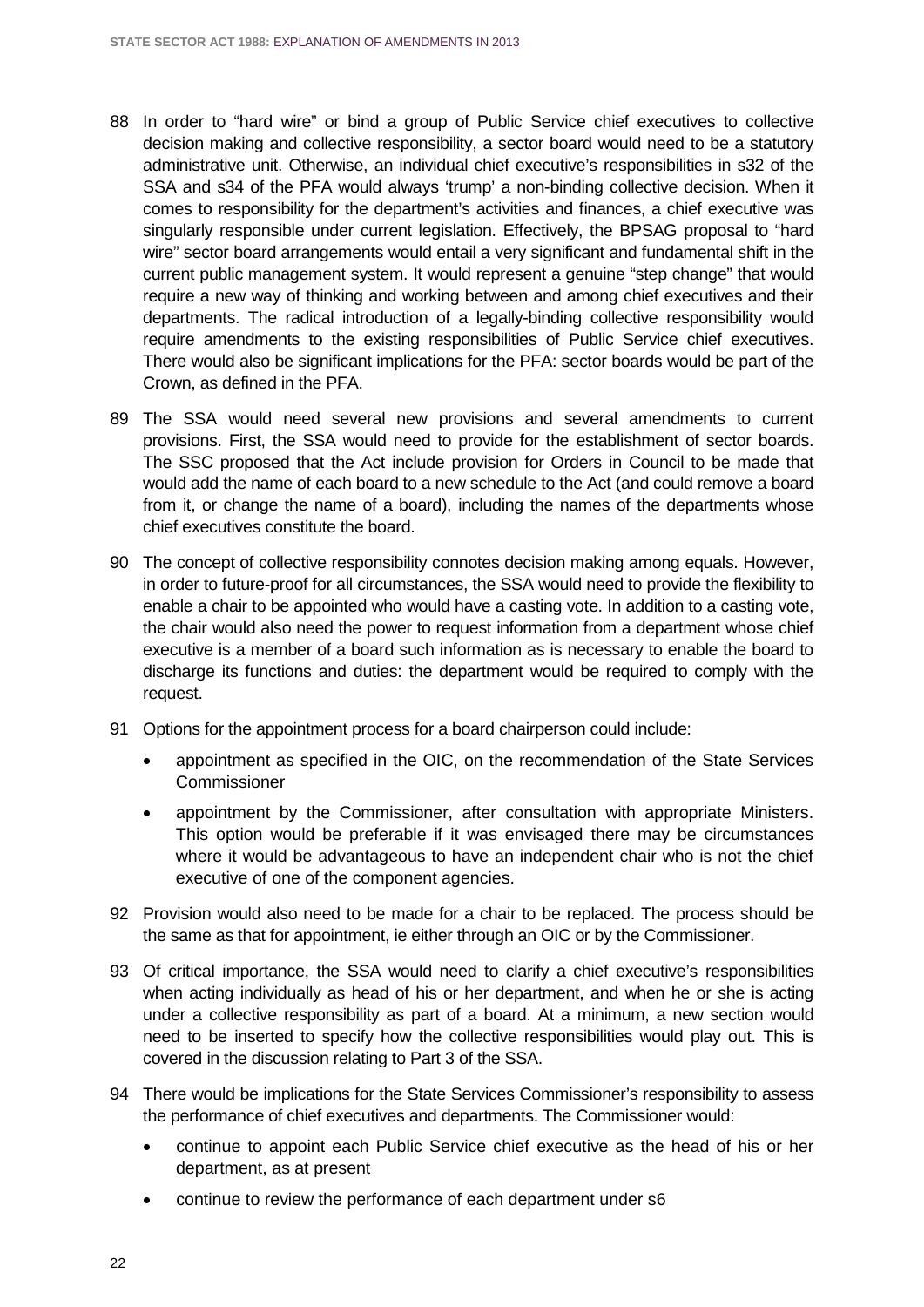- continue to review the performance of each chief executive under s43
- be responsible for reviewing the performance of each sector board, both collectively as a unit and in terms of the manner and quality of each chief executive's participation and contribution. In practice the sector reviews would be undertaken jointly by the central agencies.

#### Recommendations to Cabinet

- 95 BPS Cabinet paper four set out a comprehensive description, rationale, and detailed recommendations for the potential establishment of boards. The paper referred to them as "specific purpose boards", but commented in paragraph 19 that they could be used for sector arrangements that involve the dominant portion of each department's activities, or where a smaller (not dominant) portion of each department's activity is within scope. The paper focussed on the two different mechanisms for establishing boards with collective responsibilities owed to the appropriate Ministers:
	- a board established by Cabinet, under an agreed terms of reference, which lists the constituent departments within the board's remit
	- a board established as a separate administrative unit within the legal Crown, under a new schedule to the SSA which lists the constituent departments within the board's remit.
- 96 The Cabinet paper noted that collective responsibility on the part of constituent chief executives would not be legally binding in the case of a board established by Cabinet under a terms of reference. In contrast, collective responsibility would be legally binding and take precedence over individual responsibilities in the case of a board established under the SSA.
- 97 The Cabinet paper commented there were some implications for ministerial arrangements. The constituent chief executives' collective responsibility to the board could impact on how Ministers are organised (ie whether a responsible/lead Minister or a Ministerial Group is established) and the responsibility arrangements between boards, Ministers and Parliament.
- 98 As recorded in CAB Min (12) 16/10 paragraph 45, Cabinet declined the proposal that boards be established under a new schedule to the SSA.
- 99 Cabinet agreed to a comprehensive set of proposals relating to the establishment of boards determined by Cabinet and set out in the board's terms of reference. But such arrangements are not matters for inclusion in the SSA.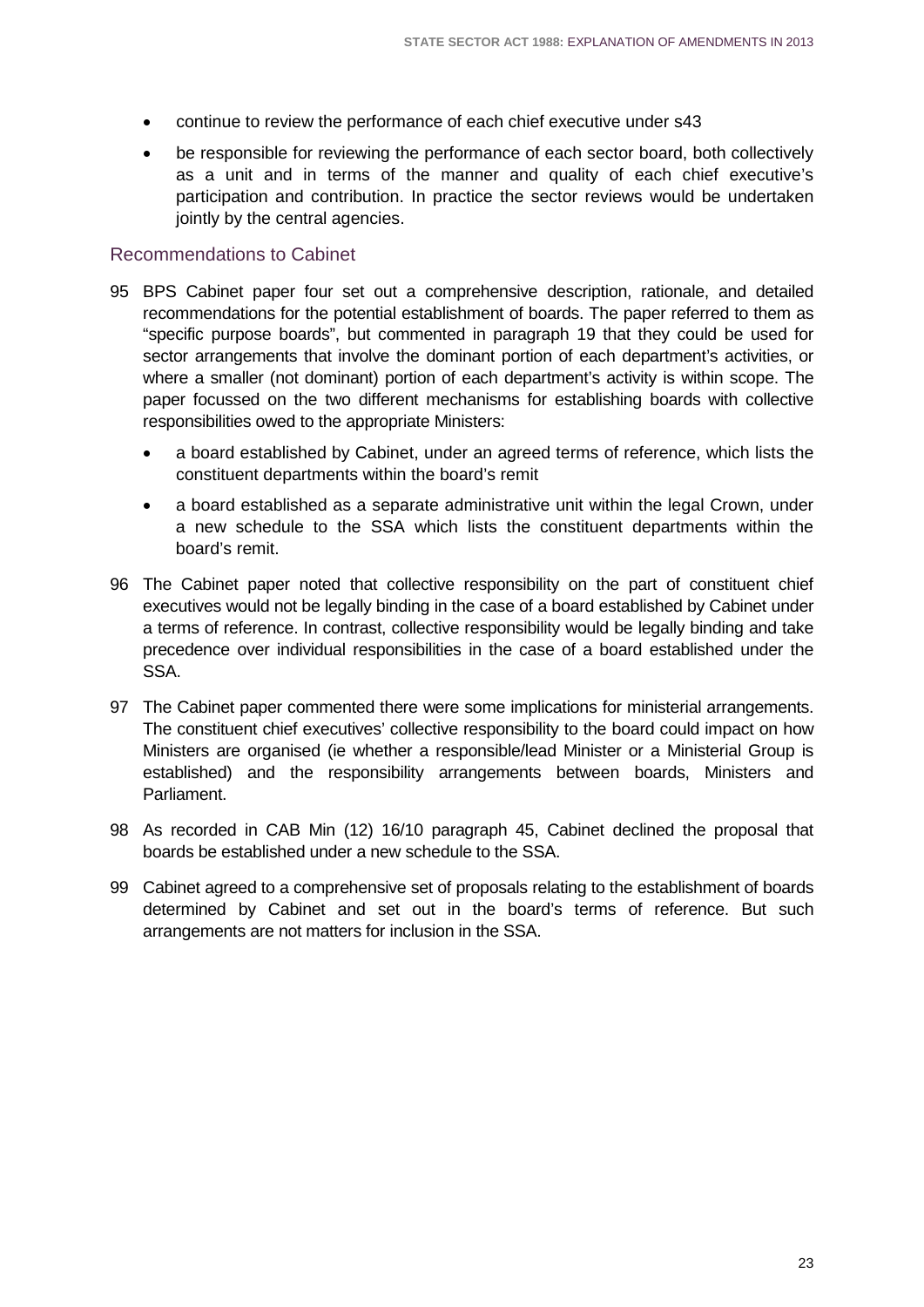### <span id="page-27-0"></span>New Organisational Forms: Departmental Agencies

- 100 The BPSAG report proposed that departmental (or 'executive') agencies be provided for as part of the broader menu of organisational options. They would sit within the Crown under the leadership of a larger department, but held to account for their own operational responsibilities. The report referred to them as a new organisational form – to help avoid either having few large, multi-functional departments or many small agencies.
- 101 The SSC favoured the notion of departmental agencies based on the UK Executive Agency (EA) model, but with modifications to fit the New Zealand system of State services. The SSC supported the BPSAG's broad objective and, more specifically, saw potential for the use of departmental agencies in two major instances:
	- to transfer functions from Crown entities back into the legal Crown in a manner that retains their distinctiveness. This could be appropriate if it was desirable to bring the functions within scope of a sector board, or otherwise to bring them closer to ministerial oversight and direction
	- to cluster similar service delivery or regulatory functions from different agencies that serve similar objectives and priorities, especially if doing so would shore up capabilities and produce back office efficiencies.

102 In the UK model, EAs had the following characteristics.

- EAs were part of the Crown and did not usually have their own legal identity. They served as a mechanism for government to ensure that agencies operate in accord with government dictates to produce the desired results, without normally intervening in operating detail. Most EAs delivered a service (either to the public or to other service providers) or had a regulatory role. Many also had a technical policy role in addition to their operational functions.
- EAs were headed by a chief executive appointed in most cases by the Minister on the advice of officials, usually by open competition, for a fixed term. The appointment needed to be cleared with the Cabinet Office, the Office of the Civil Service Commissioners and the Treasury. EA staff were civil servants employed on civil service terms, conditions and pension arrangements and were subject to the Civil Service Code.
- EAs did not have governing boards but generally had a management board made up of senior staff and two or three external members (sometimes including a sponsor from the parent department).
- EAs operated within the context of their Framework Document. This set out the key elements of the policy and resources framework for the agency and the relationship and respective responsibilities of the chief executive, the relevant Minister, the departmental Permanent Secretary, the appropriate Treasury expenditure team and other departments, agencies and organisations with which it will have a relationship. The Framework Document had to be approved by the Minister (or joint Ministers if applicable) before publication.
- EA-specific targets were set by the responsible Minister and were announced to Parliament before the start of the financial year. EAs had to prepare and usually publish annual Corporate and Business Plans.
- EAs had to be capable of being made separately accountable. They had to produce Annual Reports and Accounts.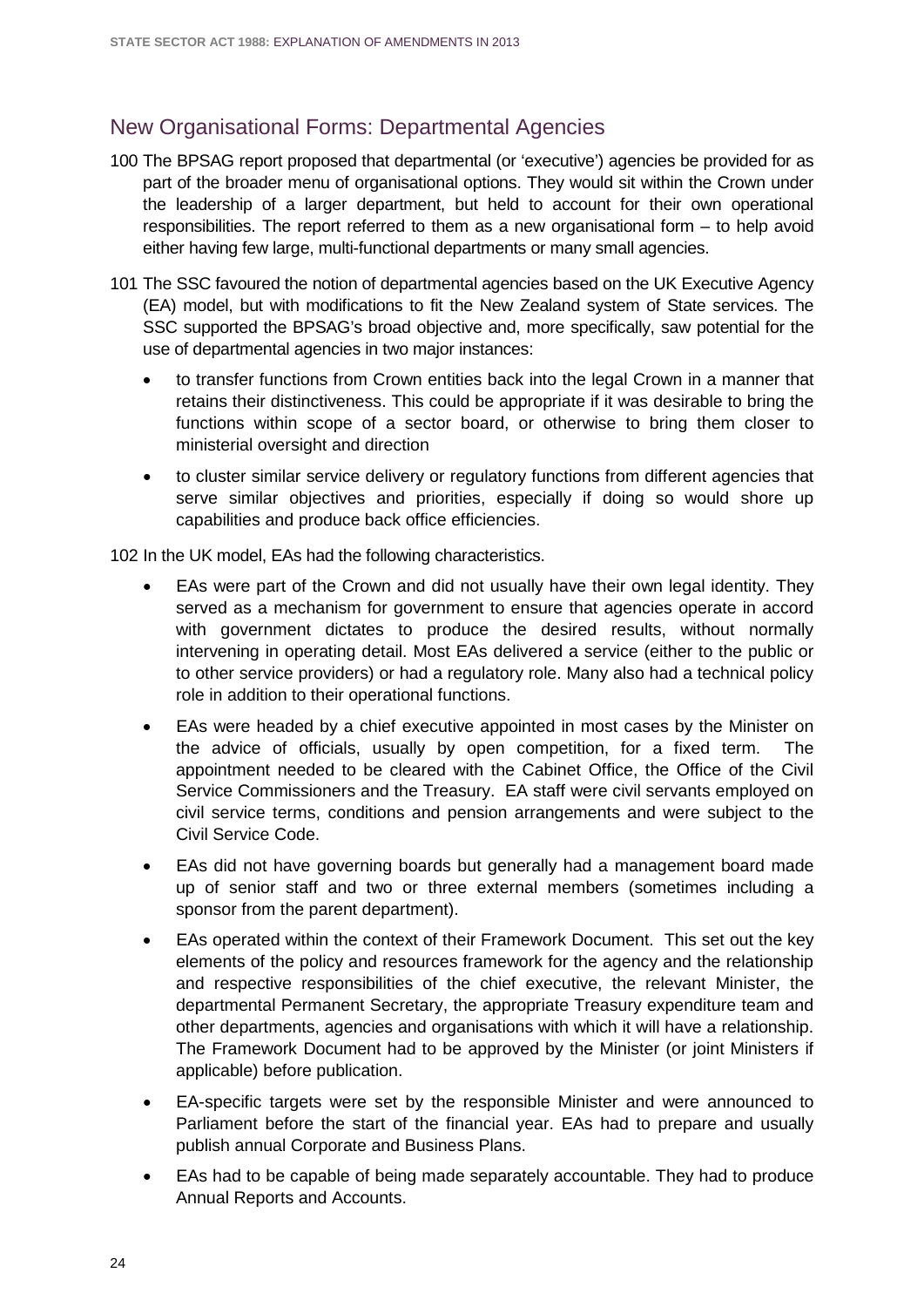- 103 Key features of the EA model included direct accountability of the chief executive, and right of access, to the responsible Minister. While EAs generally had operational autonomy, the Minister could have direct input.
- 104 In the New Zealand system, the EA model could be transformed into a 'departmental agency' legally hosted within a department. A precondition was that the agency's outputs or services must be capable of being separately described and accounted for (this could be within the host department's report or a sector board's report). Key features of the model in New Zealand would include:
	- each departmental agency would be listed by Order in Council in a new schedule to the SSA. The schedule would name the agency and its host department. Relevant sections in the Act (eg responsibilities of departmental chief executives and heads of executive agencies) would apply to departments and agencies as listed in the schedule
	- the head of a departmental agency would be appointed by the State Services Commissioner, in consultation with the chief executive of the host department. This is a critical difference between the New Zealand model and the UK model (where the Minister usually made the appointment). The Commissioner would also be responsible for reviewing the performance of the agency and the head of the agency, in consultation with the chief executive
	- the head of a departmental agency would be directly responsible to the appropriate Minister for the agency's activities
	- legally, the chief executive of the host department would be the employer of the agency's employees, but must delegate employment decisions to the head of the agency as appropriate.
- 105 The departmental agency model potentially would have major implications for the PFA (administration of appropriations; accountability and reporting; balance sheet/asset control). The Treasury's PFA review covered these issues.
- 106 As a technical corollary to the proposed new organisational forms, the definition of "Public Service" in s27 of the Act (i.e. "the Departments specified in Schedule 1") would need to be amended.

#### Recommendations to Cabinet

- 107 BPS Cabinet paper three set out the key features of the proposed departmental agency model, including detailed recommendations for the required changes to both the SSA and PFA.
- 108 The subsequent process of translating Cabinet's decisions into workable, as well as sufficiently clear and detailed legislative provisions, was a collaborative and iterative process between the SSC and Parliamentary Counsel Office. The detail was incorporated in the Introduction Bill mainly in: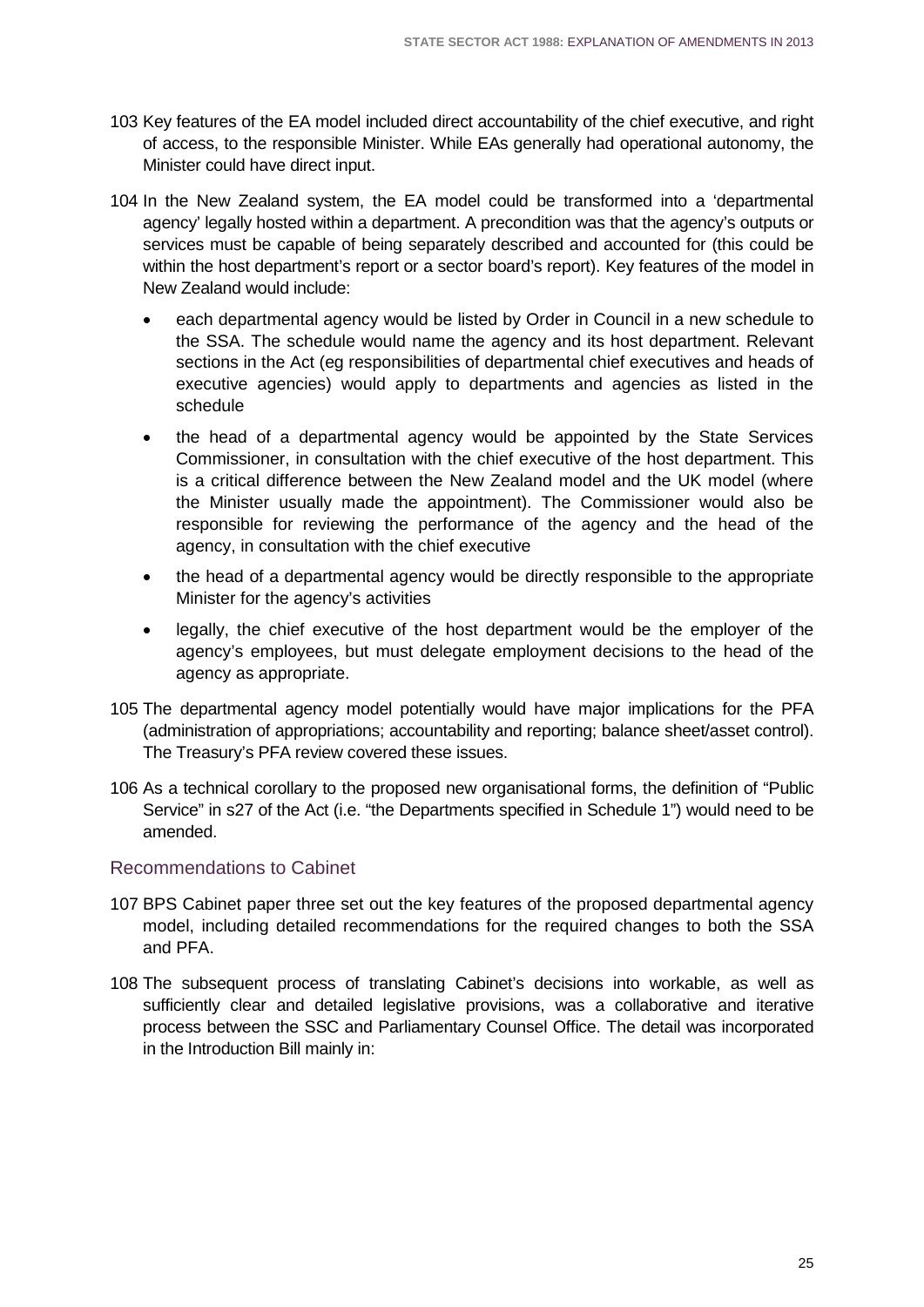- clause 11 (Commissioner's functions as employer in relation to the appointment and performance review of chief executives), in conjunction with clause 28 (the chief executive of the host department must be included on the appointment panel for the chief executive of a departmental agency), clause 33 (the Commissioner must consult the chief executive of the host department before removing a chief executive of a departmental agency), and clause 36 (the Commissioner must consult the chief executive of the host department when reviewing the performance of the departmental agency chief executive)
- clauses 17-19 (new definition of the Public Service, including the meaning of department, departmental agency and host department; relationship between departments and departmental agencies; delegation of Minister's functions or powers; provision for amendments to Schedules 1 and 1A)
- clauses 25-26 (new responsibilities of chief executives, including chief executives of departmental agencies; 'boundary lines' between the responsibilities of the host department's chief executive and the chief executive of a departmental agency; duty to act independently in relation to employees)
- clause 48 (provision for the chief executive of the host department to be deemed by new s59(2) to have delegated to the chief executive of the departmental agency the employee-related rights, duties and powers specified in that subsection). The inclusion of this clause was a key legislative clarification of the departmental agency model, as it would work in the New Zealand context. The provision caters for:
	- o the departmental agency legally being part of the host department, and its employees legally being employed within the host department, and
	- o the departmental agency chief executive having de facto employer rights, duties and obligations as part of his or her autonomous responsibilities for the performance of functions or duties or exercise of powers by the departmental agency. Of note, the provisions in SSA s69(b) and 70 (relating to collective employment agreements) continue to be the domain of the chief executive of the host department: these provisions do not transfer to the chief executive of the departmental agency.

#### Select Committee process

109 Through the Departmental Report process, advisers proposed two technical amendments to the Introduction Bill:

- amend clause 48 [new  $s59(2)(a)(ii)$ ] so that the requirement in s60 for appointments to be on merit is included among the duties that are deemed to be delegated to the chief executive a departmental agency. Appointments on merit should be part of the package of responsibilities relating to individual employees working in the departmental agency
- amend clause 48 to replace new s59(3) with a provision that would not run the risk of being interpreted as preventing the chief executive of a departmental agency from delegating the rights, duties and powers that are deemed to be delegated to him or her by the chief executive of the host department.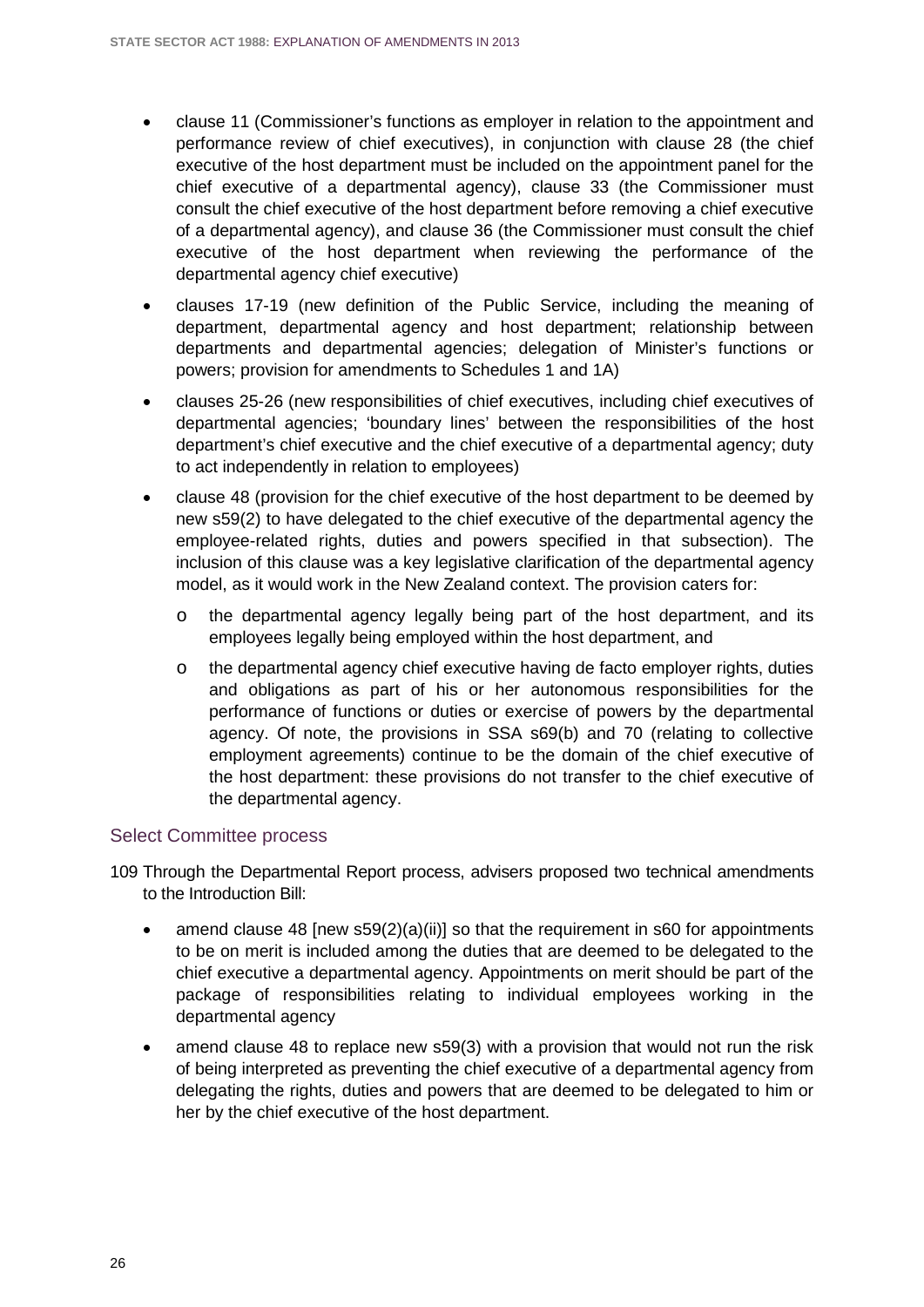## <span id="page-30-0"></span>Ministerial Advisers

#### The Act

110 The SSA treated Ministerial Advisers in the same way as any other public servant: the same provisions applied without distinction in terms of recruitment, appointment, other employment matters and the application of standards of integrity and conduct.

#### **Commentary**

#### *Role of Ministerial Advisers*

- 111 The term "Ministerial Adviser" covers the quasi-political appointees recruited to support Ministers with policy management and media advice. There were around 100 appointees engaged in political functions in the Beehive. This number included Senior Private Secretaries (including three Chiefs of Staff), Political Advisers, and Communications staff.
- 112 Legally, Ministerial Advisers are members of the Public Service. They are engaged on events-based employment contracts by the chief executive of the Department of Internal Affairs (DIA). The "events-based" nature of the contract means employment can be terminated for reasons such as the re-allocation of Ministerial responsibilities, the end of the parliamentary term, or a break-down in the relationship between employee and Minister.
- 113 The role of Ministerial Advisers is varied and complex. Their tasks fall generally into three categories:
	- engaging with the political executive
	- managing relations between the executive and legislative branches
	- connecting the formal policy-making apparatus with external interests $18$ .
- 114 There is an undeniably "political" aspect to some of the tasks. Representing the Minister's interests in negotiating political business with other parliamentary parties is indicative of that political aspect. While it is impossible to determine the extent to which Ministerial Advisers as a group behave in ways that are  $-$  or are not  $-$  politically neutral, it would stretch credibility to suggest that senior advisers, particularly Chiefs of Staff, are not intensely political, or that following an election they could work equally well with, and would be politically acceptable to, new Ministers from a former opposition party.

#### *Application of the Act*

- 115 On occasions, a Minister may suggest or indicate the person he or she wants to be appointed to a particular position, e.g. as Chief of Staff. Instances of Ministerial involvement in appointments raised questions about compliance with the requirements in the Act. Relevant provisions included:
	- s33, which requires chief executives to act independently from Ministers in appointing staff
	- s56, setting out the 'good employer' provisions, particularly subsection (2)(c) requiring the impartial selection of suitably qualified persons
	- s60, which requires chief executives to give preference to the person who is best suited to the position

<span id="page-30-1"></span><sup>18</sup> Eichbaum, Chris, Minding the Minister? Ministerial Advisers in New Zealand Government, December 2007 18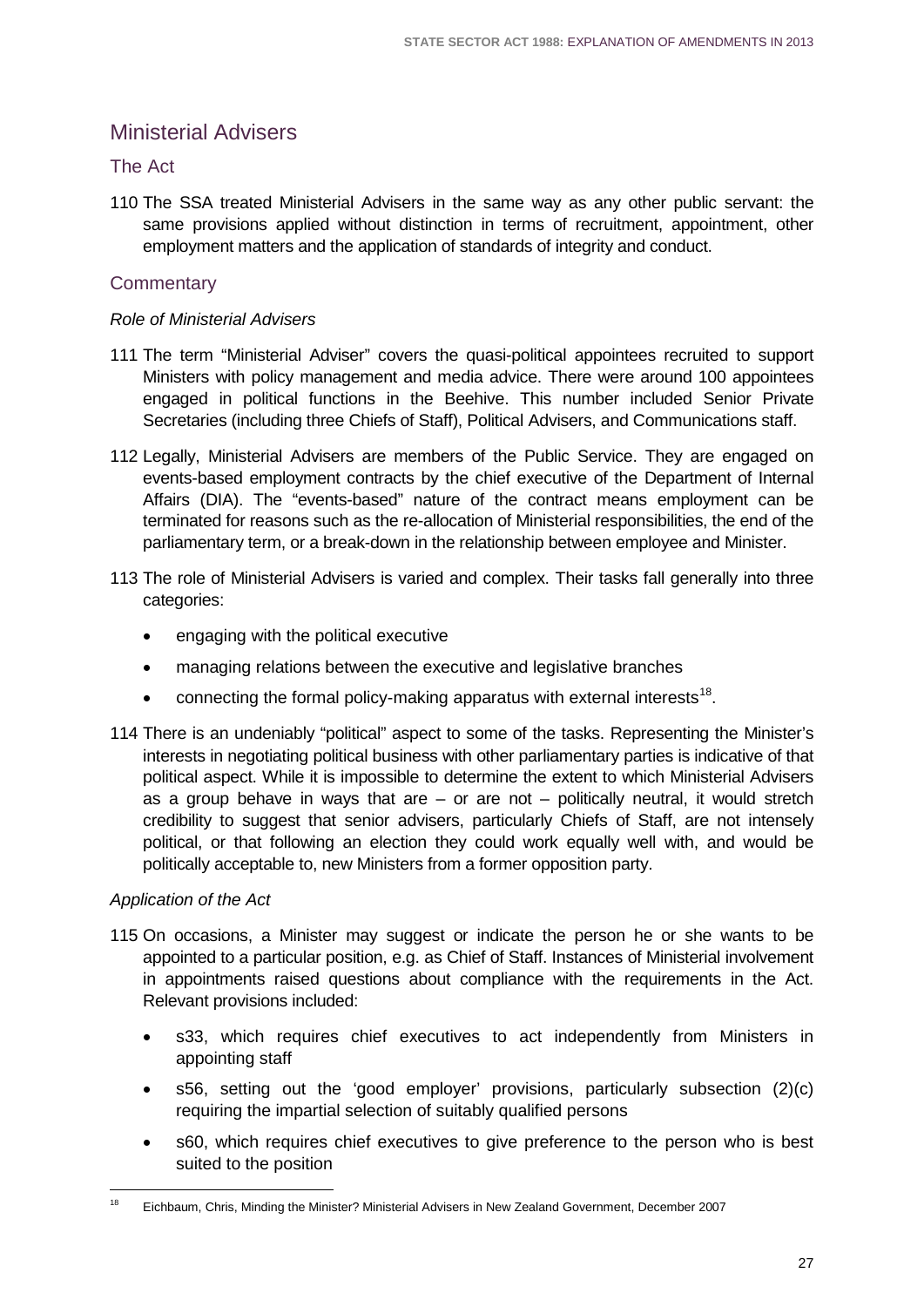- s61, which requires a chief executive to notify a vacancy
- s65, which requires a chief executive to put into place a procedure for reviewing appointments made.
- 116 On the basis that Ministerial involvement in the appointment of Ministerial Advisers may be necessary or desirable from time to time because of the Advisers' role and responsibilities, the SSC considered that the provisions referred to in the preceding paragraph should not be mandatory in the case of those particular Ministerial Advisers whose appointment is made under political influence. The provisions would continue to apply to the rest of the Public Service and would still serve as good practice guidance for application to Ministerial Adviser positions, to the extent possible in any particular case.
- 117 The SSC's proposal would keep Ministerial Advisers within the Public Service 'fold', while acknowledging the individual circumstances of their roles and responsibilities. Other countries have gone further: in Australia (Federal), Ministerial Advisers are not public servants, but are hired by Ministers under the Members of Parliament (Staff) Act 1984; in the United Kingdom, they are "temporary civil servants" appointed by the relevant Minister under the Civil Service Order in Council 1995. Canadian Ministerial Advisers are often referred to as "exempt staff" because they are exempt from the normal public service hiring processes and regulations.

#### Cabinet decisions

- 118 This part of this paper covers the employment-related provisions in the SSA that affect Ministerial Advisers. Part five of this paper covers the application of a code of conduct to Ministerial Advisers. In combination, the respective amendments to the SSA provided a comprehensive package of statutory measures to cater for Ministerial Advisers.
- 119 On DIA's recommendation to SSC, BPS Cabinet paper six referred to "Core Ministerial Office Staff" rather than Ministerial Advisers. The paper noted that, while DIA is always solicitous to adhere to the relevant provisions (SSA ss33, 56, 60, 61 and 65) to the extent practicable and as a matter of good practice, strict adherence was not always feasible.
- 120 BPS Cabinet paper six was careful to note that this position is one which would specifically affect all political parties. Accordingly, the paper proposed that the Commissioner be directed to consult with selected parties represented in the House on three specific proposals. Instead, the Cabinet minute [CAB Min (12) 16/10 paragraph 87] directed the Commissioner to consult on the three following decisions:
	- that the SSA be amended to the effect that s33 require the chief executive of the department responsible for appointing Core Ministerial Office Staff to take into account the wishes of the Minister
	- the SSA be amended to the effect that ss61 and 65 (standard provisions relating to appointments) will not be binding on the chief executive of the department responsible for appointing Core Ministerial Office Staff
	- Core Ministerial Office Staff comprise the appointees recruited on events-based employment agreements to support Ministers.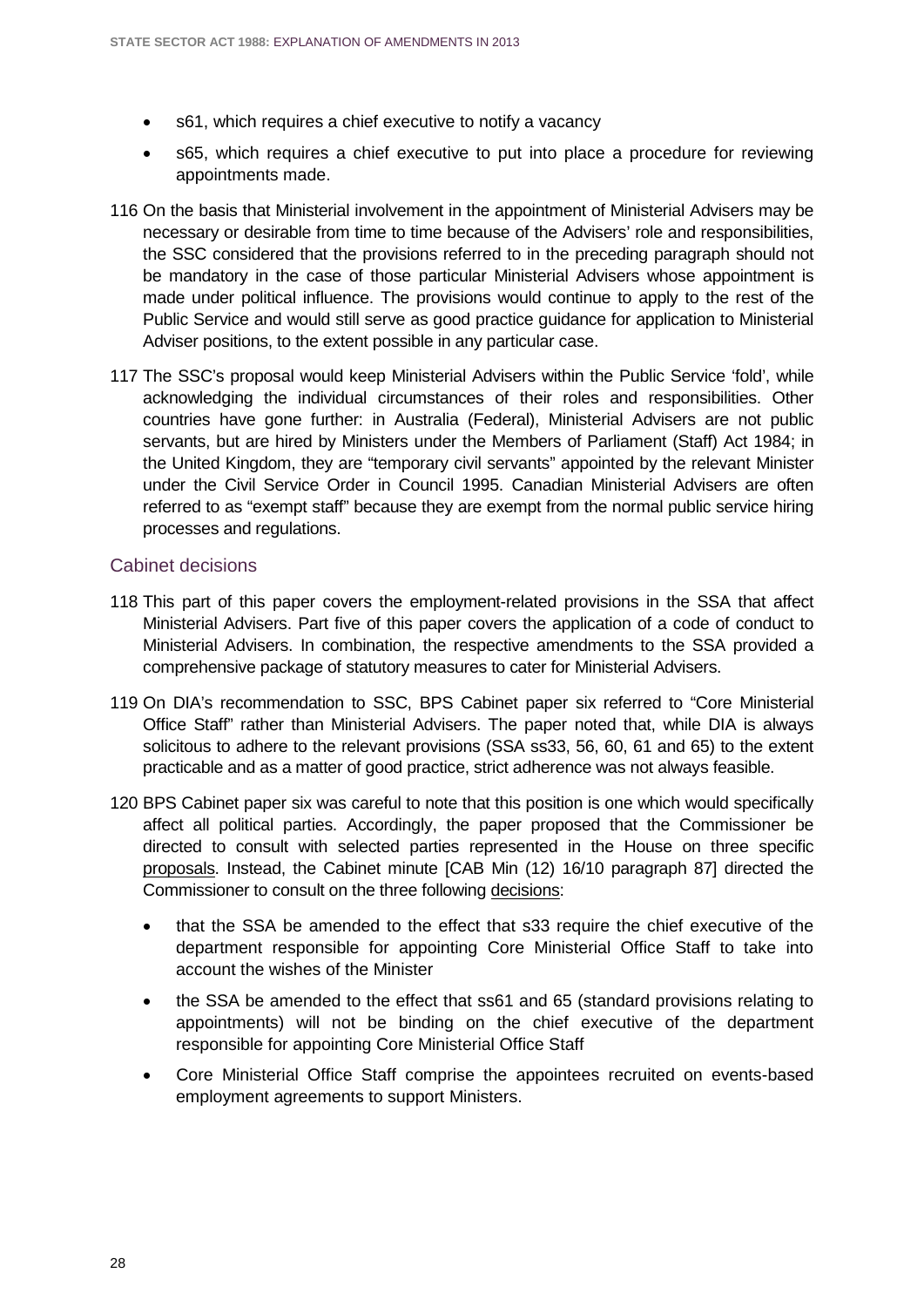121 All parties represented in the House were selected for the consultation that was led by the SSC<sup>19</sup>. No objections were raised to the proposals and they were included in the Bill, as noted in the paper to LEG seeking approval to introduce the Bill.

#### Legislation drafting process

122 During the legislation drafting process:

- as a matter of PCO drafting, the term "core ministerial office staff" changed to "ministerial staff member" and then to "ministerial staff" in the Introduction Bill
- in addition to not applying s61 (obligation to notify vacancies) and s65 (review of appointments) in relation to ministerial staff, the Introduction Bill also provided for the non application of s60 (appointments on merit) and s64 (notification of appointments) in their regard. The non application of ss60 and 64 was considered to come within the scheme of the policy decisions made by Cabinet.

#### Select Committee process

123 Several submissions to  $FEC^{20}$  $FEC^{20}$  $FEC^{20}$  commented to the effect that the definition of "ministerial staff" in the Introduction Bill was too loose and could be interpreted to include staff who are not appointed by DIA or who work for ministers elsewhere than in the minister's office. The clear policy intent was to apply the provisions solely to the quasi-political appointees employed to work in ministers' offices on events-based employment agreements by the chief executive of DIA. Accordingly, departmental advisers recommended a tighter definition of "ministerial staff" which was inserted into the Bill.

<sup>19</sup> John Ombler, Deputy State Services Commissioner, and Gordon Davis, Chief Legal Advisor 19

<span id="page-32-1"></span><span id="page-32-0"></span><sup>&</sup>lt;sup>20</sup> Dr Chris Eichbaum and Associate Professor Richard Shaw; Public Service Association; Council of Trade Unions; Institute of Public Administration of New Zealand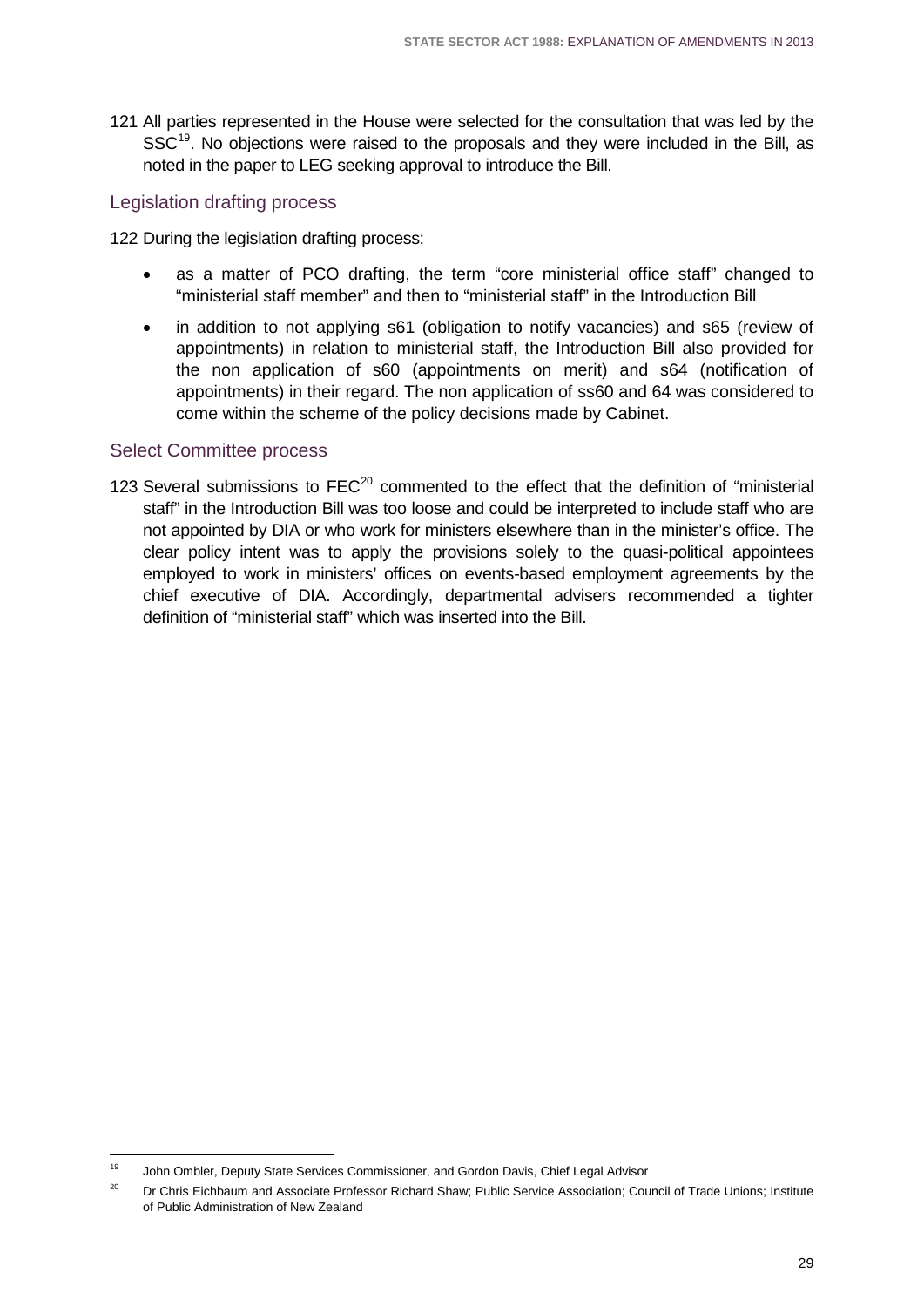### <span id="page-33-0"></span>Reorganisation, Redeployment, Redundancy Provisions

#### The issues

- 124 The provisions in the SSA relating to reorganisations, redeployment and redundancy gave rise to two broad issues. The first was an issue associated with the implementation of structural change that would be resolved by broadening the provision enabling the Commissioner to appoint an acting chief executive. This issue relates to s40 of the SSA and is covered in the discussion relating to Part 3 of the Act concerning chief executives.
- 125 The second issue concerns streamlining the provisions in the SSA that deal with reorganisations.

#### The Act: reorganisation provisions

- 126 There are two places in the SSA that dealt with issues relating to reorganisations in the Public Service and redeployment, redundancies and transfers of employees: sections 30A to 30L in Part 2, and sections 61A and 61B in Part 5.
- 127 Sections 30A to 30L were added to the SSA by the State Sector Amendment Act 2003. The principal drivers for the amendment were to provide generally for reorganisations in the Public Service, including provisions limiting compensation for redundancy in cases where the redundancy is merely technical because, as a consequence of transfer of functions from one department to another, the employer changes but the employee is offered an equivalent job or chooses to accept another job in the new department. The sections also provided for recognition of changes to contracts and other documents to reflect the change in responsibility for administering the functions.
- 128 Section 61A was added by the State Sector Amendment Act (No 2) 1989. The principal driver for section 61A was to provide a measure of protection to employees should their position be made redundant because there were too many employees or where their duties would no longer carried out by their department. They could be appointed to positions in another department or be appointed to another position in their department without the need to go through a merit based advertised employment process or have their appointment reviewed.
- 129 Section 61B was added by the State Sector Amendment Act 1991. The principal driver for section 61B was to ensure employees transferred between departments would be no worse off than they were in their original department: their conditions of employment would be as favourable as those they enjoyed under their employment agreements at the date of transfer.

#### **Commentary**

- 130 The amendments in sections 30A to 30L and sections 61A and 61B appear to have been of a slightly haphazard nature, designed to deal with different issues as they arose rather than to design a cohesive scheme which would deal with reorganisations and employee redundancies and transfers.
- 131 The SSA deals with a mix of reorganisations within the Public Service and what happens to employees in cases where:
	- there are more employees carrying out certain duties than are necessary for the efficient carrying out of those duties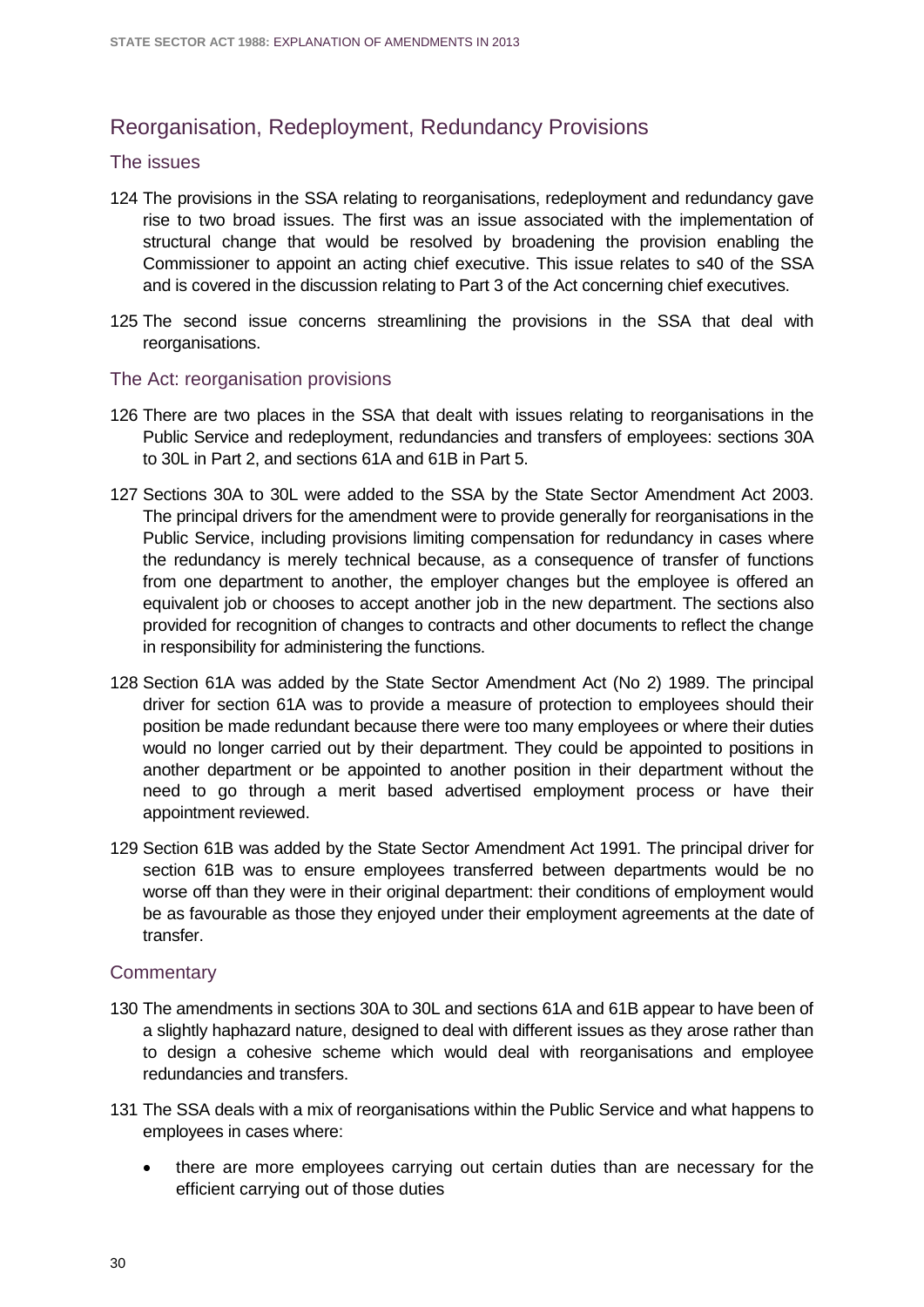- the duties that the employee carries out are no longer to be carried out by the department
- there is a reorganisation and the duties the employee carries out are to be carried out by another department or agency.
- 132 The amendments were designed to ensure employees are treated fairly when their positions become redundant, and to confer on them preferential treatment for appointment to other positions without needing to go through the usual merit based appointment process as required under sections 60, 61 and 65.
- 133 Before sections 30A to 30L were enacted it was possible for employees to claim redundancy payments when they had not suffered loss of employment, that is, they were appointed to equivalent positions on no less favourable terms and conditions of employment in the Public Service. This was because section 61A required any appointment of an employee covered by that section to be subject to the relevant employment agreement. Many employment agreements did not contain technical redundancy clauses and employees became entitled to a redundancy payment even when they were offered a similar position in the department to which the functions transferred on no less advantageous conditions. The SSA was amended to ensure that employees who were offered such a position could not claim redundancy whether they accepted the offer or not. It was to cover this situation specifically that section 30E was introduced.
- 134 Section 30C required an Order in Council before sections 30E to 30G could be applied. This was a requirement imposed at the time to ensure employees' rights were protected through Cabinet oversight. The need to obtain an OIC was arguably unnecessarily time consuming and overly regulated, especially as there will be a Minute recording Cabinet's agreement to the transfer of functions.
- 135 The existence of sections 30A to 30L and sections 61A and 61B led to confusion, given that both groupings of sections had similar effect in relation to employees but were located in different Parts of the SSA. Those using the Act were uncertain as to when and why one scheme should be preferred over the other. Both schemes used slightly different language. While sections 30I to 30L dealt more comprehensively with the circumstances arising when functions transfer (the treatment of employees being a subset of those considerations), sections 61A and 61B were more easy to follow and dealt exclusively with employees.
- 136 An anomaly existed in section 30D: it permitted sections 30A and 30B to apply in the case of the transfer of employees from Crown entities to Departments, but did not provide for transfers from Departments to Crown entities.

#### Recommendations to Cabinet

- 137 BPS Cabinet paper six proposed that the SSA deal with the situations relating to employees in one Part of the Act, Part 5, which is about 'Personnel Provisions' (part 5 of this paper covers those aspects of the amendments to the SSA).
- 138 The Cabinet paper proposed that matters dealing with reorganisations, such as the making of Orders in Council to establish new departments, references to contracts and documents and other business-related aspects would be best left in Part 2, which is about the 'Public Service'. In relation to those aspects of the amendments to the SSA, it was considered desirable to: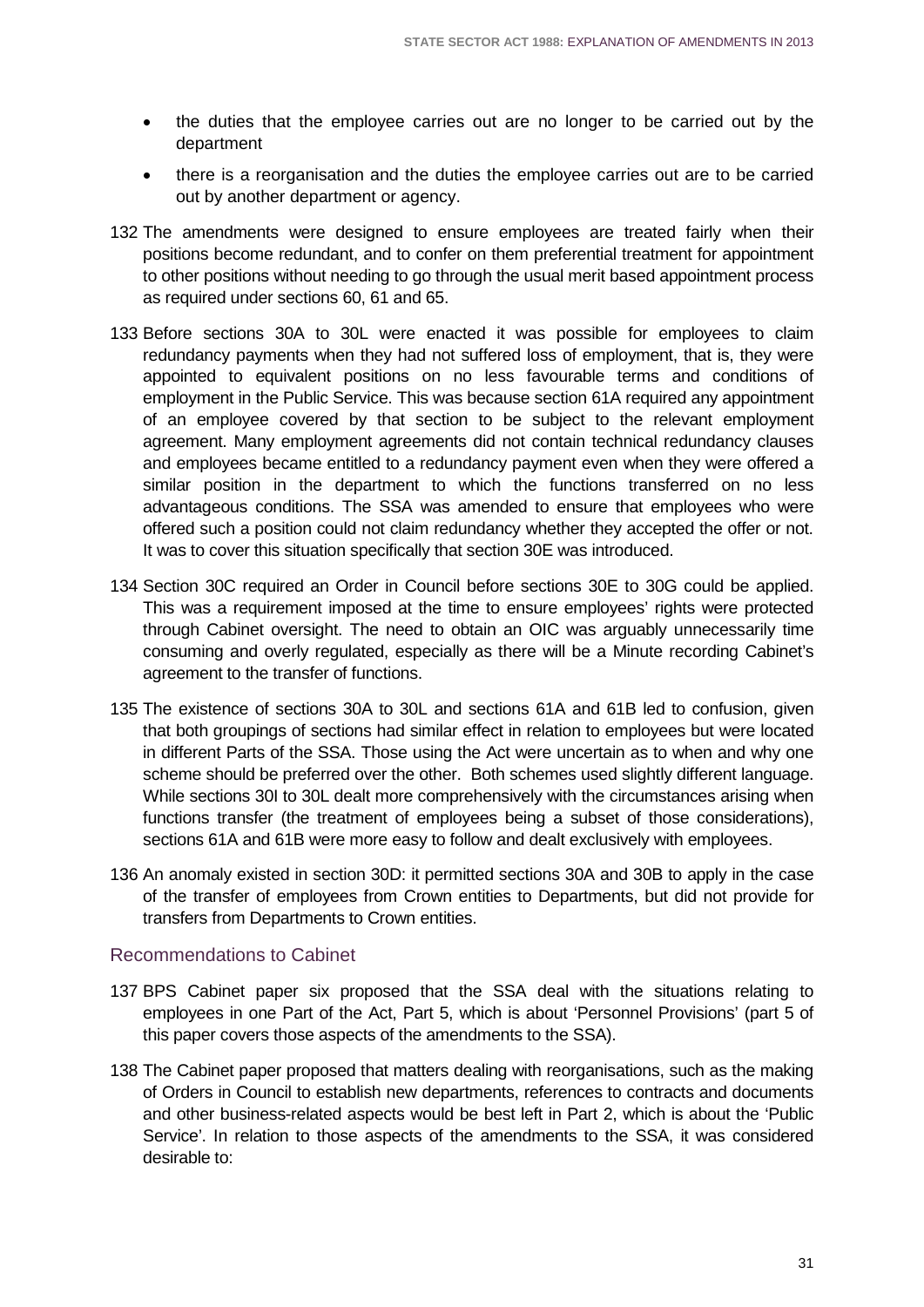- retain s30A where an OIC would amend Schedule 1 if a department is abolished, its name is to be changed or where a new department is established
- retain s30B which provides that chief executives and employees do not transfer when functions transfer from one department to another despite the sections that provide for the amendment of contracts in such an event (an offer of appointment is required first)
- retain s30H which deals with changes to references to departments following reorganisations
- retain s30I which deals with consequential changes to references to chief executives following reorganisations
- retain s30J dealing with the application of consequential changes to references
- retain s30K which deals with other savings and transitional matters arising from reorganisations within the Public Service
- retain s30L which deals with the effect of reorganisations within the Public Service.

139 BPS Cabinet paper six recommended that:

- s30C (dealing with the application of employee provisions to reorganisations between departments) be deleted as it is not necessary to have Cabinet decisions reinforced by way of OIC in these circumstances
- s30D (dealing with the application of employee provisions to transfers from Crown entities to departments) be transferred to SSA Part 5, with amendments to: remove the requirement for an OIC to give effect to the provisions; and insert a new subsection that applies the provisions to transfers of employees from departments to Crown entities
- s30E (dealing with the restriction of compensation for technical redundancy arising from reorganisations) be repealed along with s61B and replaced with a new section in SSA Part 5
- s30F (dealing with the reappointment of employees following reorganisations) be repealed along with s61A and replaced with a new section in SSA Part 5
- s30G (dealing with the application of collective agreements to employees following reorganisations) be transferred to SSA Part 5.

#### Legislation drafting process

- 140 During the legislation drafting process, the following amendments were inserted into the Introduction Bill as technical changes coming within the scope of Cabinet's decisions:
	- replace "abolished" and "abolition" wherever they appear in s30 with "disestablished" and "disestablishment" respectively
	- after s30A(1) insert subsection (1A) to provide for amendments to Schedule 1A relating to departmental agencies
	- insert a reference to "departmental agency" in all relevant places, ie s30A(2); the heading to s30H and in s30H(1),(2),(3) and (4); s30I(1),(2),(3) and (4).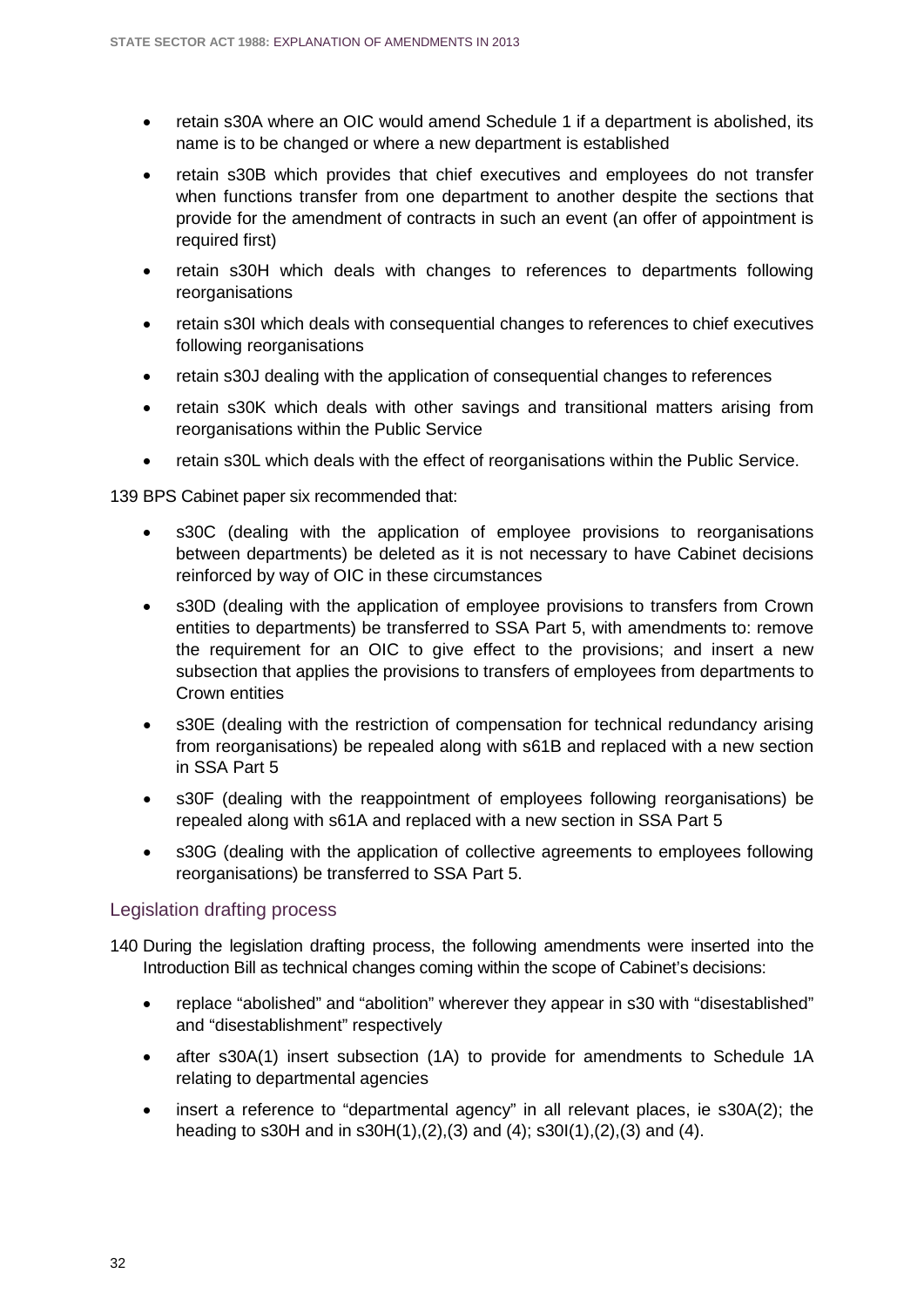### Select Committee process

141 Through the Departmental Report, advisers proposed technical changes to s30H to insert new provisions catering for changes to references to employees of a particular department if that reference is no longer appropriate because the department's name has changed, the department has been disestablished, or functions transfer elsewhere in the Public Service. In those cases the reference would be read as a reference to employees of the department under its new name, or of the new department, or to the employees who perform the relevant functions.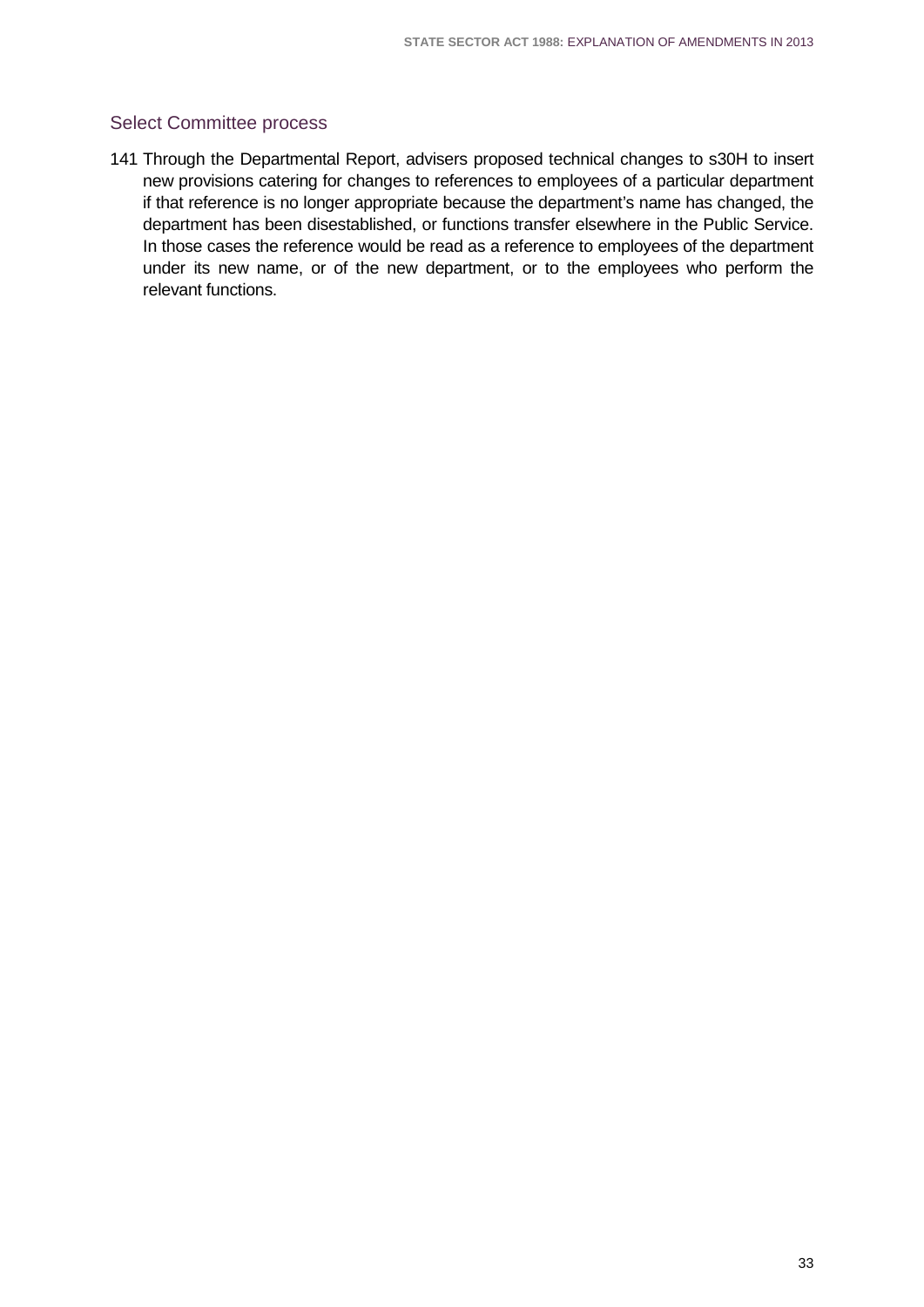# Part 3: Chief Executives

- 142 A major policy driver for the proposals relating to Part 3 of the SSA was to articulate more explicitly the responsibilities of chief executives across two dimensions:
	- to take a broader, outward-looking and more collective view of their role (eg with regard to inter-agency collaboration and achieving sector results)
	- for strategic and medium term management of their department.
- 143 As noted above in the discussion about the purpose of the SSA, concepts about the collective interests of government and stewardship were prominent among the early proposals for changes to the Act. The BPSAG report elevated these concepts, along with leadership, to critical shifts needed to deliver better services and results. The report envisaged amendments to the SSA to include chief executive responsibilities: in crossagency arrangements; for whole-of-government interests; and for the stewardship of their department, and for services to the public.
- 144 The prospective establishment of sector boards and departmental agencies clearly had implications for a Public Service chief executive's responsibilities. In addition to clarifying and updating individual responsibilities of chief executives, the SSA needed to be amended to:
	- provide for new collective ('joint and several') responsibilities of chief executives when acting as part of a sector board (subject to Cabinet agreement to legislate for sector boards)
	- clarify the respective responsibilities of chief executives and heads of agencies in departmental agency arrangements.

145 Other matters for review in part 3 of the SSA included:

- providing for more flexibility in the composition of the appointment panel for chief executive positions
- reconsidering the location of provisions for the selection criteria for chief executives
- enabling the Commissioner to transfer chief executives between departments
- simplifying the process for determining the conditions of employment of chief executives
- broadening the provision for appointments to the position of acting chief executive
- clarifying and broadening the scope of a chief executive's power to delegate
- simplifying the process for reviewing the performance of chief executives
- reviewing the special provisions applying to certain chief executives.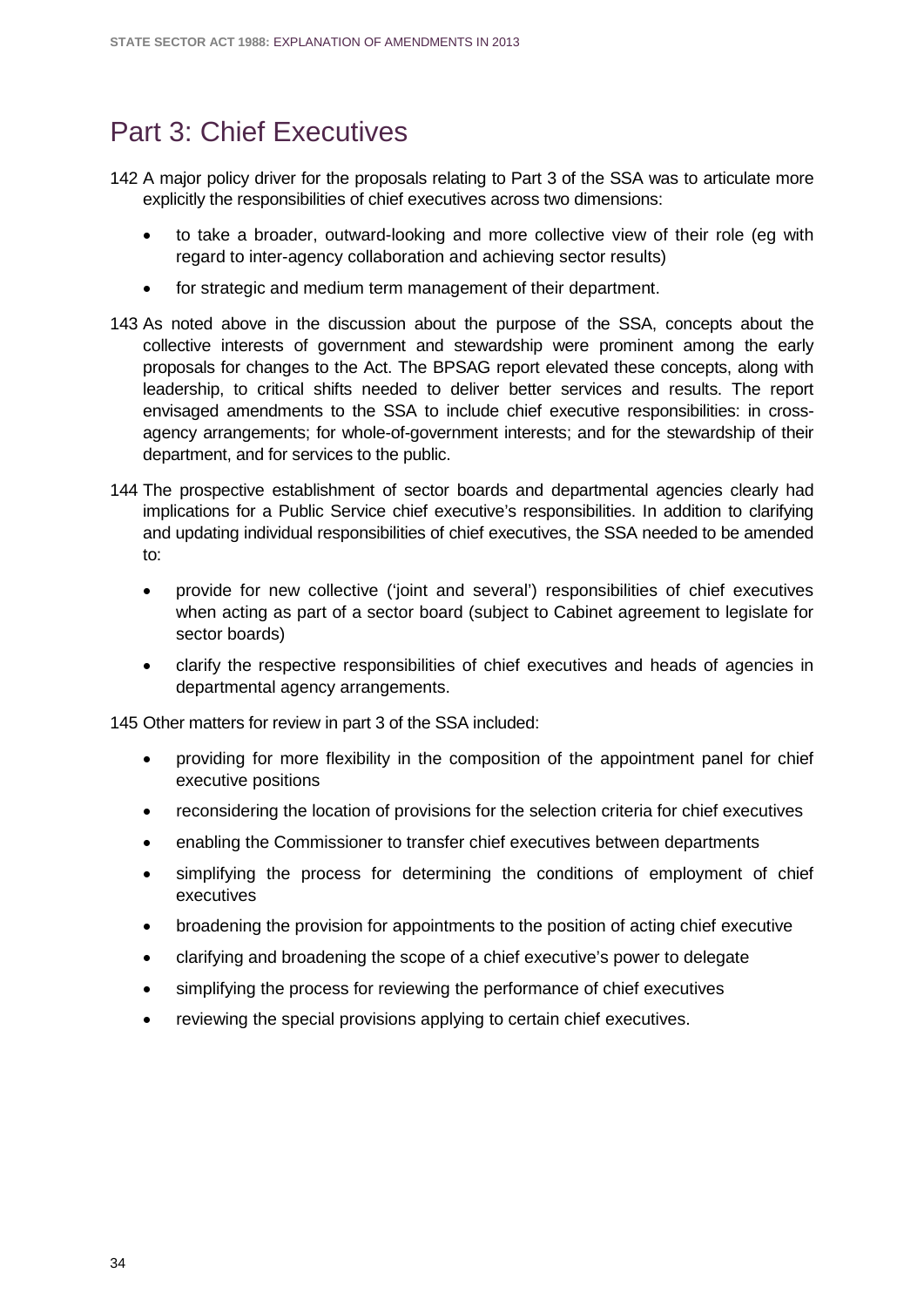# Chief Executive Responsibilities

### The Act

146 Prior to the amendments, s32 set out the principal responsibilities of Public Service chief executives in the following terms.

"The chief executive of a Department shall be responsible to the appropriate Minister for -

- (a) the carrying out of the functions and duties of the Department (including those imposed by Act or by the policies of the Government); and
- (b) the tendering of advice to the appropriate Minister and other Ministers of the Crown; and
- (c) the general conduct of the Department; and
- (d) the efficient, effective, and economical management of the activities of the Department."
- 147 Section 33 charged chief executives to act independently and not be responsible to the appropriate Minister in matters relating to decisions on individual employees.
- 148 Section 34(b) of the Public Finance Act 1989 is also relevant. It made chief executives responsible to the Minister for –

"the financial management and financial performance of the department".

### **Commentary**

- 149 Officials at the workshops referred to in paragraph 19 expressed a view that the responsibilities currently set out in s32 were at a mechanistic level. Though the responsibilities were important and should be retained, they represented day to day routine management. Officials thought that responsibilities in a revised SSA should be more dynamic and outward looking. Early proposals for change included:
	- the addition of some explicit individual responsibilities, essentially across two dimensions:
		- o "looking across" taking a horizontal, collective, big picture perspective
		- o "looking ahead" taking a longer-term, sustainability perspective
	- some relatively minor, but symbolically important, amendments to existing responsibilities in s32.

#### New individual responsibilities

#### *Collective perspective*

150 A frequent criticism of the SSA was that it focussed on chief executive responsibilities for their own department (the vertical dimension) and was silent on whole of government or collective interests (the horizontal dimension). While the Act did nothing to prevent departments from taking broader interests or impacts into account when preparing advice or implementing government policy, it did not encourage or promote all of government or cross-agency perspectives. The SSA was perceived as 'lacking teeth' to require departments to act in the greater interest, whether to collaborate in service delivery improvements or to participate in initiatives that would lower overall costs to government.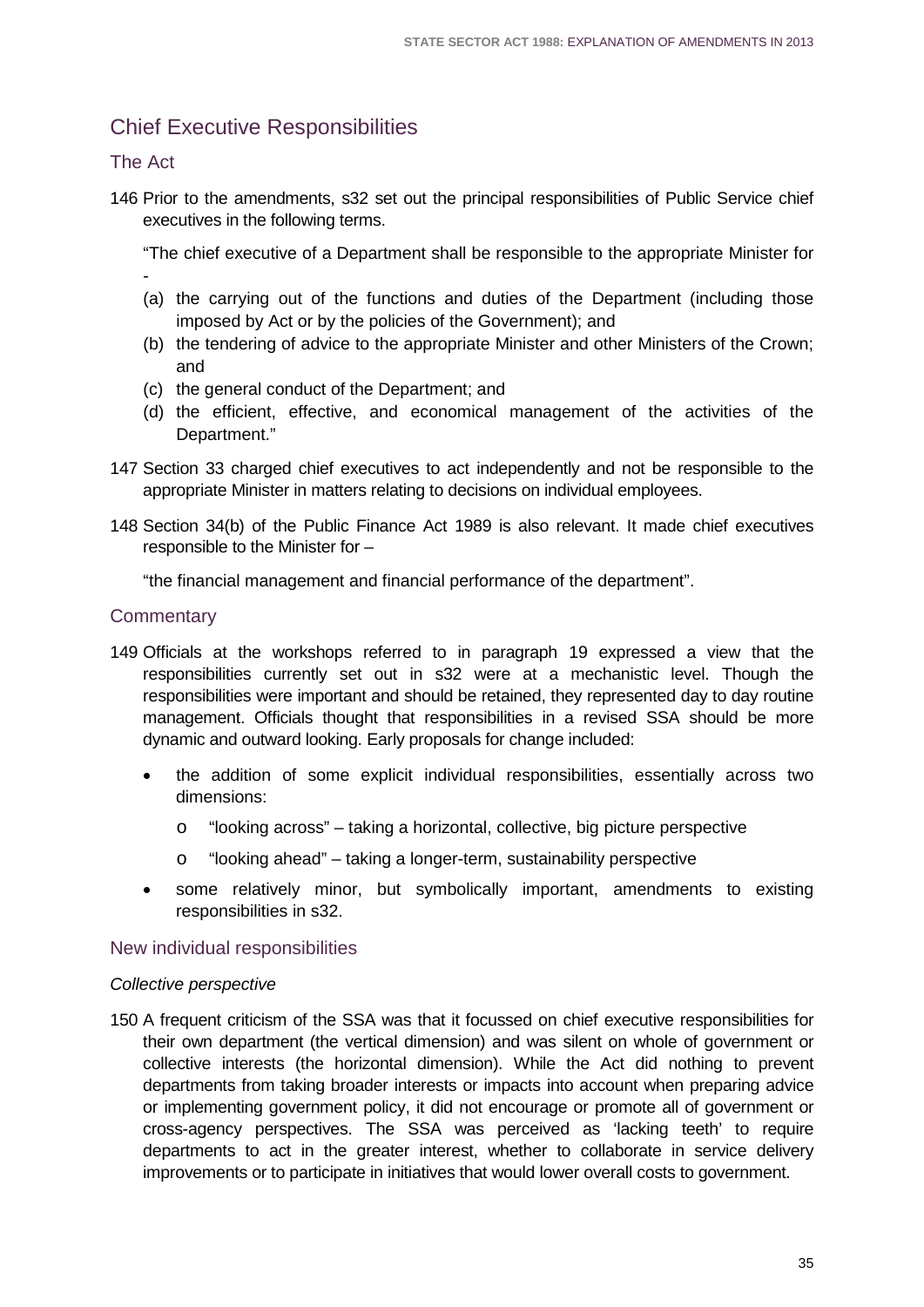151 The State Services Commissioner's leadership role and the proposal for binding, collective governance arrangements (in statutorily established sector board arrangements, if agreed to by Cabinet) would provide the 'hard wire' solutions that were called for. The early thinking was that those initiatives should be reinforced by placing on chief executives a statutory responsibility for: the department's strategic planning (including but not limited to how the Department intends to act with regard for the collective interests of government). Those interests would not be a matter for definition in the SSA, but it would be incumbent on any chief executive to be aware of system-wide influences on the department, system-wide opportunities and connections that the department should make, and the reciprocal systemwide impacts and implications of the department's own policies and activities as well as those of related agencies. These matters should be fundamental to a chief executive's level of performance, and should be made an explicit rather than implicit responsibility.

#### *Longer-term, sustainability perspective*

- 152 Another fundamental aspect of a chief executive's responsibilities is the strategic, longer term dimension. The SSC's earlier discussion paper referred to it as "stewardship". A "steward" is commonly defined as a person who manages another's property or finances, or who administers something as the agent of another.
- 153 As mentioned in the discussion relating to the purpose of the SSA, good stewardship of an agency will include positioning it to meet its medium and long term objectives and strategies; and ensuring there is appropriate infrastructure, management systems and succession planning in place to enable it to do so. A goal of stewardship is to ensure the long term sustainability, financial viability and organisational health of the agency. The SSC considered that stewardship of the department should be fundamental to the responsibilities of a chief executive, and should be made explicit in the SSA. The initial thinking considered the elements of stewardship potentially being incorporated in a phrase along the lines of being responsible for: the longer term sustainability, financial viability and organisational health and capability of the department.
- 154 SSC's discussion paper at one point included a recommendation that would set out the relationship between Ministers and chief executives, largely by codifying existing principles in the Cabinet Manual. While that proposal as a whole did not proceed, the importance of providing free and frank advice to Ministers was recognised by including it in the eventual Cabinet paper as part of the stewardship concept.

#### *Responsibilities under the Public Finance Act 1989*

155 Officials also considered it would be useful to add to the current list of responsibilities in s32(a)-(d), even with the proposed responsibility for stewardship. A new subsection 32(e) should specify that a chief executive's responsibilities include: the additional financial and reporting responsibilities under the Public Finance Act 1989. The primary reason for crossreferencing to the PFA would be to clarify that performance reviews by the Commissioner cover all aspects of chief executive performance, including the important responsibilities in the PFA.

#### *Amendments to existing individual responsibilities*

156 The SSC proposed relatively minor, but symbolically important, amendments to some of the existing individual responsibilities: expanding the responsibility in s32(b), and rationalising the elements in s32(c) and (d).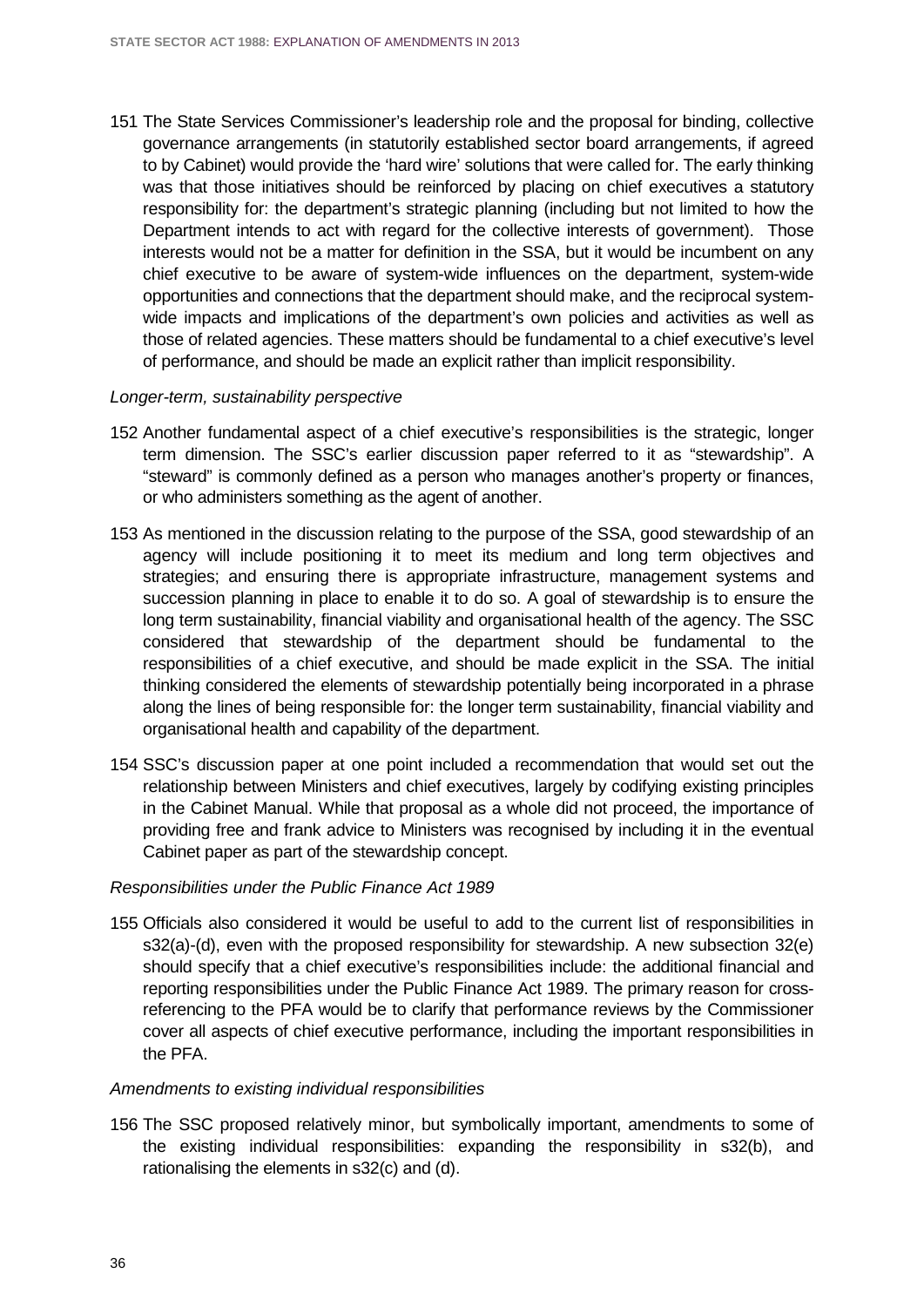- 157 Section 32(b) made a chief executive responsible for: the tendering of advice to the appropriate Minister and other Ministers of the Crown. The SSC proposed the insertion of "... tendering of free and frank advice ..." (in addition to including free and frank advice in the concept of stewardship). These changes would firmly codify a well established role of a Public Service chief executive, which in practice was a de facto responsibility. Putting the tendering of free and frank advice to Ministers on a legislative footing would be consistent with s9(2)(g) of the Official Information Act 1982 which permits withholding official information in order to "maintain the effective conduct of public affairs through (i) the free and frank expression of opinions ... to Ministers of the Crown...".
- 158 Section 32(c) made a chief executive responsible for: the general conduct of the Department. Rather than being responsible for a department's general conduct, in reality a chief executive has more control or influence over the management of the department's activities. The SSC proposed that s32(c) be rephrased to make a chief executive explicitly responsible for: the management of the activities of the Department.
- 159 If s3(2)(c) was amended as proposed, parts of s32(d) would become redundant as currently expressed, ie responsibility for: the efficient, effective, and economical management of the activities of the Department. There would be an opportunity to turn this responsibility into one that is more consistent with the outward looking, results oriented themes in the BPSAG's report, ie responsibility for: the efficient and economical delivery of the services to be provided and the results intended to be achieved.

#### Recommendations to Cabinet

- 160 Cabinet agreed to the revised, updated and expanded set of chief executive responsibilities as recommended in BPS Cabinet paper 6 [CAB Min (12) 16/10, paragraph 88 refers], and as set out in the table on the next page.
- 161 A number of important changes were made during the legislation drafting process, as explained in the paragraphs following the table on the next page.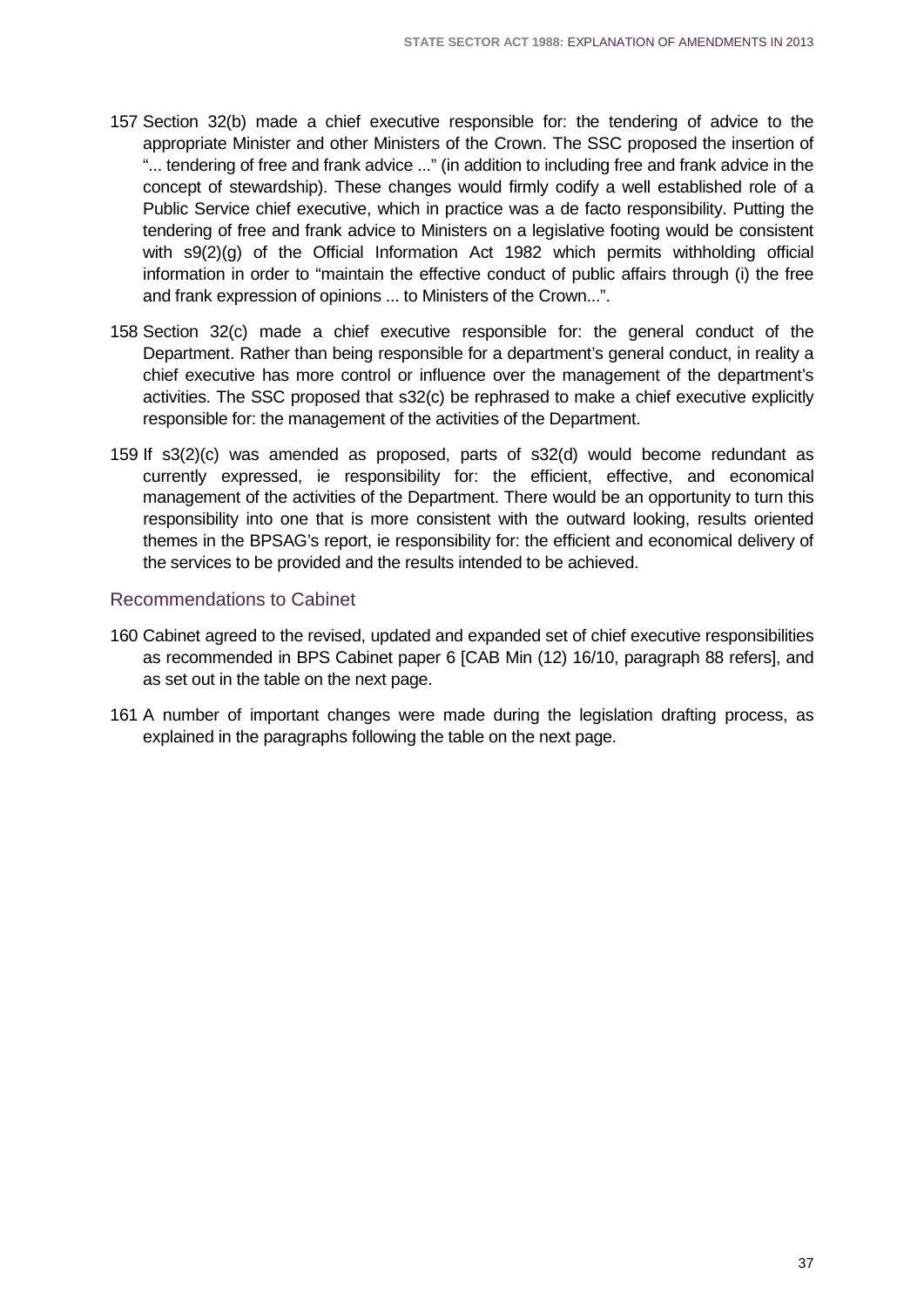| <b>SSA, s32</b>                                                                                                                                                                                                                                                                                                                                                                                                                                                                                                                                                  | CAB Min (12) 16/10, para 88                                                                                                                                                                                                                                                                                                                                                                                                                                                                                                                                                                                                                                                                                                                                                                                                                                                                                                                                                                                                                                               | <b>Introduction Bill</b>                                                                                                                                                                                                                                                                                                                                                                                                                                                                                                                                                                                                                                                                                                                                                                                                                                                                                                                                                                                                                                                                                                                                                                                                                                                                                                                                                                                                                                                                                                                                               |
|------------------------------------------------------------------------------------------------------------------------------------------------------------------------------------------------------------------------------------------------------------------------------------------------------------------------------------------------------------------------------------------------------------------------------------------------------------------------------------------------------------------------------------------------------------------|---------------------------------------------------------------------------------------------------------------------------------------------------------------------------------------------------------------------------------------------------------------------------------------------------------------------------------------------------------------------------------------------------------------------------------------------------------------------------------------------------------------------------------------------------------------------------------------------------------------------------------------------------------------------------------------------------------------------------------------------------------------------------------------------------------------------------------------------------------------------------------------------------------------------------------------------------------------------------------------------------------------------------------------------------------------------------|------------------------------------------------------------------------------------------------------------------------------------------------------------------------------------------------------------------------------------------------------------------------------------------------------------------------------------------------------------------------------------------------------------------------------------------------------------------------------------------------------------------------------------------------------------------------------------------------------------------------------------------------------------------------------------------------------------------------------------------------------------------------------------------------------------------------------------------------------------------------------------------------------------------------------------------------------------------------------------------------------------------------------------------------------------------------------------------------------------------------------------------------------------------------------------------------------------------------------------------------------------------------------------------------------------------------------------------------------------------------------------------------------------------------------------------------------------------------------------------------------------------------------------------------------------------------|
| Section 32: The chief<br>executive of a Department<br>shall be responsible to the<br>appropriate Minister for -<br>(a) the carrying out of the<br>functions and duties of<br>the Department<br>(including those<br>imposed by Act or by<br>the policies of the<br>Government); and<br>(b) the tendering of advice<br>to the appropriate<br>Minister and other<br>Ministers of the Crown;<br>and<br>(c) the general conduct of<br>the Department; and<br>(d) the efficient, effective,<br>and economical<br>management of the<br>activities of the<br>Department. | Cabinet agreed that (subject to<br>drafting refinements) chief<br>executives will have<br>responsibilities to the<br>appropriate Minister for:<br>the department's<br>1<br>responsiveness on matters<br>relating to the collective<br>interests of government<br>the longer term<br>2<br>sustainability,<br>organisational health and<br>capability of the department<br>and the capacity of the<br>department to offer free<br>and frank advice to<br>successive governments<br>the carrying out of the<br>3<br>functions and duties of the<br>Department (including<br>those imposed by act or by<br>the policies of the<br>government)<br>the tendering of free and<br>4<br>frank advice to the<br>appropriate Minister and<br>other Ministers of the<br>Crown<br>the management of the<br>5<br>activities of the Department<br>the efficient and<br>6<br>economical delivery of the<br>services to be provided and<br>the results intended to be<br>achieved<br>the financial and reporting<br>$7^{\circ}$<br>responsibilities under the<br><b>Public Finance Act</b> | Section 32(1): The chief executive<br>of a department or departmental<br>agency is responsible to the<br>appropriate Minister for -<br>(a) the department's or<br>departmental agency's carrying<br>out the purpose of this Act; and<br>(b) the department's or<br>departmental agency's<br>responsiveness on matters<br>relating to the collective<br>interests of government; and<br>(c) the stewardship of the<br>department or departmental<br>agency, including of its medium<br>and long-term sustainability,<br>organisational health, capability,<br>and capacity to offer free and<br>frank advice to successive<br>governments; and<br>(d) the stewardship of -<br>(i) assets and liabilities on<br>behalf of the Crown that are<br>used by or relate to (as<br>applicable) the department or<br>departmental agency; and<br>(ii) the legislation administered<br>by the department or<br>departmental agency; and<br>(e) the performance of the<br>functions and duties and the<br>exercise of the powers of the<br>department or departmental<br>agency (whether imposed by<br>any enactment or by the<br>policies of the Government);<br>and<br>the tendering of free and frank<br>(f)<br>advice to Ministers; and<br>(g) the integrity and conduct of the<br>employees for whom the chief<br>executive is responsible; and<br>(h) the efficient and economical<br>delivery of the goods or<br>services provided by the<br>department or departmental<br>agency and how effectively<br>those goods or services<br>contribute to the intended<br>outcomes. |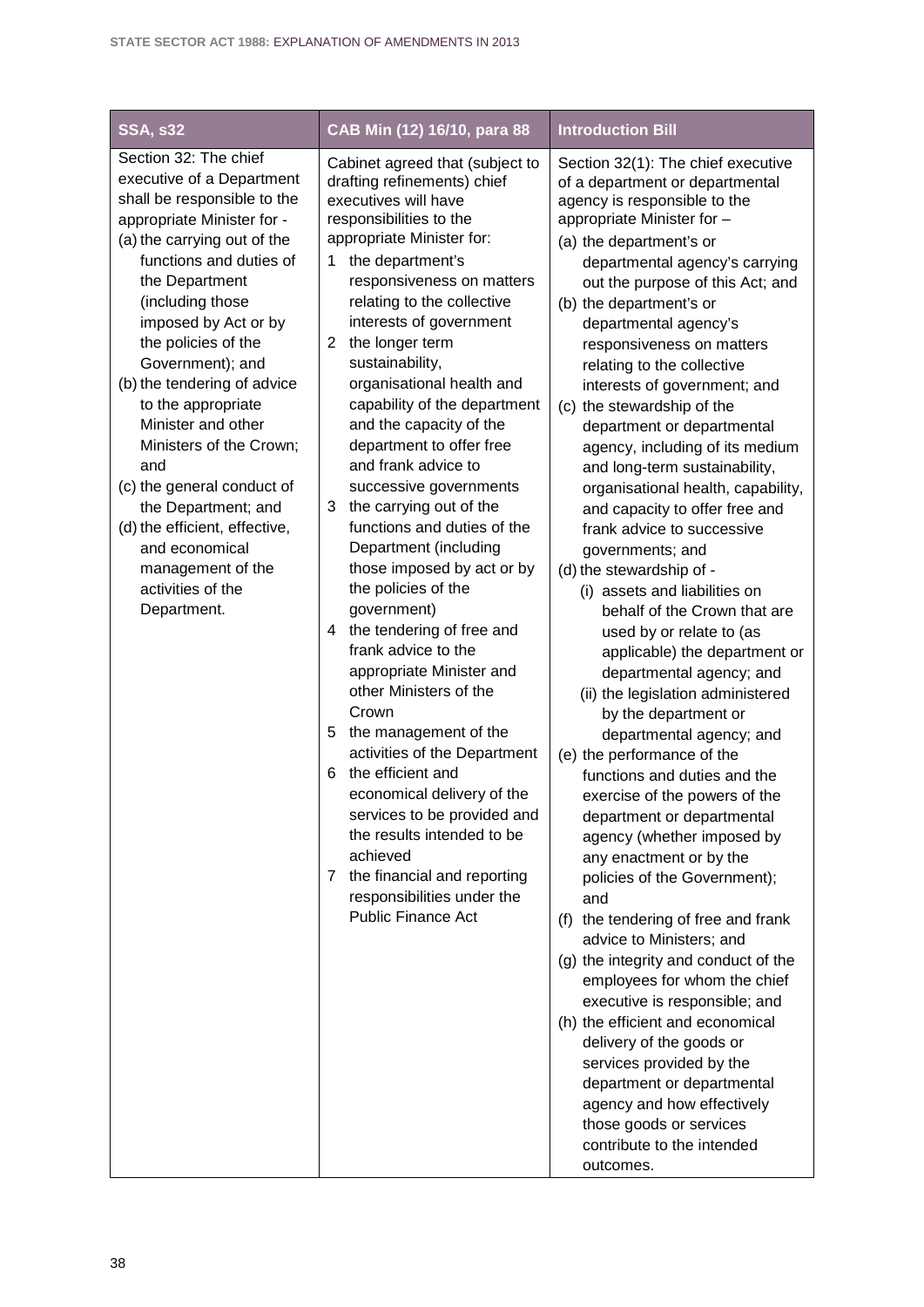### Legislation drafting process

162 The legislation drafting process resulted in a range of refinements to better reflect the Cabinet decisions, or specifications to highlight more detail.

#### *Significant changes*

- 163 The Introduction Bill clarified explicitly that provisions applying to a chief executive of a department under the SSA would apply wherever appropriate to a chief executive of a departmental agency. The responsibilities in new s32(1) apply equally to chief executives of departmental agencies in relation to that part of the department that comprises the departmental agency. This clarification was consistent with BPS Cabinet paper 3 and CAB Min (12) 16/10 paragraph 32.
- 164 An important specification was made by inserting new s32(1)(a) to link a chief executive's responsibilities explicitly to carrying out the purpose of the SSA. This was consistent with the structure of the SSA commencing with a legislative statement of the purpose of the SSA that would set the scene and framework from which all other provisions cascade or are derived.
- 165 The responsibility for stewardship was subject to the most discussion and the most substantive drafting changes during this part of the process in relation to chief executive responsibilities. The changes were noted in the joint SSC/Treasury report referred to in paragraph 194.
	- *Stewardship of the department* BPS Cabinet paper 6 encapsulated the concept of stewardship in three dimensions: longer term sustainability; organisational health and capability; and the capacity to offer free and frank advice to successive governments. These concepts were explicitly linked to stewardship of the department. In conjunction with the definition of stewardship in new s2, stewardship would encompass active planning, management and advice in light of the medium and long-term interests relating to departmental sustainability, health and capability, and capacity to offer free and frank advice.
	- *Stewardship of other instruments or resources of the state* There are other dimensions to stewardship that were not captured explicitly in the elements outlined above. From a legislative drafting perspective, the SSC preferred to employ a concept with overarching application rather than take a more mechanical or list approach. However, because of the emphasis and attention that were likely to be placed on this new concept in the SSA, the Introduction Bill incorporated additional elements so that stewardship was not seen simply as stewardship of the department. The term encompasses a set of administrative responsibilities concerning other resources or instruments of the state for which chief executives have a duty of operational care and proactive risk management, with a view to looking after and improving the matters within the care. These administrative responsibilities include legislative instruments as well as non-departmental assets and liabilities of the Crown administered by the department (in addition to responsibilities under the PFA for all appropriations administered by the department).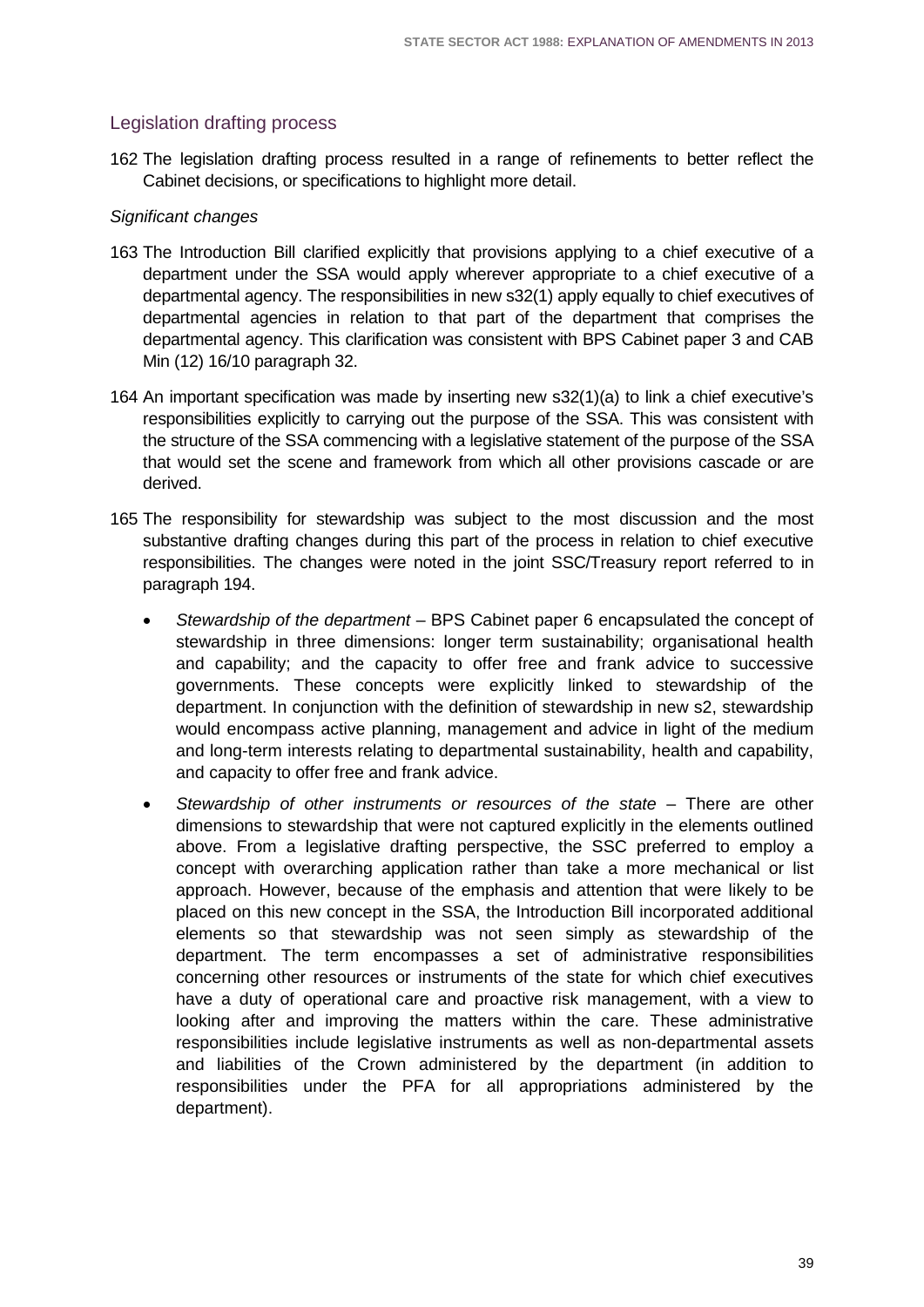- *Stewardship of the system*  The Introduction Bill did not go so far as to include system care, management and improvement as an explicit component of the stewardship responsibility (eg, as though the Secretary for Education and the Director-General of Health have a stewardship responsibility for the education and health systems respectively). The non-inclusion of system stewardship was for two reasons. First, in practical terms, there would be substantial overlap with the separate responsibility in s32(1)(h) for: the efficient and economical delivery of the goods or services provided by the department or departmental agency and how effectively those goods or services contribute to the intended outcomes. Second, there are multiple players with leadership or governance roles in the education system, health system, and other systems at sector-wide level; they too would have elements of a stewardship responsibility with system impacts.
- 166 The Introduction Bill also included an explicit responsibility in new s32(1)(g) for: the integrity and conduct of the employees for whom the chief executive is responsible. This specification was part of the legislative scheme that links a chief executive's primary responsibilities explicitly to the purpose of the SSA. The phrase "the employees for whom the chief executive is responsible" caters for the separate groups of employees who come under the responsibility of a departmental agency chief executive or the chief executive of the host department.

#### *Minor changes*

- 167 Officials considered that there was sufficient overlap between the concepts in CAB Min (12) 16/10 paragraph 88.3 (carrying out functions and duties) and paragraph 88.5 (management of activities) such that they should be combined into a single responsibility. This is expressed in new s32(1)(e) as a responsibility for: the performance of the functions and duties and the exercise of the powers of the department or departmental agency (whether imposed by any enactment or by the policies of the Government).
- 168 The concepts in paragraph 88.6 in the CAB Minute are included in new s32(1)(h) in modified form. The rephrasing provides a better articulation of the relationship between the concepts of efficiency, economy (which relate to outputs) and effectiveness (which relates to outcomes, ie what is achieved).
	- "efficient and economical delivery of the services to be provided" is modified to "efficient and economical delivery of the goods or services provided"
	- "and the results intended to be achieved" is modified to "and how effectively those goods or services contribute to the intended outcomes"
	- new s2 includes a definition of *"*outcome*"*. Deliberately, it is the same definition as that inserted into the PFA in January 2005.
- 169 A chief executive's financial and reporting responsibilities under the PFA differ in the case of a departmental, or a departmental agency, chief executive. Primarily for this reason, but also to avoid unnecessary legislative duplication, it was considered preferable that the PFA alone set out the respective financial and reporting responsibilities of chief executives of a host department and of a departmental agency.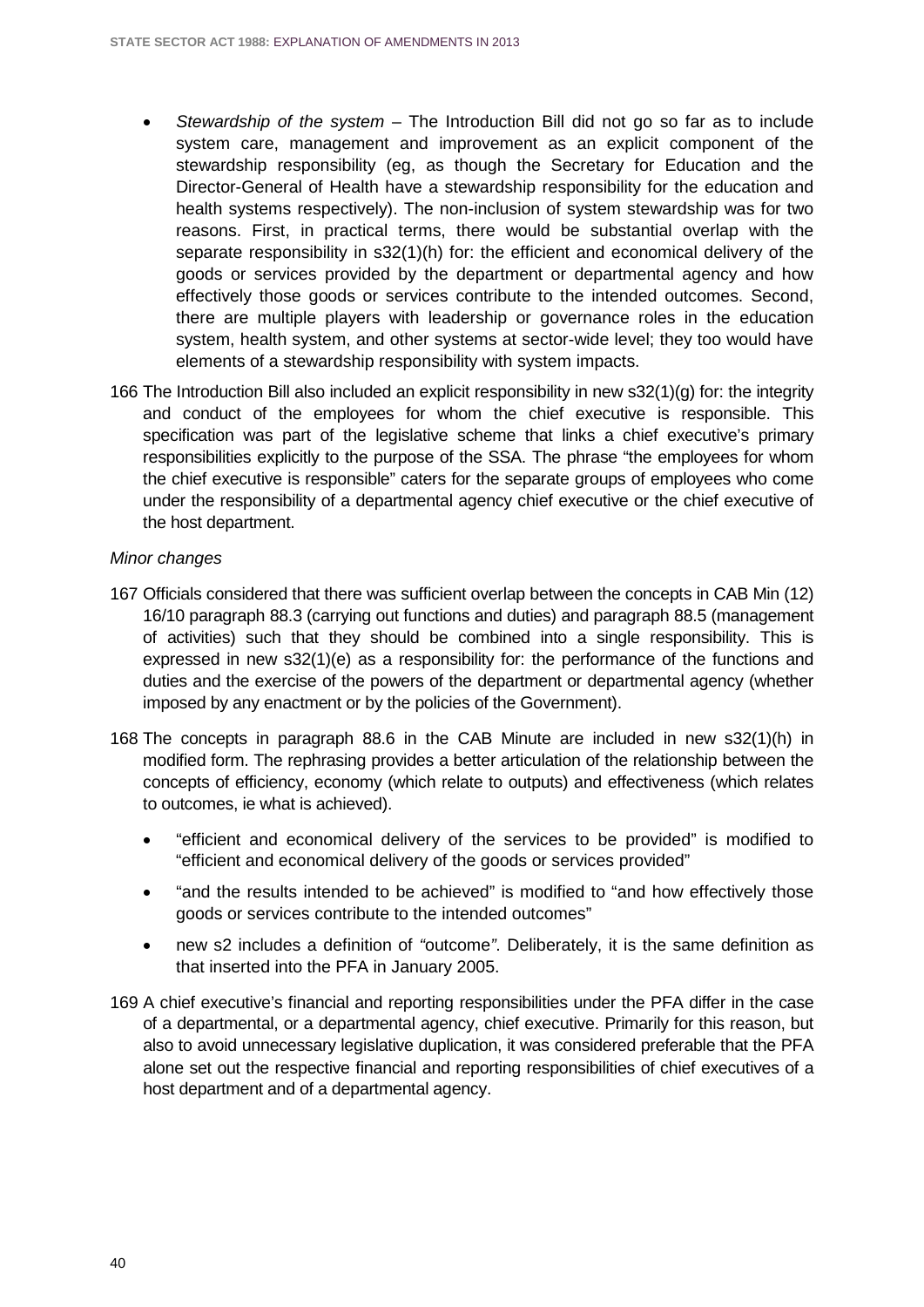### Select Committee process

170 Very few submissions commented on the amendments to the responsibilities of chief executives. The submissions were favourable, particularly relating to stewardship and responsiveness to the collective interests of government. The PSA considered that s32 should go further and include responsibilities for collaboration with other public entities and have regard to the need for stewardship across the system. Associate Professor Bill Ryan considered the amendments relating to stewardship would benefit from a "more sweeping and historically-aware" definition. The submissions did not lead to any amendments to the chief executive responsibilities during the Select Committee process.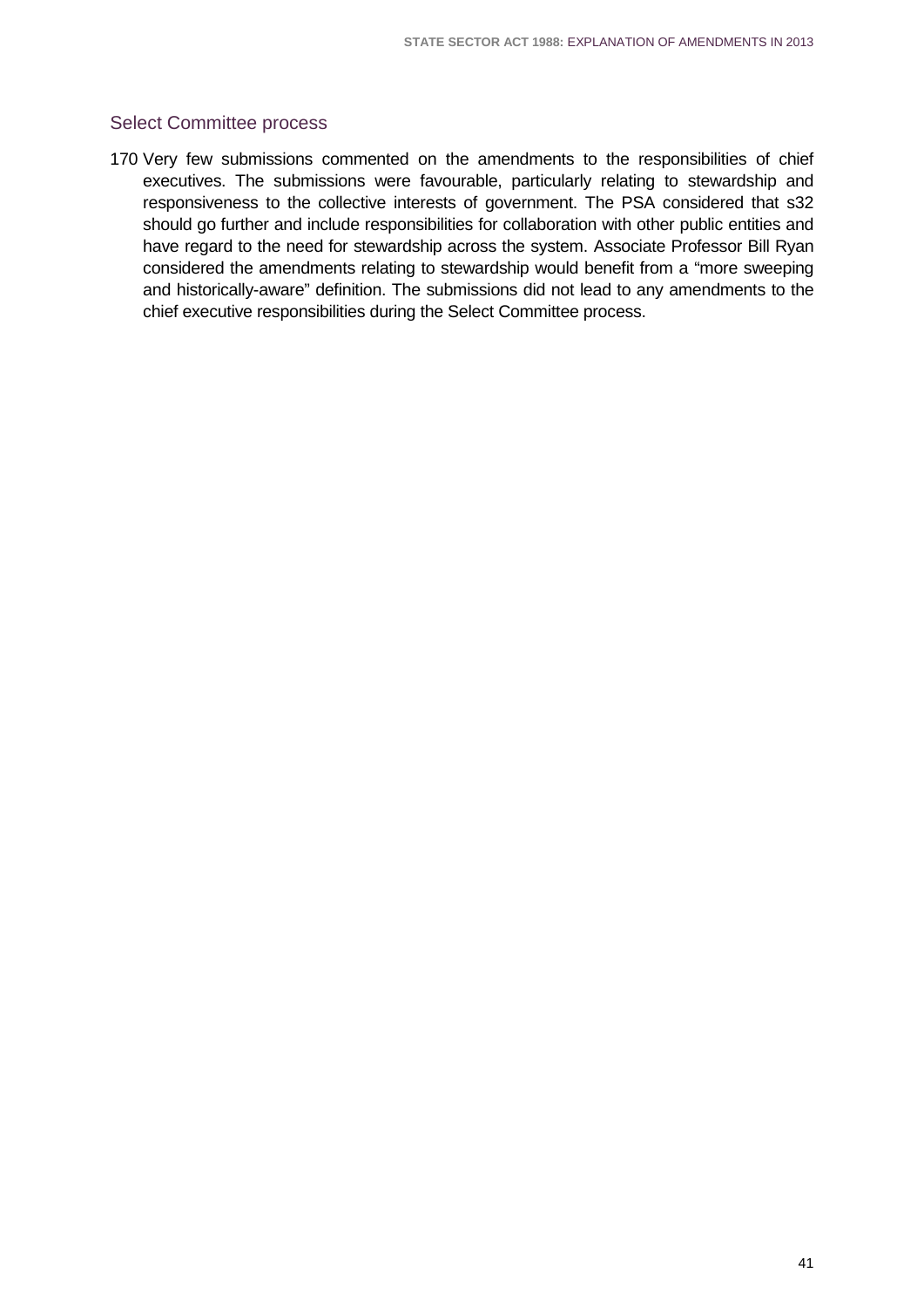## Chief Executive Responsibilities: Sector Board Arrangements

171 As noted in the discussion about sector boards, in relation to Part 2 of the SSA, Cabinet declined the proposal that boards be established under a new schedule to the SSA (CAB Min (12) 16/10, paragraph 45). Consequently, there was no need to legislate for chief executive responsibilities in board arrangements. However, the following few paragraphs record the policy thinking, as a matter of historic record and also in the event of a potential future appetite for such arrangements.

#### Policy intention

- 172 In sector board arrangements, the chief executives of the member departments would have joint and several responsibilities to the appropriate Ministers. The responsibilities would include:
	- the board's strategic planning
	- the carrying out of the functions and duties of the board
	- the tendering of free and frank advice to the appropriate Ministers
	- the disclosure of such information of their departments as is necessary to enable the board to discharge its functions
	- the financial and reporting responsibilities that fall within scope of a board under the Public Finance Act 1989.
- 173 The purpose of joint and several responsibilities would be to bind the member chief executives into collective decision making (eg consensus on recommendations to Ministers concerning sector priorities or resource allocation). Once the board makes a decision, each chief executive would be bound into what was agreed collectively, in much the same way as Ministers have collective Cabinet responsibilities, such that a chief executive cannot fall back on his or her individual responsibilities under the Act. Accordingly, the SSA would need to make it clear that the joint and several responsibilities take precedence over a chief executive's individual responsibilities in respect of departmental matters that fall within scope of a board's remit, as agreed by Ministers.
- 174 For the avoidance of doubt, the SSA would also need to clarify that the member chief executives on a sector board remain jointly and severally responsible, even when a decision was made by a chair with a casting vote. The principle of collective responsibility would continue to apply.

#### Recommendations to Cabinet

- 175 BPS Cabinet paper 4 set out the details and proposals for sector boards. The paper recommended changes to the SSA covering the above policy intentions, with additional specifications to the effect that:
	- the SSA will provide that the collective responsibilities of both a Public Service chief executive and a non-Public Service chief executive board member will take precedence over individual responsibilities to a Minister or Ministers
	- for the avoidance of doubt, the collective responsibilities of a Board member exclude any specified independent statutory functions under any Act for which a Public service chief executive is not directly responsible to a Minister or Ministers (e.g. Director of the Serious Fraud Office under s30(1) of the Serious Fraud Office Act 1990).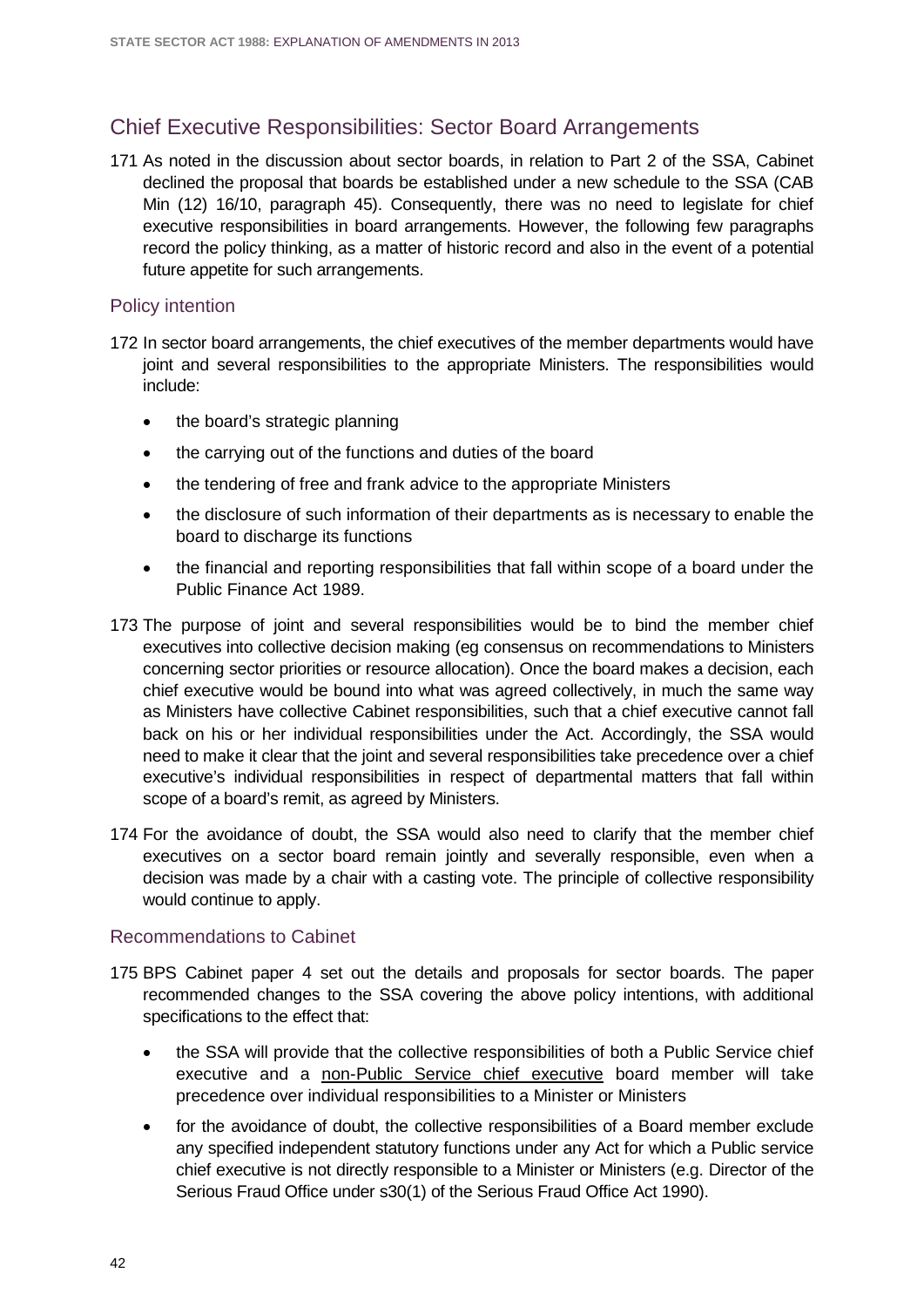• for the avoidance of doubt, the collective responsibilities of a Board member who is a non-Public Service department chief executive shall exclude any specified independent statutory functions under any Act for which that chief executive is not directly responsible to a Minister or Ministers (e.g. s16(2) of the Policing Act 2008).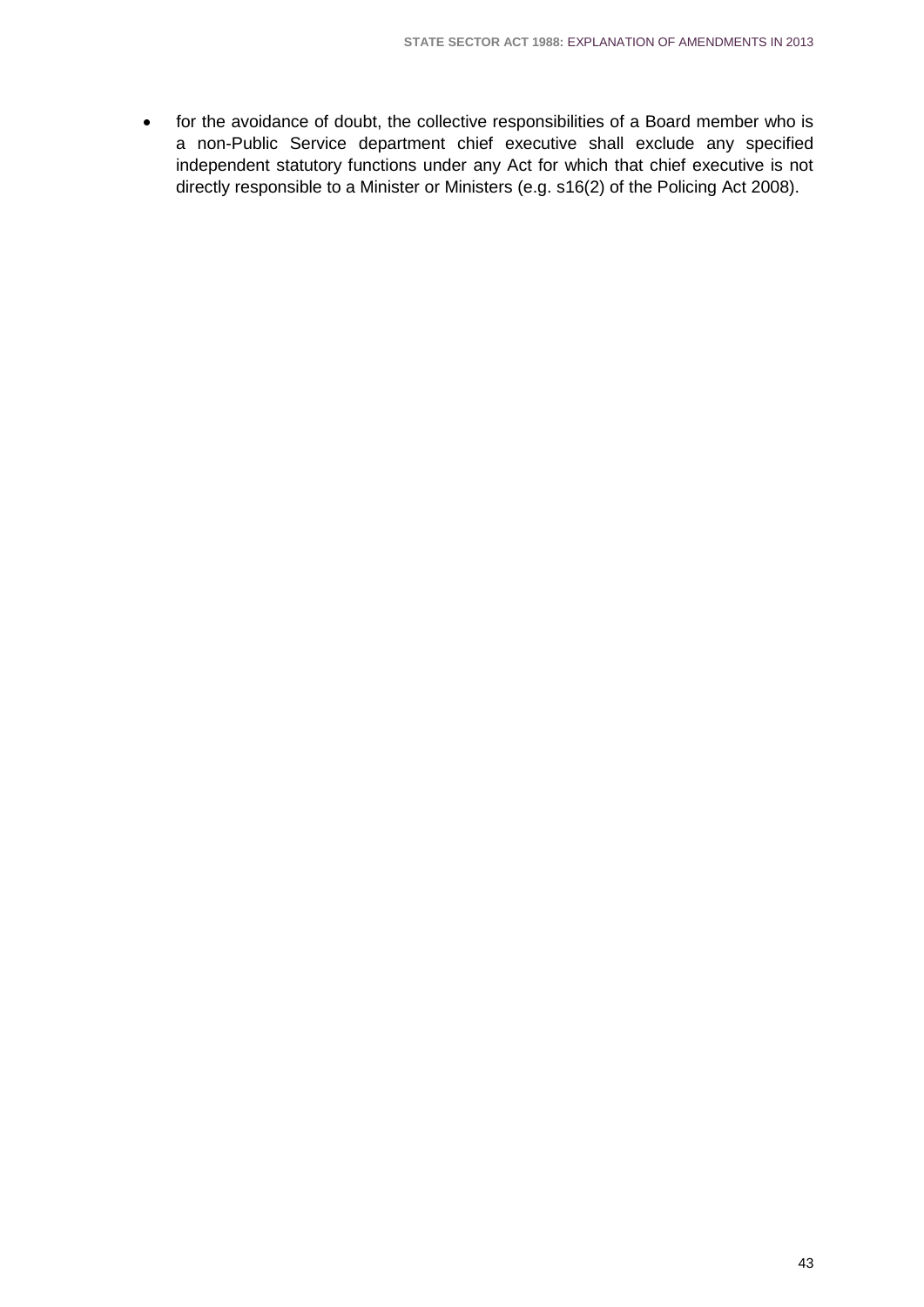# Chief Executive Responsibilities: Departmental Agency Arrangements

#### Policy intention

- 176 In relation to the chief executive responsibility aspects of the proposed departmental agency model, a key feature is that the head of the agency would be directly responsible to the appropriate Minister for all the operational or service delivery functions of the agency. This feature would overcome the inherent difficulty in the current arrangements for departmental semi-autonomous bodies (SABs) because, despite the appearance of autonomy, the chief executive of the host department remains legally responsible for all the SAB's activities.
- 177 To give effect to the intended arrangement for departmental agencies, the SSA would need to be amended to specify that:
	- the head of a departmental agency is directly responsible to the Minister for the operational/service delivery functions of the agency, agreed by the appropriate **Ministers**
	- the chief executive of the host department is not responsible to the Minister for those functions.
- 178 In departmental agency arrangements, the chief executive of the host department would remain responsible for the employment and financial matters of the agency, but would delegate relevant matters to the head of the agency.

#### Recommendations to Cabinet

- 179 BPS Cabinet paper three dealt with departmental agencies. It included recommendations to amend the SSA to give effect to the above policy intentions, with the additional specifications that:
	- persons working on departmental agency business will be employees of the host department, but the chief executive of the host department will delegate his or her employer responsibilities for these employees to the chief executive of the departmental agency
	- a chief executive of a departmental agency is responsible for complying with obligations under the Official Information Act in relation to the departmental agency
	- provisions applying to a chief executive of a department under the SSA will be amended to apply to a chief executive of a departmental agency, with the exception of provisions relating to the employment of staff.
- 180 In addition, amendments to the PFA would set out the financial responsibilities of the respective chief executives of host departments and of departmental agencies.

#### Legislation drafting process

181 One of the key provisions in the Introduction Bill centred on the employer responsibilities of a chief executive of a departmental agency, specifically to give effect to Cabinet's decision that the host department's chief executive will delegate his or her employer responsibilities to the departmental agency's chief executive. As noted earlier in this paper in relation to Part 2 of the SSA, cl48 in the Bill replaced s59 in the SSA and included a "deemed" delegation mechanism to: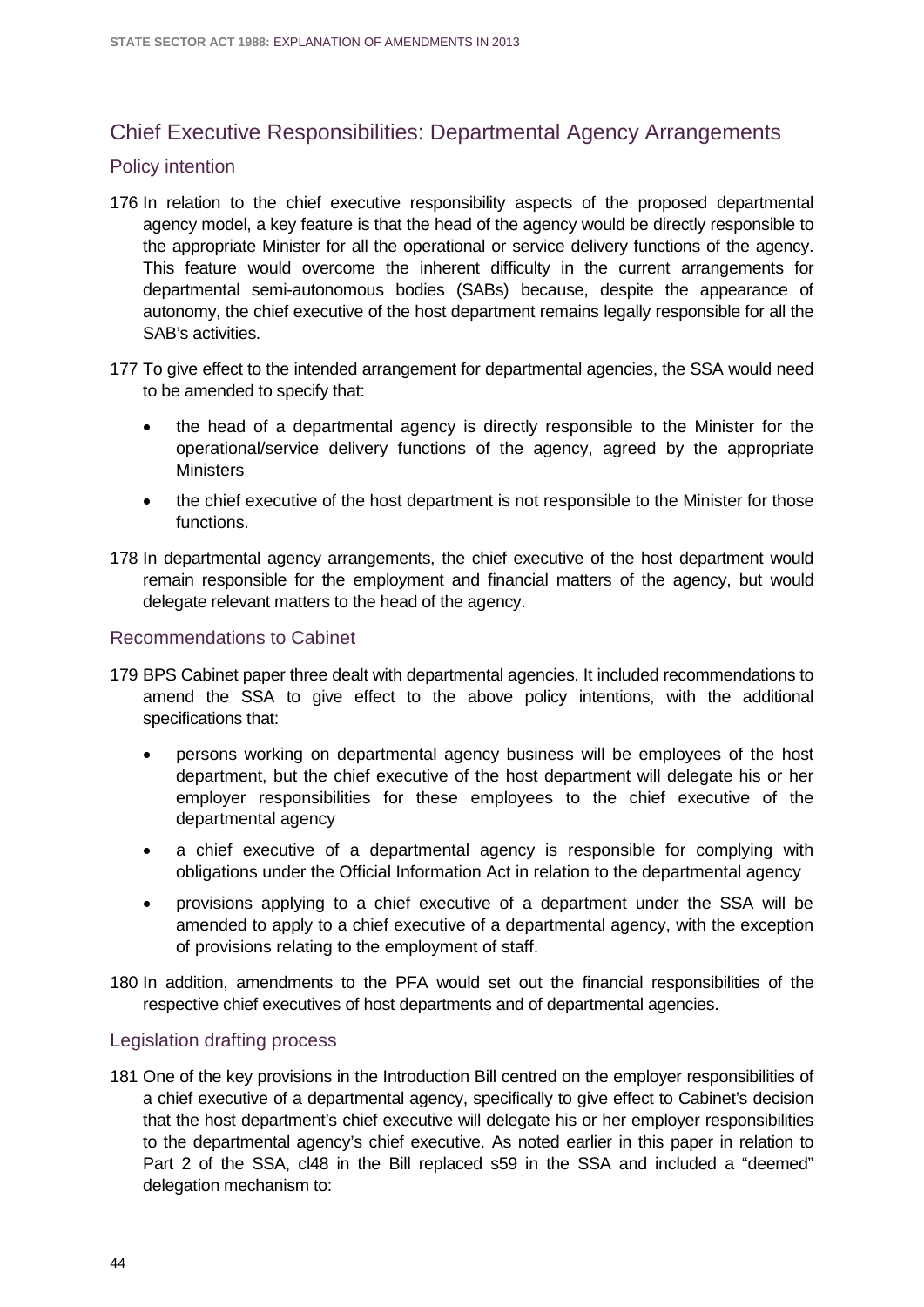- recognise that employees who work 'in' a departmental agency are legally employees of the host department
- ensure that the host department chief executive delegates to the departmental agency chief executive his or her employer responsibilities in relation to individual employees 'in' the departmental agency.

182 As a consequence of the deemed delegation mechanism, the Bill had to:

- specify the range of provisions that comprise the package of employer responsibilities of a departmental agency chief executive (these were specified in cl48 [new s59(2)] in the Bill)
- amend s33 consequentially to impose on departmental agency chief executives the same duty that chief executives of departments (including host departments) have to act independently in matters relating to decisions on individual employees.
- 183 Elsewhere throughout the Introduction Bill, provisions that apply to a chief executive of a department under the SSA would also apply to a chief executive of a departmental agency, eg the Commissioner acts as their employer and reviews their performance. As noted above in the discussion relating to the individual responsibilities of departmental chief executives, the responsibilities in new s32(1) apply equally to chief executives of departmental agencies in relation to that part of the department that comprises the departmental agency.
- 184 Officials considered it unnecessary to specify in the SSA that a chief executive of a departmental agency is responsible for complying with obligations under the Official Information Act in relation to the departmental agency. This is the practical effect of new s27A (definition of department, departmental agency, host department) in combination with revised s32 (chief executive responsibilities).

#### Select Committee process

185 Few submissions on the Bill commented on this aspect of the departmental agency model. No amendments were made to the Bill, apart from the minor technical changes mentioned above in relation to part 2 of the SSA (new organisational forms: departmental agencies).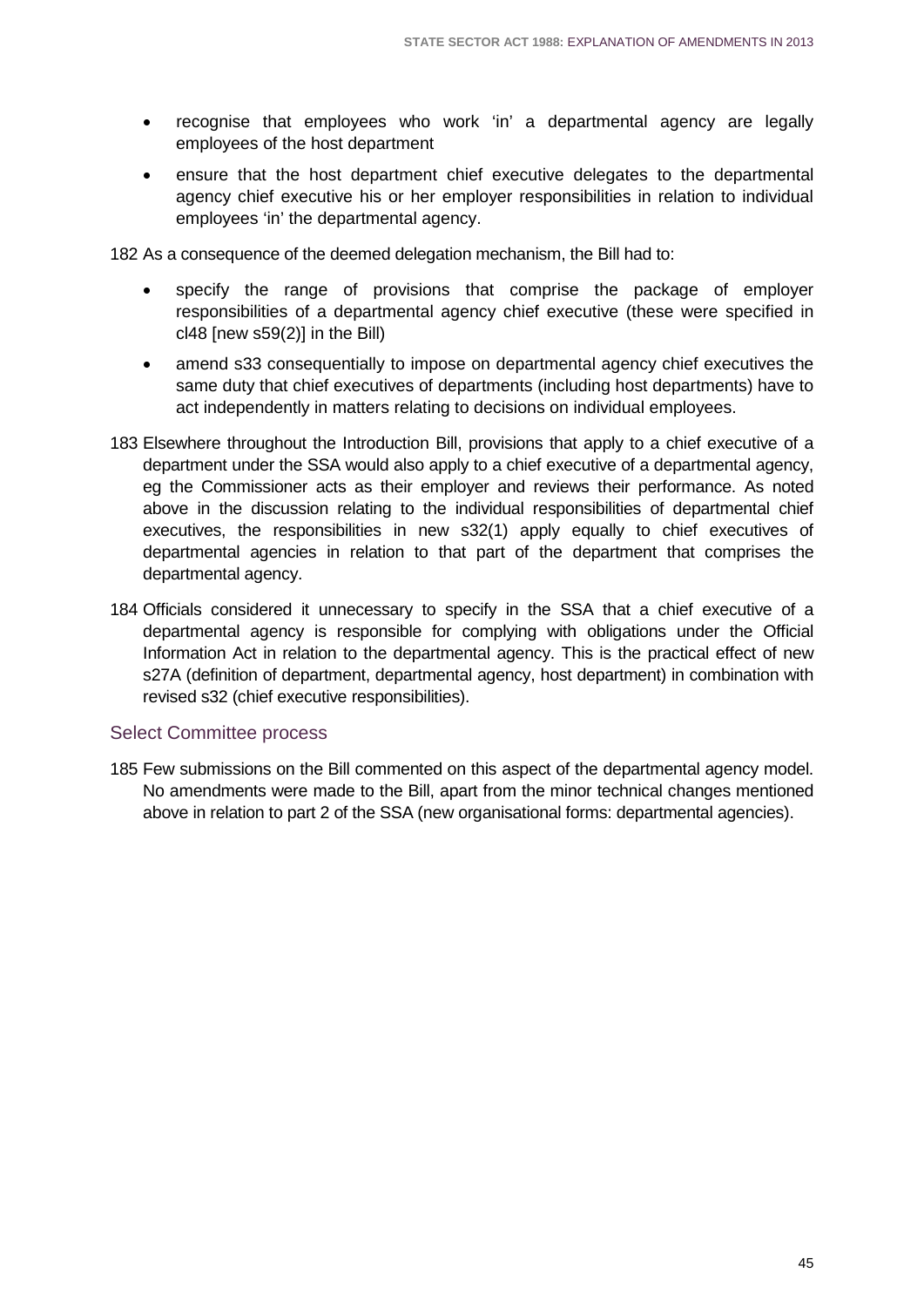# Panel Composition for Chief Executive Vacancies

#### The Act

186 Section 35(4) required a panel to be established for each chief executive vacancy, and stipulated that the panel was to comprise the Commissioner as chairperson, the Deputy Commissioner and one or more persons appointed by the Commissioner after consultation with the appropriate Minister or Ministers.

#### **Commentary**

187 There are instances where it is relatively straightforward to fill a particular chief executive vacancy and it is disproportionate in terms of time and commitment to require the full participation of both the Commissioner and the Deputy Commissioner. The SSC proposed that there should be flexibility to permit the Deputy Commissioner to substitute for the Commissioner as chairperson of a panel, and for the Commissioner to appoint another employee in the State Services Commission to substitute for the Deputy Commissioner. The substitute for the Deputy Commissioner should come from within the SSC on the basis that the appointment of Public Service chief executives is the SSC's core business and single most important function.

#### Recommendation to Cabinet

188 Cabinet agreed with the proposal above, as submitted in BPS Cabinet paper six.

#### Select Committee process

189 No changes were made during the Select Committee process to the amendment in cl28(3) and (4) of the Bill.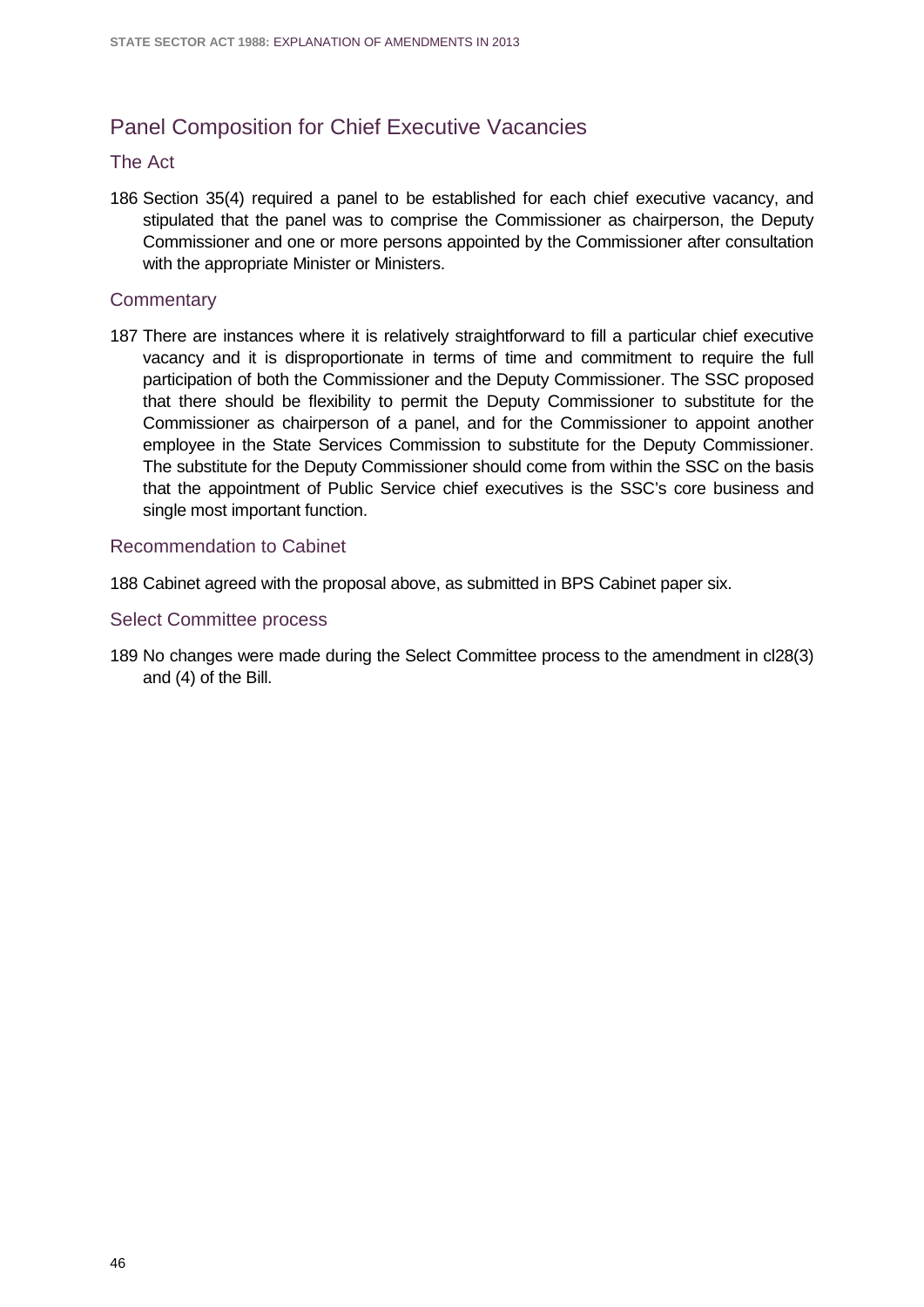# Criteria for Selecting Chief Executives

### The Act

190 Section 35(12) set out a list of criteria to which the Commissioner or Governor-General, as the case may be, had to have regard in deciding upon the person to be appointed as chief executive of a department<sup>[21](#page-50-0)</sup>.

### **Commentary**

- 191 The SSC considered that it was unnecessary to retain subsection (12) of s35 in the SSA, primarily for two reasons. First, the content in subsection (12) largely duplicated the content in other sections where they are better located or expressed in more detail, notably:
	- the revised and expanded chief executive responsibilities in new s32(1), in conjunction with the link between those responsibilities and the new purpose to the **SSA**
	- the good employer and EEO related principles and responsibilities that remained in s56.
- 192 Second, the selection criteria are standard matters for a chief executive position description. Locating the criteria in the position description provides more flexibility to refine them over time or to tailor them to the particular position.

### Recommendation to joint Ministers

- 193 The proposal to remove subsection (12) was developed after the suite of seven BPS Cabinet papers was submitted in May 2012.
- 194 Consequently, in July 2012 the proposal was submitted as part of a joint SSC/Treasury report to the Ministers of State Services and of Finance, who were authorised by Cabinet to "make decisions on minor and policy decisions that arise during the drafting of the legislation" [CAB Min (12) 16/10, paragraph 3.2].

### Select Committee process

195 No changes were made during the Select Committee process to the amendment in cl28(10) of the Bill.

<span id="page-50-0"></span><sup>21</sup> A person who: (a) can discharge the specific responsibilities placed on that chief executive; (b) will imbue employees of the department with a spirit of service to the community; (c) will promote efficiency in the department; (d) will be a responsible manager of the department; (e) will maintain appropriate standards of integrity and conduct among employees of the department; (f) will ensure that the department is a good employer; (g) will promote equal employment opportunities  $21$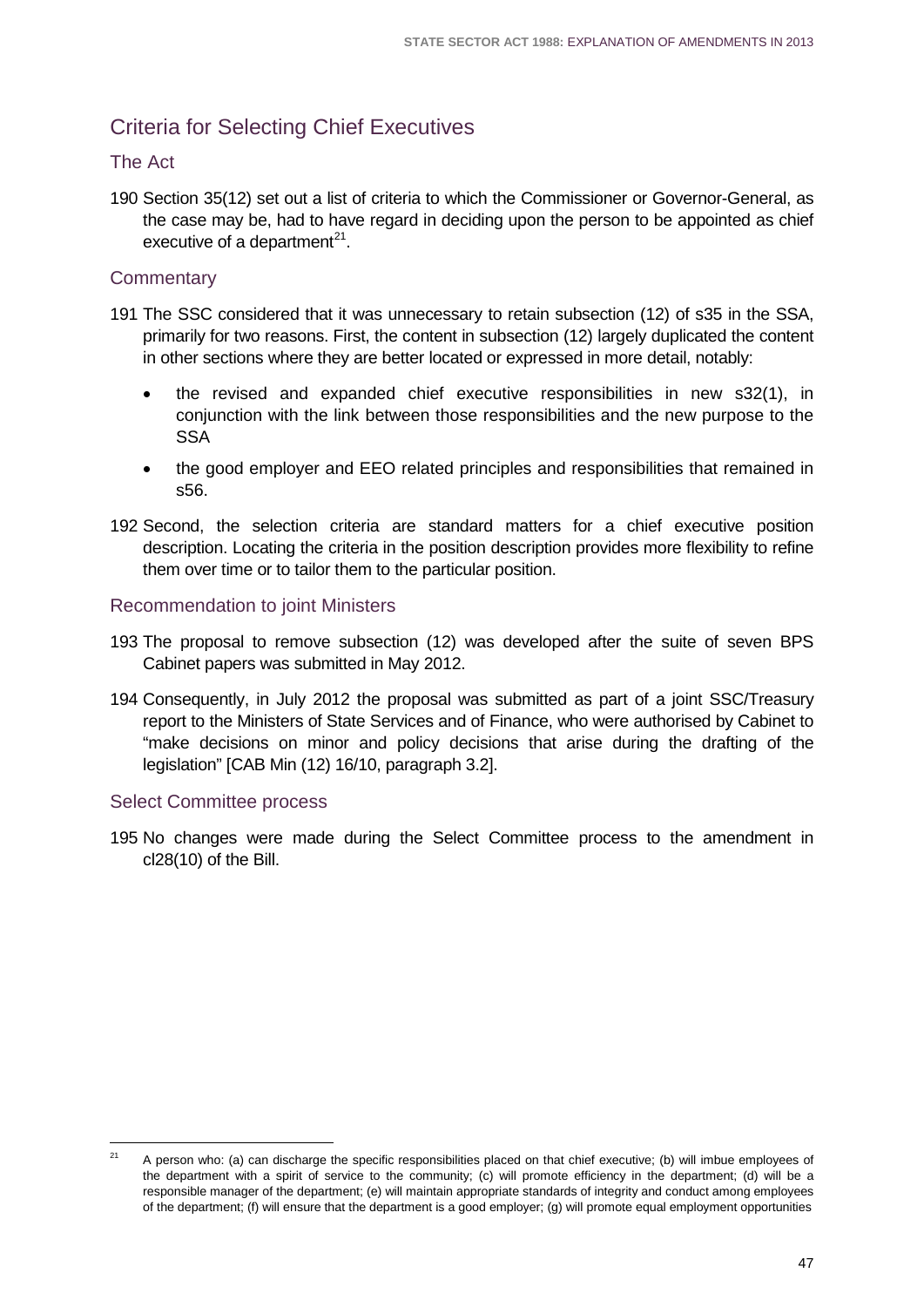# Transfer of Chief Executives between Departments

#### The Act

196 Section 35 sets out for the process for the appointment of chief executives. The SSA requires a separate appointment process for the chief executive of each department when there is a vacancy. A merit-based transparent process is required in keeping with the requirements of the SSA and the obligations of the Commissioner as a 'good employer'. Section 36 sets out the process for the reappointment of chief executives.

#### **Commentary**

- 197 The desirability of allowing the Commissioner to transfer chief executives between Public Service departments in certain circumstances was identified in the first version of SSC's internal review paper in January 2010.
- 198 While the existing chief executive appointment process could be unnecessarily cumbersome and obstruct the Commissioner from acting decisively when circumstances require (eg, if there is a sudden departure of a chief executive and urgent need for someone to step into the role), there was no desire to move away from the requirements to follow a transparent, merit-based appointment process; this process is vital to underpin political neutrality.
- 199 Nonetheless, the ability to transfer a chief executive from one department to another could be desirable where the Commissioner believes that it is in the best interests of the Public Service to do so, particularly where there is an immediate need to fill a critical vacant position or impending vacancy. The ability to transfer chief executives in this situation would provide the flexibility to adapt quickly to the needs of the system at any given time, would foster a development path for chief executives, provide opportunities for chief executives to gain a wider range of skills and experience, and ensure they are working where they can be most effective.
- 200 SSC officials considered that a transfer should occur only following prior discussion with the appropriate Minister(s) and would follow a process similar to that applying for reappointments – from s35(6) of the SSA onwards. The Commissioner would still be required to forward the person's name to the Minister, for referral to the Governor-General and a decision on whether to accept or decline the Commissioner's recommendation.
- 201 The requirement for a chief executive to be appointed in the first instance through the full s35 process would remain. Only an incumbent chief executive could be transferred into a vacant chief executive position, or impending vacancy. The vacancy created by that transfer could potentially be filled through another transfer of an existing chief executive, but ultimately the position left vacant following a transfer or series of transfers would have to be filled by an appointment made under the full process in s35 (ministerial input on relevant matters; notification of the vacancy; appointment panel process).

#### Recommendations to Cabinet

202 The BPSAG's report went further than the SSC's proposal above to enable the transfer of incumbent chief executives into vacant chief executive positions or impending vacancies. Chapter 5.18 in the report considered that the Commissioner should be supported by greater powers and authorities than at present, in particular (among other leadership initiatives) to: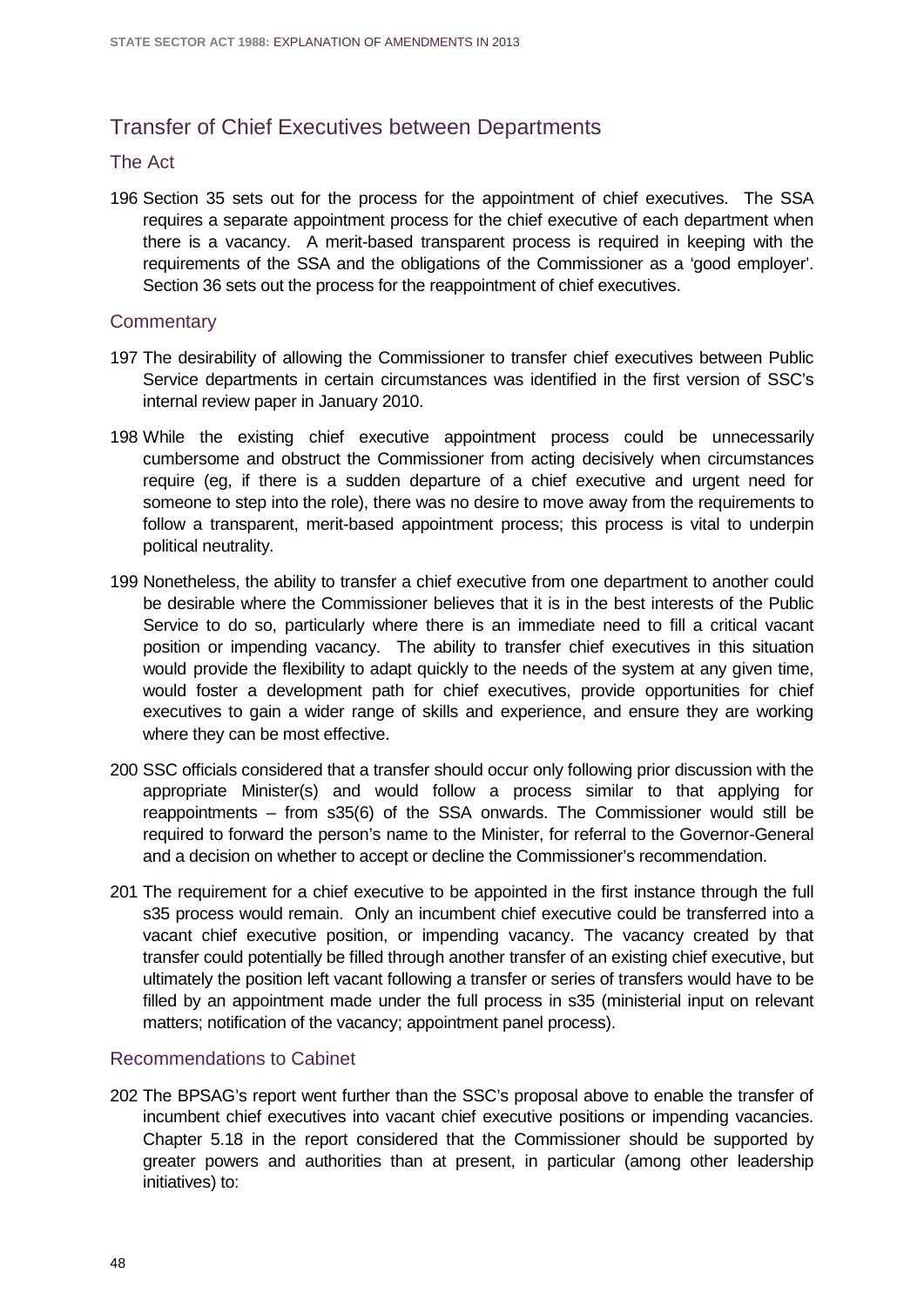- "proactively deploy chief executives and specified second and third tier staff to anywhere within the State services in response to system needs, and
- designate some positions as fixed-term developmental roles and jointly agree appointments with chief executives".
- 203 BPS Cabinet paper two set out a range of proposals covering the Commissioner's leadership role in relation to: leadership development; working with chief executives to fill senior positions in departments; and transferring existing departmental chief executives between departments. The deployment of second and third tier staff could occur in the context of designating and filling key positions in the Public Service. This aspect of the legislative changes is discussed below in relation to Part 4 of the SSA.
- 204 In relation to the transfer of chief executives, Cabinet agreed with the recommendation that the SSA be amended to permit the Commissioner to transfer an existing chief executive into a vacant chief executive position in any Public Service department, with the concurrence of the chief executive, and following consultation with the appropriate Minister(s), if the Commissioner reasonably believes it is in the public interest to do so.

### Legislation drafting process

- 205 The process of drafting the legislative changes ensured the following refinements were incorporated in cl31 in the Introduction Bill:
	- provision was made in new s37A for departmental agencies, whereby the chief executive of a department or departmental agency could be transferred into a vacancy in the position of chief executive of that department or departmental agency, as applicable, or any other department or departmental agency
	- provision was made for transfers into a vacancy or impending vacancy in a chief executive position
	- the effect of new  $s37A(4)$  not requiring the notification of the vacancy, establishing a panel or examining other applicants – was to make such transfers noncontestable.

### Select Committee process

- 206 During the Select Committee process, advisers considered the potential scenario where an existing chief executive may transfer into a vacancy in the position of Government Statistician (chief executive of Statistics New Zealand). The Commissioner makes an appointment to this position directly, without referral to the Governor-General in Council. The Departmental Report recommended that, in the same way, a transfer into that position should be exempt from the process requirements in s35(7) to (10) in the SSA (which do apply to other transfers under cl31 in the Bill – new s37A).
- 207 On subsequent drafting advice from PCO, the Revision Tracked version of the Bill for FEC's consideration changed the cross-references in s35 from s35(7) to (10) to s35(6) to (11). This technical change provides for a consistent legislative regime for:
	- the appointment or reappointment of the Government Statistician (under s37(3) of the SSA, nothing in subsections (6) to (11) of s35 applies in these cases)
	- the transfer of an existing chief executive into the position of Government Statistician under new s37A.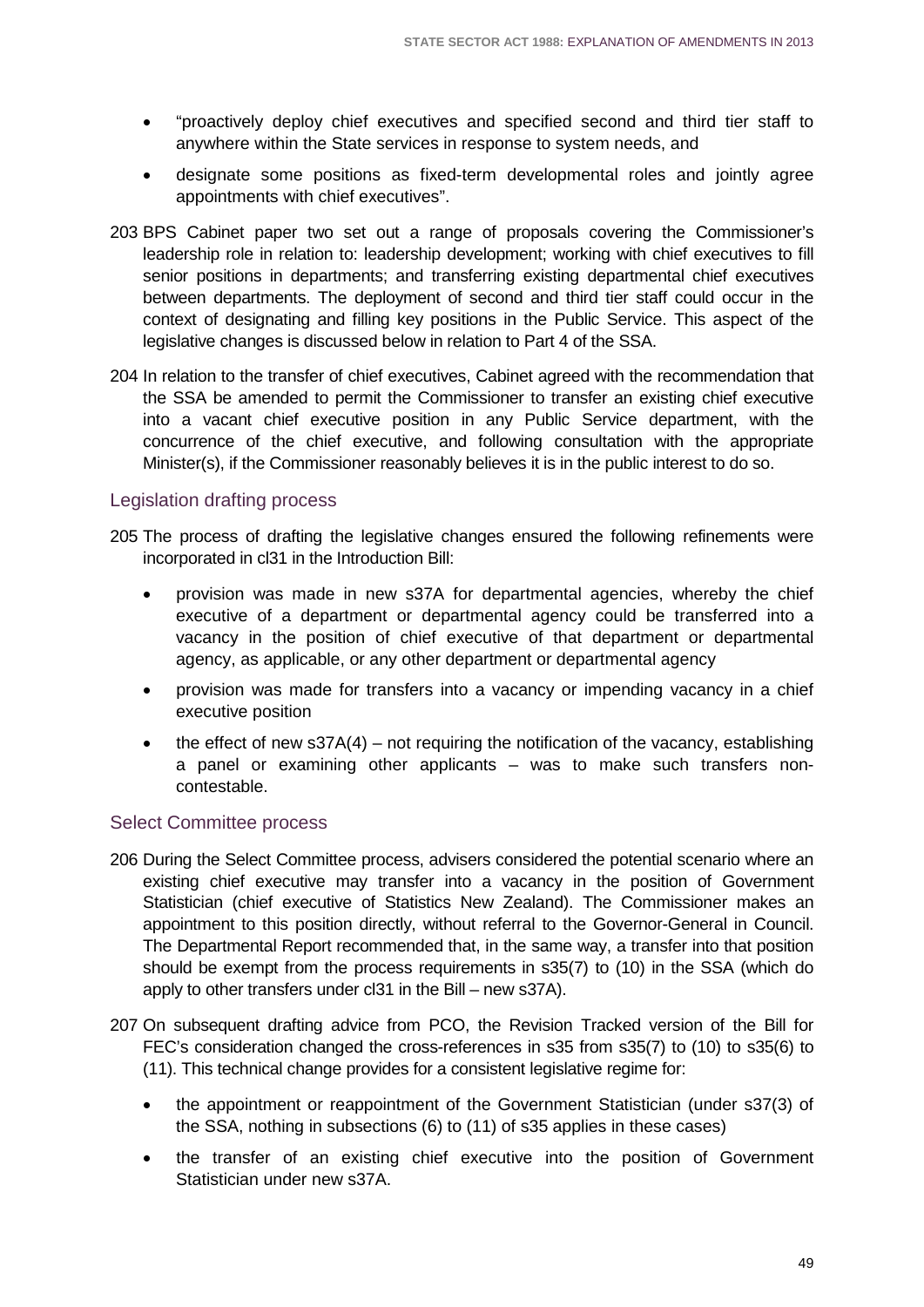208 Nonetheless, despite the non-application of s35(10)(b) of the SSA, the Departmental Report recommended that the Bill should require the Commissioner to publicly announce the appointment of a Government Statistician, as is done for other chief executives. This is now provided for explicitly in s37(2) of the SSA.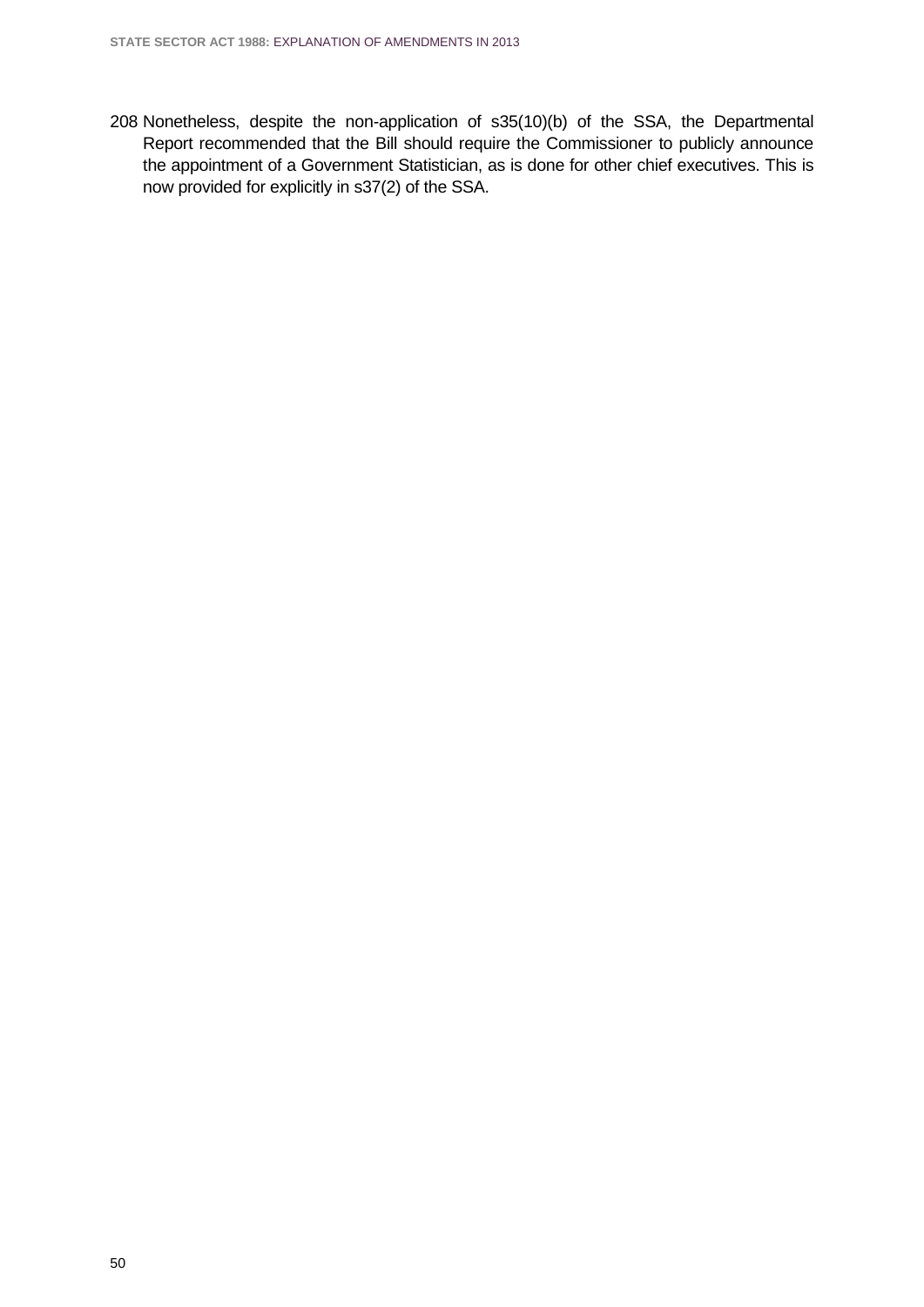# Process for Determining Conditions of Employment of Chief Executives

#### The Act

209 In accordance with s38(3), the conditions of employment of chief executives are determined in each case by agreement between the Commissioner and the chief executive. As part of the process to finalise the conditions of employment, the Commissioner first had to obtain the agreement of the Prime Minister and the Minister of State Services to the conditions.

### **Commentary**

- 210 The requirement in s38(3) for the Commissioner to obtain the agreement of the Prime Minister and the Minister of State Services to a chief executive's conditions of employment ensured that the Commissioner complies with government policy relating to those conditions. It also corresponds with other legislative provisions requiring Crown entity boards, DHBs and TEIs to consult the Commissioner on the terms and conditions of employment for their chief executives. Together, these provisions prevent extravagant expenditure of public funds, and ensure consistency across the State services.
- 211 While a technical amendment to this requirement may not have any real effect in practice because the same administrative process would be required, the SSC considered that the same objective would be achieved by the Commissioner "consulting" the Prime Minister and the Minister of State Services on proposed terms and conditions. This amendment would preserve the requirement for the Commissioner to take into account government policy while at the same time upholding the Commissioner's independence in negotiating with chief executives and ensuring consistency across the State services by aligning the SSA with corresponding legislation.

#### Cabinet process

212 Cabinet agreed with the recommendation in BPS Cabinet paper six that the SSA be amended to require the Commissioner to consult the Prime Minister and the Minister of State Services (rather than obtain their agreement) when determining the conditions of employment of a chief executive [CAB Min (12) 16/10 paragraph 92].

#### Select Committee process

213 No changes were made during the Select Committee process to the amendment in cl32(2) of the Bill.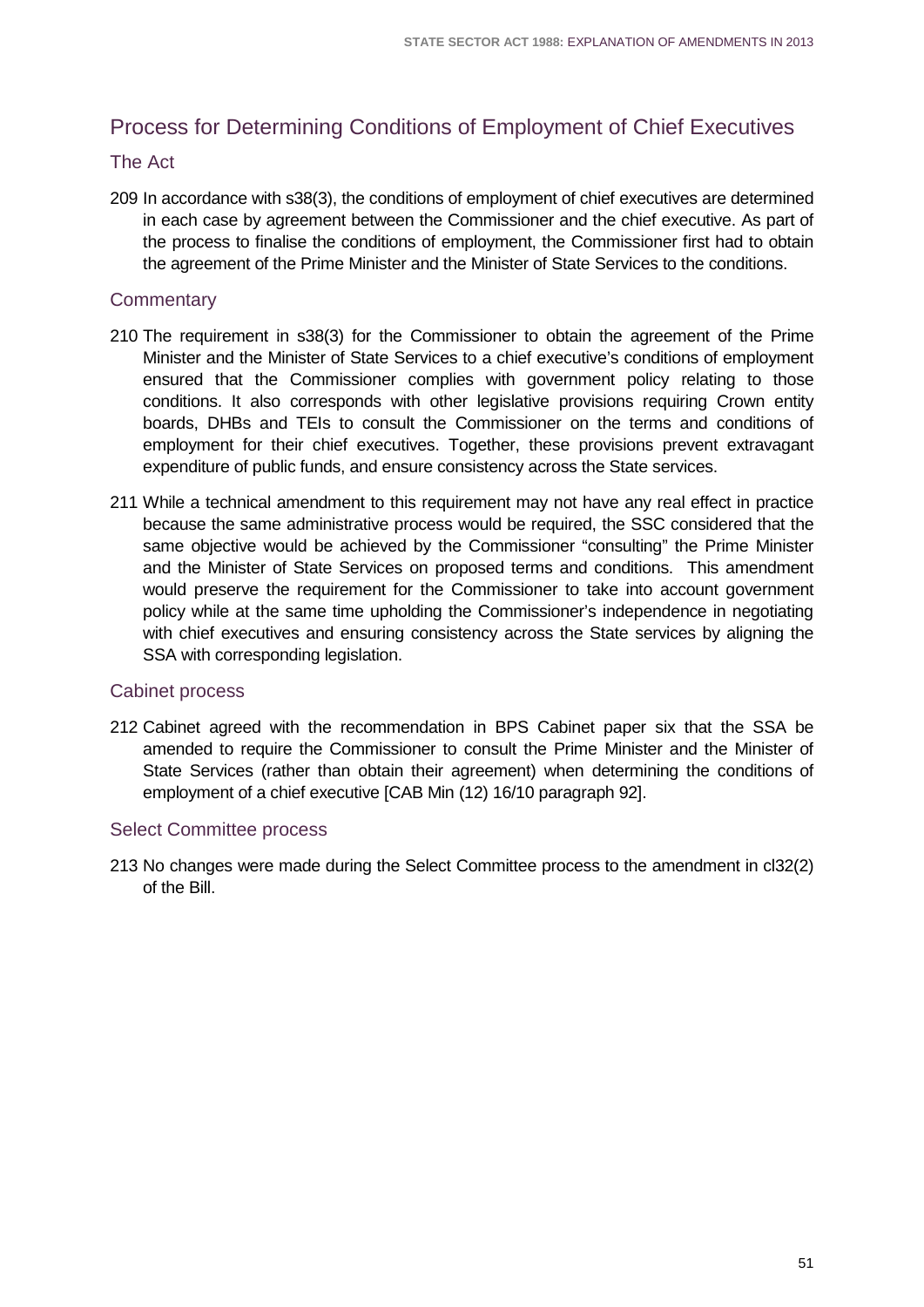# Appointment of an Acting Chief Executive

#### The Act

214 SSA s40 made provision for an acting chief executive in situations where:

- there was a vacancy in the position of a chief executive, or
- the incumbent was absent from duty and unable to delegate his or her responsibilities under the SSA to any other person.
- 215 In these situations, the Commissioner could direct the chief executive of another department or an employee in the State services to exercise or perform the chief executive's functions, powers or duties.

#### **Commentary**

- 216 As noted in the discussion relating to Part 2 of the SSA concerning reorganisations, an issue associated with the implementation of structural change would be resolved by broadening the provision enabling the Commissioner to appoint an acting chief executive.
- 217 From time to time governments decide to transfer functions from an existing department to a new department that will be established on a future date. This could happen when some functions transfer from an existing department that will still continue to carry out a reduced or changed range of functions, or as a transfer of functions when an existing department is to be disestablished.
- 218 In such situations, offers of employment are required to be made to employees whose services will be sought in the new department. However, offers technically could not be made until a chief executive or acting chief executive of the new department was appointed, as it is the chief executive who is required to make the offer of employment. This situation was unwieldy and often artificial, where employees could not be provided with certainty and the government was delayed in implementing its decisions when it is simply rearranging activities and functions.
- 219 A solution would be to broaden the provision in s40 that enables the Commissioner to appoint an acting chief executive. The provision should be broadened across two dimensions:
	- the situations for appointing an acting chief executive should be expanded to include appointing an acting chief executive when a new department is to be established on a known date
	- the range of persons who may be appointed as an acting chief executive should be expanded to include any person whom the Commissioner considers suitable to discharge the responsibilities that will be placed on the acting chief executive. Such a person could be, for example, a retired former departmental chief executive who is prepared to step into the role for several months, or some other suitable person from elsewhere in the wider public sector, or a previous senior public servant who was currently in the private sector.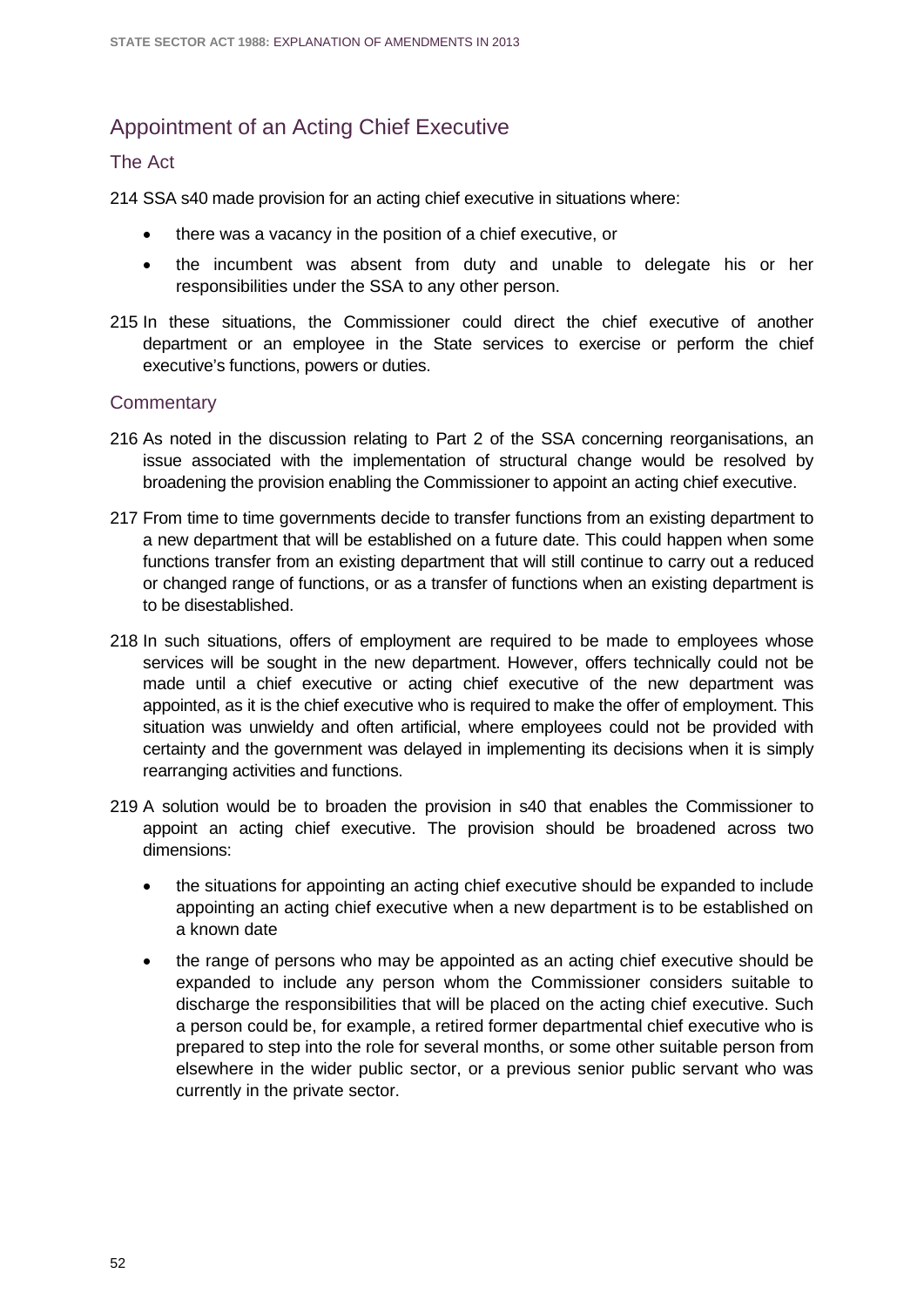220 An acting chief executive would require the power to act, for example, to commence preparations for the operation of the new department including making offers of employment to employees in the department(s) from which functions are to transfer. The offers and any other obligations would be subject to the new department coming into existence, and would take effect as from that date. An acting chief executive would only be a temporary appointment: as soon as practicable after the formal commencement of the new department, a chief executive must be appointed under s35 of the SSA.

### Recommendation to Cabinet

- 221 Cabinet agreed with the proposals above, as submitted in BPS Cabinet paper 6 and as recorded in CAB Min (12) 16/10, paragraphs 93-95. However, the wording of the Cabinet paper and, more importantly, paragraph 93 in the CAB Minute had the effect of tying the Commissioner's ability to appoint any person as an acting chief executive to situations where a new department is to be established.
- 222 The policy intention was to propose that the Commissioner be able to appoint any person as an acting chief executive also in the existing situations in s40, ie when there is a vacancy or a chief executive is absent from duty. Giving the Commissioner this ability explicitly would avoid any perception of a "work around", as under the existing legislation. In situations where the Commissioner wanted to appoint a person who was not an incumbent departmental chief executive or an employee in the State services, the Commissioner appointed them to the Public Service Consulting Group, effectively making them an employee of SSC, thereby qualifying them to act under the Commissioner's direction as an acting chief executive.
- 223 Accordingly, in July 2012 officials submitted a policy clarification proposal as part of the joint SSC/Treasury report referred to in paragraph 194. The report commented that the proposal would in effect clarify the existing practice of occasionally appointing an acting chief executive from outside the State services. A person appointed from outside the State services would still need to be employed in the State services for the duration of the acting period to allow the Commissioner to set terms and conditions of employment and for payroll purposes. In effect, the proposed amendment would not significantly change current practice or process, but would clarify the Commissioner's ability to appoint any person as an acting chief executive, avoid perceptions of a "work around", and promote the message of better public services by engaging talent from both the public and private sectors.

#### Legislation drafting process

224 In addition to the substantive amendments, PCO included technical amendments in the Introduction Bill to refer explicitly to departmental agencies as well as departments, and to the Commissioner appointing, rather than directing, persons to act as an acting chief executive.

#### Select Committee process

225 No changes were made during the Select Committee process to the amendment in cl34 of the Bill.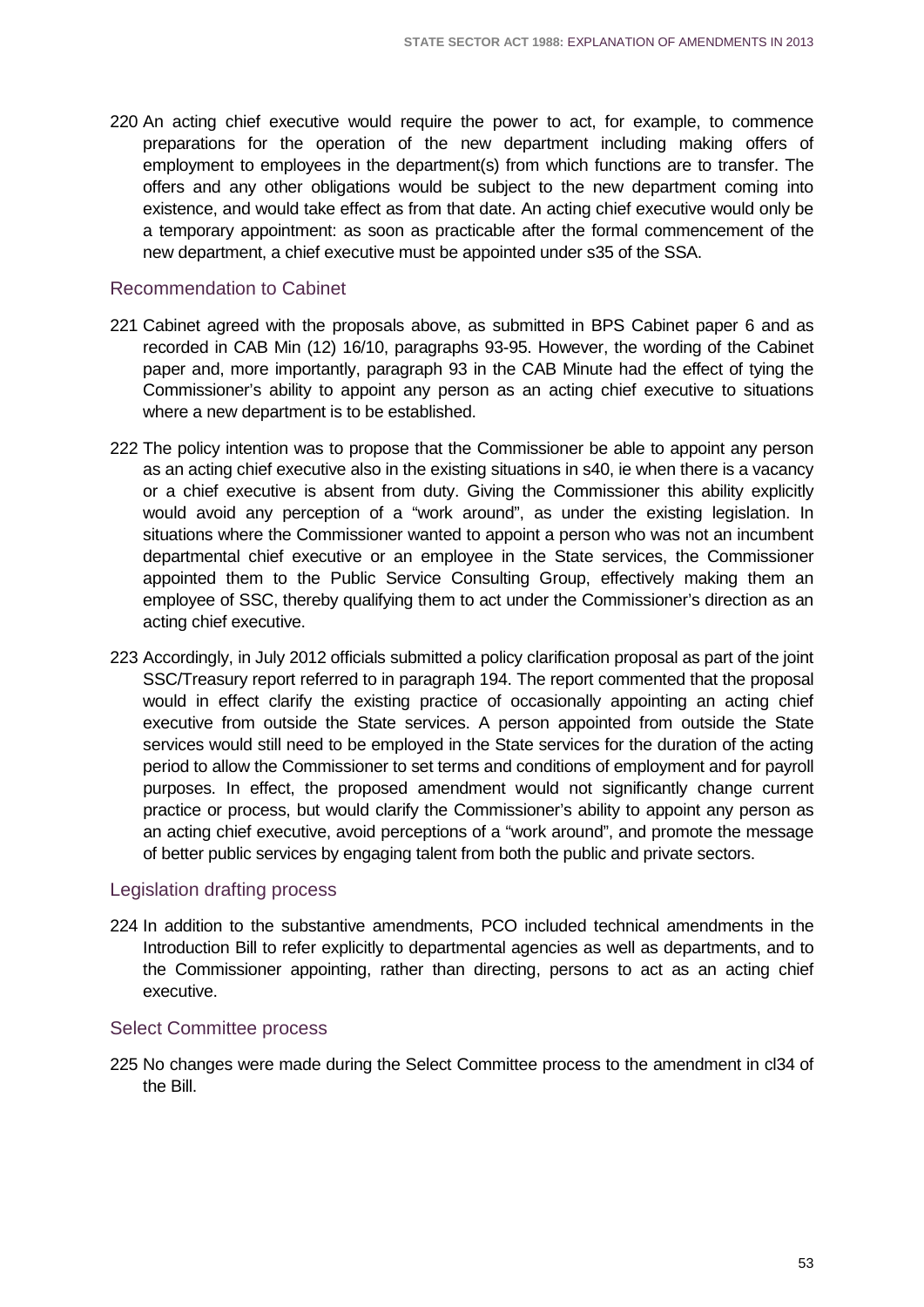# Chief Executive Powers to Delegate

#### The State Sector Act and Crown Entities Act

226 There are differing powers of delegation in the various parts of the State services.

- 227 In the Public Service, s41 of the SSA conferred on chief executives the authority to delegate their functions and powers to another "chief executive or an employee". Section 2 defines "employee" in relation to the State services as meaning "an employee in any part of the State services, whether paid by salary, wages, or otherwise". There were some critical considerations in relation to any delegation:
	- a chief executive who delegated a function or power may continue to exercise that function or power (s41(7))
	- the chief executive remains responsible for the actions of any person acting under the delegation (s41(7))
	- the chief executive may revoke the delegation in writing at will (s42).
- 228 The Crown Entities Act spells out in s73(1) the range of people to whom the board of a Crown Agent, autonomous Crown entity (ACE) or independent Crown entity (ICE) may delegate the entity's functions or powers:
	- a member or members (i.e. of the board)
	- the chief executive or any other employee or employees, or office holder or holders, of the entity
	- a committee (i.e. of the board)
	- any other person or persons approved by the entity's responsible Minister
	- any class of persons comprised of any of the persons listed in the four previous bullets
	- a Crown entity subsidiary of the statutory entity.
- 229 As with Public Service chief executives, a Crown entity board that delegates may continue to exercise the functions and powers, remains responsible for the actions of the delegate, and may revoke the delegation at will.
- 230 A Crown entity board clearly had a more extensive power to delegate than a Public Service chief executive. By virtue of CEA s73(1)(d) the board may delegate to "any other person or persons" as long as they are approved by the entity's responsible Minister. A Crown entity has the power to delegate, for example, to the chief executive of a state-owned enterprise, or to the head of a community based or private sector organisation that may be better placed to deliver certain services to a group of clients.

#### **Commentary**

231 The previous sections in this paper comment on the desirability of making a whole of government flavour explicit in the SSA, including the proposal that operating in the collective interests of government should be reflected in the purpose of the SSA as something that the state sector system should promote and uphold.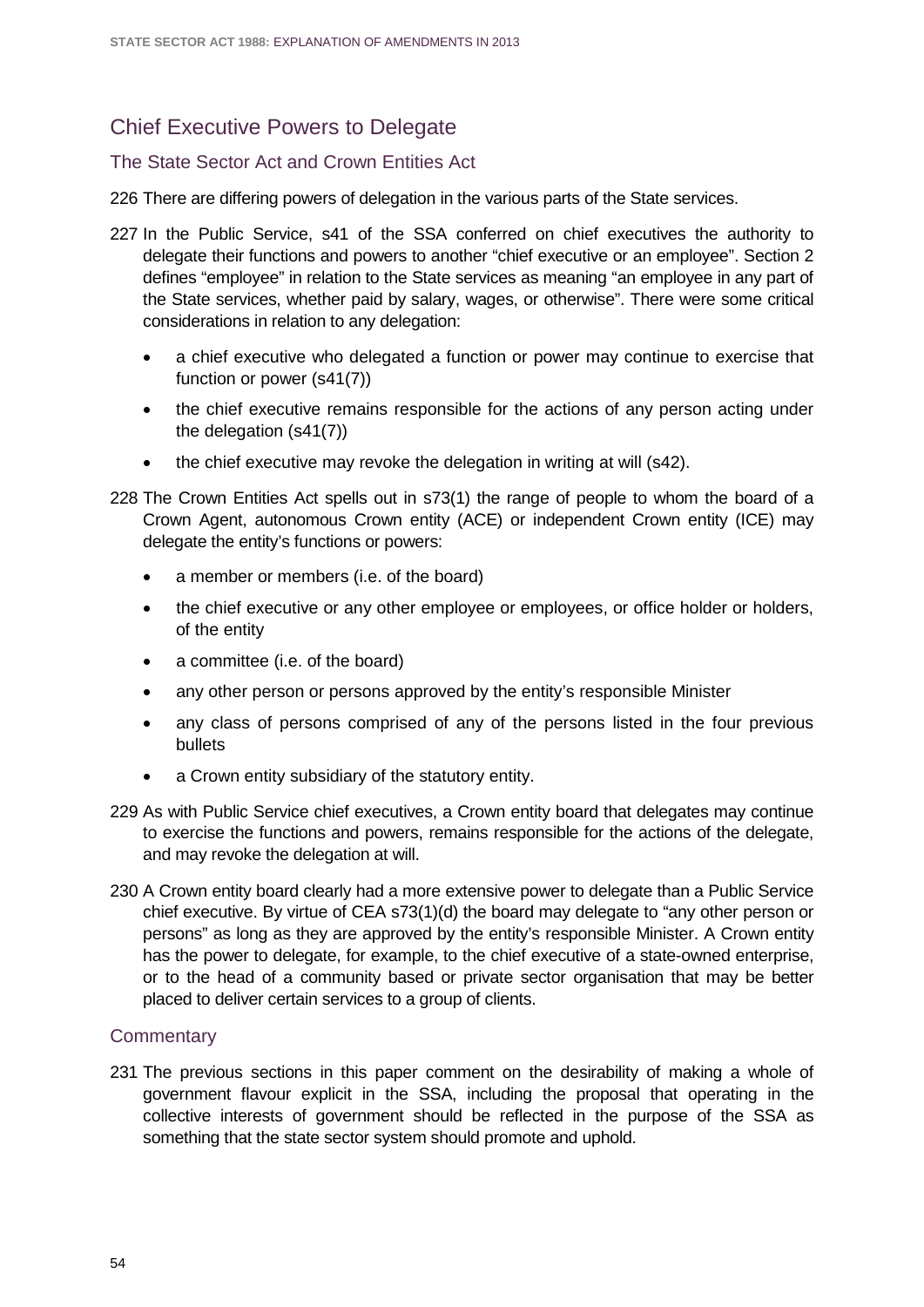- 232 In the SSC's view, the SSA should facilitate operating in the collective interests of government by providing for a permissive system of seamless and widespread powers to delegate the exercise of statutory functions and powers between agencies, and even to non-government service providers where that is warranted. A delegation regime of this scope would facilitate:
	- locating decision making with those who are better placed than the department to make decisions in certain circumstances
	- improving the efficient and effective delivery of services, by delegating functions in certain circumstances to those who are better placed to deliver
	- potentially avoiding the need for structural change in certain cases.

### *Delegations inside the Public Service*

233 The SSC's initial proposal for agencies within the legal Crown (ie, departments, prospective sector boards and departmental agencies), was for a legislative regime whereby:

- a chief executive may generally delegate any statutory function or power to any person in the Public Service who would have the power to subdelegate
- for the avoidance of doubt, a delegation may be made to a secondee or contractor working in or for the agency
- in all cases, the legislation would continue to make it clear that:
	- o the chief executive who grants a delegation would continue to be able to exercise the functions and powers, would remain responsible for the actions of the delegate, and could revoke the delegation in writing at will
	- o the power to delegate is subject to any express statutory provision that states a particular function or power may not be delegated.

#### *Delegations outside the Public Service*

- 234 In order for a chief executive within the legal Crown to delegate a statutory function or power to a person or agency outside the legal Crown (eg, Crown entity; non-government organisation) it would be appropriate for reasons of transparency and accountability to Parliament to impose certain checks and balances on such delegations. The SSC's initial proposal included the following measures:
	- the Minister's approval should be required. The advice to the Minister should explain why a delegation is appropriate rather than solely contracting with the other party for the provision of services
	- there should be no power to subdelegate, to avoid the risk of widespread dissemination of functions and powers that Parliament allocated to the Crown and for which Ministers are ultimately responsible
	- the delegation should be explicitly accounted for in the annual report.

#### Recommendations to Cabinet

235 Cabinet agreed [CAB Min (12) 16/10, paragraph 90] with the recommendation in BPS Cabinet paper 6 that the SSA be amended to enable departmental chief executives to delegate the exercise of any of their statutory functions or powers: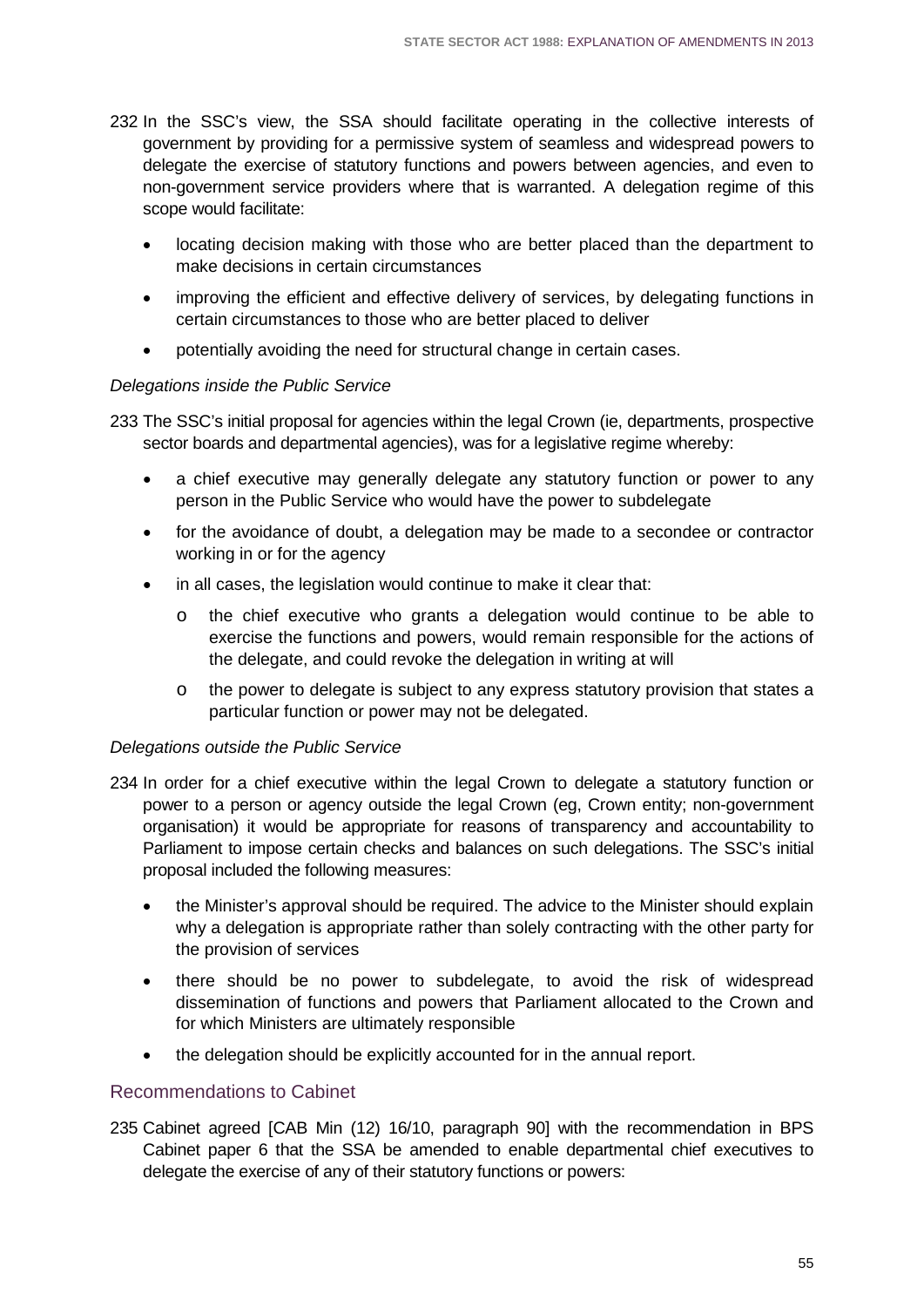- within the legal Crown to any person who would have power to sub-delegate to another person within the legal Crown
- to a person or agency outside the legal Crown: subject to the appropriate Minister's approval; subject to the restriction that the delegate may not subdelegate; and with an obligation to account for the delegation in the annual report.

#### Legislation drafting process

- 236 The legislation drafting process added a number of technical details to help give effect to Cabinet's policy decisions.
- 237 The Introduction Bill clarified that the power to delegate applied to chief executives of departmental agencies as well as departments.

#### *Delegations inside the Public Service*

- 238 New s41(1A) in the Introduction Bill clarified that a chief executive may delegate to any other Public Service chief executive or Public Service employee, or to anyone "working in the Public Service as a contractor in relation to a function, duty, or power of the Public Service". This phrasing in relation to contractors was to distinguish between individuals contracted to work on departmental business (who could be delegates), and others such as cleaners or trades people doing electrical or other repairs inside departmental premises, but not contracted to carry out departmental business.
- 239 An amendment to s41(2) clarified that delegations by a delegate under new s41(1A) may be made to the same range of persons, ie any Public Service chief executive or employee, or a contractor as defined in the preceding paragraph.

#### *Delegations outside the Public Service*

- 240 Three new subsections were inserted to set out the regime for delegations to persons outside the Public Service.
- 241 New s41(2A) provided for three aspects of the regime:
	- the Minister may approve a person outside the Public Service to be a delegate
	- any person could be approved, ie delegations were not limited to persons within the Public Service or even the wider State services; "person" includes individuals or "legal persons" such as companies
	- a delegate outside the Public Service did not have the power to subdelegate.
- 242 New s41(2B) required the delegating chief executive to note the delegation in the annual report and indicate how effectively it was carried out.
- 243 New s41(2C) specified that the same statutory obligations that apply to delegations carried out within the Public Service (eg, obligations under the Official Information Act 1982 and the Ombudsmen Act 1975) apply also to delegations carried out by approved persons outside the Public Service.

#### Select Committee process

244 The initial joint SSC/Treasury Briefing to the Finance and Expenditure Committee on the State Sector and Public Finance Reform Bill, February 2013, noted that existing provisions would remain intact and continue to apply, including: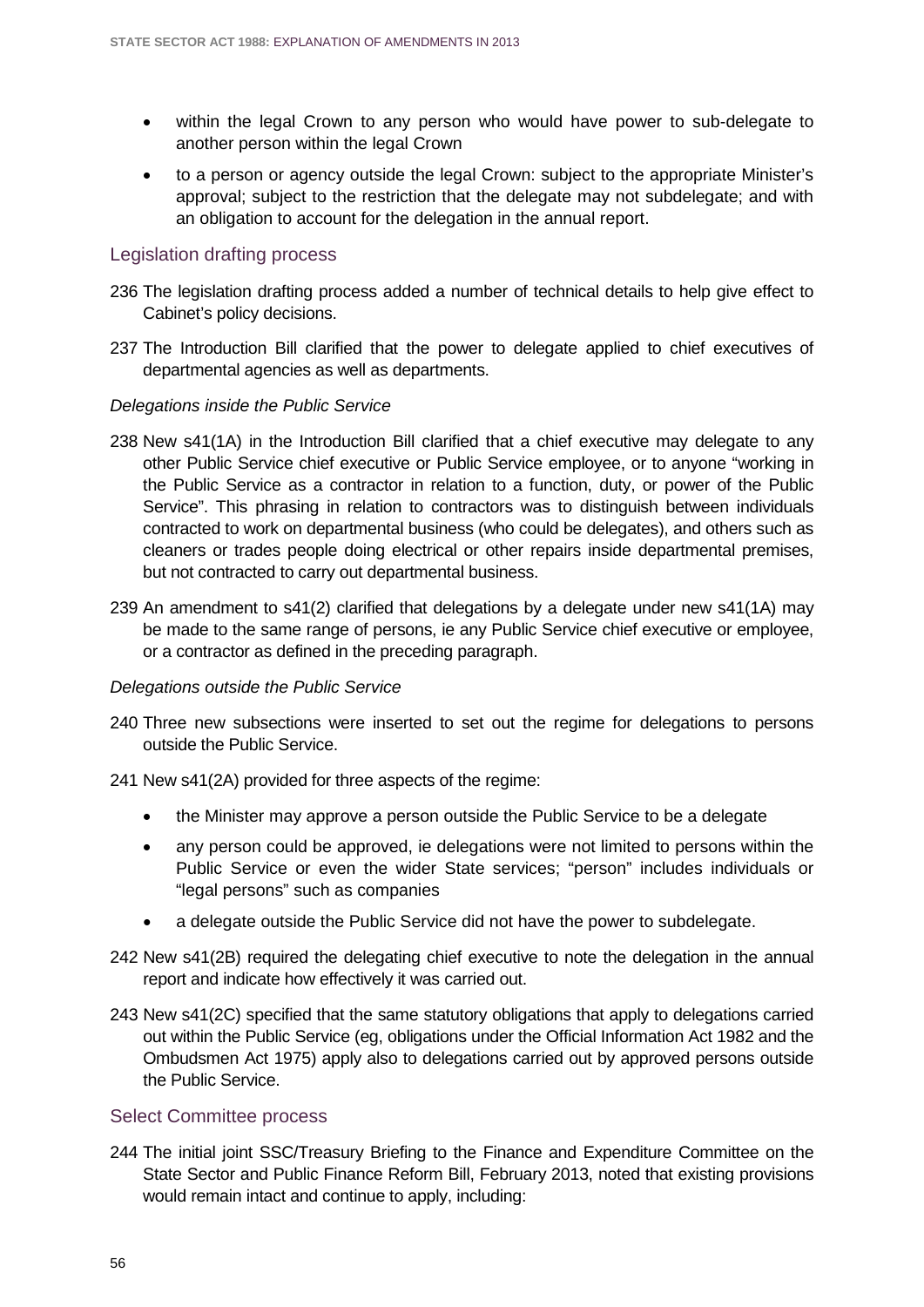- the delegating chief executive will remain responsible for the delegated function or power, as currently the case under s41(7)
- the power to delegate under SSA s41 is subject to any other statutory provision that prohibits, restricts or places conditions on a power to delegate.
- 245 The submissions to FEC focussed mainly on concerns and perceived risks relating to the ability to delegate functions or powers to persons outside the Public Service. Advisers acknowledged the views expressed in the submissions and agreed that certain amendments would enhance the provisions in the Bill. Accordingly, the Departmental Report recommended amendments to:
	- amend s41(1) in the SSA to clarify that delegations are to be in writing, and that functions or powers delegated to a chief executive by a Minister or the Commissioner may not be delegated without their prior written approval
	- amend new s41(1A) to limit delegations to a "function or power" (the current scope of what may be delegated), not a "function, duty, or power" as provided for in cl35(2) of the Bill
	- insert a clarification in new  $s41(2)$  to the effect that the Minister's approval to delegate a function or power outside the Public Service must be in writing and made prior to the delegation occurring
	- insert a new provision such that a delegate outside the Public Service must also comply with all relevant obligations in a code of conduct set by the Commissioner under s57(2)
	- insert a new specification in s41(3) such that a delegate is "subject to the same restrictions" as the chief executive in exercising functions or powers in the same manner and with the same effect as if they had been conferred on that person directly by the SSA; for example, an important set of restrictions, if a delegation includes financial authority, is the need to follow Treasury instructions and other requirements regarding public financial management
	- insert a new provision to the effect that, in cases where the chief executive or delegate writes to a third party to inform him or her of an action taken by the delegate, the written document must state that the action was taken by a delegate of the chief executive; it must give the delegate's name and office; and inform that a copy of the delegation may be inspected at the chief executive's office.
- 246 Separately from the amendments in response to submissions, advisers also recommended in the Departmental Report:
	- an amendment to new s41(1A) to include secondees from elsewhere in the State services as potential delegates in relation to a function or power of the Public Service: it was the explicit intention that they be included within the scope of a chief executive's power to delegate, and the omission of a provision to that effect was an oversight in the Bill drafting process
	- the insertion of a provision to clarify explicitly the ability of a delegate in the Public Service (including contractors and secondees in relation to a function or power of the Public Service) to subdelegate within the Public Service; this was in contrast to delegations outside the Public Service, which may not be subdelegated.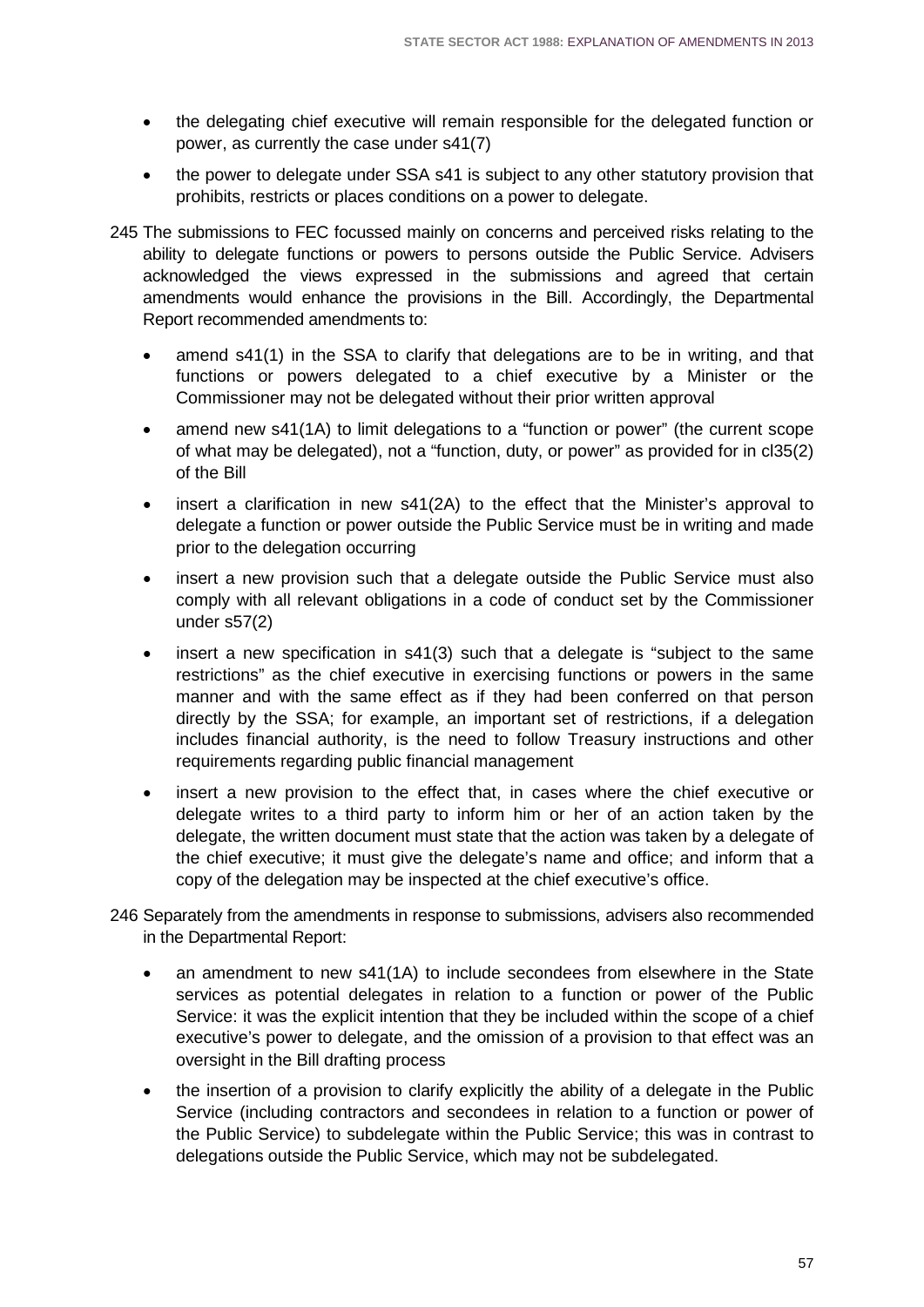- 247 FEC discussed in depth the delegation provisions in the Bill, especially in relation to delegations to persons outside the Public Service. FEC requested departmental advisers for written information on: "whether there should be provision for additional safeguards in relation to delegating functions and powers outside the Public Service, for example, conflict of interest safeguards particularly in relation to delegating regulatory powers".
- 248 The advisers' response, April 2013, can be located on the parliament website<sup>[22](#page-61-0)</sup> and internally within SSC (doc #2024851). Rather than summarise the advice in this paper, it would be preferable for the reader to refer directly to the source material.
- 249 At a subsequent meeting in April 2013, FEC requested further written information on the following:
	- "clarification regarding the distinction between contracting and delegating, with examples, in the context of proposed amendments to s41 that would enable a Public Service chief executive to delegate functions or powers to persons outside the Public Service, including to the private sector. The request arises principally out of concerns about the impact on accountability through the availability of performance information for Parliament, particularly risks of access to information being denied, eg on grounds of commercial sensitivity
	- "consideration of inserting in the Bill a statement of principle to the effect that rights of access to performance information should be no less than if the function or power were carried out within the department; alternatively, an assurance that there would be no lessening of accountability in connection with a delegation outside a department
	- "at the FEC meeting on 10 April 2013, advisers referred to statutes that place limitations or restrictions on a chief executive's power to delegate, such as s33 of the Serious Fraud Office Act 1990: FEC has asked what other legislation is in place that restricts chief executives from delegating powers".
- 250 The advisers' response is on the parliament website( $^{23}$ ) and is available internally within SSC (doc #2024852).
- 251 At a following meeting, FEC "requested consideration of a conflict of interest provision, possibly based on wording from the Cabinet Manual, to apply to delegations outside the Public Service".
- 252 Readers can go to the parliament website<sup>24</sup>, or within SSC to internal doc #2024854, for a copy of the advisers' response. In the end, a further safeguard was inserted into new s41(2A) such that a chief executive may delegate to persons outside the Public Service only after "satisfying himself or herself that any potential conflicts of interest will be avoided or managed". This safeguard was in addition to obtaining the appropriate Minister's prior written approval.

<span id="page-61-0"></span>[http://www.parliament.nz/en-nz/pb/sc/documents/advice/50SCFE\\_ADV\\_00DBHOH\\_BILL11610\\_1\\_A327692/response-to](http://www.parliament.nz/en-nz/pb/sc/documents/advice/50SCFE_ADV_00DBHOH_BILL11610_1_A327692/response-to-information-requests-redundancy-provisions)[information-requests-redundancy-provisions](http://www.parliament.nz/en-nz/pb/sc/documents/advice/50SCFE_ADV_00DBHOH_BILL11610_1_A327692/response-to-information-requests-redundancy-provisions)  $22$ 

<span id="page-61-1"></span><sup>23</sup> [http://www.parliament.nz/en-nz/pb/sc/documents/advice/50SCFE\\_ADV\\_00DBHOH\\_BILL11610\\_1\\_A328837/response-to](http://www.parliament.nz/en-nz/pb/sc/documents/advice/50SCFE_ADV_00DBHOH_BILL11610_1_A328837/response-to-further-information-requests-contracting-v)[further-information-requests-contracting-v](http://www.parliament.nz/en-nz/pb/sc/documents/advice/50SCFE_ADV_00DBHOH_BILL11610_1_A328837/response-to-further-information-requests-contracting-v)

<span id="page-61-2"></span><sup>&</sup>lt;sup>24</sup> [http://www.parliament.nz/en-nz/pb/sc/documents/advice/50SCFE\\_ADV\\_00DBHOH\\_BILL11610\\_1\\_A331599/response-to](http://www.parliament.nz/en-nz/pb/sc/documents/advice/50SCFE_ADV_00DBHOH_BILL11610_1_A331599/response-to-information-requests-delegations-workforce)[information-requests-delegations-workforce](http://www.parliament.nz/en-nz/pb/sc/documents/advice/50SCFE_ADV_00DBHOH_BILL11610_1_A331599/response-to-information-requests-delegations-workforce)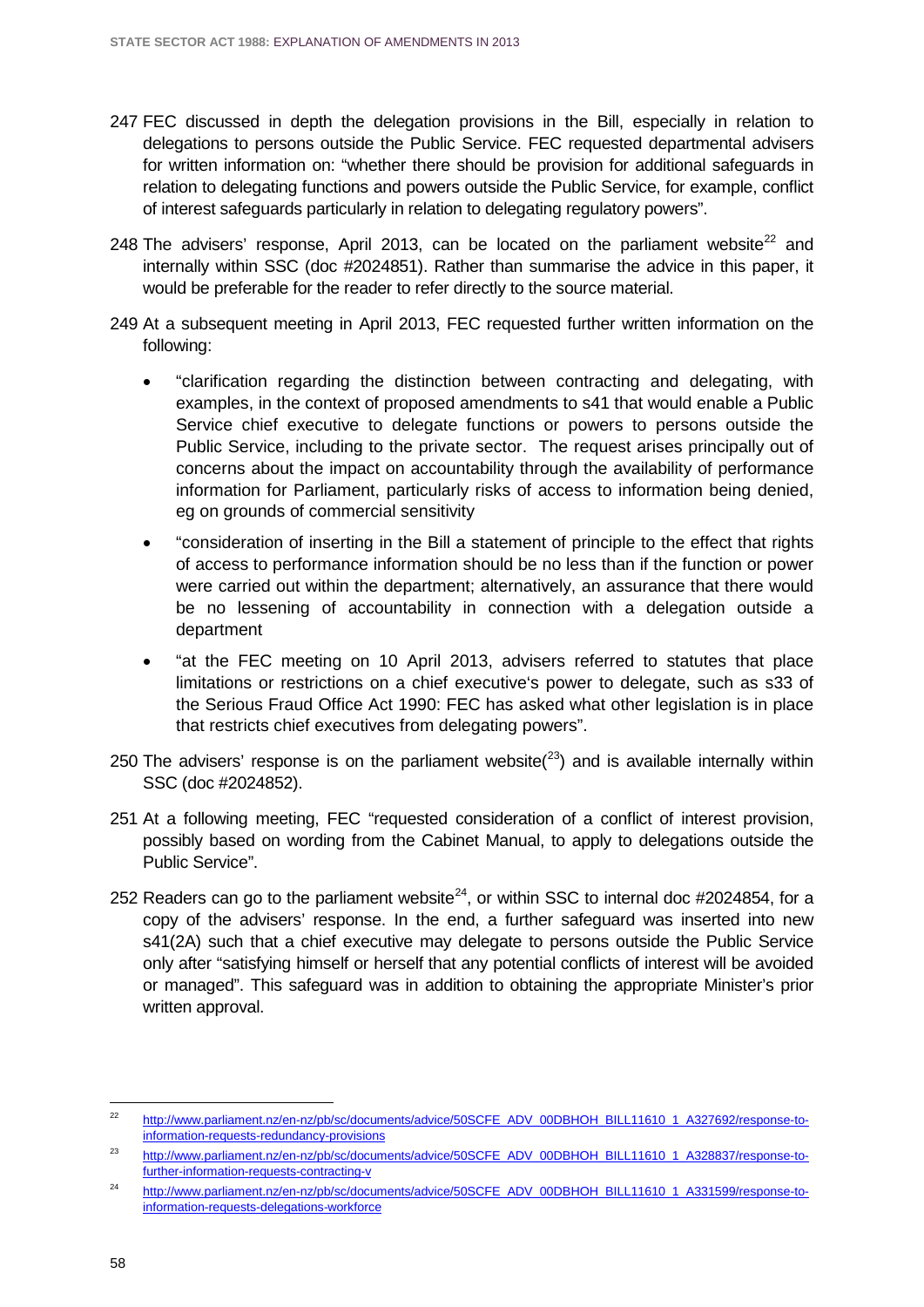- 253 The Revision Tracked version of the Bill incorporated a small number of other amendments and legislative tidy-ups:
	- new s41(1A) was drafted to continue the ability of a chief executive to delegate to "the holder for the time being of any specified office" in the Public Service (ie, in addition to specifying that delegations may be made to other Public Service chief executives and employees, and to secondees and contractors in relation to a function or power of the Public Service); delegations to an office, eg chief legal advisors, chief financial officers, and the Government Chief Information Officer, do not need to be refreshed if the office holder changes
	- new s41(2A) required delegations to persons outside the Public Service to be of "a clearly identified function or power"; this specification was designed to avoid uncertainty or ambiguity; prevent 'scope creep' of what was included in a delegation; and prevent generic delegations, eg "all my functions under [a named] Act"
	- new s41(2D) was added to clarify that information held by a delegate outside the Public Service in relation to a delegated function or power is, for the purposes of the Official Information Act 1982, deemed to be held by the delegating chief executive; this provision was designed to facilitate the operation of the OIA in relation to any function or power delegated to persons outside the Public Service; in the SSA this provision is in s41(2E)
	- new s41(2E) was added to specify that the OIA and the Ombudsmen Act 1975 apply to a delegate outside the Public Service, in relation to a delegated function or power, as if the delegate were an organisation named in Schedule 1 of the Ombudsmen Act 1975; in the SSA this provision is in s41(2F).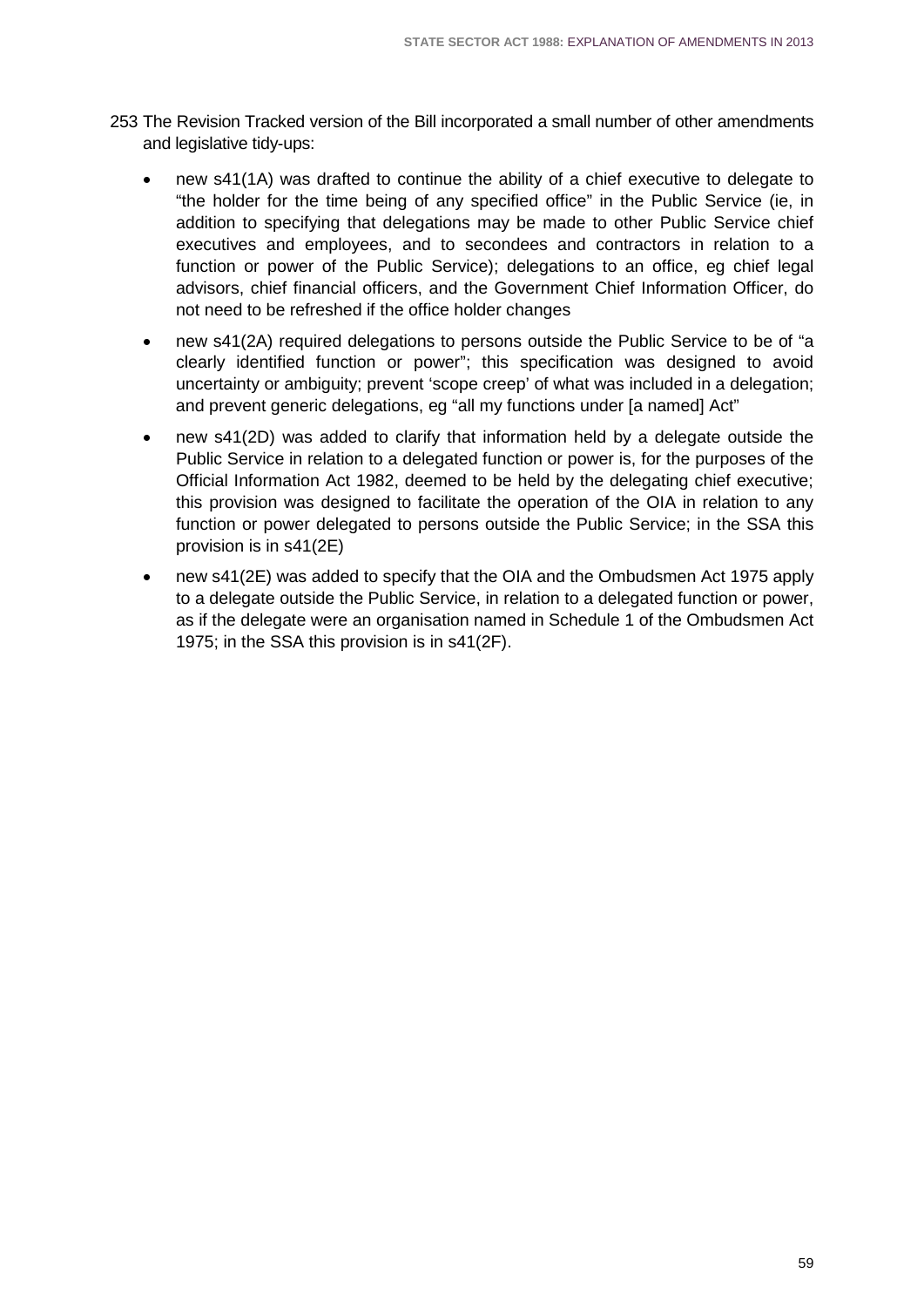# Process for Performance Review of Chief Executives

#### The Act

- 254 Section 43 makes the Commissioner "responsible to the appropriate Minister or appropriate Ministers for reviewing, either generally or in respect of any particular matter, the performance of each chief executive".
- 255 Section 2 defines "appropriate Minister" in relation to a department as "(a) the Minister responsible for the department; or (b), where 2 or more Ministers are responsible for different functions of a Department, the Minister responsible for the relevant function of the Department".

#### **Commentary**

- 256 The practice was to include in the review process every Minister responsible for any function of the department. This practice had built up an expectation that all appropriate Ministers would be included in the annual performance review of a departmental chief executive. From time to time the practice had proven unnecessarily onerous. A performance review may cover matters relating to only one or two of the Ministerial portfolios in a Department, or may relate to a subset of the Department's overall functions. An example of when this might occur was the former Ministry of Economic Development, where there were nine Ministerial portfolios and four Associate Ministers.
- 257 Preliminary feedback on SSC's discussion paper for the review of the SSA suggested that the Act should include a provision to clarify that the Commissioner has discretion to determine which Ministers to include in a review process, having regard to the scope of functions under review.
- 258 The SSC Legal Team's view was that an amendment to this effect seemed unnecessary in light of:
	- s43 specifically providing for the Commissioner to review "either generally or in respect of any particular matter*"* a chief executive's performance; and
	- s2 distinguishing between "appropriate Ministers*"* in cases where a chief executive is responsible to more than one Minister for different functions.

#### Cabinet and legislation drafting process

259 No recommendation was made to amend s43.

260 During the drafting of the Bill, PCO made a technical amendment to the definition of "appropriate Minister" in s2, to include reference to the Minister responsible for a departmental agency, and for functions of a departmental agency.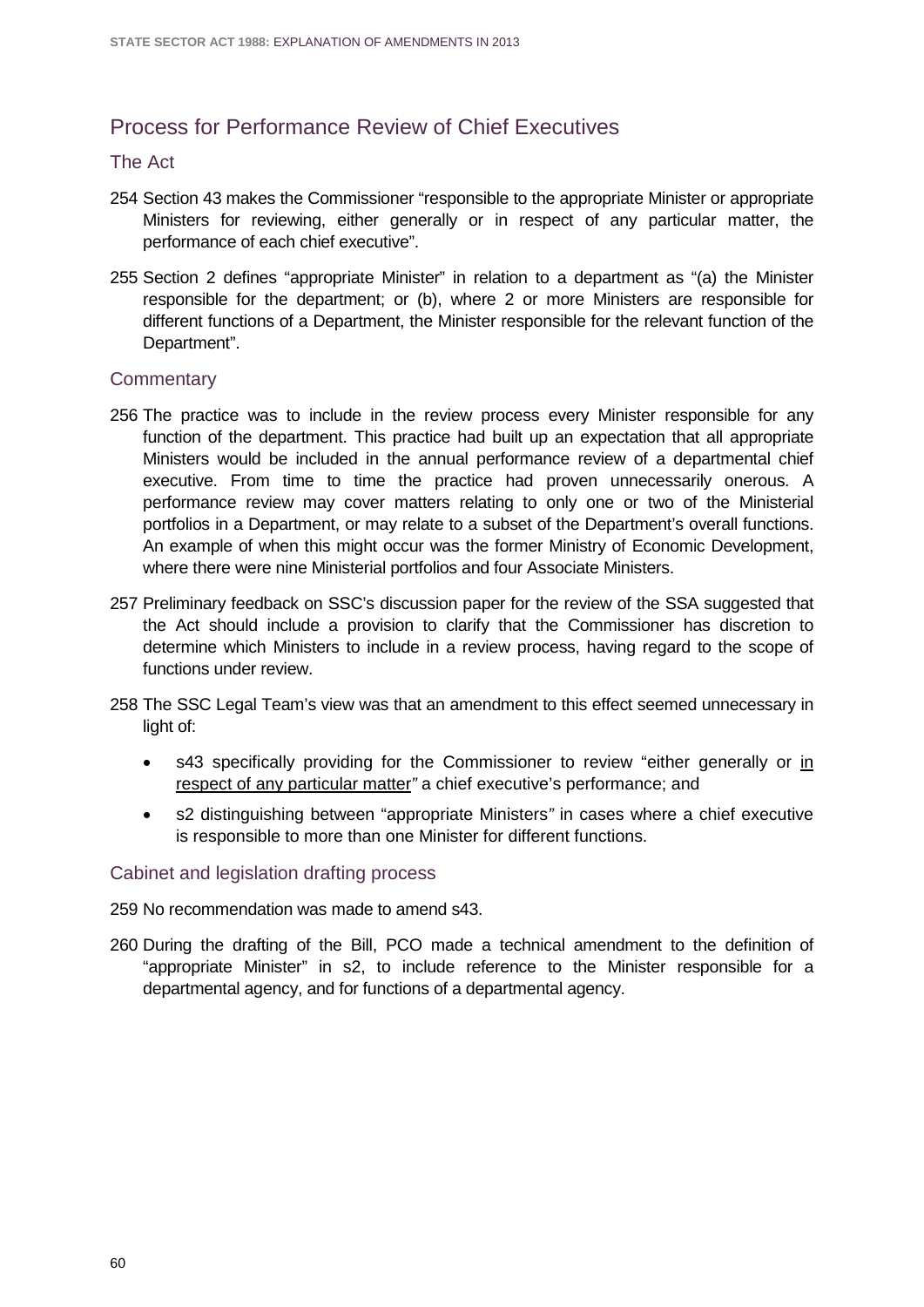# Special Provisions in Relation to certain Chief Executives

### The Act

- 261 Section 44(1) provided that sections 35, 36, 38, 39, 43 and 91 did not apply to the Solicitor-General, the Controller and Auditor-General, Commissioner of Police, Director of the Government Communications Security Bureau (GCSB) and the State Services Commissioner. These sections provide for:
	- the appointment process for Public Service chief executives (s35)
	- the reappointment process (s36)
	- the Commissioner to set conditions of employment of chief executives (s38)
	- the removal from office of chief executives (s39)
	- the review of the performance of chief executives (s43)
	- transitional provisions with the coming into force of the SSA (s91).

### **Commentary**

- 262 Redundant references to the Controller and Auditor-General, Commissioner of Police, and s91, are covered later in this paper under the heading of technical amendments.
- 263 Notwithstanding exemption from the provisions referred to in s44(1), the Solicitor-General, Director of GCSB and the State Services Commissioner are Public Service chief executive positions. The question was whether and how they should be treated differently to other chief executives of Public Service departments.

#### *Solicitor-General*

- 264 There is no statute that provides for the employment of the Solicitor-General or that relates to the Crown Law Office (a Public Service department). Accordingly, there are no statutory provisions that apply to the appointment, term and conditions, removal from office or review of the performance of the Solicitor-General. The Solicitor-General holds office 'during the pleasure' of the Governor-General.
- 265 The question was whether the SSA should include provisions for the appointment, term and conditions, removal from office and review of the performance of the Solicitor-General. There are considerations of constitutional, legal and operational independence to many aspects of the Solicitor-General's position. SSC's discussion paper on the review of the SSA commented that this should not, however, prevent the Act from providing for the appointment, setting of the term and conditions and removal from office of the Solicitor-General. Such provisions should not impact upon the constitutional role and independence required of the Solicitor-General. They would be consistent with modern administrative arrangements that help bring about enhanced levels of transparency and accountability.
- 266 Reviews of performance, as with those applying to the Commissioner of Police and those that could apply to the State Services Commissioner, should not include how the Solicitor-General acquits his or her constitutional role. Neither would such reviews inquire into legal decisions that must be made independently by the Solicitor-General, such as decisions on stays of execution, prosecutions, appeals, opinions and the like.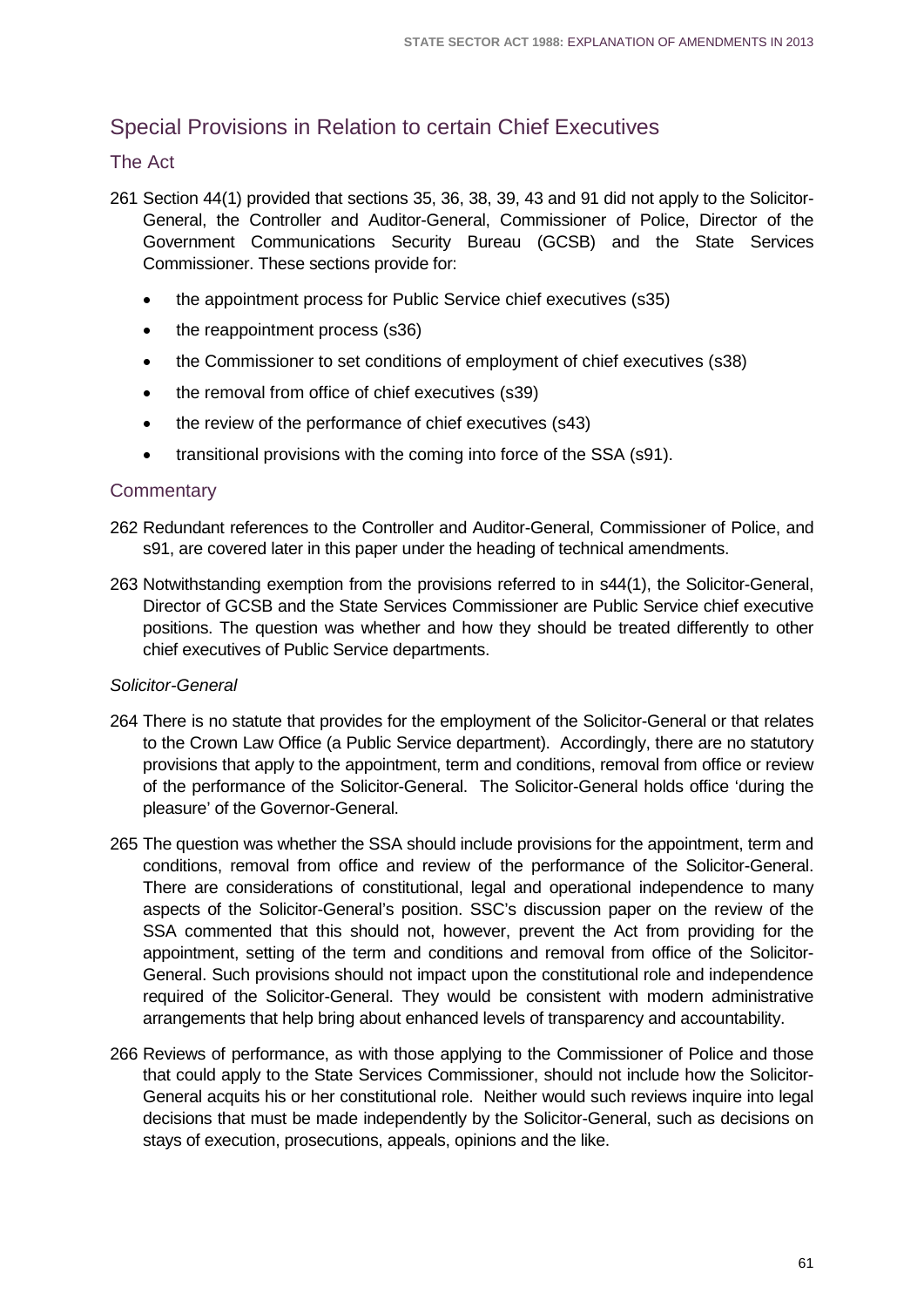267 Reviewing the performance of the Solicitor-General in acquitting his or her duties as chief executive of the Crown Law Office as a department would, however, fall within scope. Such reviews would be entirely consistent with the recent review of the role and functions of the Solicitor-General and the Crown Law Office by Miriam Dean QC and David Cochrane. Their report, among the consolidated recommendations, includes the recommendation that "Only the Chief Executive functions of the Solicitor-General be subject to performance review by the State Services Commissioner".

#### *Director of GCSB*

- 268 Relatively recently, Cabinet directed that, when the opportunity arises, amendments should be made to the Government Communications Security Bureau Act 2003 that would introduce more specific provisions in that Act for the appointment, term and conditions, removal and review of performance of the Director of GCSB (DES Min (10) 3/1).
- 269 As a result, at the time of the review of the SSA, no recommendation was put forward to amend s44 in respect of the Director of GCSB.

#### *State Services Commissioner*

- 270 Provisions relating to the appointment, term and conditions of employment and removal from office of the State Services Commissioner (and his or her Deputy) are provided for in the SSA separately from ss 35-36 and ss38-39. Accordingly, the exemptions provided for in s44 should continue to apply to the Commissioner.
- 271 There was no provision, however, for a review of the performance of the Commissioner, similar to that in s43 in relation to other Public Service chief executives. The question was whether or not the SSA should provide for reviews of the performance of the Commissioner. If yes, a separate review provision would be required because reviews of the performance of chief executives under s43 are undertaken by the Commissioner. A review of the performance of the Commissioner would be in respect of the Commissioner's performance when undertaking his or her responsibilities as chief executive. The Commissioner's independent statutory functions and powers would not be included among the matters under review, similarly to performance reviews of the Commissioner of Police under the Policing Act 2008.
- 272 Feedback on the SSC's discussion paper was silent on the possibility of inserting a performance review provision in respect of the Commissioner. Specifying who might be responsible for the review remained an unanswered question. In the end, no recommendation was advanced to insert such a provision in the SSA.

#### Recommendations to Cabinet

273 Cabinet agreed with the recommendation that the SSA be amended to remove the exemption applying to the Solicitor-General from chief executive performance reviews by the Commissioner. Specifically, Cabinet agreed that the reviews would apply explicitly and solely to the Solicitor-General's responsibilities as the chief executive of a department, and explicitly exclude performance of the independent and constitutional functions of the office of the Solicitor-General [CAB Min (12) 16/10 paragraphs 97-98].

#### Select Committee process

274 No changes were made during the Select Committee process to the amendment in cl37 of the Bill.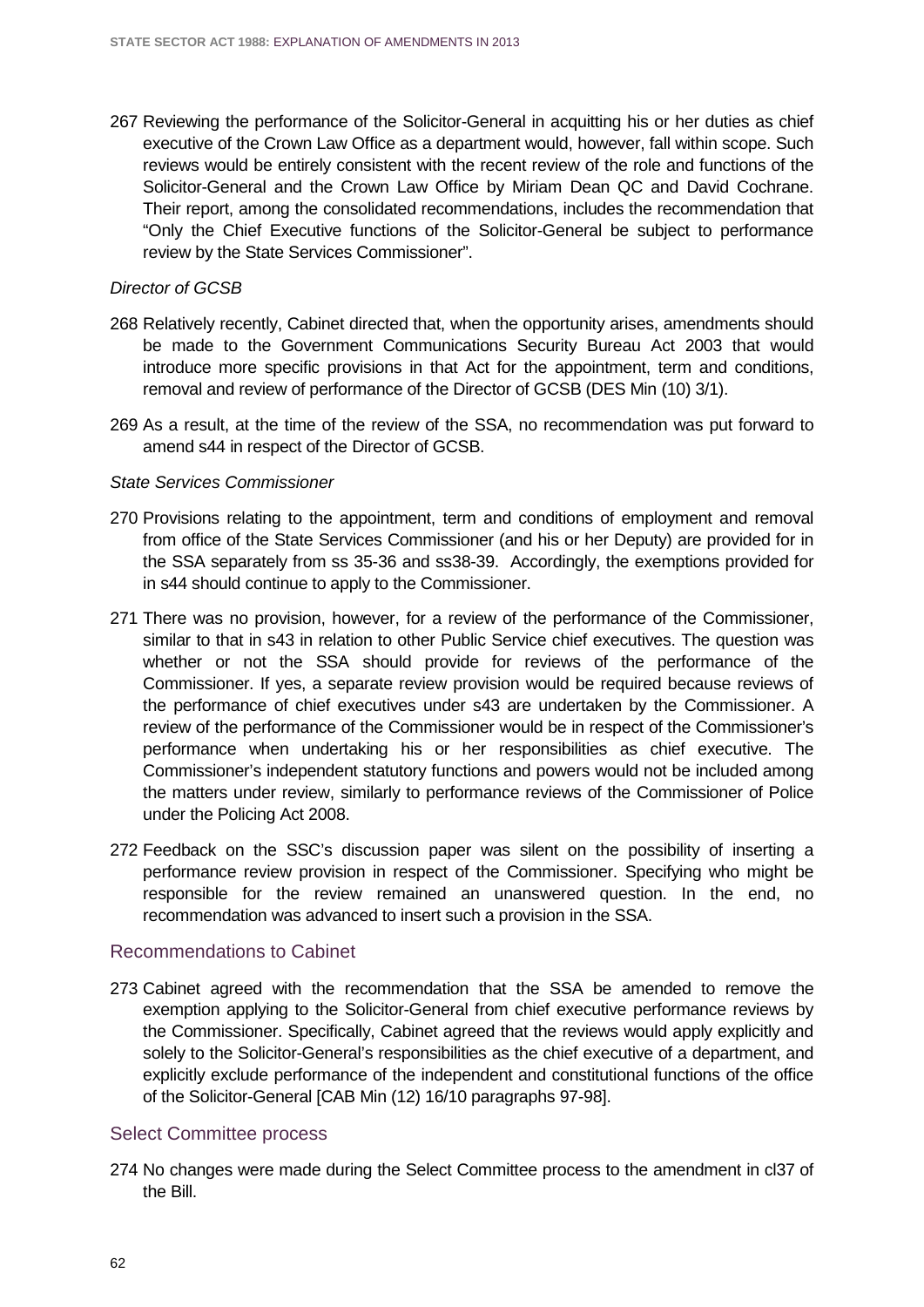# Part 4: Senior Leadership and Management Capability in Public Service

- 275 Part 4 of the SSA covers senior leadership and management capability in the Public Service. The provisions have been modified several times in an attempt to put in place a suitable, workable statutory regime for senior leadership and management development and capability.
- 276 When SSC commenced its review of the SSA in 2009, the provisions in Part 4 were not yet 'right': there was still a need to design and implement a statutory regime that was pitched at the right level for the Commissioner and chief executives, and that would meet present and future needs.

# Revised Legislative Scheme

### **Background**

#### *Senior Executive Service*

- 277 With the passage of the State Sector Act in 1988, the Commissioner ceased to be the employer of all public servants, as departmental chief executives became the employers of staff in their departments. The Commissioner's main functions in relation to Public Service employees were to negotiate conditions of employment, issue a code of conduct, carry out certain responsibilities relating to equal employment opportunities, and to "be responsible, in consultation with chief executives, for developing the senior executive service" [SSA s47(1)]. Accordingly, the Commissioner's responsibility in relation to capability development was pitched at the level of senior employees and was limited to the Public Service.
- 278 For a variety of reasons, the provisions relating to the senior executive service (SES) stagnated and the SES was effectively moribund within a few years. When the SSA came into force in April 1988, it included a raft of detailed provisions relating to the employment and training of SES members to the effect that:
	- the SSC may designate senior positions in departments as forming a part of the SES (appointments were to be made by the chief executive of the department, who was required to consult the SSC before making an appointment; it was an explicit requirement to give preference to the best suited person)
	- the number of positions forming part of the SES was not to exceed 500
	- no awards or agreements applying to any position in the SES were registered under the Labour Relations Act 1987
	- appointments to SES positions were for fixed terms of no more than 5 years; a person could be reappointed
	- the chief executive was required to consult the SSC before finalising the conditions of employment of persons in the SES
	- subject to any contract of service, the departmental chief executive could remove an SES employee from office for just cause or excuse, after consulting the SSC
	- if an SES member was not reappointed, or if the appointment was terminated before the expiry of the term, the departmental chief executive had to notify the SSC of the decision and the reasons for it. In these cases, the SSC had to either: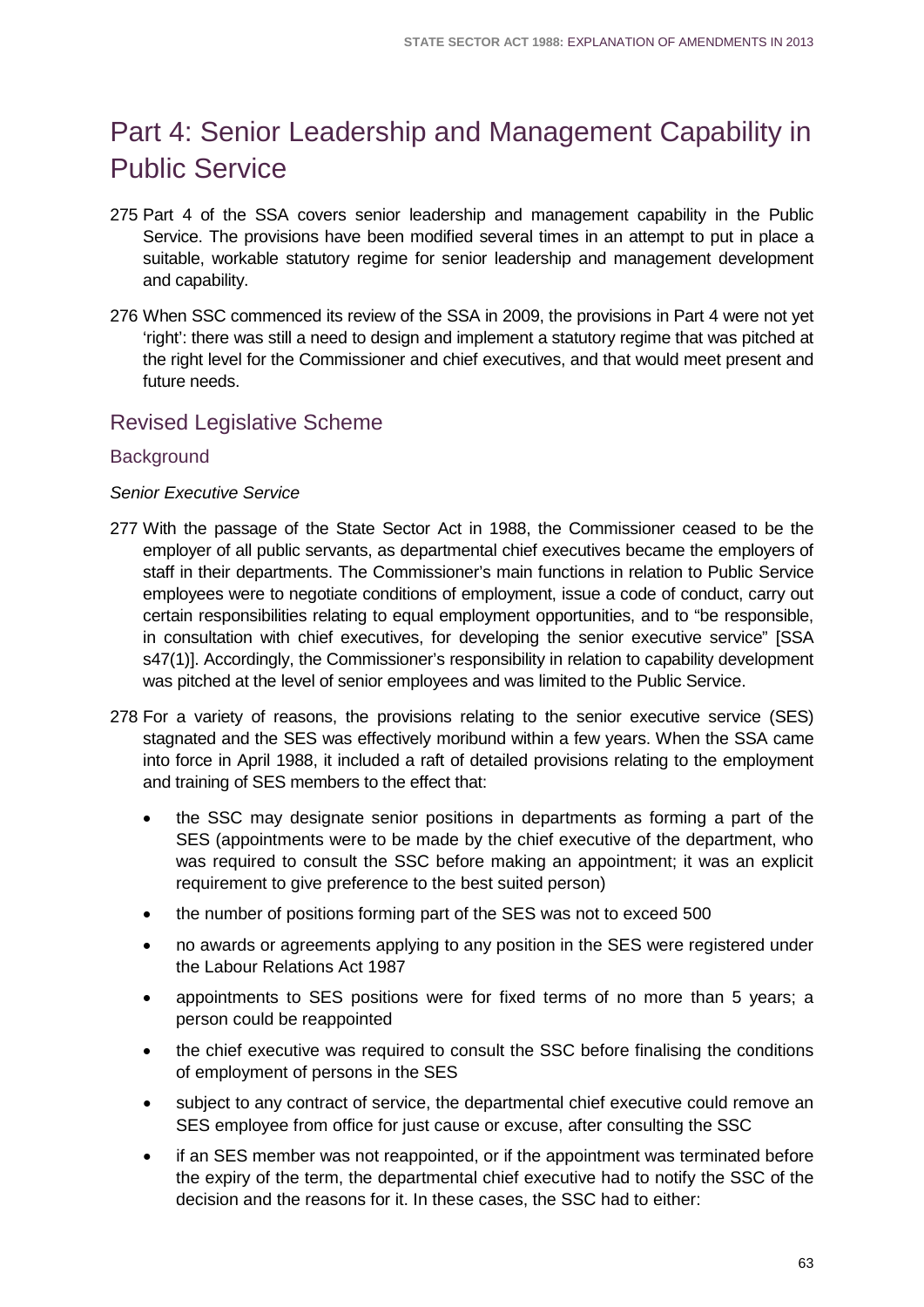- o employ the person in the SSC for a period determined by the SSC, but not for less than 2 years (the person was not entitled to receive any payment in respect of the completion of the preceding term of office); or
- o terminate the person's employment (in accordance with provisions in that person's contract); in the case of termination, the SSC determined the provisions that were to apply upon the termination
- the SSC was responsible for arranging for training of SES members and other people who, in SSC's opinion, had potential to be appointed to SES positions
- departmental chief executives had a duty to comply with all reasonable requests by the SSC to make their employees available for training purposes for up to 15 days in any 12 month period.

#### *Management Development Centre*

- 279 A number of amendments were made to the original provisions by the State Sector Amendment Act (No. 2) 1989. But, with the virtual stagnation in practice of the legislative provisions for the SES, in 1994 the Commissioner, Don Hunn, and Public Service chief executives obtained the Government's authorisation to establish the Management Development Centre (MDC) Trust.
- 280 The purpose of the Trust was to establish a Management Development Centre to promote excellence in the education, training and the development of Public Service leaders and senior managers; to carry out research and disseminate related information; and to carry out relevant education, training and development projects. The Trust was to serve as a cooperative arrangement between the Commissioner and chief executives to deliver senior leadership and management development for the Public Service.
- 281 The MDC Trust was formally categorised as a Crown entity as from 24 November 1994. With the subsequent coming into force of the Crown Entities Act on 25 January 2005, the MDC Trust and five other Trusts ceased to be Crown entities and were listed instead in a new Schedule 4 to the PFA thereby retaining them within the State services and as part of the government reporting entity under the PFA. At the same time, the Trust was renamed as the Leadership Development Centre (LDC) Trust.

#### *State Sector Amendment Act 2004*

282 In parallel with the development of the CEA, a number of significant amendments to the SSA were also developed. They included the total substitution of part 4 of the SSA to remove all the provisions relating to the SES and replace them with a new statutory regime for senior leadership and management capability in the Public Service. The amendments, via s9 of the State Sector Amendment Act (No 2) 2004, came into force on 25 January 2005.

283 The main policy intentions underlying the amendments in 2005 were to:

- establish shared responsibility for the Commissioner and departmental chief executives for developing senior leadership and management capability (in contrast to the previous regime under which the Commissioner was responsible for arranging for training); this would play out through –
	- o the Commissioner being responsible for developing the overall strategy for developing senior leaders and managers in the Public Service, and issuing related guidance to chief executives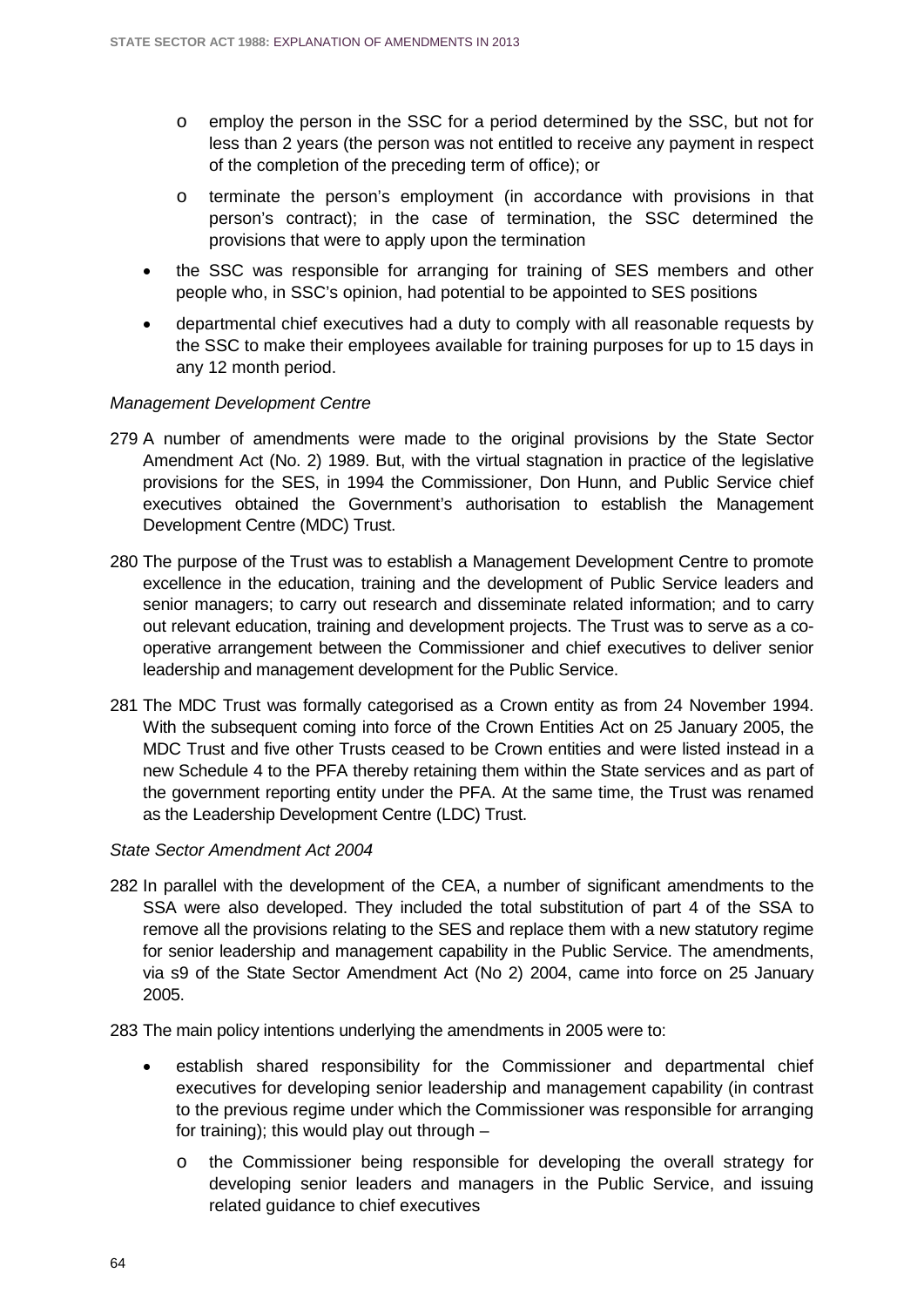- o chief executives being responsible for senior leadership and management development within their respective departments, having regard to any such guidance issued by the Commissioner
- replace the SES (a defined group of persons subject to detailed employment provisions) with an executive leadership programme (ELP). The ELP would provide training and development for people in the programme
- enable the Commissioner to use his or her influence to assist the development of people in the ELP in a number of ways, mainly by requesting chief executives to make them available for training and development, and by arranging secondments for those people to assist their development (subject to their agreement and that of the respective chief executives)
- enable the Commissioner to use his or her influence to assist senior leadership and management development elsewhere in the State services by sharing his or her strategy and related guidance with other agencies, and also by inviting employees in the State services to participate in development activities being provided for public servants; the Commissioner would need to consult the employee's chief executive. The policy understanding was that participation by state servants who were not part of the Public Service would be on a user-pays basis (it was not considered necessary to include this detail in the SSA).

## **Commentary**

- 284 Despite the intention underpinning the 2005 amendments to remove detailed provisions such as those relating to the former SES, some aspects of the new provisions were still too detailed to be placed in statute and proved unworkable in practice. In particular, in relation to the ELP, the Commissioner in consultation with chief executives would:
	- set standards for entry to the ELP by Public Service employees
	- approve the entry of Public Service employees to the ELP
	- approve the development programme for each participant in the ELP, in consultation with that person
	- arrange for any employee in the ELP to be seconded to a Public Service department or other agency in the State services, subject to the agreement of the employee and chief executives concerned (this was a discretionary provision for the Commissioner).

285 Further, and importantly, in the context of the BPS reform agenda –

- the shared responsibility of the Commissioner and chief executives, as provided for in s46, did not sufficiently identify the Commissioner's leadership role and responsibilities in this area
- chief executives were responsible for leadership development in their departments and for co-operating with the Commissioner in relation to the ELP, whereas there was a need for a broader requirement to assist the Commissioner to fulfil his or her responsibilities more generally and to actively support and participate in the development of senior leadership across the Public Service.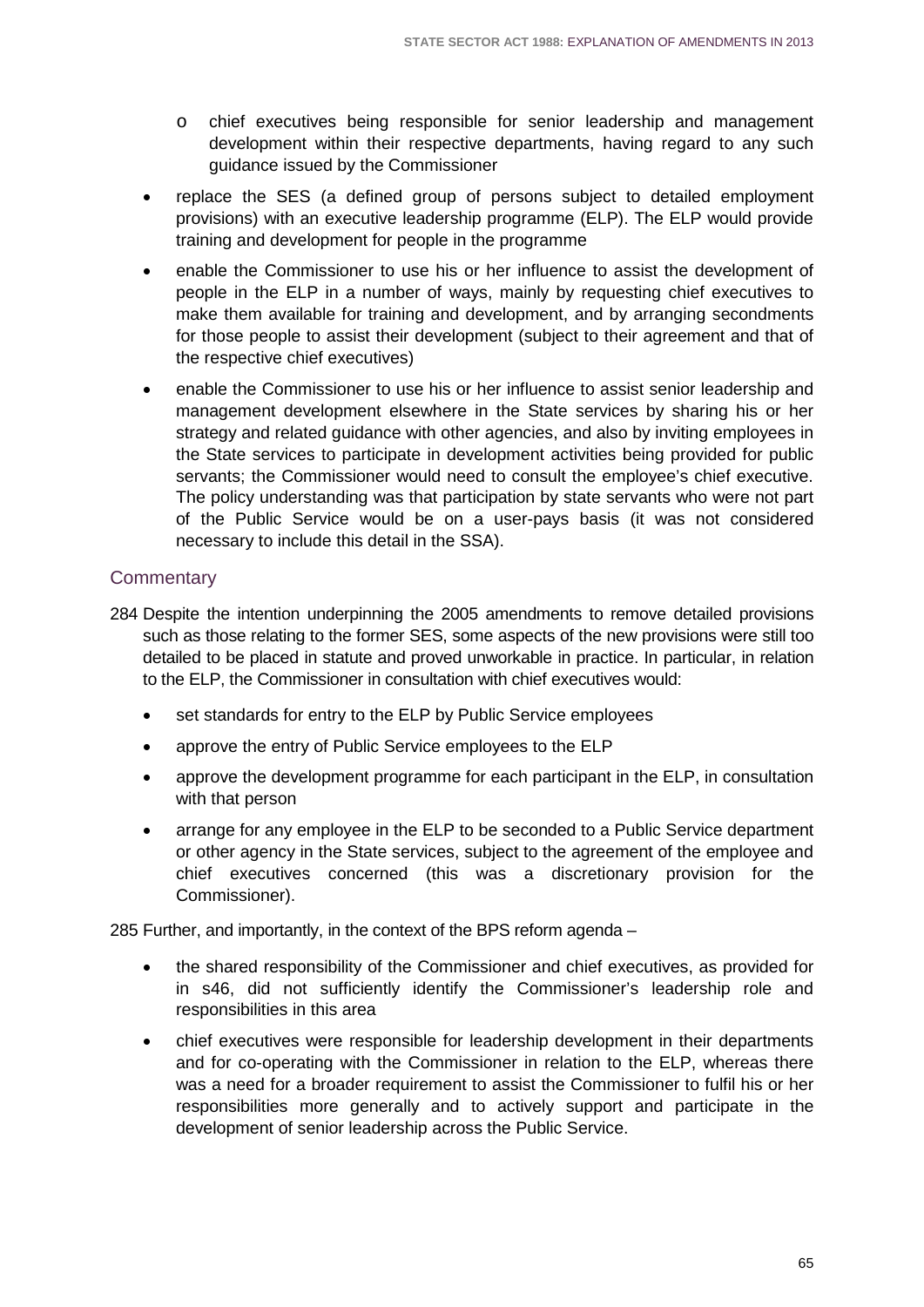- 286 The report of the BPSAG had major implications for the SSA. As indicated in the discussion about the role of the Commissioner in part 1 of the SSA, the report considered that the Commissioner "needs greater influence over the development of leaders and more active management levers to make the system more responsive*"* (paragraph 5.18). The report also considered the Commissioner should be supported by greater powers and authorities, including to:
	- "proactively deploy chief executives and specified second and third tier staff to anywhere within the State services in response to system needs, and
	- designate some positions as fixed-term developmental roles and jointly agree appointments with chief executives".

#### Recommendations to Cabinet

- 287 BPS Cabinet paper two, on better system leadership, supported the aims of flexible deployment but fell short of implementing the BPS report's recommendations in full. The paper noted that research shows 70% of development comes from on-the-job experiences, indicating the desirability of being able to offer flexible professional development pathways to people who want experience across a wide range of roles and agencies. The thrust of the proposals was to facilitate flexible deployment by establishing in statute the Commissioner's leadership role in relation to:
	- identifying and developing members of the leadership talent 'pool' across the Public **Service**
	- working with chief executives to fill senior positions in departments
	- transferring existing departmental chief executives between departments. This proposal is discussed above in relation to part 3 of the SSA dealing with chief executives.

#### *Developing the leadership talent 'pool'*

- 288 In relation to identifying and developing members of the leadership talent 'pool' across the Public Service, the Cabinet paper proposed replacing the existing provisions in ss46-48 with new provisions to the effect:
	- to establish the Commissioner's leadership role
	- to define the Commissioner's responsibility for developing and implementing a strategy for developing senior leaders
	- as part of the strategy, one of the prospective development mechanisms would be the ability to deploy individuals to developmental roles in departments, subject to their agreement and in consultation with appropriate chief executives
	- at some point, the Commissioner could invite other departments and agencies in the wider State services to participate in these initiatives.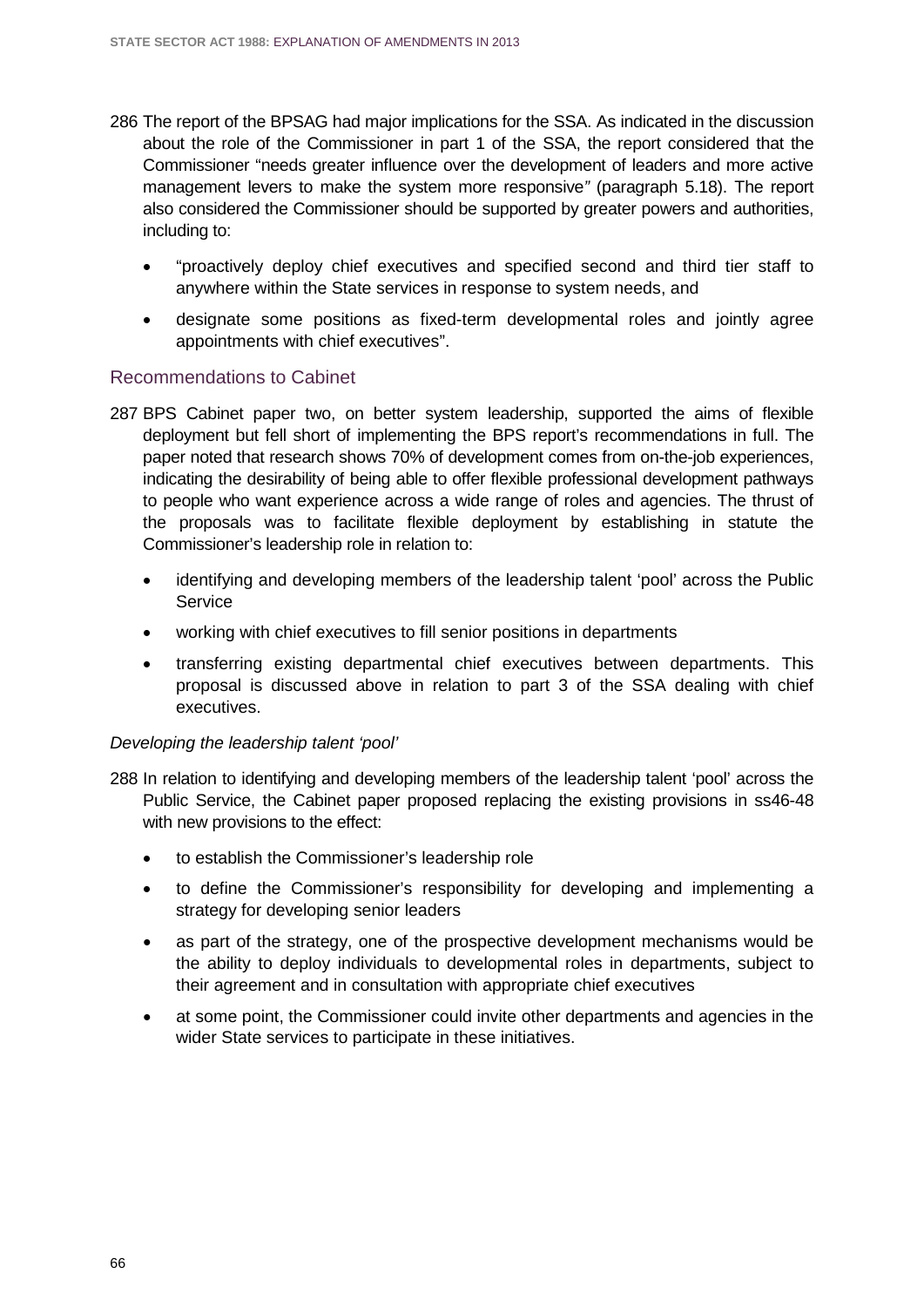- 289 Though not explicit in the Cabinet paper (and apart from cases where a person is a successful applicant through a merit-based appointment process to a different position as part of a career development pathway), the policy thinking included that flexible deployment would normally occur by way of relocation (eg as part of a joint agency project team or taskforce, possibly on a part-time basis) or collocation (eg as part of a joint agency hub) or secondment to a different agency. It was desirable to continue the Commissioner's ability to arrange for secondments (with the agreement of all relevant parties) for the purpose of senior leadership development. The Commissioner's ability to do so would:
	- be part of the Commissioner's implementation of the strategy for the development of senior leadership and management capability
	- continue to involve the State services where relevant
	- continue to be exempt, as already provided for in s49(2), from the requirements in ss60, 61 and 65 of the SSA (relating to merit appointments; notification of vacancies; review of appointments).
- 290 It was also part of the policy thinking that the Commissioner's ability to arrange for secondments as part of the implementation of the strategy would in no way affect or diminish the ability of chief executives to agree on secondments for their employees without reference to the Commissioner. Chief executives retain their rights and powers as employers, including their duty to act independently in relation to decisions on individual employees.

#### *Filling senior positions in departments*

- 291 In addition to ensuring that the Commissioner is able to secure the on-ongoing assistance of all Public Service chief executives in systems to facilitate the identification and development of leadership talent in the Public Service, there was also a need to ensure that the Commissioner is able to deploy senior leaders appropriately to areas of critical need in the Public Service. To this end, the Cabinet paper proposed that the SSA be amended to enable the Commissioner to designate certain positions in the Public Service as key positions which must be filled only by agreement between the relevant chief executive and the Commissioner, and that the SSA include an appropriate appointment process for such positions.
- 292 The policy intention for this proposal was to provide the Commissioner with an ability to influence the filling of senior positions with the aim of ensuring that:
	- appropriate consideration is given to system-wide leadership development in the filling of positions
	- positions in areas of critical risk are identified and the widest range of suitable candidates for appointment are considered.
- 293 The Cabinet paper specified that a position would constitute a key position by virtue of its developmental potential for senior leaders, or by virtue of the critical nature of the position in terms of the operation of the department.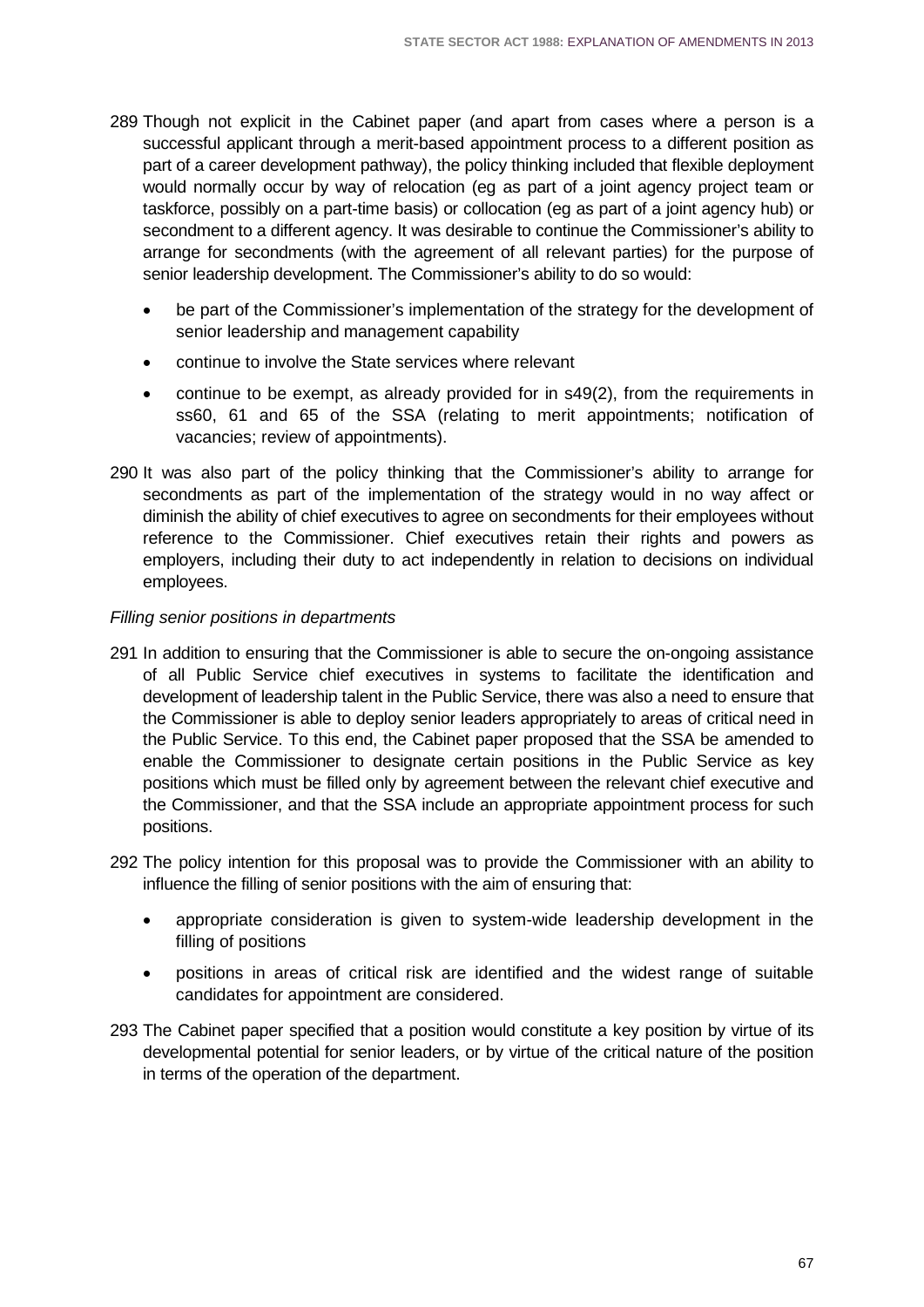294 It is important to note that, while secondments arranged by the Commissioner under the senior leadership development strategy (as well as any other secondments agreed between chief executives without involving the Commissioner) are exempt from the requirements in ss60, 61 and 65, these requirements do apply to appointments to key positions, ie: appointment on merit; notification of the vacancy; ensuring the appointment is subject to review.

#### Legislation drafting process

295 With reference to the appointment process for key positions, cl40 of the Bill:

- enabled the Commissioner to designate a position as a key position after consulting the chief executive of the department or departmental agency
- set out the criteria that a position had to meet in order to be designated as a key position
- required the Commissioner to publish a list of key positions on an Internet site maintained by or on behalf of the Commissioner
- enabled chief executives to appoint employees to key positions only with the Commissioner's agreement.
- 296 Cabinet specifically agreed, as part of the proposals pertaining to the flexible deployment of senior leaders across the system, that s33 be amended to clarify that the independence of chief executives in employment matters is subject to the new provisions [CAB Min (12) 16/10, paragraph 111]. This was reflected in cl26 of the Bill providing that the independence of chief executives is subject to the requirement that a chief executive may only appoint an employee to a key position with the Commissioner's agreement.

#### Select Committee process

297 Very few submissions commented on the amendments to the provisions relating in Part 4 of the SSA, and no changes were made to the Bill during the Select Committee process.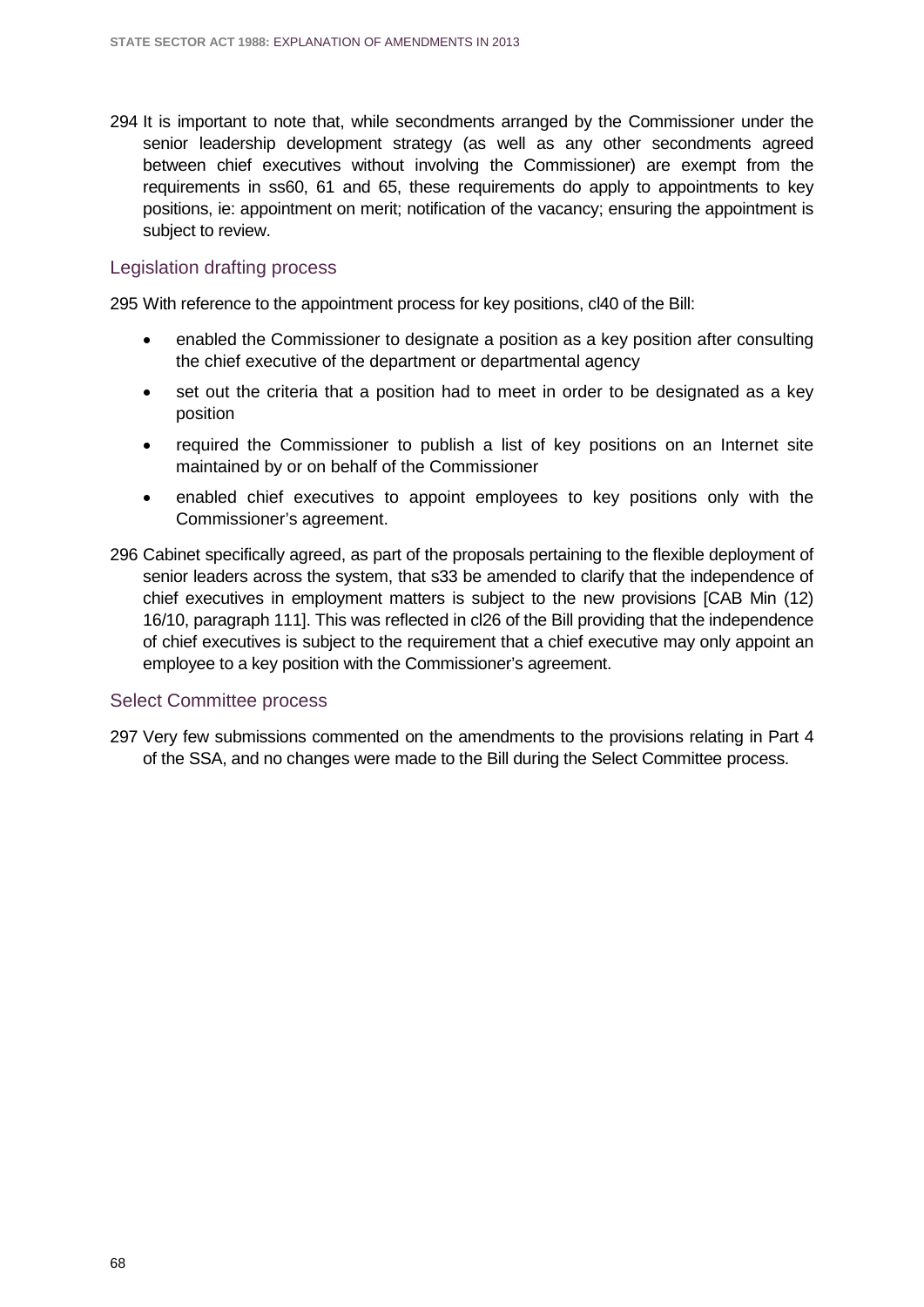# Part 5: Government Workforce Policy and Personnel Provisions

298 Part 5 of the SSA was restructured by:

- expanding the heading to part 5 from "Personnel provisions" to "Government workforce policy and personnel provisions"
- inserting a new subpart  $1 -$  Government workforce policy. The existing personnel provisions formed a new subpart 2.

299 There were three main issues relating to part 5 of the SSA:

- inserting new provisions relating to the development and application of government workforce policy
- expanding the Commissioner's ability to apply a code of conduct with variations to meet differing circumstances
- streamlining and bringing consistency to the provisions relating to redeployment and technical redundancy.

## Government Workforce Policy

## **Background**

- 300 The provisions relating to government workforce policy originated in discussions within the SSC in relation to part 6 of the SSA. Initially, the issue for part 6 was to define the Commissioner's contemporary role in relation to the Employment Relations Act 2000. Those considerations soon broadened to the Commissioner's mandate concerning workforce matters more generally, as part of the Commissioner's system leadership role.
- 301 It would be beneficial for readers to refer first to the background to these matters, as set out in relation to part 6 of the SSA. The discussion includes SSC's initial thinking about potential amendments to part 6. In the end, no proposal was put forward to change the existing provisions concerning employment relations.
- 302 Other aspects of the proposal advanced and developed into the government workforce policy provisions that are now located in part 5 of the SSA.

### Recommendations to Cabinet

- 303 As part of the shift in focus from responsibilities for negotiating collective employment agreements to a broader, strategic level concerning responsibilities for workforce matters, BPS Cabinet paper 6 proposed that:
	- to assist employers to make informed and prudent decisions on employment matters, the Commissioner's role would be to prepare standards on workforce matters for approval by the government. Of note reference to:
		- o "standards" was preferred to the preparation of "guidelines" as a term that would add some 'starch', so that the standards were seen unequivocally as government policy and therefore must be followed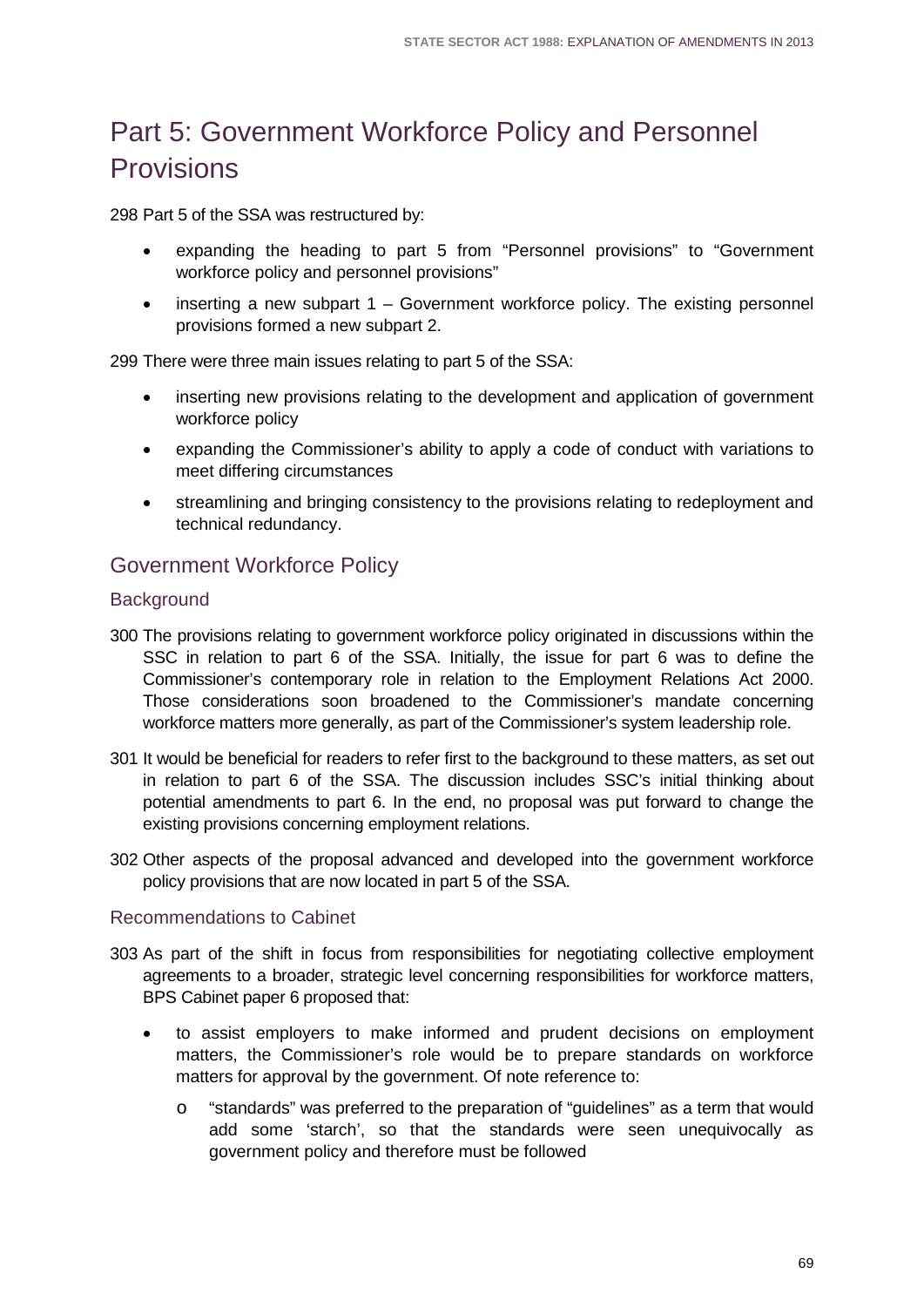- o "workforce*"* matters was explicitly intended to be broader than negotiations about collective bargaining. Broadly speaking, workforce matters would cover things such as workforce strategies and the Government's Expectations for Pay and Conditions.
- once approved, the standards would be issued as government policy by way of Order in Council
- the OIC mechanism was intended to make the existing government workforce policy process more transparent, both procedurally and substantively, and provide a mechanism for how it would be applied: once issued by OIC, departments would be required to implement the policy (in the same vein as they must implement other government policy), Crown agents would be required to 'give effect' to the policy and autonomous Crown entities would be required to 'have regard' to the policy (similarly to their respective obligations under s103 and s104 of the CEA relating to government policy directions issued by their responsible Ministers).

#### Legislation drafting process

- 304 During the drafting of the Bill, the SSC and PCO agreed that the Bill should include a number of specifications and clarifications:
	- workforce policy must relate to workforce matters from a State sector system perspective
	- workforce matters include both employment and workplace matters, and could address things such as:
		- o principles relating to pay or conditions; this specification was intended to lift focus and avoid perceptions of dictating bargaining limits or determining pay or conditions
		- o workforce strategy guidance
	- the Governor-General, by OIC, would approve government workforce policy as a *"*Government Workforce Policy Order" (GWPO)
	- just as government policy can apply to groups of agencies or even individual departments or Crown entities, a GWPO would be able to be issued to groups of, or even individual, departments, Crown agents or ACEs; the GWPO itself would specify which agencies it applies to
	- as a matter of process and for the sake of consistency in relation to Crown Agents and ACEs, the Bill should include provisions equivalent to:
		- o s115(1) in the CEA to the effect that the Commissioner must consult with affected Crown entities before recommending a standard for approval as government policy
		- o s115(3) in the CEA to specify that a GWPO may be amended, revoked or replaced in the same way as it was given
	- a provision should require an OIC to be published on the Internet.

305 In terms of the nature and effect of a GWPO, the Bill clarified that:

a GWPO would not constitute a regulation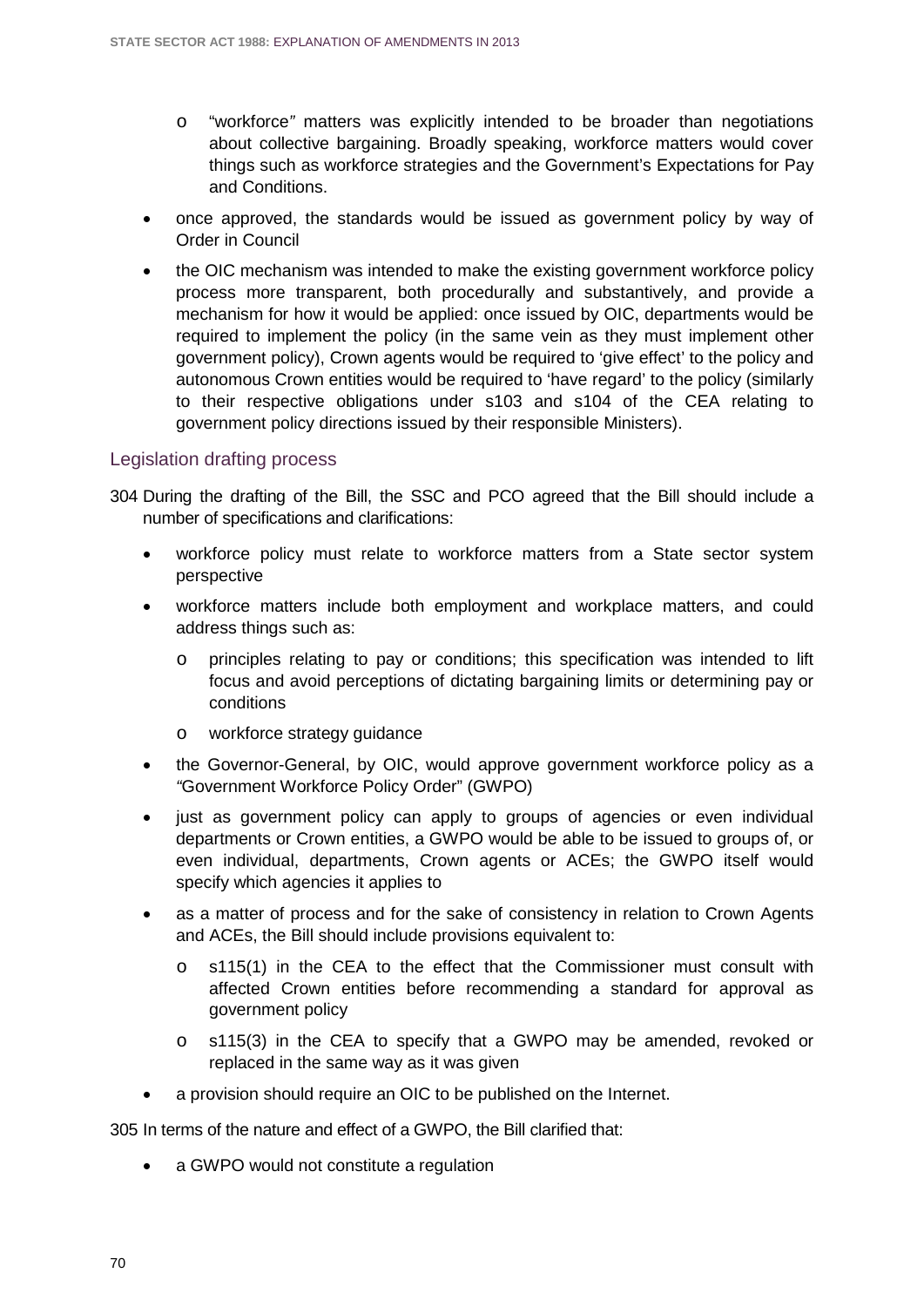- a GWPO would not override the independence of departmental chief executives in s33 of the SSA
- and for the further avoidance of doubt, a GWPO would not override existing employment and other legal obligations.

## Select Committee process

- 306 FEC discussed in depth the provisions in the Bill relating to government workforce policy. Twenty-three submissions as well as 1308 form submissions commented on GWPOs, all but three of them having a high degree of congruence in opposing the amendments.
- 307 Separately from the submissions, departmental advisers had already agreed to propose a number of amendments to the Bill as introduced to the House. The initial Briefing to FEC, February 2013, signalled that the Departmental Report would recommend:
	- a change in wording from *"*Government Workforce Policy Order" to "Government Workforce Policy Statement", to better reflect the intended purpose and effect of government policy on workforce and employment matters
	- a further change to clarify the content of government workforce policy by replacing "principles relating to pay and conditions" with "government's expectations about the negotiation of collective agreements and individual employment agreements in the State services (being expectations that do not determine pay or conditions)". It was never intended to interfere with the collective bargaining process or to override negotiated agreements about pay and conditions.
- 308 The Departmental Report also proposed a change in process such that Government Workforce Policy Statements would not be issued by the Governor-General by OIC, but would be approved by the Minister of State Services and be published on an Internet site maintained by the Commissioner, who must send any such Statement to all affected agencies. This process would align better with similar processes for the development and promulgation of government policy.
- 309 SSC also considered it would be beneficial to include a more specific avoidance of doubt clause about not overriding existing legal obligations (despite legal advice that the existing clause did not require any further clarification). Based on the test for legislative effect in s39(1) of the Legislation Act 2012, the Departmental Report proposed a provision to the effect that a Government Workforce Policy Statement may not:
	- "create, alter or remove employment or other legal rights or obligations, or
	- determine or alter the content of the law applying to employees or chief executives or the State Services Commissioner".
- 310 The provisions in the Bill [new section 33(3) and 55C(1)] that a Government Workforce Policy Statement would not override the independence of chief executives under s33 were superfluous. Decisions on individual employees would remain statutorily independent, unaffected by any policy statement about government's overarching policy position relating to approaches to employment relations and workforce capability across the State services. Accordingly, the Departmental Report recommended that the relevant references in the Bill be removed.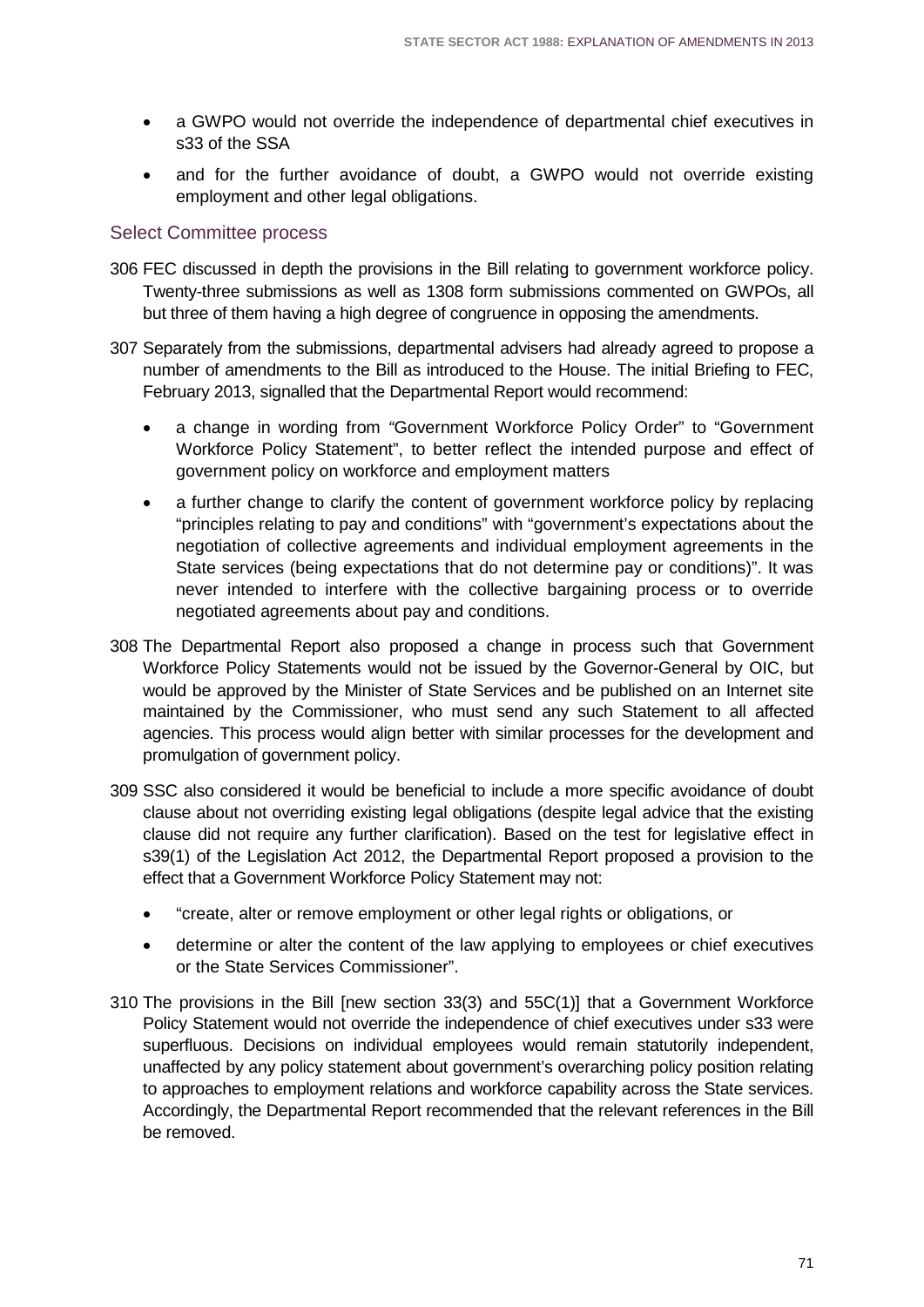- 311 Departmental advisers agreed with certain points made in the submissions, some of which were addressed – at least in part – by the amendments summarised in the preceding paragraphs. In addition, advisers agreed with a further clarification recommended by the Law Society: to delete reference to workforce policy relating to workforce matters "from a State sector system perspective" (wording that was considered too wide and unclear) and replacing it with a more specific statement: "for the purpose of fostering a consistent and efficient approach to such matters across the State sector". This phrase would still reinforce the high level nature of the policy settings.
- 312 FEC discussed at length the provisions relating to Government Workforce Policy Statements and requested departmental advisers for written information on the following:
	- comment on FEC's concern that the emphasis on efficiency in  $s55B(2) (that)$  sets out the purpose of government workforce policy in the following terms: Government workforce policy must relate to workforce (including employment and workplace) matters for the purpose of fostering a consistent and efficient approach to such matters across the State sector – placed the emphasis on efficiency and may shift the balance of considerations towards a focus on cost related matters
	- FEC asked for officials to consider a specific requirement to consult other interested parties in the drafting of a workforce policy (perhaps in s55B(1) to ensure avoidance of doubt about the process)
	- FEC queried how the practicalities play out for agencies that must "give effect to", and those that must "have regard to", government workforce policy statements.
- 313 The advisers' response is included in the document referred to in paragraph 252. The response indicates that a number of amendments were being prepared for the Revision Tracked version of the Bill:
	- the purpose of government workforce policy was expanded to "fostering a consistent, efficient, and effective approach to such matters across the State sector". As FEC commented in its Report to the House, this phrasing would represent a balance of impartial objectives, with each term carrying equal weight without bias; it would also set an enduring framework within which successive governments can set their workforce policies
	- in addition to consulting affected agencies during the drafting of government workforce policy, the Commissioner would also consult "any other parties that the Commissioner considers appropriate". Although the Introduction Bill did not impose limits on consultation, it was appropriate to amend the Bill to reflect the broader consultation that may occur.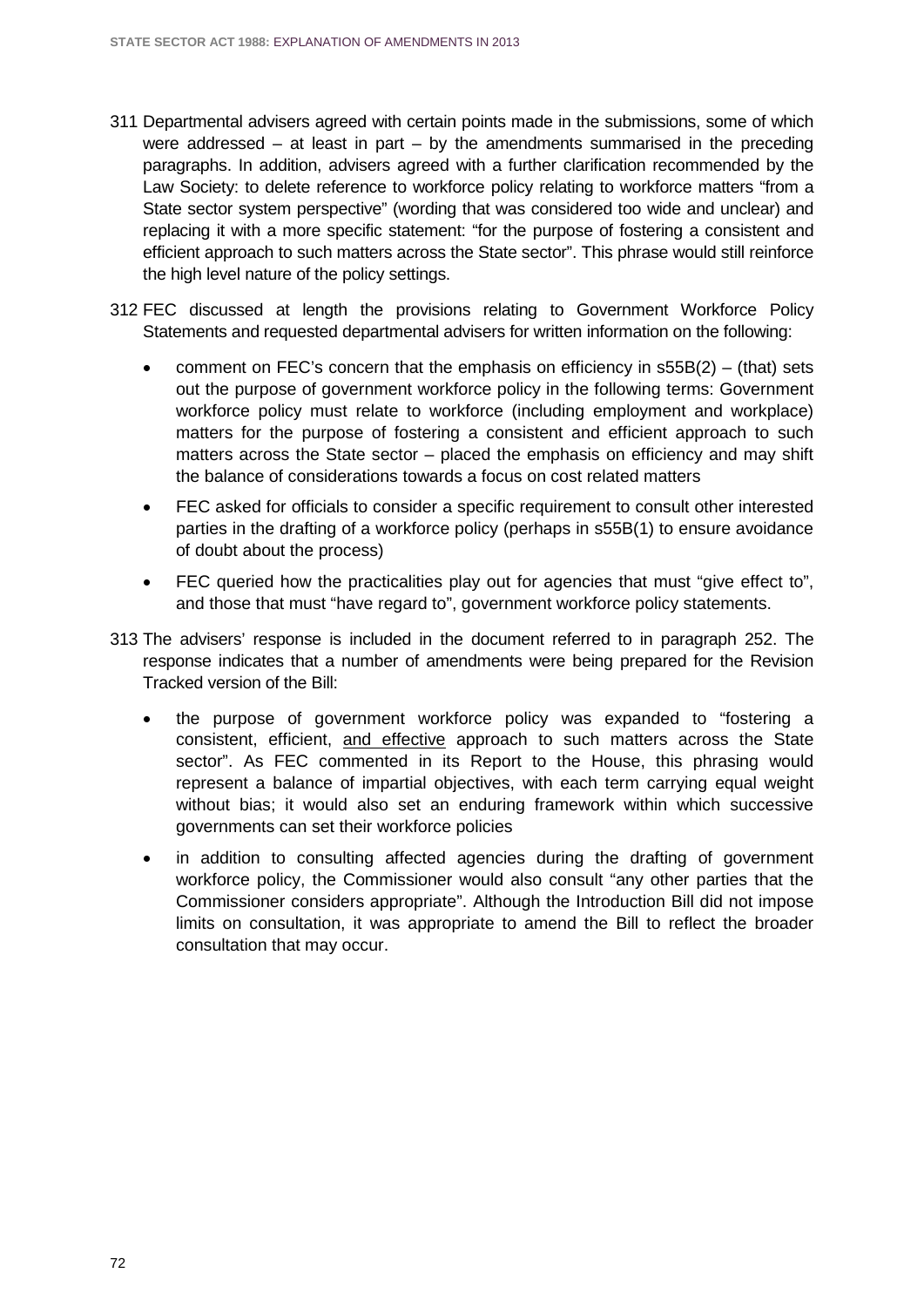# Variations to Code of Conduct

## The Act

314 Under s57 of the SSA, the Commissioner may set minimum standards of integrity and conduct and may do so by issuing a code or codes of conduct. Subsection (3) gave the Commissioner authority to vary a code for all or any Crown entities, the Parliamentary Counsel Office or the Parliamentary Service in specified circumstances, i.e. considering the legal or commercial context of the agency.

- 315 The SSA did not authorise the Commissioner to vary a code for the Public Service or for particular groups or types of employees.
- 316 There are times when it might not be appropriate for a code of conduct to apply in its entirety to a Public Service department or to persons or groups of persons undertaking particular functions. Examples may include a person seconded to a role or having secondary employment where that person should be able to criticise government policy or not follow government policy, eg when a person undertakes part time lecturing at the Victoria University School of Government or secondment to the New Zealand Productivity Commission.
- 317 The issue was particularly pertinent for Ministerial Advisers. As explained more fully in relation to part 2 of the SSA, their roles and responsibilities are such that they cannot always be expected to act in a politically neutral way. But the standards issued by the Commissioner under s57 seek to build a unifying ethos across the State services: impartiality is one of the four elements, at the core of which is the principle of political neutrality. The Parliamentary Service, which is within the mandate of the Commissioner, is another area where major political neutrality issues also arise, for example regarding constituent secretaries. Already in late 2008, the Minister of State Services in the previous government was briefed on the issues and on SSC's proposal to develop a code of conduct for Ministerial Advisers. Soon after the change of government, the same issue was placed on the "Trust" agenda at a meeting on 5 February 2009 between the new Minister of State Services, Hon Tony Ryall, and the Commissioner.
- 318 In the current context of comprehensive amendments to the SSA, the SSC proposed that the Commissioner have more flexibility in applying a code of conduct, across two dimensions:
	- scope by including Public Service departments among the agencies to which a variation or variations may apply, and also by enabling variations to apply to persons or groups of persons within an agency
	- basis by allowing for variations to apply, not solely on grounds of the legal or commercial context of the agency as a whole, but also on grounds of the legal, commercial or operational context of the agency or of persons or groups of persons in the agency.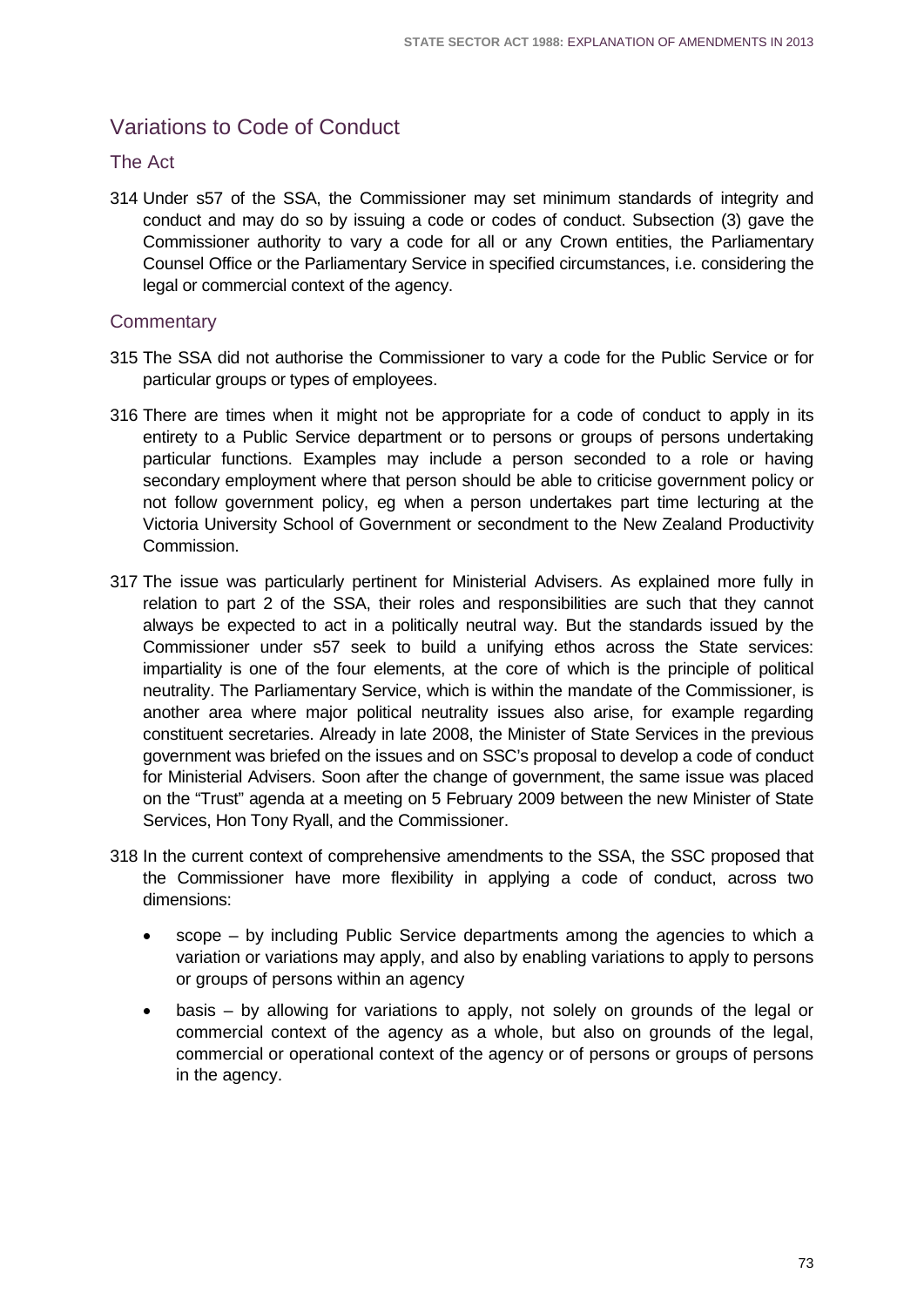## Recommendation to Cabinet

- 319 Cabinet agreed with the recommendation in BPS Cabinet paper six that the Commissioner's ability to vary a code of conduct may apply to any agency in s57 or to persons or groups of persons undertaking particular functions in the agency that the Commissioner thinks appropriate, taking into consideration the legal, commercial or administrative context of the agency or of the persons or groups of persons in the agency [CAB Min (12) 16/10, paragraph 104.2].
- 320 The Cabinet paper explained that the provision would be used sparingly and only in circumstances where it was unreasonable for a generic code to apply to individuals or groups of individuals.

#### Select Committee process

- 321 As recorded in the Departmental Report, a number of submissions commented negatively on this amendment; the majority of submissions demonstrated a misunderstanding either of the Commissioner's existing ability to alter the code or of the effect of the amendment in the Bill.
- 322 There was no amendment to cl44 in the Bill during the Select Committee process.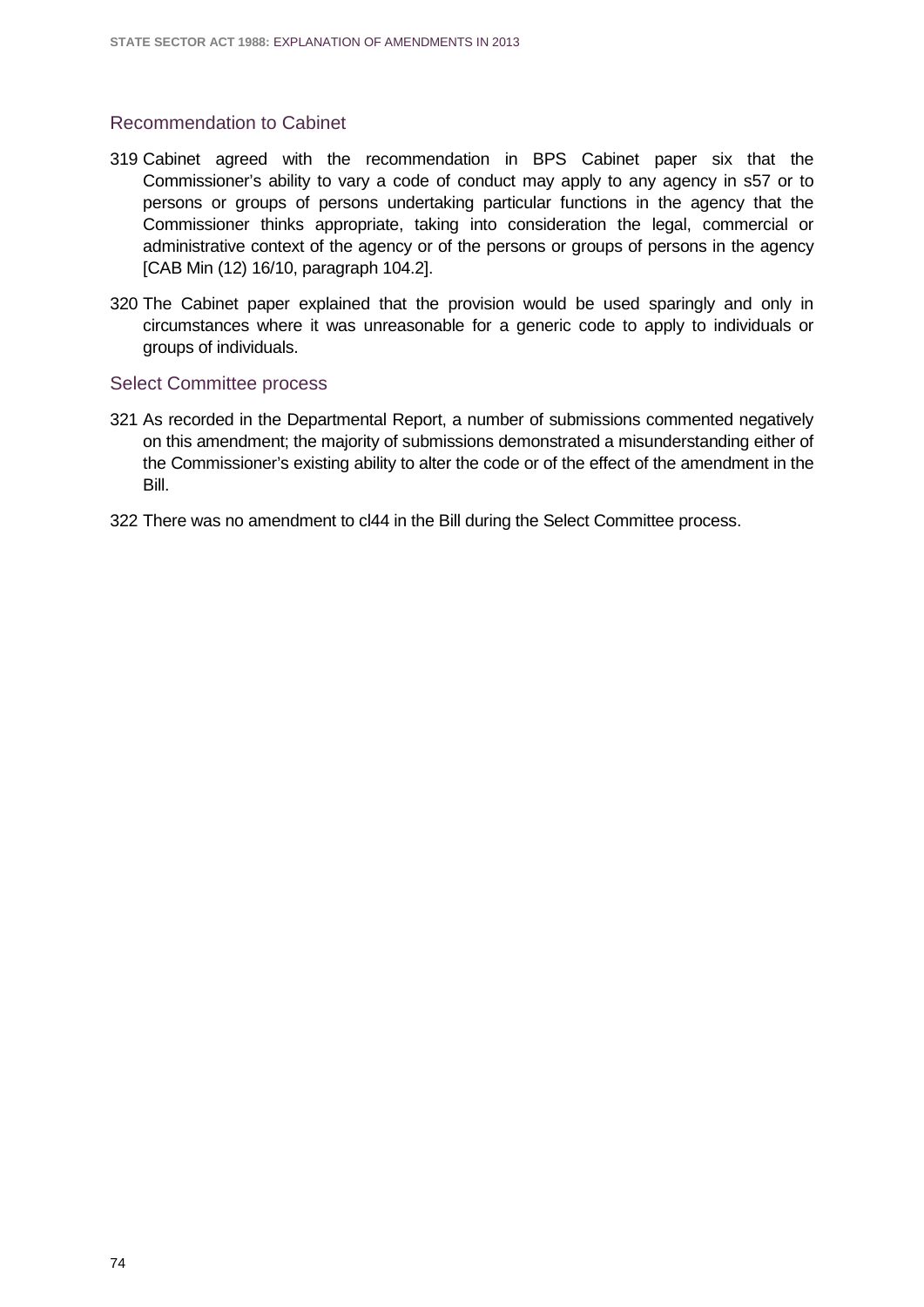## Redundancy Related Provisions

## The Act

323 This part of the paper should be read in parallel with part two of this paper under the heading: "Reorganisation, redeployment, redundancy provisions".

## **Commentary**

324 In accordance with the discussion in part two, the main proposals were concerned with rationalising and streamlining the dual sets of provisions that were in s30E/s61B and in s30F/s61A. Related, and more minor proposals, were to transfer s30D (with amendments) and s30G t0 part 5 of the SSA.

## Recommendations to Cabinet

325 The main policy proposals in BPS Cabinet paper six were to rearrange part 5 of the SSA so that there would be one provision or an incremental series of provisions that:

- provide for redundancies to occur in certain situations
- continue existing provisions in the SSA that allow preferential treatment to affected employees, so as to encourage redeployment and minimise liability for redundancy compensation
- prevent the payment of technical redundancy compensation when no real loss is suffered. The policy intent was to be fair to both employees and taxpayers by preventing double-dipping from public funds.

326 Legislatively, the first two policy proposals would be achieved by repealing s61A and s30F and replacing them with a new section to the effect that:

- a chief executive may make one or more employees redundant if:
	- o more persons are employed than the chief executive considers necessary for the efficient carrying out of the department's duties, or
	- o their duties in their current department will no longer exist in a different department to which the functions of their existing department are to transfer
- the existing provisions in the SSA that allow preferential treatment to affected employees would continue (ie, ss60, 61 and 65 would not apply if an employee is made redundant in either of those two situations and is offered another position in their existing department or any other department).
- 327 The third policy proposal would be achieved by replacing s61B and s30E with a new section to the effect that an employee will not be entitled to receive any redundancy payments if he or she is to be made redundant, and -
	- within the notice period and prior to their employment ceasing -
	- they are offered an alternate position -
	- in the State services -
	- on substantially similar conditions -
	- and on terms that treat service within the State services as if it were continuous service.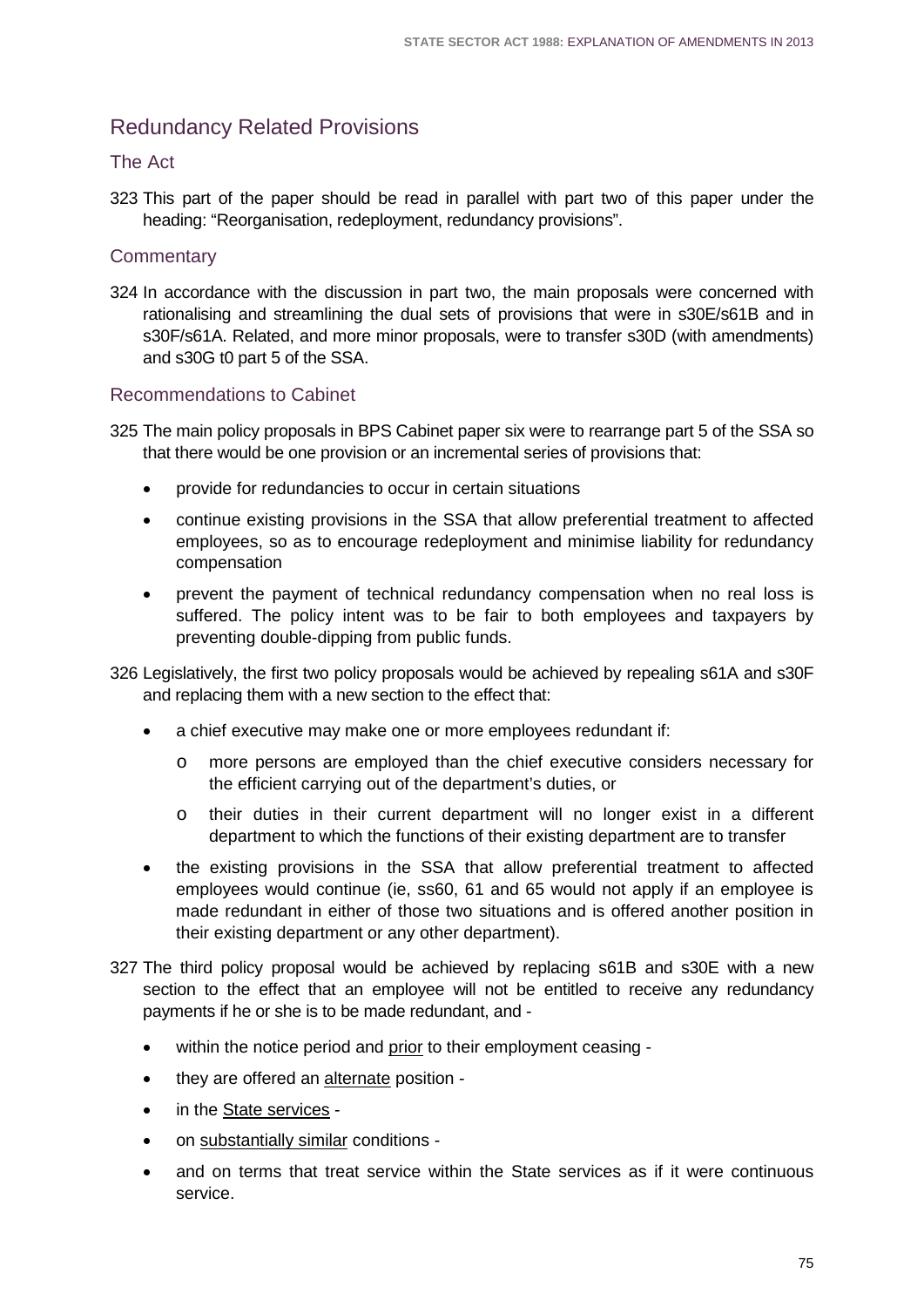328 The concepts underlined above were discussed in depth during the Select Committee process, as indicated below.

### Legislation drafting process

- 329 Relatively early during drafting discussions with PCO it was clarified that the Bill does not need to include specific provisions for a departmental chief executive to have the power to make employees redundant in the situations described above, on the basis that the provisions would have the effect of repeating what employment law already covers.
- 330 Making provision for the restriction of redundancy payments in certain situations was more complicated. Discussions centred on the two scenarios already covered in s30E, ie where an employee who is to be made redundant:
	- is offered equivalent employment, or
	- is offered, and accepts, other employment.
- 331 This table sets out the respective provisions that existed in s30E and those in the Introduction Bill.

|                                                      | SSA s30E                                                                                                                                                                                                             | <b>SSPFR Bill</b>                                                                                                               |
|------------------------------------------------------|----------------------------------------------------------------------------------------------------------------------------------------------------------------------------------------------------------------------|---------------------------------------------------------------------------------------------------------------------------------|
| Redundancy<br>situation                              | Position in Dept A ceases as a result<br>of a transfer of functions from Dept A<br>to Dept B.                                                                                                                        | Notice of redundancy for any<br>reason                                                                                          |
|                                                      | Could apply also (by OIC) to transfer of<br>functions from a Crown entity to Dept B<br>NB: "Dept" means a Public Service dept                                                                                        | Transfer of functions from a Crown<br>entity to any Dept (ie Public Service)                                                    |
| Offer and<br>acceptance                              | Employee is offered, and accepts,<br>other employment in Dept B                                                                                                                                                      | Employee is offered and accepts<br>another position in the State services                                                       |
| Offer                                                | Employee is offered equivalent<br>employment in Dept B (whether or not<br>the employee accepts)                                                                                                                      | Employee is offered an alternative<br>position in the State services                                                            |
| <b>Tests</b>                                         | Equivalent employment is -                                                                                                                                                                                           | Alternative position is -                                                                                                       |
|                                                      | (a) In substantially the same position                                                                                                                                                                               | (i) A position with comparable<br>duties and responsibilities                                                                   |
|                                                      | (b) In the same general locality                                                                                                                                                                                     | (ii) In substantially the same<br>general locality or a locality within<br>reasonable commuting distance                        |
|                                                      | (c) On terms and conditions no less<br>favourable than those that apply<br>immediately before the offer of<br>equivalent employment (including any<br>service-related, redundancy, and<br>superannuation conditions) | (iii) On terms and conditions<br>(including redundancy and<br>superannuation conditions) that<br>are no less favourable overall |
|                                                      | (d) On terms that treat the period of<br>service with Dept A (and any other<br>period of service recognised by Dept A<br>as continuous service) as if it were<br>continuous service with Dept B                      | (iv) On terms that treat service<br>within the State services as if it<br>were continuous service                               |
| <b>Timing of offer</b><br>and acceptance<br>or offer | In connection with that transfer of<br>functions $[$ s30E $(1)(b)]$                                                                                                                                                  | Before the employee's employment<br>has ended                                                                                   |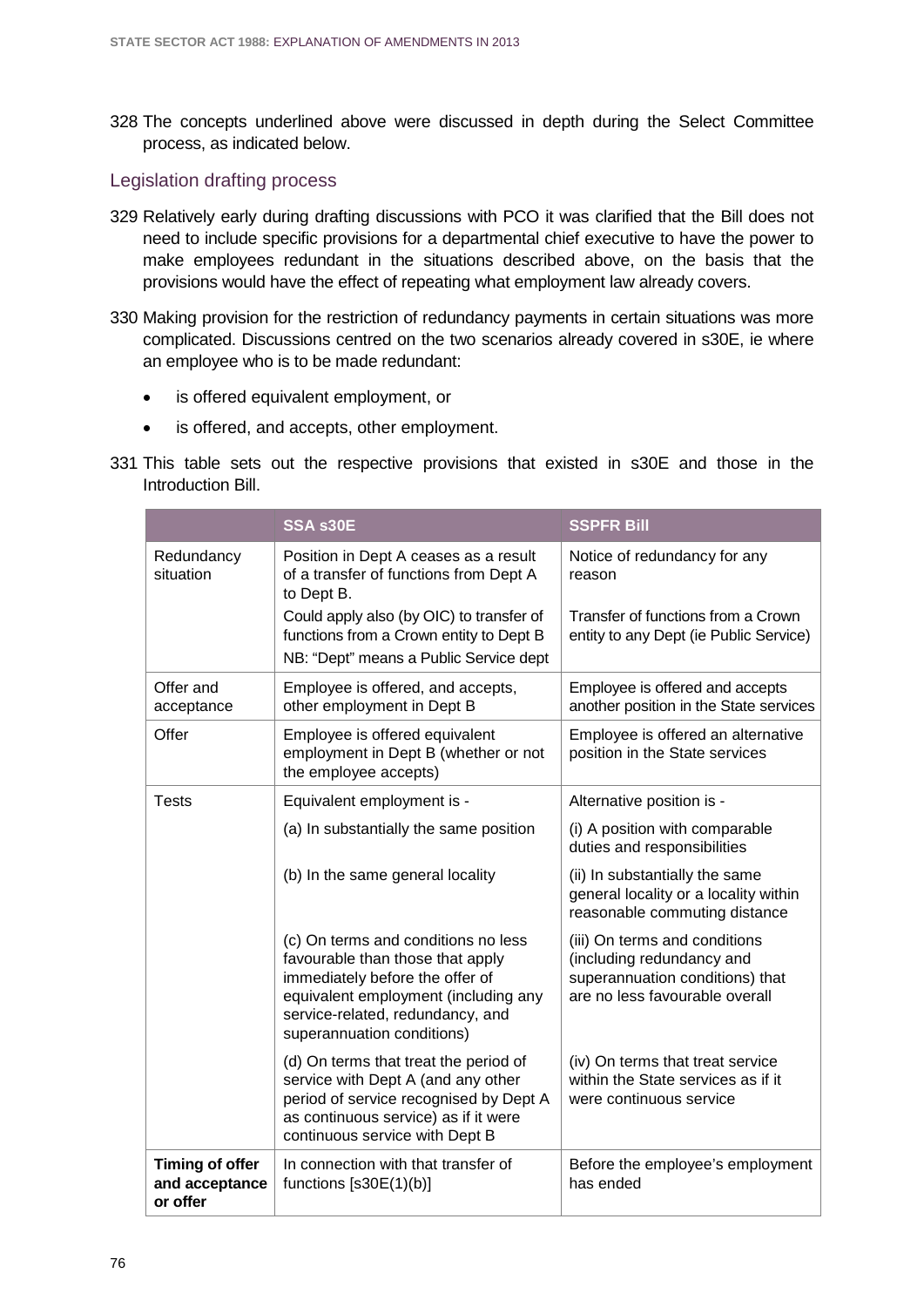## Select Committee process

- 332 This set of amendments attracted considerable comment in the submissions to FEC and was discussed in depth by FEC. As the Departmental Report noted, all 24 submissions and 1309 form submissions opposed the proposed amendments. The general theme was that the provisions would substantially lessen the value of existing redundancy compensation clauses in collective agreements across the public sector.
- 333 Departmental advisers agreed with certain points made in the submissions and recommended changes to the Bill as introduced:
	- it was intended to retain the scope of the restriction on redundancy compensation to employees in the Public Service and to Crown entity employees where functions transfer to the Public Service. It was not intended to expand the scope to other employees in the State services, or to other situations affecting Crown entity employees. The Bill was amended to make this explicit in s61A(1).
	- the requirement for an offer to be on no less favourable overall terms and conditions, and on terms that treat service in the State services as continuous service, should also apply to the offer and acceptance of another position in the State services (not just to the offer of an alternative position).
- 334 Separately from the submissions, advisers recommended an amendment to block a potential 'gap' in case an offer might be made but the re-employment wouldn't be available immediately. The Bill was amended to clarify that the offer and acceptance of another position, and the offer of an alternative position, must relate to a position that begins before, on, or immediately after the date on which the employee's current employment ends.
- 335 FEC discussed the effect of the changes and the impact on collective agreements negotiated under the existing provisions. Specifically, FEC requested departmental advisers for written information on the following:
	- in relation to "comparable" duties and responsibilities:
		- o whether alternatives to "comparable" were considered, and what options might be possible
		- o whether there are legal definitions of "comparable" and "similar", including examples (e.g. different subject matter in apparently the same job)
	- the possibility of "staged" implementation and savings arrangements for the proposed changes to the redundancy provisions.
- 336 The advisers' response is included in the document referred to in paragraph 248. Rather than summarise the advice in this paper, it would be preferable for the reader to refer directly to the source material.
- 337 At a subsequent meeting in April 2013, FEC requested further written information on the following:
	- the meaning, including examples, of "no less favourable overall" ... relating to terms and conditions of employment
	- the meaning of "immediately after", in relation to the additional protection recommended by the Departmental Report for redundancy situations
	- further advice on how transitional scenarios would play out in relation to the commencement of the new redundancy provisions.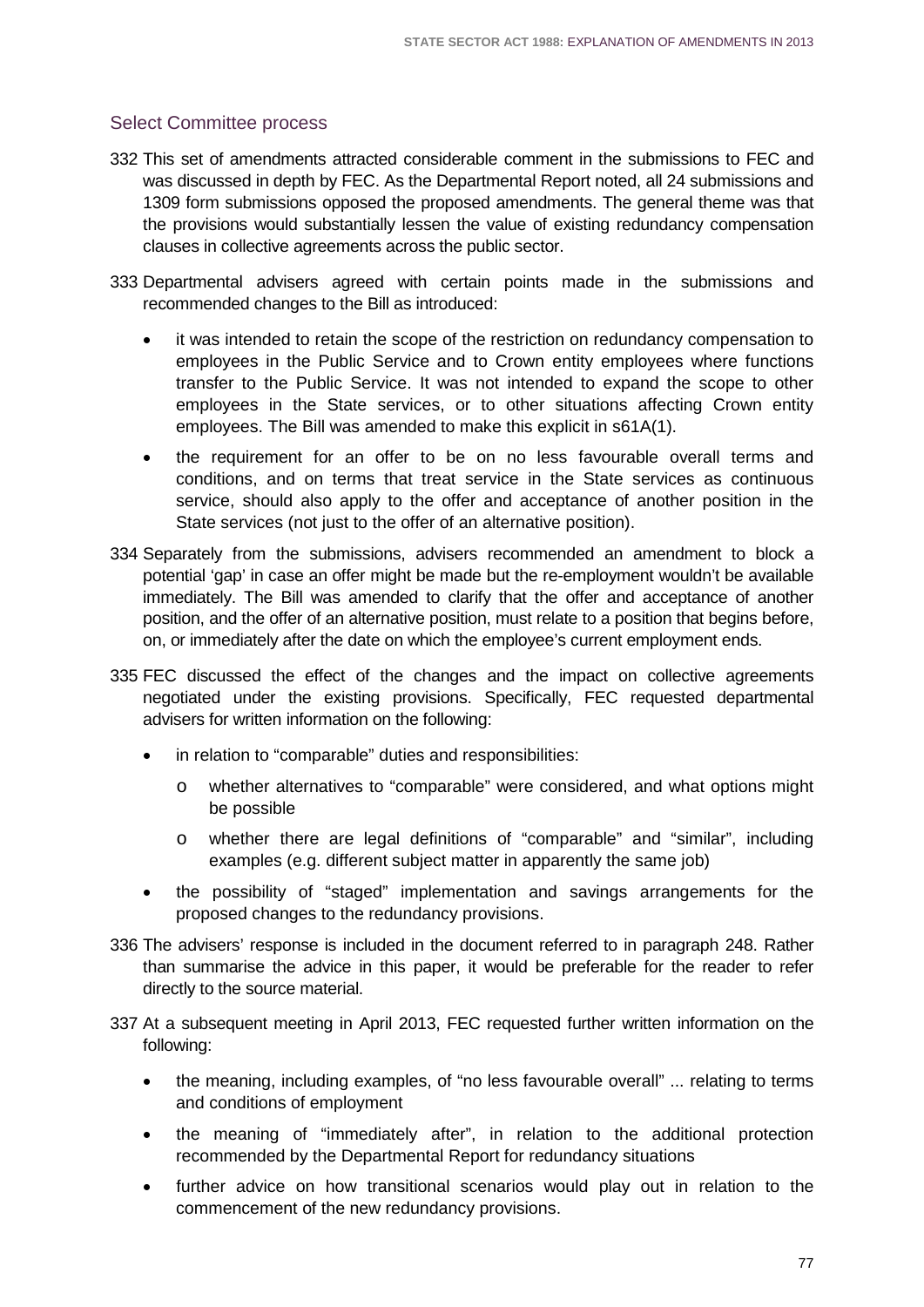338 The advisers' response is included in the document referred to in paragraph 252.

- 339 In addition to accepting the recommendations in the Departmental Report, FEC recommended two further changes that were incorporated in the Bill:
	- the deletion of the test that an alternative position had to be on terms and conditions of employment that were no less favourable *"*overall". Whereas the policy intent had been to clarify that each term or condition did not necessarily have to be the same on a line by line comparison, but that the collective package of terms and conditions should be no less favourable, FEC was satisfied that existing law caters for that intention. FEC's Report recommended deleting the word "overall" on the basis that no change was intended to the existing law in respect of the interpretation of the "no less favourable" test.
	- the insertion of a transitional provision in the Bill (new s61AB) so that the existing law would continue to apply for 3 years from the Bill's enactment. As explained in FEC's Report, this would avoid any retrospective application of the Bill to agreements, whether individual or collective, already negotiated. The amendment would treat both collective and individual agreements equally by allowing either to be renewed or renegotiated until the end of the 3-year period.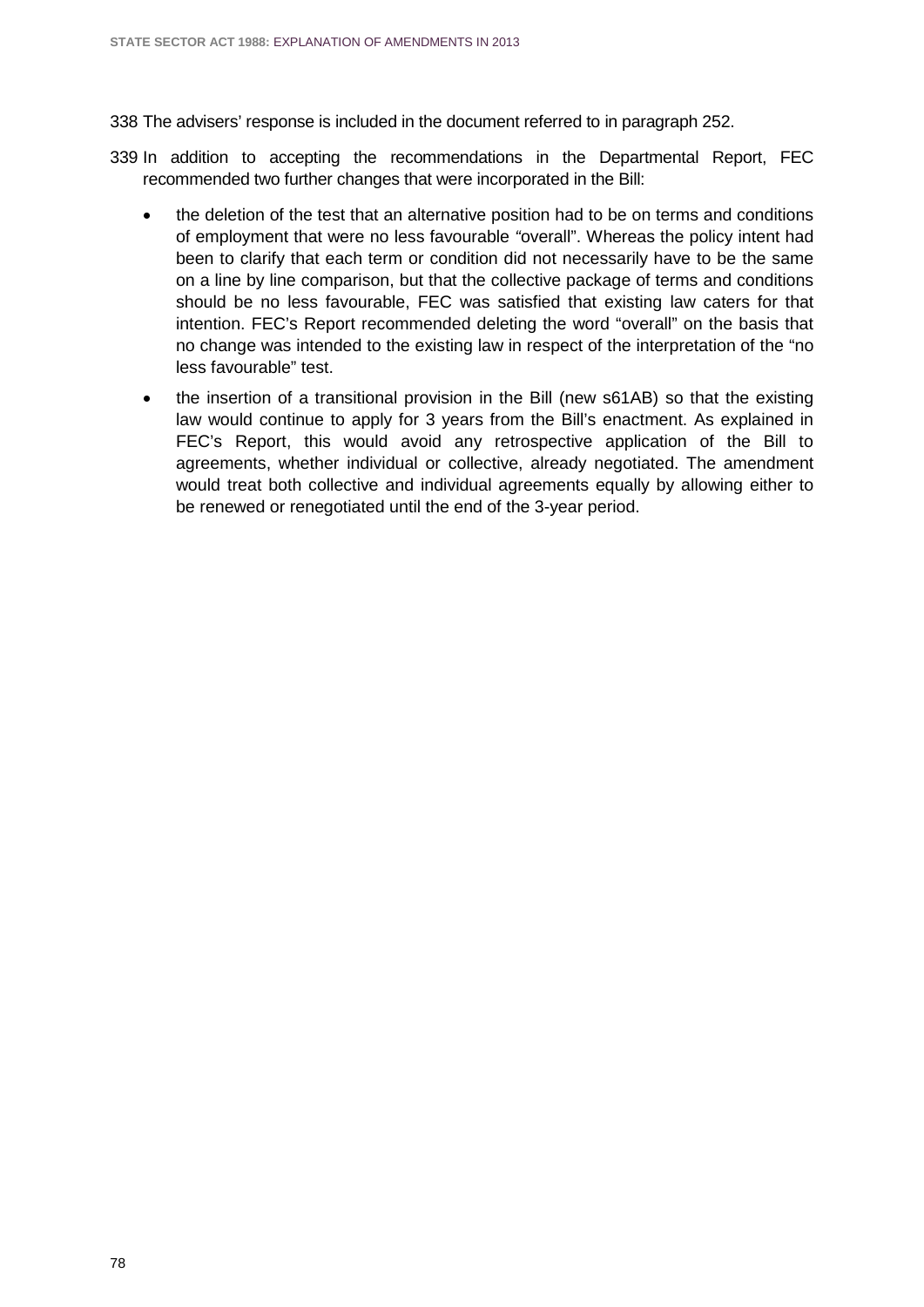# Part 6: Application of Employment Relations Act 2000

340 The Commissioner's role in employment relations is set out in parts 6, 7 and 7B of the SSA as well as certain other Acts. The key issue was to establish the Commissioner's appropriate role and apply it consistently.

| <b>State Sector Act 1988</b>                                                                                                                                                                                                                                                        |                                                                                                                                                                                                                                                                                                                       |                                                                                                                                      | <b>Crown</b><br><b>Entities Act</b><br>2004; SOE<br><b>Act 1986</b>                                                                                                                                                                                                                       | <b>New Zealand</b><br><b>Public Health</b><br>and Disability<br><b>Act 2000</b>                                                                         | <b>Individual</b><br>Acts $^{25}$                                                                                                                                                                                                                                                                                     |  |  |
|-------------------------------------------------------------------------------------------------------------------------------------------------------------------------------------------------------------------------------------------------------------------------------------|-----------------------------------------------------------------------------------------------------------------------------------------------------------------------------------------------------------------------------------------------------------------------------------------------------------------------|--------------------------------------------------------------------------------------------------------------------------------------|-------------------------------------------------------------------------------------------------------------------------------------------------------------------------------------------------------------------------------------------------------------------------------------------|---------------------------------------------------------------------------------------------------------------------------------------------------------|-----------------------------------------------------------------------------------------------------------------------------------------------------------------------------------------------------------------------------------------------------------------------------------------------------------------------|--|--|
| <b>Public Service</b><br>departments                                                                                                                                                                                                                                                | <b>Education</b><br><b>Service</b><br>(excl. TEIs)                                                                                                                                                                                                                                                                    | <b>Tertiary</b><br><b>Education</b><br><b>Institutions</b>                                                                           | <b>Crown Entities</b><br>and SOEs                                                                                                                                                                                                                                                         | <b>District Health</b><br><b>Boards</b>                                                                                                                 | <b>Departments</b><br>outside Public<br><b>Service</b>                                                                                                                                                                                                                                                                |  |  |
| <b>Chief Executive conditions of employment</b>                                                                                                                                                                                                                                     |                                                                                                                                                                                                                                                                                                                       |                                                                                                                                      |                                                                                                                                                                                                                                                                                           |                                                                                                                                                         |                                                                                                                                                                                                                                                                                                                       |  |  |
| * Determined<br>between SSCer<br>and Chief<br>Executive<br>$[$ s38(3)] <sup>26</sup><br>* SSCer must<br>first obtain<br>agreement of<br>PM and MOSS<br>[ <b>s</b> 38(3)]                                                                                                            | School principal<br>may have<br>collective or<br>individual<br>$agreement -$<br>see below                                                                                                                                                                                                                             | * Council<br>negotiates<br>$[$ s77ID $(3)$ ]<br>* Council<br>must obtain<br>SSCer's<br>written<br>concurrence<br>$[$ s77ID $(3)$ ]   | * Crown<br>Agents, ACEs,<br>ICEs & their<br>subsidiaries<br>must consult<br>SSCer [CEA<br>ss98, 117]<br>* SOE may<br>request SSCer's<br>assistance [SSA<br>s11(6)                                                                                                                         | * Board<br>negotiates<br>* Board must<br>obtain SSCer's<br>consent                                                                                      | General<br>Manager of<br>Parliamentary<br>Service: SSCer<br>determines terms<br>& conditions with<br>Speaker's<br>agreement (not<br>$remuneration -$<br>Remuneration<br>Authority)                                                                                                                                    |  |  |
| <b>Collective Agreements</b>                                                                                                                                                                                                                                                        |                                                                                                                                                                                                                                                                                                                       |                                                                                                                                      |                                                                                                                                                                                                                                                                                           |                                                                                                                                                         |                                                                                                                                                                                                                                                                                                                       |  |  |
| * SSCer<br>responsible for<br>negotiating<br>(except for<br>GCSB: s34<br>GCSB Act)<br>* SSCer must<br>negotiate with<br>employees'<br>union and<br>consult chief<br>exec [s68(3)]<br>* SSCer may<br>delegate to<br>chief exec<br>$[s70(1)]$ , who<br>must consult<br>SSCer [s70(2)] | * SSCer<br>responsible for<br>negotiating<br>[ <b>s</b> 74(1)]<br>* SSCer must<br>negotiate with<br>employees'<br>union and<br>consult chief<br>exec of MoE<br>[ <b>s</b> 74(4)]<br><b>SSCer may</b><br>delegate to<br>employer/s<br>[s74B(1)], who<br>must consult<br>SSCer and MoE<br>chief exec<br>$[$ s74B $(2)]$ | * Chief exec<br>of TEI<br>responsible for<br>negotiating<br>[\$74C(2)]<br>* Chief exec<br>must consult<br><b>SSCer</b><br>[\$74C(3)] | $\star$<br>Crown<br>Agents, ACEs,<br>ICEs, Crown<br>entity<br>companies &<br>SOE <sub>s</sub> must<br>consult SSCer<br>only if required<br>to do so by<br>OIC (NB no<br>such OIC<br>issued to date)<br>* Crown entities<br>& SOEs may<br>request SSCer's<br>assistance [SSA<br>$s11(6)$ ] | * OIC<br>requirement to<br>consult SSCer<br>not applicable<br>to DHBs<br>* Chief execs<br>of DHBs to<br>consult the<br>Director<br>General of<br>Health | Parliamentary<br>Service; Office of<br>the Clerk; PCO:<br>heads of depts<br>must consult<br><b>SSCer</b><br>Police; NZDF<br>Civil Staff: Police<br>Csser and CDF<br>must consult<br>SSCer who has<br>right to<br>participate in<br>negotiations<br>NZSIS: no<br><b>SSCer</b><br>involvement;<br>ERA does not<br>apply |  |  |
| <b>Individual Agreements</b>                                                                                                                                                                                                                                                        |                                                                                                                                                                                                                                                                                                                       |                                                                                                                                      |                                                                                                                                                                                                                                                                                           |                                                                                                                                                         |                                                                                                                                                                                                                                                                                                                       |  |  |
| * Employer<br>negotiates                                                                                                                                                                                                                                                            | * Employer<br>negotiates:<br>must obtain<br>SSCer's written<br>concurrence<br>[ <b>s</b> 75(2)]                                                                                                                                                                                                                       | * Employer<br>negotiates: for<br>senior<br>positions,<br>must consult<br><b>SSCer</b><br>[ <b>s74D(1)</b> ]                          | Employer<br>negotiates: may<br>request SSCer's<br>assistance                                                                                                                                                                                                                              | * Employer<br>negotiates                                                                                                                                | <b>NZDF Armed</b><br>Forces: CDF<br>must consult<br>SSC: has right to<br>participate                                                                                                                                                                                                                                  |  |  |

<span id="page-82-0"></span><sup>25</sup> Statutes and Drafting Compilation Act 1920; New Zealand Security Intelligence Service Act 1969; Clerk of the House of Representatives Act 1988; Defence Act 1990; Parliamentary Services Act 2000; Policing Act 2008 25

<span id="page-82-1"></span><sup>&</sup>lt;sup>26</sup> SSA s38(3) does not apply to the Solicitor-General or Director of the Government Communications Security Bureau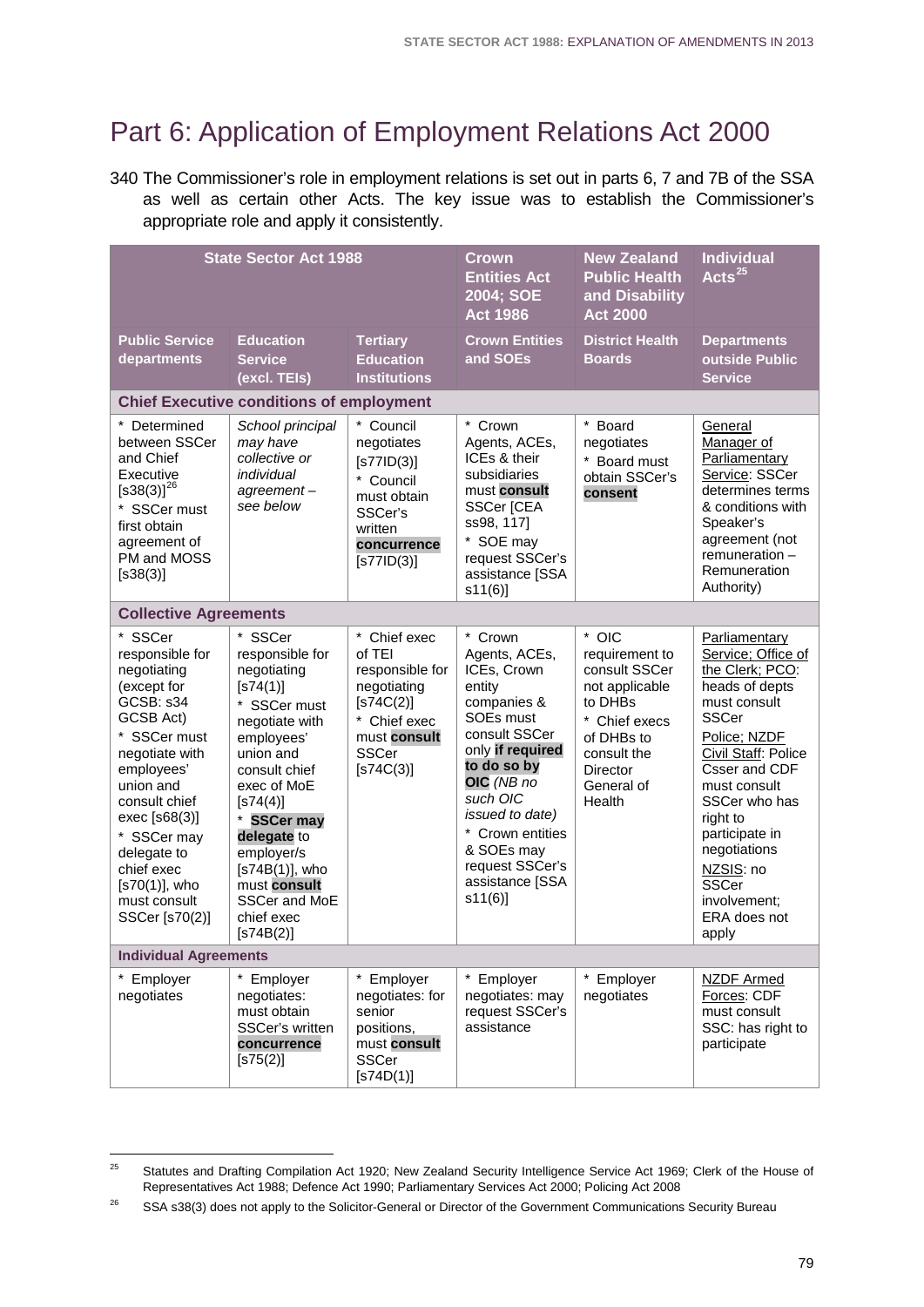# Role of Commissioner

## **Background**

- 341 It is evident from the summary of the various statutory provisions in the table on the previous page that the Commissioner's involvement varies from agency to agency, at three levels:
	- chief executive conditions of employment
	- collective employment agreements
	- individual employment agreements.
- 342 Historically, the Commissioner has delegated the responsibility for negotiating every collective agreement applicable to employees of any department of the Public Service to the chief executive responsible for the employees in his or her department. There are good reasons for this. Departmental chief executives are best placed to understand the specific issues relating to their employees and understand their business requirements; and in negotiating terms and conditions for their employees (including collective agreements), they retain responsibility for the management of their departments consistent with their overall responsibilities under the Act.
- 343 The thrust of the most recent statutory amendments to the Commissioner's role in employment relations was to devolve the Commissioner's influence. The general principle underpinning the relevant provisions in the Crown Entities Act 2004 is that:
	- the Commissioner's role should be at the chief executive level: the board of a statutory entity and of a subsidiary of a statutory entity (Crown Agent; autonomous Crown entity; independent Crown entity) must consult the Commissioner over a chief executive's terms and conditions
	- at the level of collective agreements applicable to other employees, Crown entities should be free to negotiate terms and conditions of employment without the Commissioner's involvement
	- however, it is desirable to retain a 'reserve' or 'safety net' mechanism whereby an entity could be required by Order in Council to consult the Commissioner over collective agreements. The same applies to State-Owned Enterprises following an amendment in 2004 to the State-Owned Enterprises Act 1986.
- 344 When considering an appropriate contemporary role for the Commissioner in employment relations, it should be recognised that the Government is responsible for ensuring that conditions of employment are fiscally responsible and services to the public represent value for money. The Commissioner's role now requires him or her to communicate government policy and promote adherence to it; to promote an appropriate measure of consistency across government so that unreasonable variants or extravagant levels of remuneration are avoided; to promote workplace productivity; and to maintain an overview of the system to ensure it meets these requirements.
- 345 The way in which the Commissioner could best acquit these responsibilities was not certain when SSC commenced its review of the SSA. The Commissioner's statutory role lacked consistency and – more importantly – did not reflect the overview role now played, as described in the previous paragraph. Moreover this overview role was increasingly being contested by some parts of the State services who wished to have independence in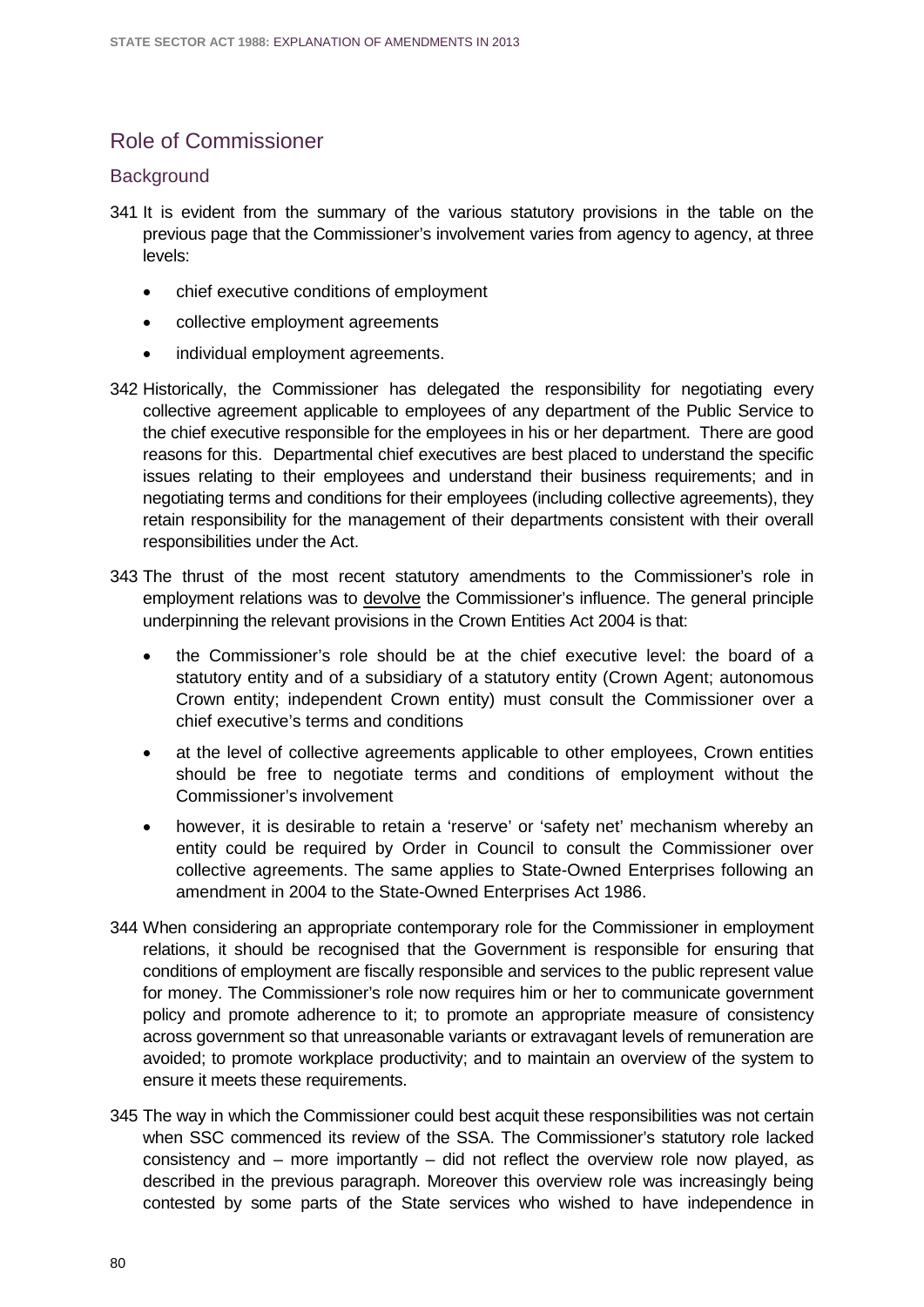decision making in this area, which in turn resulted in the Commissioner being less effective in employment relations than Ministers expect.

## Commissioner's role: options

346 The SSC's initial broad proposal was that, as part of the Commissioner's system leadership role, the Commissioner's mandate in workforce matters should extend beyond bargaining processes to encompass broader aspects of workforce and employment arrangements. The dimensions would encompass strategic workforce planning and development activity, pay and employment conditions, and bargaining processes. Leadership and talent development were closely related, and are discussed in relation to part 4 of the SSA.

#### *Chief executive conditions of employment*

- 347 The current regime for chief executive conditions of employment generally works well, whereby:
	- Public Service conditions are determined between the Commissioner and the chief executive, with agreement of the Minister of State Services and the Prime Minister. However, the SSC considered it would be desirable to grant the Commissioner some flexibility to consult the Minister and Prime Minister rather than being required seek agreement in every case. This progressed as a separate proposal in relation to part 3 of the SSA.
	- TEI councils and DHB boards must obtain the Commissioner's concurrence and consent respectively
	- boards of statutory Crown entities and their subsidiaries must consult the Commissioner.

#### *Workforce and employment relations*

- 348 There appeared to be three broad options to form the statutory basis for the Commissioner's role, based around the current mandate regarding collective employment agreements: status quo; centralised control; uniform compliance with the Commissioner's expectations.
- 349 The first option was to maintain the status quo in legislation. But this did not reflect the actual role that the Commissioner currently performed and did not adequately address the need for consistency and impact.
- 350 A second option could be to formally devolve responsibility for collective bargaining to the chief executives of every agency, but require the Commissioner to consent to all collective and individual agreements before they could take effect. This would in effect require agreements to fall within bands or ranges for groups of positions as set by the Commissioner, and would result in more centralised control over employment terms and conditions. This option would counter the devolution process and return to a central control model similar to that existing prior to the commencement of the current SSA. This would militate against chief executives' independence in setting the terms and conditions of employment for their employees.
- 351 A third option would be to confirm in legislation the current practice within the Public Service and generally extend those arrangements to other parts of the State services. The Commissioner would provide expert advice to the respective employers on employment relations issues across the system, to assist them in making informed and prudent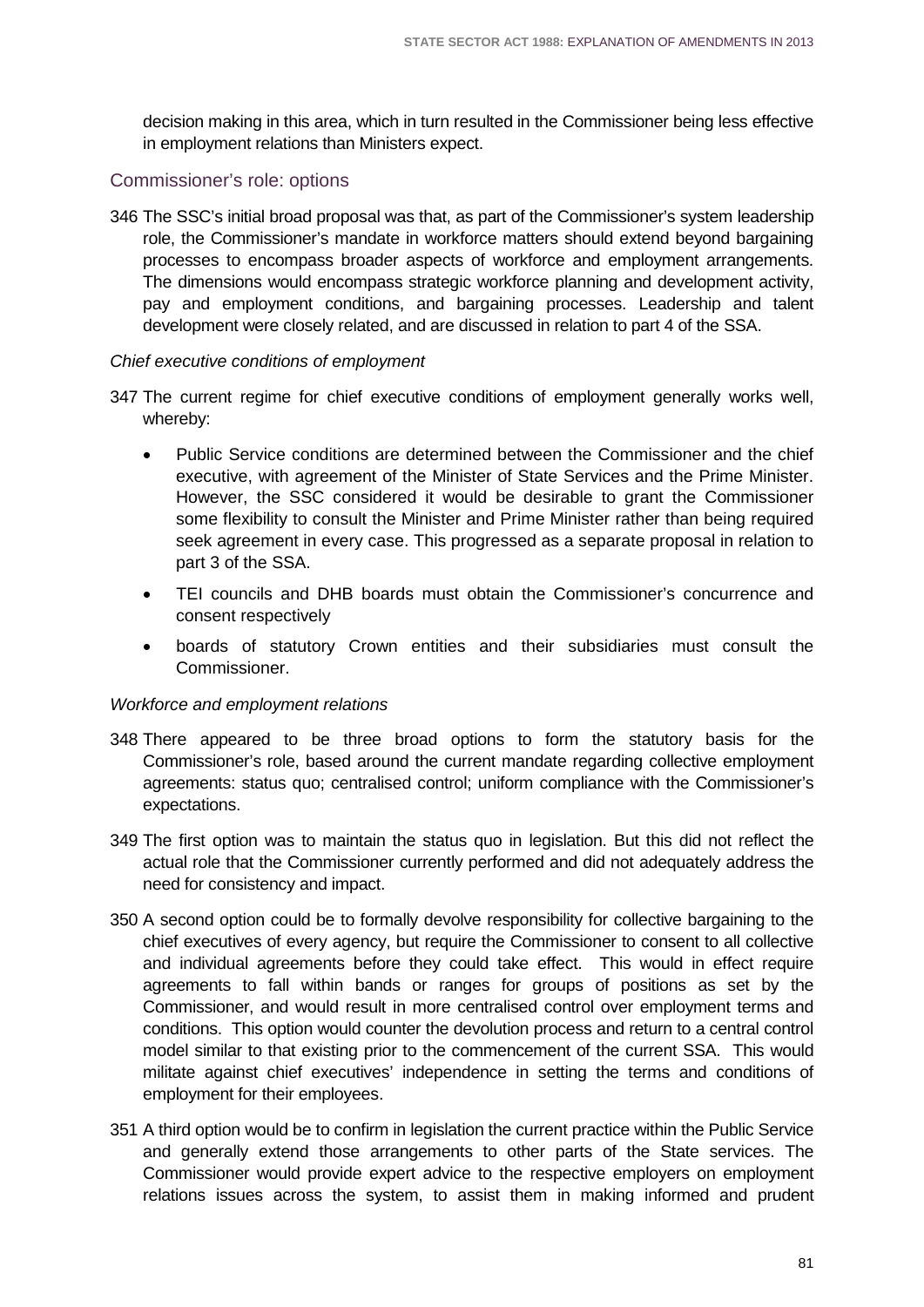decisions on employment matters. Heads of agencies would be formally responsible for collective agreement negotiations and would be required to comply with any expectations set by the Commissioner and to consult the Commissioner.

352 Preliminary thinking within SSC was that the third option could include the following details:

- agencies would be required to **comply** with any **guidelines** that the Commissioner may set regarding the workforce
- the purpose of the guidelines would be to give effect to Government policy around employment and workforce matters. Examples of current items that would fall into this category included the Government's Expectations for Pay and Conditions in the State Sector, and Workforce Strategy Guidance
- the SSA would need to include a definition of "workforce". Given the variable and changing nature of workforce matters, the definition would comprise a nonexhaustive list of key components, for example:
	- o matters relating to strategic workforce and employment issues arising across the State sector system
	- o matters relating to the pay and conditions of State sector employees
- the Commissioner would be able to provide advice to assist agency compliance with the guidelines. There would need to be an ability for the Commissioner to require the provision of information to assess whether or not the guidelines are being complied with
- agencies would be required to **consult** about proposed collective bargaining, and then **have regard** to the Commissioner's consultation feedback
- if the workforce guidelines were not being complied with or regard wasn't being given to consultation feedback, the Commissioner would need the ability to **require** the employer (e.g. chief executive of a department or board of a Crown entity) to obtain the Commissioner's **approval** to a proposed course of action
- the Commissioner would not have the power to step in and conduct bargaining, either alongside or without the employer, other than for military personnel in accordance with the Defence Act 1990 and for the New Zealand Police. The Commissioner's ability to intervene would be as above, i.e. an ability to require approval rather than consultation if an employer was not complying with the workforce guidelines or having regard for consultation feedback.

#### Recommendations to Cabinet

- 353 Iterative discussions throughout the preparation of the BPS Cabinet papers led to a range of modifications and refinements to the early proposal in option three above. In the end, no proposal was put forward to formally devolve responsibility for collective agreement negotiations to the heads of agencies, while retaining an ability to require them to seek the Commissioner's approval if they do not act consistently with the Government's Expectations. SSC considered it was just as effective in practice to leave the responsibility with the Commissioner who delegates to the heads of agencies, on the proviso that they consult the Commissioner.
- 354 Other aspects of the proposal advanced. These are set out in relation to part 5 of the SSA, where the respective legislative provisions are located in a new subpart 1 to part 5.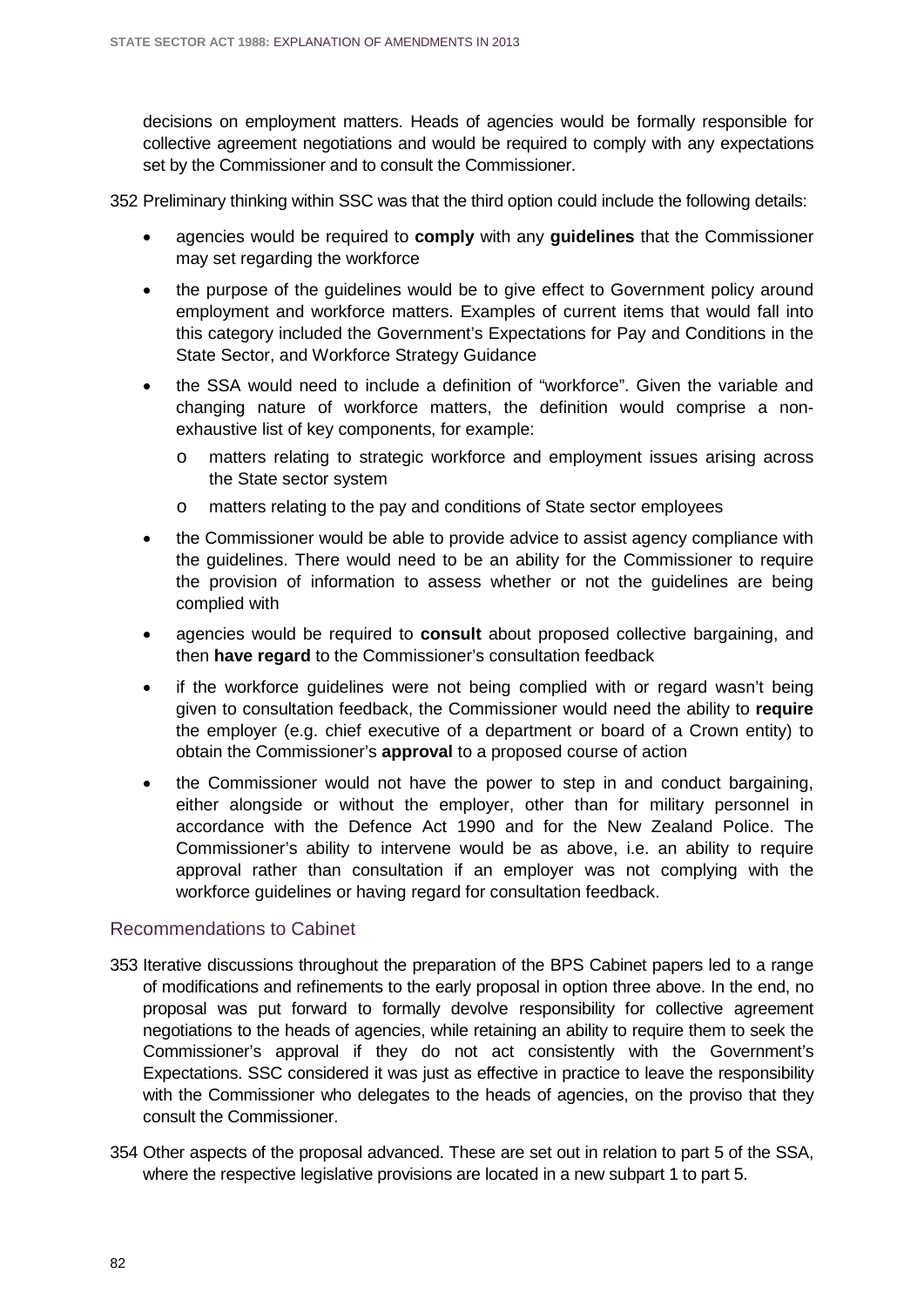# Part 7, 7A, 7B: Education Service, Personnel, Senior Appointments

- 355 Parts7, 7A and 7B of the SSA deal with the Education service, personnel provisions in relation to the Education service, and senior appointments in the Education service. The Commissioner's role in employment relations in respect of the Education service was covered in the previous section of this paper: ultimately, no proposal for change was advanced.
- 356 There was also an issue about the adequacy of the provision in s77 that protects chief executives and employees in the Education service from personal liability. The same issue was prominent in relation to the Public Service, as provided for in s86 in part 8 of the SSA. The next part of this paper covers this issue in relation to both s77 and s86.
- 357 Another issue relating to the Education service provisions in the SSA was whether it was necessary to retain the Commissioner's role in relation to assessing the performance of teachers.

## Performance Assessment of Teachers

## The Act

358 Section 77C(1) provided that: "The chief executive of the Ministry of Education may from time to time, with the agreement of the State Services Commissioner, prescribe matters that are to be taken into account by employers in assessing the performance of teachers".

## **Commentary**

- 359 While matters of integrity and conduct are the domain of the Commissioner, the performance assessment of teachers is not. Such matters belong to the chief executive of the Ministry of Education who – in SSC's view – should not be required to obtain the Commissioner's agreement or even to consult the Commissioner in that regard.
- 360 Removing the unnecessary statutory requirement to have the Commissioner's agreement would not remove any ability of the chief executive of the Ministry of Education to discuss teacher performance assessment matters with the Commissioner on a voluntary basis.

## Cabinet, legislation drafting and Select Committee processes

361 Following Cabinet agreement, s77C(1) was amended accordingly as progressed via cl52 in the Bill.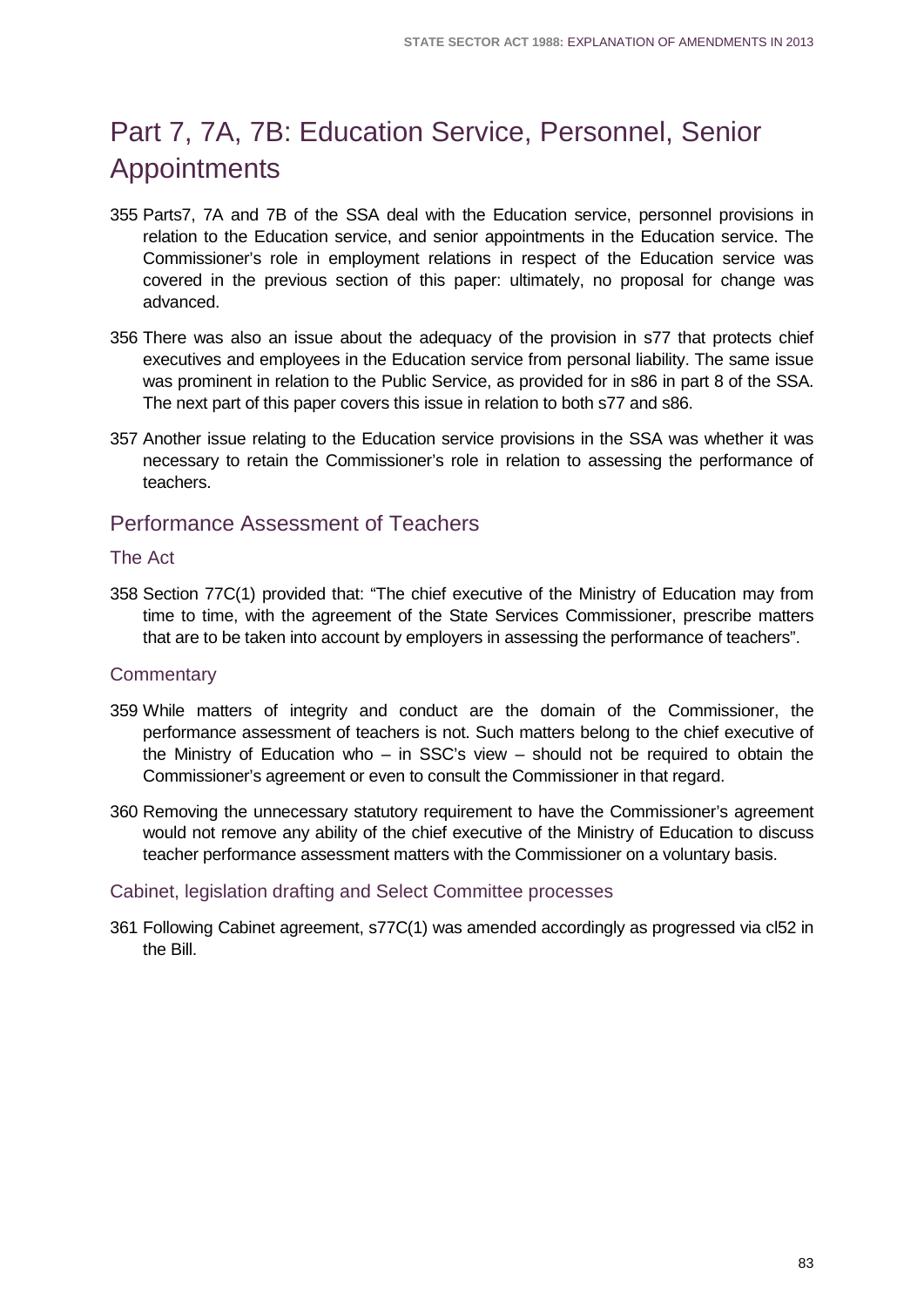# Part 8: Miscellaneous Provisions

362 There was a need to ensure that s86 of the SSA, which provides for protection from personal liability for Public Service chief executives and employees in certain circumstances, continues to meet the purpose for which it was intended.

## Protection from Liability

### The Act

363 Section 86 of the SSA provided as follows.

### *Protection from liability*

No chief executive, or employee, shall be personally liable for any liability of the Department, or for any act done or omitted by the Department or by the chief executive or any employee of the Department or of the chief executive in good faith in pursuance or intended pursuance of the functions or powers of the Department or of the chief executive.

364 Section 77 provided the same type of protection from personal liability for chief executives and employees of any institution in the Education service (as that term is defined in s2).

- 365 Before the decision of the Supreme Court in *Couch* v *Attorney General* [2010] NZSC 27, it was believed within the Public Service that the policy behind s86 had always been to provide Public Service chief executives and employees with immunity from civil proceedings for good-faith actions or omissions in pursuance or intended pursuance of their duties, functions, or powers. There was however a variance of views as to whether s86 had a corresponding effect of removing liability of the Crown. One view was that s86 meant that the Crown could not be liable because of the provision of s6(1) of the Crown Proceedings Act 1950 (an action in tort can only be brought against the Crown where the act or omission could give rise to an action against the Crown servant responsible for the act or omission). The alternative view was that s86 could not have been intended to remove the right to seek redress against the Crown, but any proceeding must be brought against the Crown and not its servants. In such circumstances the Crown would be vicariously liable for the acts of its servants.
- 366 The Court in *Couch* rejected the argument that s86 provided to the Crown and Public Service chief executives and employees immunity from liability. The Court held that such a major change to the liability of the Crown was inconsistent with the provision read in context and was not the purpose of the Act. The majority in *Couch* held that, while s86 protects chief executives and Crown employees who have acted in good faith from being sued by their department, it does not protect them from being sued by members of the public in respect of those acts. There is some uncertainty surrounding the scope of the majority approach and whether or not the judgment preserves the liability of chief executives and employees to be liable on a secondary basis.
- 367 It was likely that, in law, chief executives or employees of the Public Service would be entitled to be indemnified by their employer for any act or omission carried out in good faith in the course of their duties.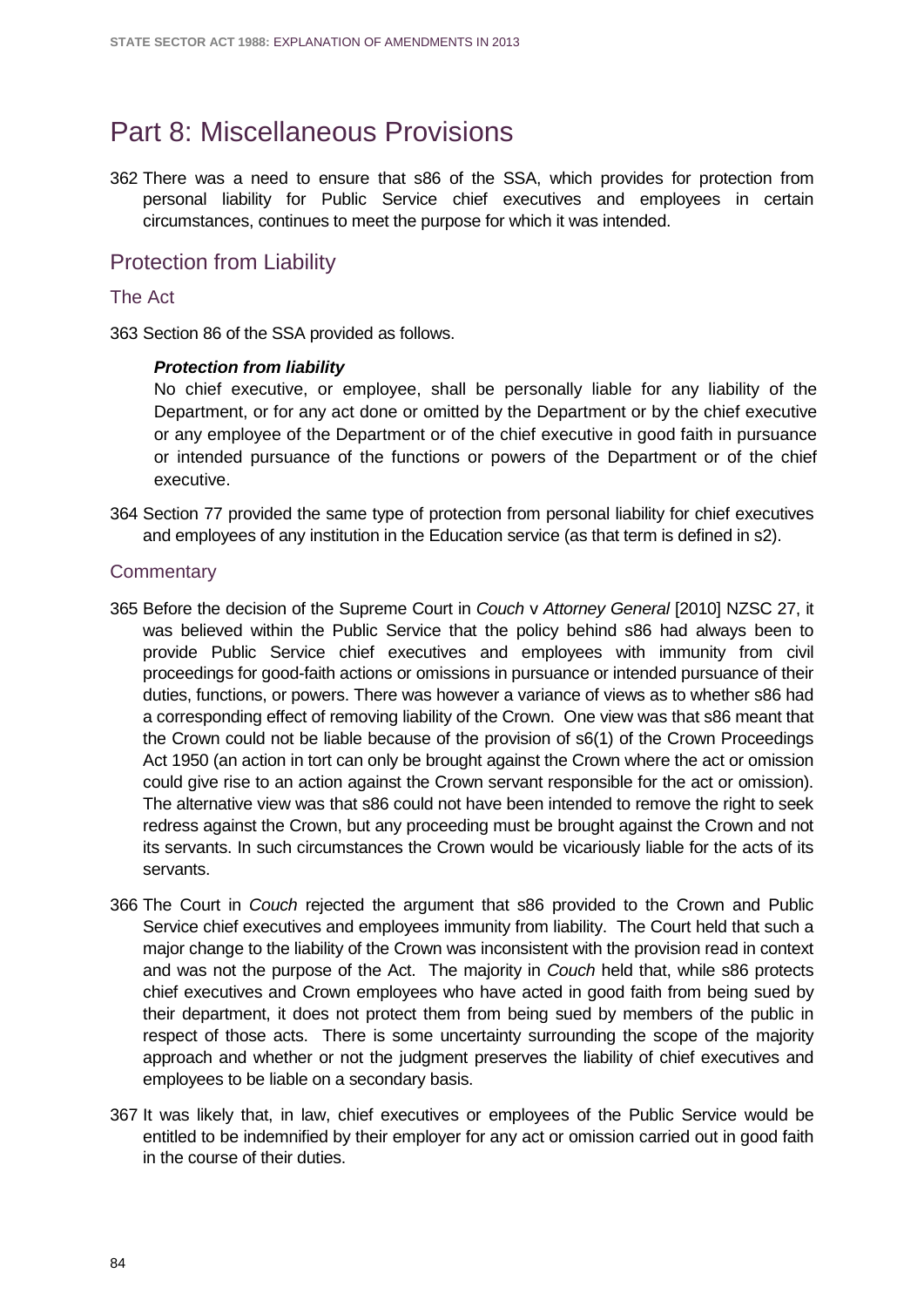- 368 However, in the SSC's view, there are sound public policy reasons why immunity should also be provided. It provides a level of certainty that indemnity, considered on a case by case basis, does not provide. Section 86 was based on important public policy objectives:
	- public servants are responsible for serving the government of the day and providing or administering a wide range of public functions and services
	- these functions require public servants to undertake them without being too conservative or unduly risk-adverse, and to do so without fear or favour
	- government departments must be able to attract and recruit capable employees who are able to carry out the Crown's core functions without fear of liability for their actions undertaken in good faith in the course of their employment.
- 369 The Supreme Court's majority interpretation meant that s86 no longer met the purpose for which it was intended. SSC considered it desirable to amend s86 so that the section does achieve its intended purpose, to protect Public Service chief executives and employees from personal liability when acting in good faith in the performance of their functions and powers. At the same time, it should be made explicit that the section does not extend a blanket protection to the Crown from liability for the acts and omissions of its servants: a proceeding should be able to be brought against the Crown as being vicariously liable for the acts of its servants.
- 370 The Crown Entities Act 2004 contains a provision that is intended to provide immunity from civil liability. S121(2) of the CEA provides that "An officer holder or employee is not liable to any person in respect of an excluded act or omission". An excluded act is defined in s126 as meaning "an act or omission by the member, office holder, or employee in good faith and in the performance or intended performance of the entity's functions".
- 371 The SSC's initial proposal was that legislation (preferably, the Crown Proceedings Act 1950, as the substantive statute dealing with claims by or against the Crown) be amended to contain:
	- a provision similar to that in the CEA, ie that no departmental chief executive or employee is liable to any person in respect of an act or omission by the chief executive or employee in good faith and in the performance or intended performance of the department's powers and functions
	- a specific reference such that an action against the Crown is not prevented in respect of the acts or omissions of its servants.

## Recommendations to Cabinet

- 372 Concurrently with the development of the suite of BPS Cabinet papers, the Law Commission was commencing work to review the law relating to Crown liability and the use of immunities and indemnities. The SSC was in discussion with the Law Commission, who preferred an indemnity approach rather than immunity for public servants: the public servant would be sued personally and the Crown would meet the costs.
- 373 The SSC was concerned that the Law Commission's report was likely to be some time away and a delay would not meet the policy objective of protecting public servants while at the same time preserving the ability for the public to sue the Crown. While recognising that the Law Commission's project might result in further legislative change, BPS Cabinet paper 6 recommended that: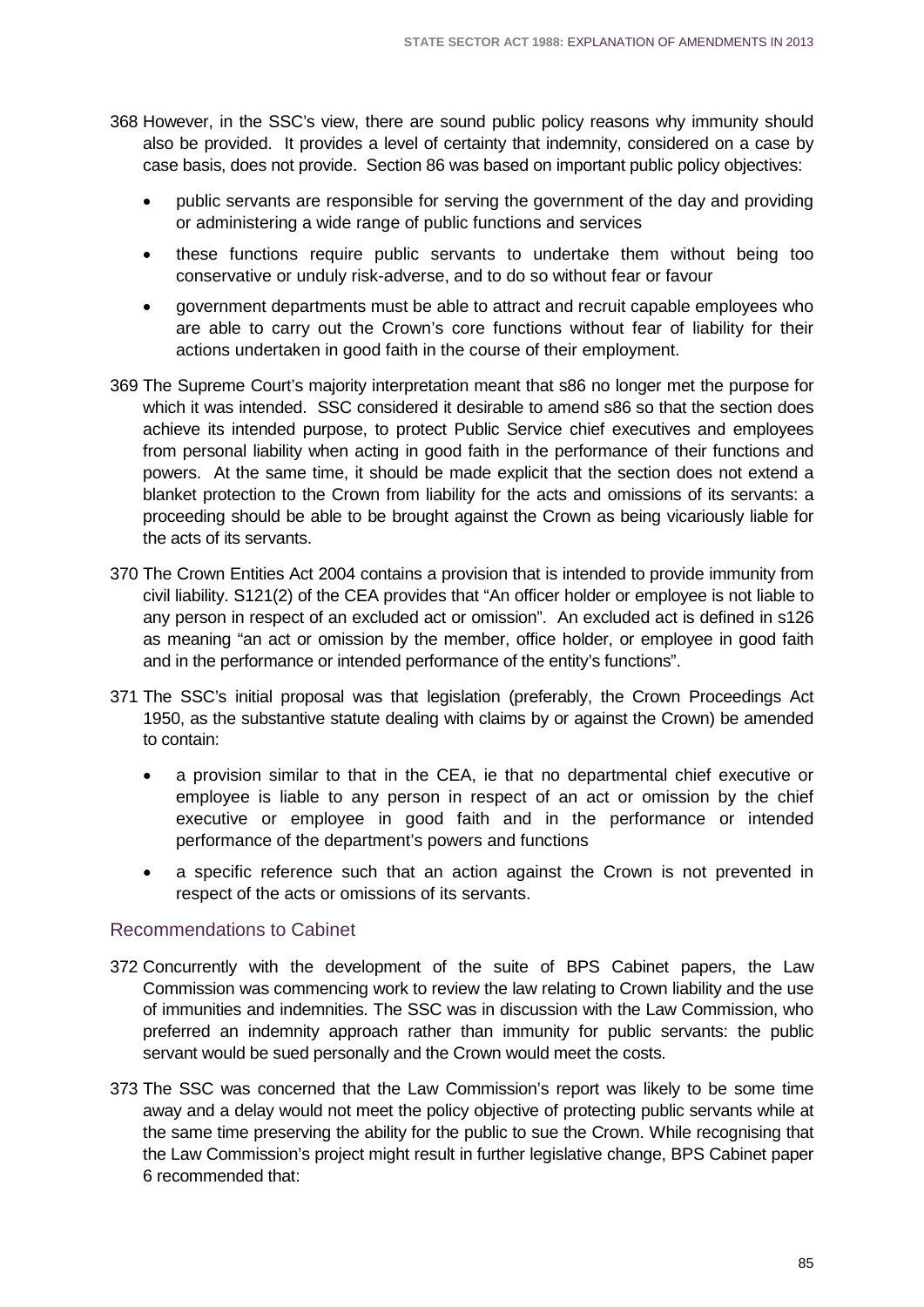- s86 in the SSA be amended to incorporate the proposal outlined in the preceding paragraphs
- s77 be amended in the same way in respect of chief executives and employees in the Education service.
- 374 The recommendation to amend s86 included an additional proposal to extend the protection from personal liability to those acting under delegation of a chief executive. This would be consistent with the proposals to broaden a chief executive's power to delegate, as discussed in relation to part 3 of the SSA.

## Legislation drafting process

- 375 Clause 54 in the Bill replaced s86 with a straightforward provision to make the policy clear and provide Public Service chief executives and employees with immunity from civil proceedings for good-faith actions or omissions in pursuance or intended pursuance of their duties, functions or powers.
- 376 Because *Couch v Attorney-General* concerned the relationship between SSA s86 and the Crown Proceedings Act, that Act was consequentially amended by cl57 of the Bill. New subsection (4A) was inserted into the Crown Proceedings Act to provide that a Court may find the Crown itself liable in tort in respect of the actions or omissions of Public Service chief executives and employees, despite the immunity provided for those particular Crown servants provided in new s86.
- 377 Including delegates within the scope of s86 was not pursued. The 'mischief' caused by the *Couch* decision related to Public Service chief executives and employees: this was the scope of the intended legislative solution. The extended ability of chief executives to delegate functions or powers to persons outside the Public Service, as provided for through amendments to SSA s41, would normally be implemented by way of contract with the delegate. In the case of contractors, the standard safeguard mechanism would normally be expected to continue, by way of insurance protection.

### Select Committee process

- 378 The provision in the Bill to clarify the immunity of public servants from personal liability in civil proceedings attracted comment in some parts of the media and in a small number of submissions to FEC. Some media raised a spectre of public servants getting away scotfree, with no recourse for the public who may have been wronged.
- 379 The Law Commission expressed its view that an indemnity approach is the cleanest and most conceptually "pure" approach to providing protection for Public Service employees. It commented that the status of liability of Public Service employees was a key issue for the Commission's own review of the Crown Proceedings Act 1950. The Legislation Advisory Committee supported the Law Commission's submission.
- 380 FEC discussed in depth the difference between an immunity v. indemnity approach to Public Service liability. FEC asked advisers to provide written information on:
	- an exposition of the pros and cons of an immunity protection for public servants
	- details of the competing views of SSC and the Law Commission on indemnity v. immunity for public servants
	- details of the arrangements for public servants in comparable jurisdictions.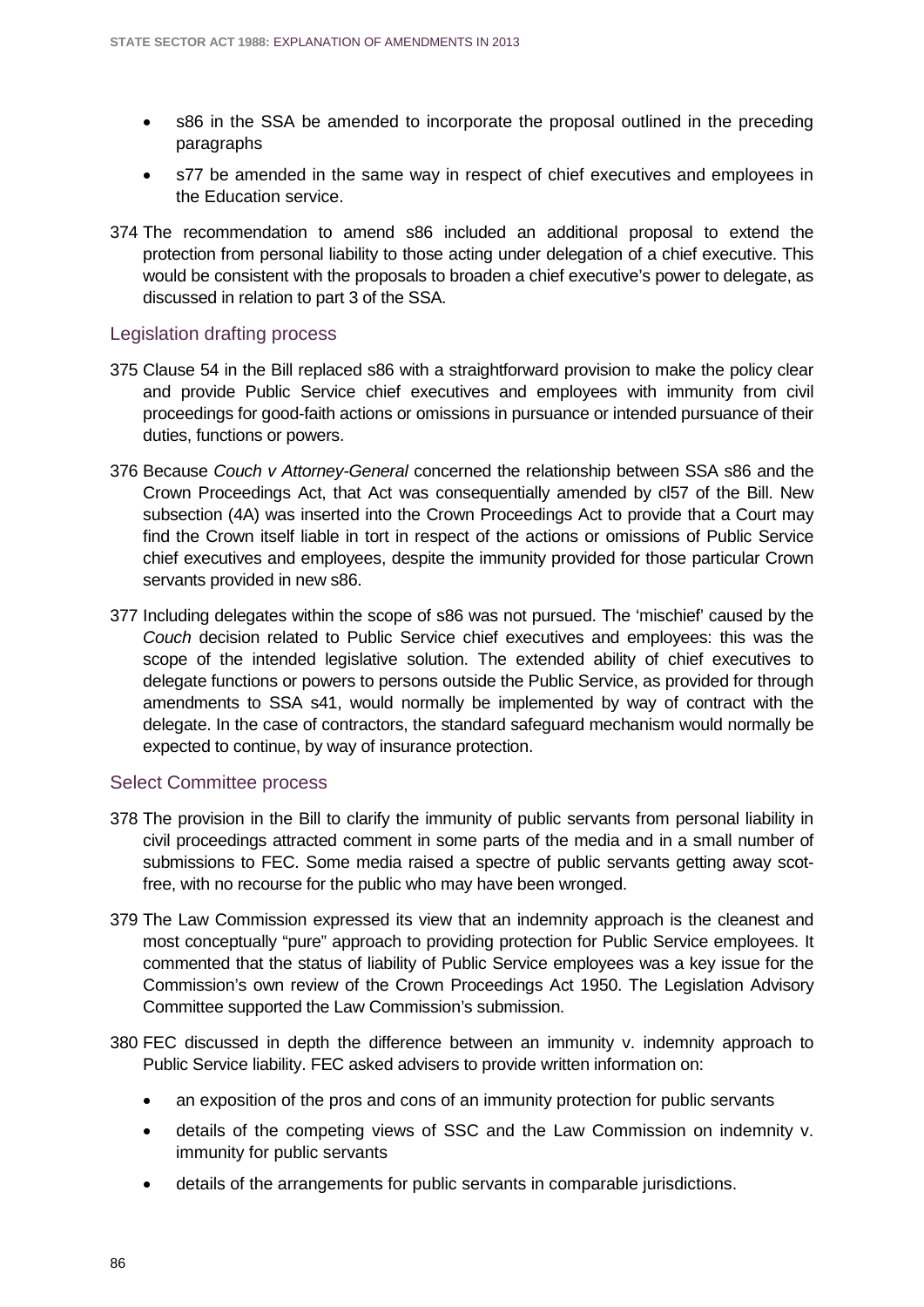- 381 The advisers' response is included in the document referred to in paragraph 248. Key points are that:
	- the ability of people to sue the Crown will not be affected
	- public servants acting in bad faith, or outside their duties, can still be sued
	- indemnities create difficulties, in terms of: who gets to run the litigation; public servants being too concerned about being sued to do their jobs properly (a chilling effect, especially in exercising significant coercive powers on behalf of the Crown); the potential personal effect on the public servant
	- although the indemnity approach is used elsewhere in the world, an immunity approach is more consistent with the protections that currently apply to other State servants in New Zealand
	- the Law Commission will be able to continue its work in this area
	- Parliament will be able to fully consider a move to an indemnity approach, if it thinks this appropriate once the Law Commission has reported its findings.
- 382 FEC's report to the House noted the Law Commission's work in this area, but "[To] resolve the present uncertainty, we concluded that it was preferable to retain the immunity approach taken in the bill and thus restore what was widely understood to be the status quo, in the knowledge that it would be open to Parliament to amend the provision once the Law Commission's review was concluded if there were a compelling case to do so".
- 383 During the initial drafting of the Bill, officials vacillated about the necessity of amending s77 in relation to the Education service. As noted in preceding paragraphs, the main point was that the amendment to s86 addressed the 'mischief' caused by the *Couch* decision, which related to Public Service chief executives and employees. In the end, the Departmental Report recommended that s77 be amended as initially agreed by Cabinet, providing for consistency between the respective provisions in the SSA.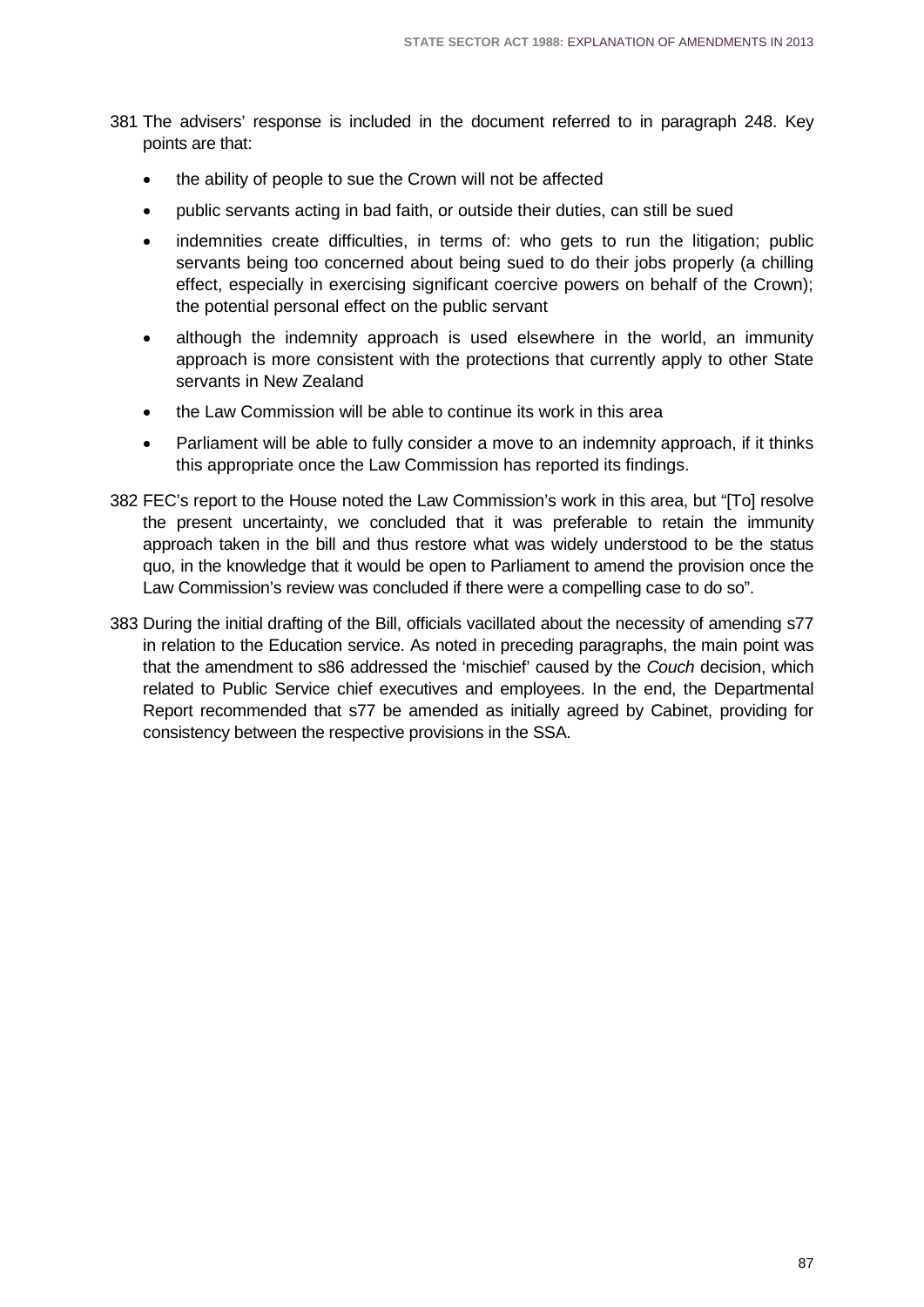# Technical Amendments

#### **Issues**

384 In addition to the substantive changes to the SSA as discussed throughout the previous sections of this paper, a small number of technical amendments were also desirable to:

- make the statutory definitions of "Crown entity" consistent
- transfer the Commissioner's function relating to EEO from Part 2 of the SSA to the personnel provisions in Part 5
- clarify how the appointment and review provisions fit together
- streamline the provisions for advice on matters of integrity and conduct
- remove a small number of redundant provisions.

### Cabinet and Select Committee processes

- 385 Cabinet agreed with each recommendation to make the technical changes outlined in the following paragraphs.
- 386 The Select Committee process made no changes to the Bill in respect of these technical amendments.

## Definition of "Crown entity"

### The Act

387 The following definition of "**Crown entity**" was inserted into the SSA as from 25 January 2005, when the Crown Entities Act 2004 (CEA) and the State Sector Amendment Act (No 2) 2004 came into effect.

#### *Crown entity –*

- (a) means a Crown entity within the meaning of section 7 of the Crown Entities Act 2004; but
- (b) does not include a tertiary education institution or a Crown Research Institute or any of their subsidiaries
- 388 Also as from 25 January 2005, the definition of "**State services**" was amended to include the following subsections –
	- (ab)includes a Crown entity; and
	- (ac) includes a Crown Research Institute.

### **Commentary**

389 The inclusion of subsection (b) in the definition of Crown entity was a legislative mechanism to exclude Tertiary Education Institutions, Crown Research Institutes, and their subsidiaries, from the Commissioner's mandate under s57(1)(b) to set minimum standards of integrity and conduct that are to apply in Crown entities. As from 25 January 2005, the Commissioner's mandate to set such standards was extended from the Public Service to the other agencies included in s57(1), except that the mandate was not to include TEIs, CRIs, and their subsidiaries.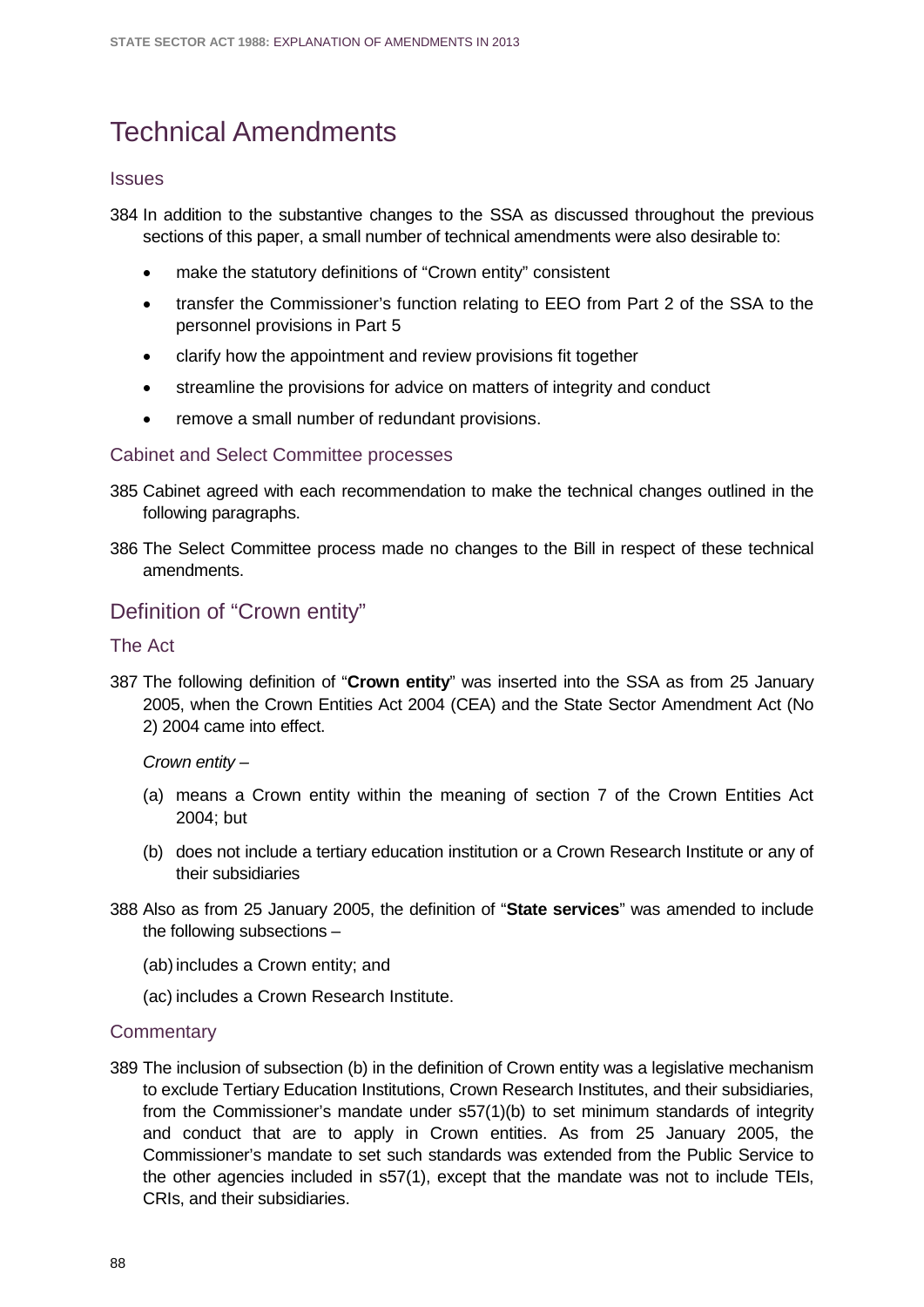- 390 In the SSC's view, it would be preferable to delete subsection (b) from the definition of Crown entity and replace it with a subclause in s57(1) that excludes these particular Crown entities from the Commissioner's mandate, rather than having a definition of "Crown entity" in the SSA that differs from that in the CEA. TEIs, CRIs, and their subsidiaries, are all Crown entities as defined in s7 of the CEA, and there should be no confusion on that point.
- 391 Making these changes would also require consequential amendments to the definition of "State services" in s2 and to the description of some of the Commissioner's functions in s6:
	- subsection (ac) in the definition of "State services" should be deleted. It would no longer be necessary, as CRIs would be included in the Crown entities referred to in subsection (ab). Regrettably, during the drafting of the Bill, the consequential amendment to delete subsection (ac) from the definition of "State services" was not picked up. This amendment should be progressed at the earliest opportunity, possibly as part of a Statutes Amendment Bill
	- s6(ha) was inserted as from 25 January 2005. The mandate to provide advice and guidance on matters of integrity and conduct was intended to extend to all the State services, except CRIs and their subsidiaries [POL Min (03) 26/8, Annex 1, paragraph 11]. Note that TEIs and their subsidiaries are automatically excluded by virtue of not being part of the State services. To avoid doubt or confusion, s6(ha) – if it were to remain a stand-alone provision – should be amended to ensure CRI subsidiaries are also outside the scope of this function. In the end, this issue was subsumed in the further technical change discussed below under the heading of advice on integrity and conduct.
	- $s6(i)$  if it were to remain a stand-alone provision would need to be amended to exclude TEIs, CRIs, and their subsidiaries from the scope of the Commissioner's function. In the end, this issue dissolved as part of the amendments to the Commissioner's principal functions in s6.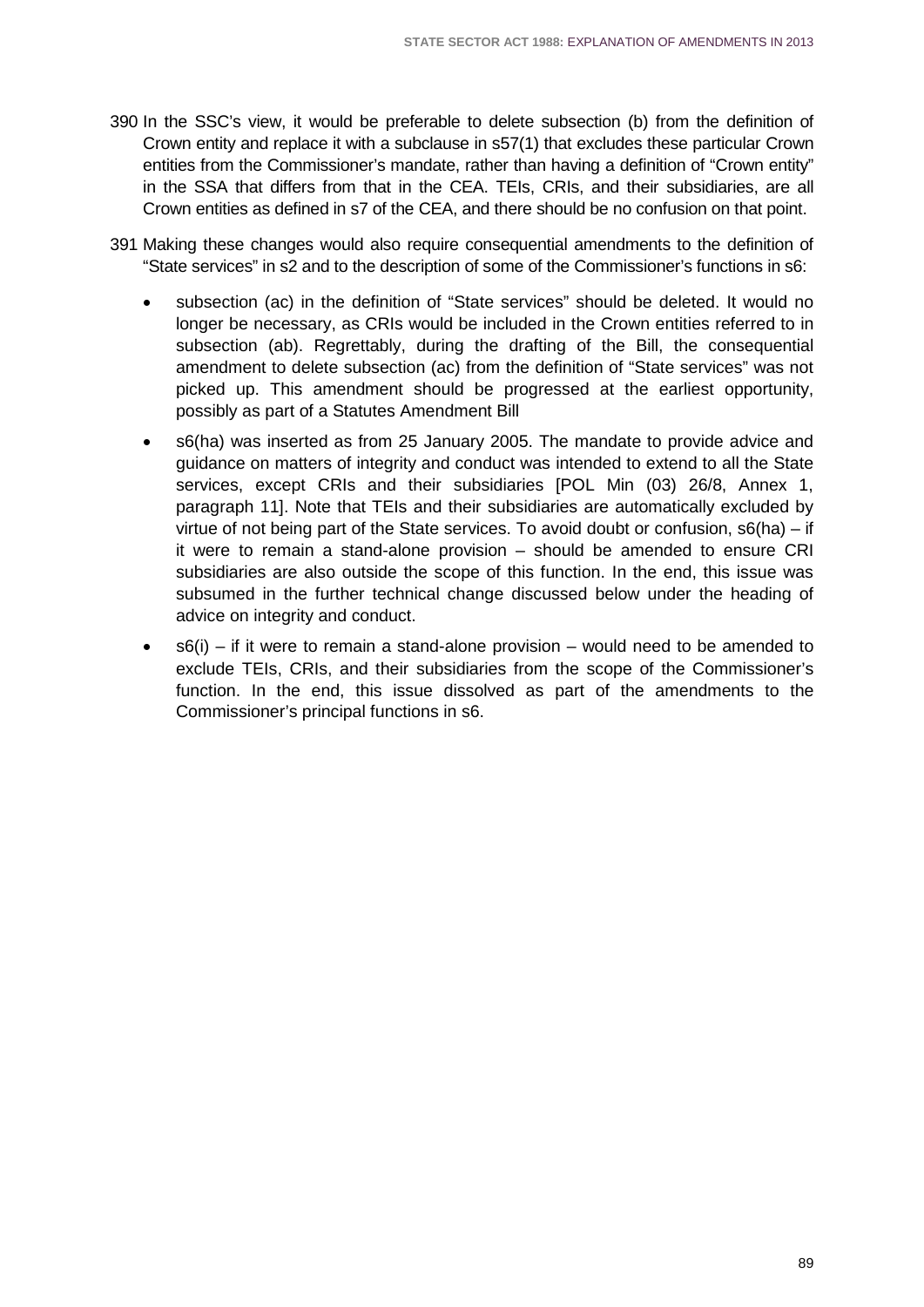## Transfer of Commissioner's Function relating to EEO

#### The Act

392 As stated in the discussion relating to Part 1 of the SSA, some of the Commissioner's principal functions in s6 of the Act were at a mechanical or operational level, and would be better transferred – in modified form, if appropriate – to the more operational parts of the Act.

- 393 Effectively, in accordance with other proposals throughout this paper, most of the existing functions of the Commissioner in s6 would be retained in modified form, or be subsumed within the scope of other provisions.
- 394 The exception was the function previously located as s6(g), i.e. "to promote, develop, and monitor equal employment opportunities policies and programmes for the Public Service". This is a specific provision that was not covered within other proposals. The function is an ongoing activity for the State Services Commission. The SSC recommended that it be transferred from s6 as a principal function and relocated to part 5 of the Act – personnel provisions – probably as a subsection in s58. The amendment progressed via cl47(1) in the Bill.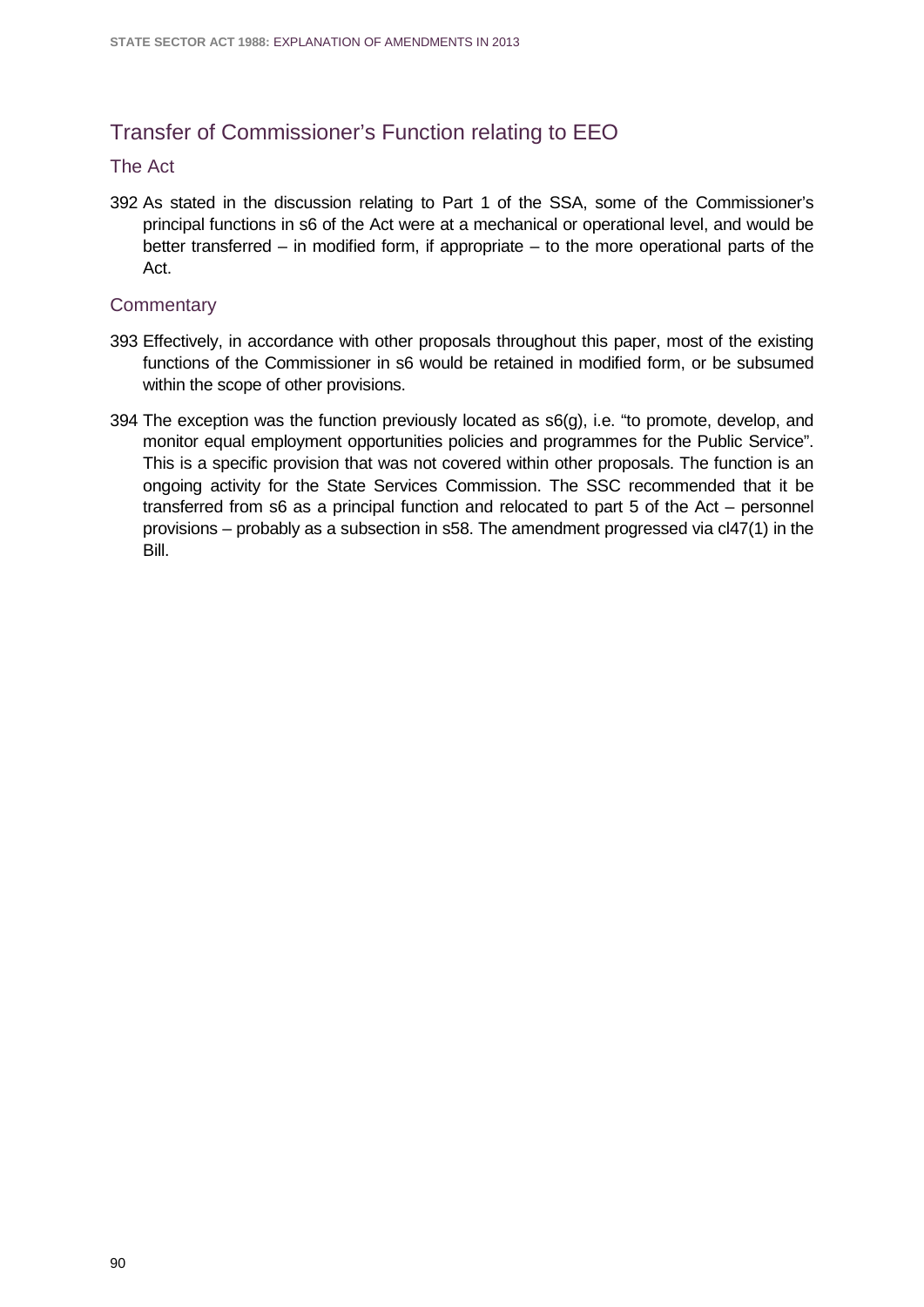# Appointment and Review Provisions

## The Act

395 Section 60 provides:

### *Appointments on merit*

A chief executive, in making an appointment under this Act, shall give preference to the person who is best suited to the position.

396 Section 65 provides:

#### *Review of appointments*

(1) The chief executive of each department shall put into place for the department a procedure for reviewing those appointments made within that department that are the subject of any complaint by an employee of that department

- 397 The effect of s65(1) is that an appointment made under s60 is in fact provisional pending the lodging and outcome of a review. It is possible, and there are examples in the past (especially in the early years after the passage of the SSA in 1988), where an appointment to a Public Service position has been overturned upon review, with the appellant appointed instead of the original appointee, or both persons are interviewed again, or the appointment process starts over again.
- 398 The Act should clarify the provisional nature of an appointment during the review process. The amendment progressed via cl48 in the Bill.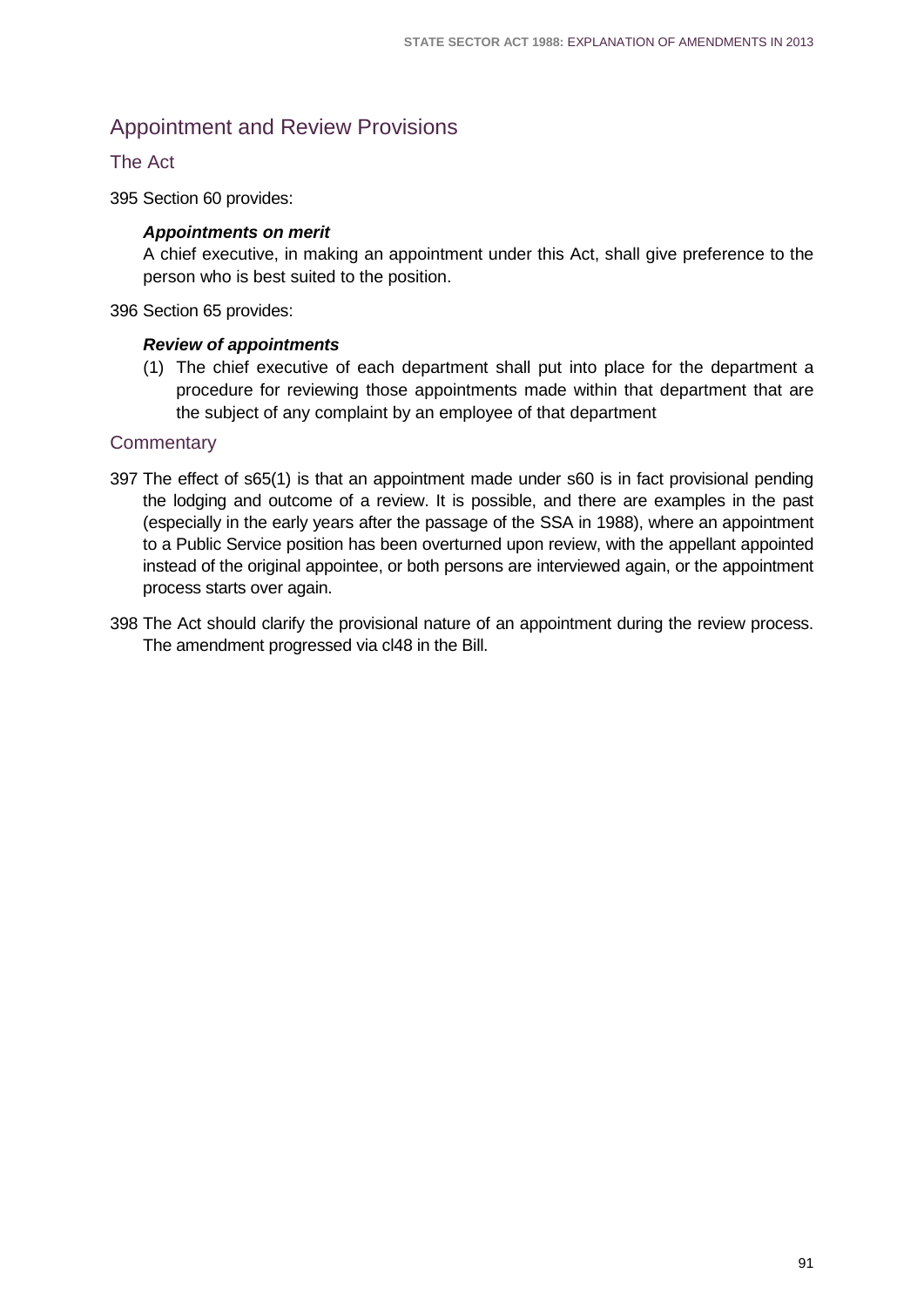# Advice on Integrity and Conduct

### The Act

- 399 There were two provisions in the SSA relating to the issuing of advice on matters of integrity and conduct:
	- under s6(ha), one of the Commissioner's principal functions was "to provide advice and guidance to employees within the State services (except Crown Research Institutes) on matters, or at times, that affect the integrity and conduct of employees within the State services"
	- under s57C(2), one of the Commissioner's powers when setting and enforcing minimum standards of integrity and conduct included "providing advice and guidance on matters like the interpretation of the standards and the application of a code of conduct in specific cases".

- 400 In accordance with the discussion relating to part 1 of the SSA, the function in s6(ha) should transfer to the 'operational detail' provisions in the Act, and be replaced in s6 by a different statement of the Commissioner's principal function relating to integrity and conduct. The operational detail was in s57 which already included s57C(2): though described as a "power", the act of providing advice and guidance is a function, not a power.
- 401 The SSC proposed that the functions in s6(ha) and s57C(2) should combine into a single function to be inserted, probably, as a new subsection 57(4). The policy intention behind 57C(2) was to provide for advice and guidance specifically pertaining to the standards in a code of conduct. The policy intention behind 6(ha) was to provide for advice and guidance on matters of integrity and conduct that are not necessarily or explicitly linked to a code of conduct, such as advice and guidance for State servants in the period leading to a General Election. The scope of 6(ha) is broader than the scope of 57C(2). The amendment proceeded via cl44(3) in the Bill.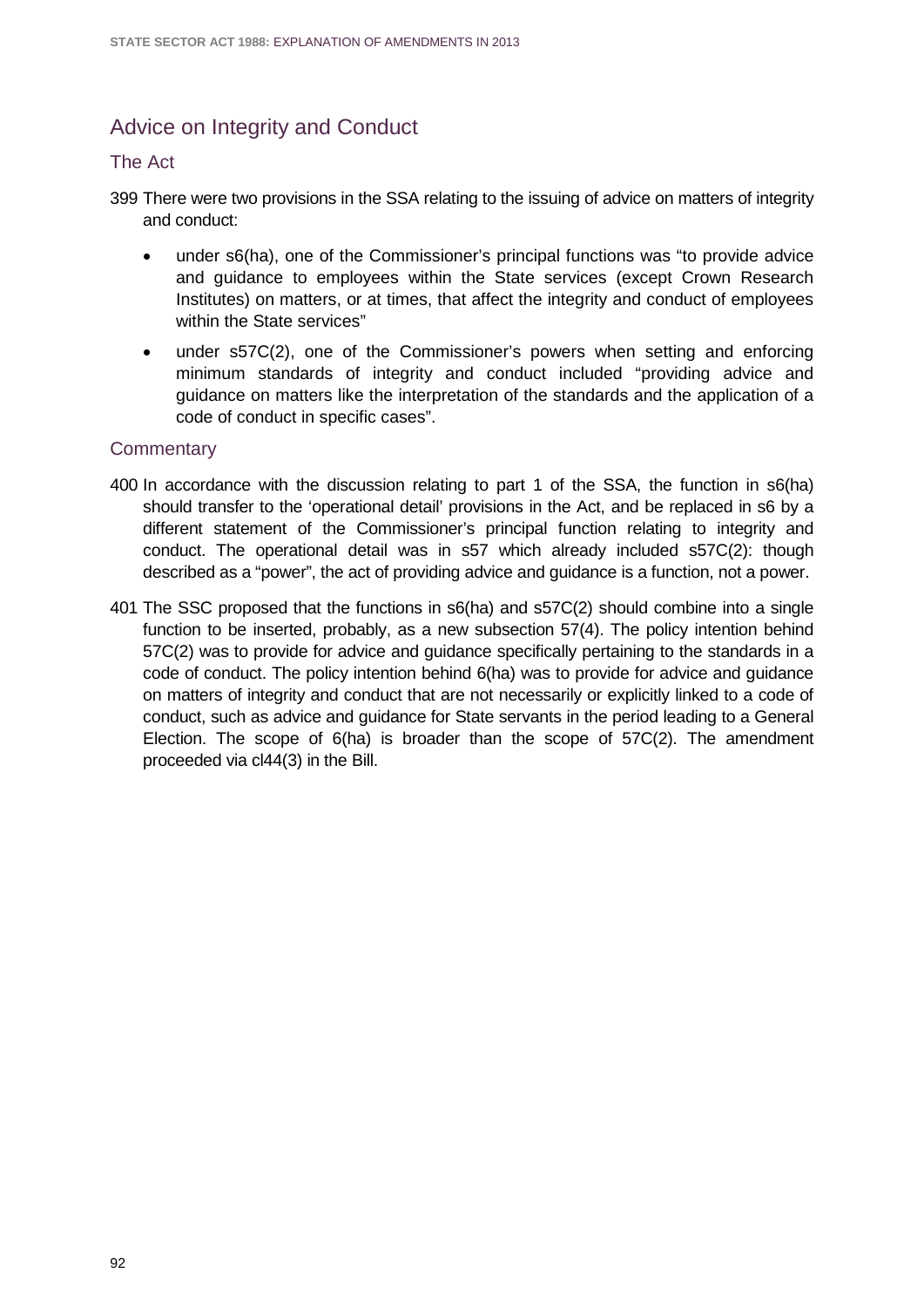# Redundant Provisions

## The Act

- 402 Section 44(1) provided that sections 35, 36, 38, 39, 43 and 91 did not apply to the Solicitor-General, the Controller and Auditor-General, Commissioner of Police, Director of the Government Communications Security Bureau (GCSB) and the State Services Commissioner. These sections provided for:
	- the appointment process for Public Service chief executives (s35)
	- the reappointment process (s36)
	- the Commissioner to set conditions of employment of chief executives (s38)
	- the removal from office of chief executives (s39)
	- the review of the performance of chief executives (s43)
	- transitional provisions that applied to any person holding the position of permanent head of a Public Service department under the State Services Act 1962 (s91).
- 403 Section 44(2) continued to refer to the Commissioner of Police as chief executive in respect of the Police Department (civilian staff).

## **Commentary**

- 404 When the Act was promulgated in 1988, the Audit Department and the Police Department (civilian staff) were departments of the Public Service. The following year, the Police Department (civilian staff) was removed from the list of Public Service departments. In 2001, the Audit Department was disestablished as a Public Service department and the Controller and Auditor-General was established as an officer of Parliament.
- 405 Section 44 should therefore be amended to remove subsections (1)(b) and (c) because this part of the SSA did not apply to the Controller and Auditor-General and the Commissioner of Police or their agencies.
- 406 Section 44 should also be amended to remove subsection (2)(d) since reference to the Commissioner of Police and the Police Department (civilian staff) was redundant. The Policing Act 2008 deals with the organisational arrangements for the New Zealand Police and the relationship between the State Services Commissioner and Commissioner of Police.
- 407 Section 91 had been redundant for many years and should now be removed from the SSA.

408 These technical amendments were all incorporated in the Bill.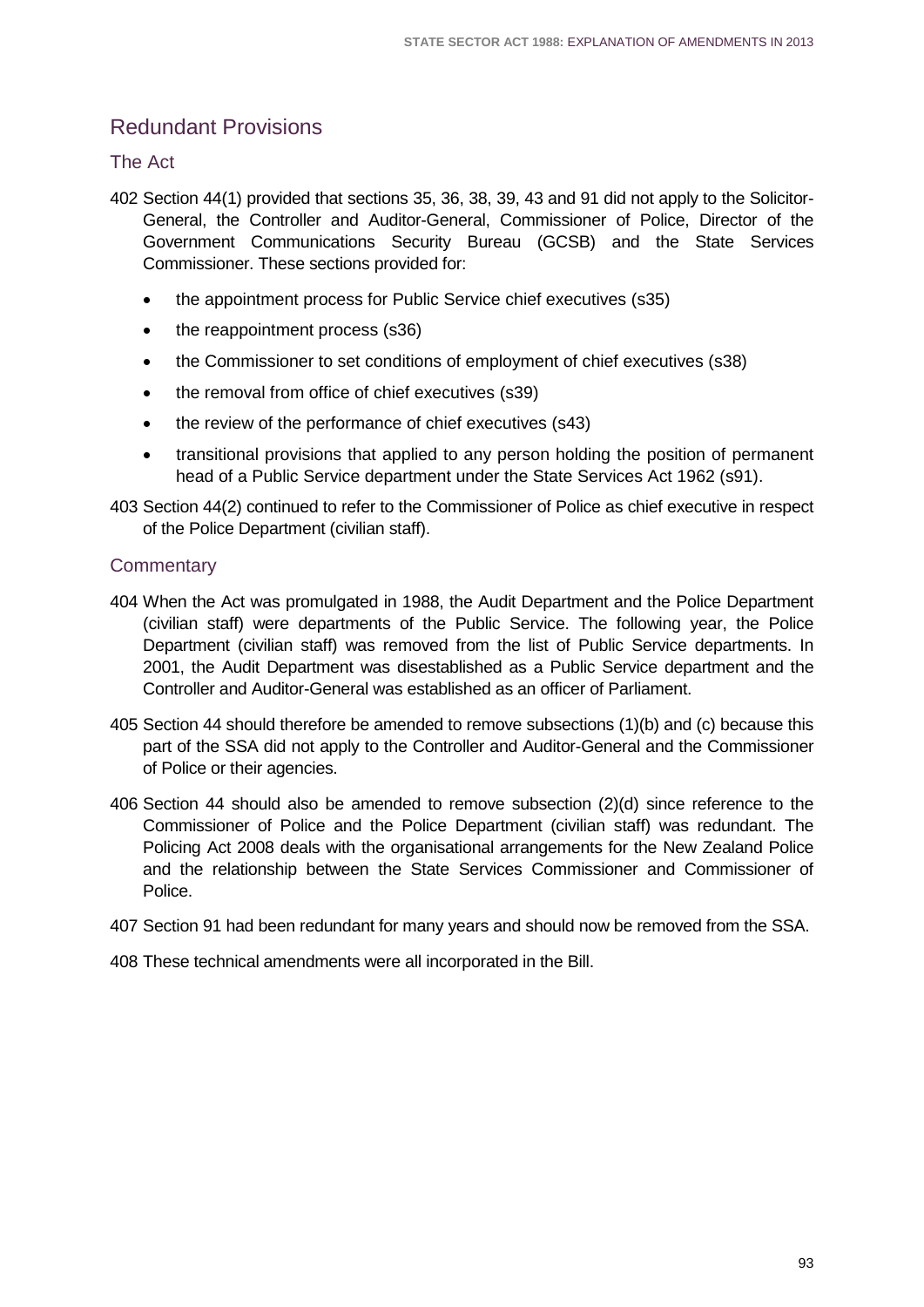# Annex 1: Summary of Main Amendments to State Sector Act

The SSA has been amended from time to time by Amendment Acts as well as by other Acts.

## Amendment Acts

- 1 State Sector Amendment Act 1989
	- Inserted a new definition of "Education service" to reflect the changes made by the School Trustees Act 1989
	- Incorporated provisions relating to employment in the Education service to reflect the State Services Commissioner's responsibility for negotiating awards and agreements
	- Inserted personnel provisions applying to the Education service
	- Provided for appointment of senior staff in the Education service and Commissioner's responsibility for setting their employment conditions
	- Transitional provisions
- 2 State Sector Amendment Act (No 2) 1989
	- Changed the State Services Commission from a body of up to 4 persons to a single State Services Commissioner, statutory officer and chief executive of the department called the State Services Commission
	- In respect of the functions and powers of the State Services Commissioner (added 3 new functions to s6) amended references to the State Services Commission to the State Services Commissioner
	- Provided for the appointment of a State Services Commissioner and Deputy State Services Commissioner, and for the setting of their terms and conditions of appointment
	- Changed the definitions of
		- o "Chief executive" by extending it to chief executives of tertiary education institutions
		- o "Education service" by including reference to tertiary institutions; and
		- o "Employer" to reflect changes made by the Education Act 1989
	- Added the power to transfer employees and provided for protection of terms and conditions of employees on transfer
	- Amended provisions dealing with appointment and reappointments of chief executives
	- Amended provisions relating to the Senior Executive Service
	- Provided for delegation of the State Services Commissioner's power to negotiate conditions of employment for employees in the Education service and for the period during which the State Services Commissioner would negotiate awards and agreements for employees in tertiary education institutions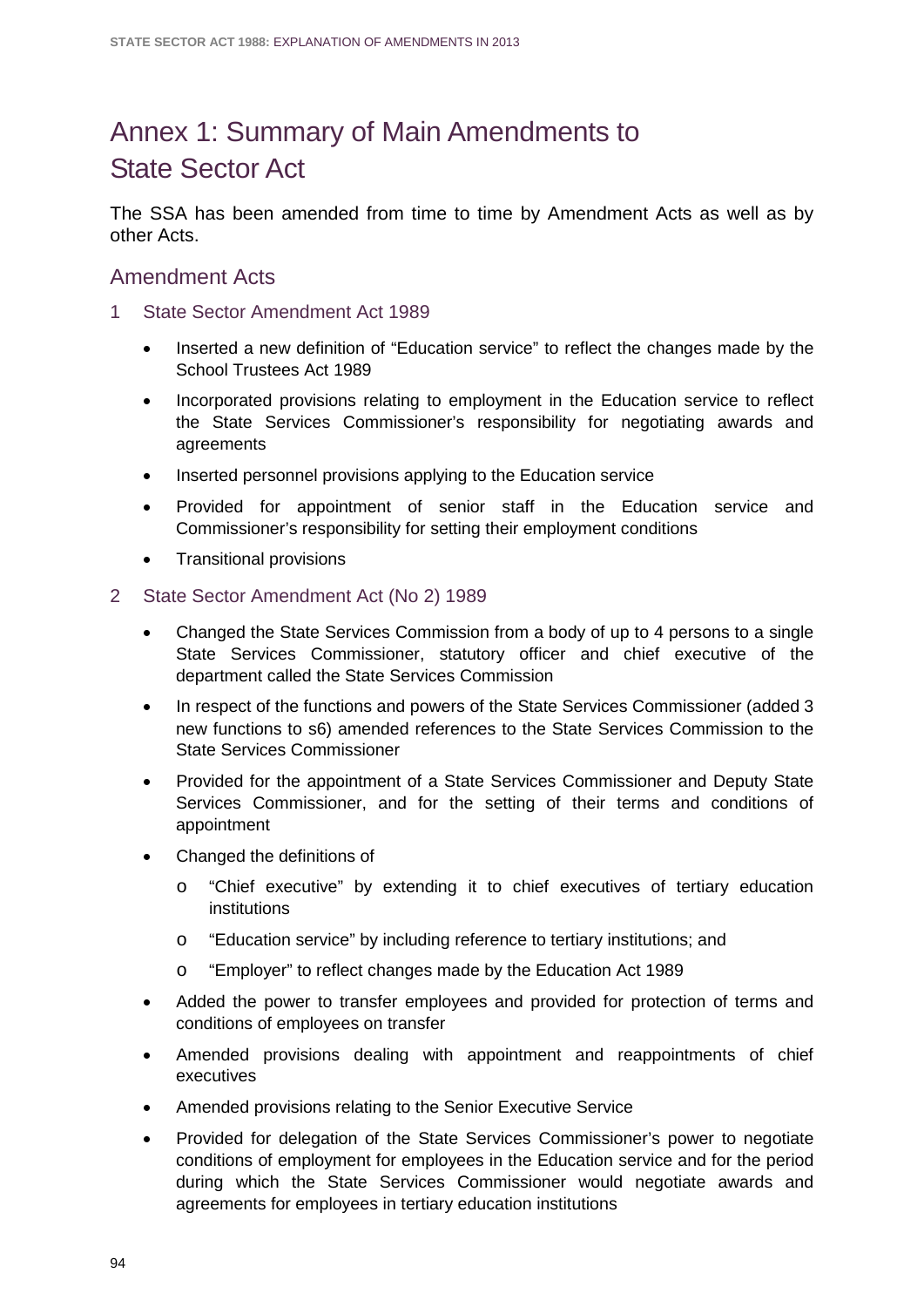- Added provisions relating to the appointment of chief executives of tertiary education institutions and provided for State Services Commissioner's role relating to the chief executive's terms and conditions of employment
- Provided for recognition of the PSA as a union
- Other technical amendments
- 3 State Sector Amendment Act 1990
	- Provided that employers in the State services could establish superannuation schemes for employees and set the requirements within which any scheme must operate
- 4 State Sector Amendment Act 1991
	- Amended the SSA to reflect the provisions of the Employment Contracts Act 1991 and the Commissioner's responsibilities relating to employees in the Public Service and to the Education service
	- Amended provisions dealing with transfer of employees and protection to employees being transferred
- 5 State Sector Amendment Act 1997
	- Amended the SSA so that it no longer applied to kindergartens
- 6 State Sector Amendment Act 1999
	- Technical amendments to Schedule 1
- 7 State Sector Amendment Act 2003
	- Enabled amendments to be made to the First Schedule by Order in Council
	- Provided for reorganisations in the Public Service including provisions to limit technical redundancy payments in the case of transfers of staff as a consequence of transfers of functions from one department to another and for recognition of other changes to documents and other things when functions transfer
	- Applied provisions relating to transfers of functions to abolitions of Departments of Social Welfare and Courts
- 8 State Sector Amendment Act (No 2) 2003
	- Omitted from paragraph (a)(ii) of the definition of the term employer the words "Part 9 of"
- 9 State Sector Amendment Act 2004
	- Inserted provisions dealing with strikes in the Education service including giving the State Services Commissioner powers to suspend during strikes and providing for technical redundancies where schools are closed or merged
- 10 State Sector Amendment Act (No 2) 2004
	- Amendment at the time of enactment of the Crown Entities Act 2004 and Public Finance Amendment Act 2004, extending some of the State Services Commissioner's powers to the wider State services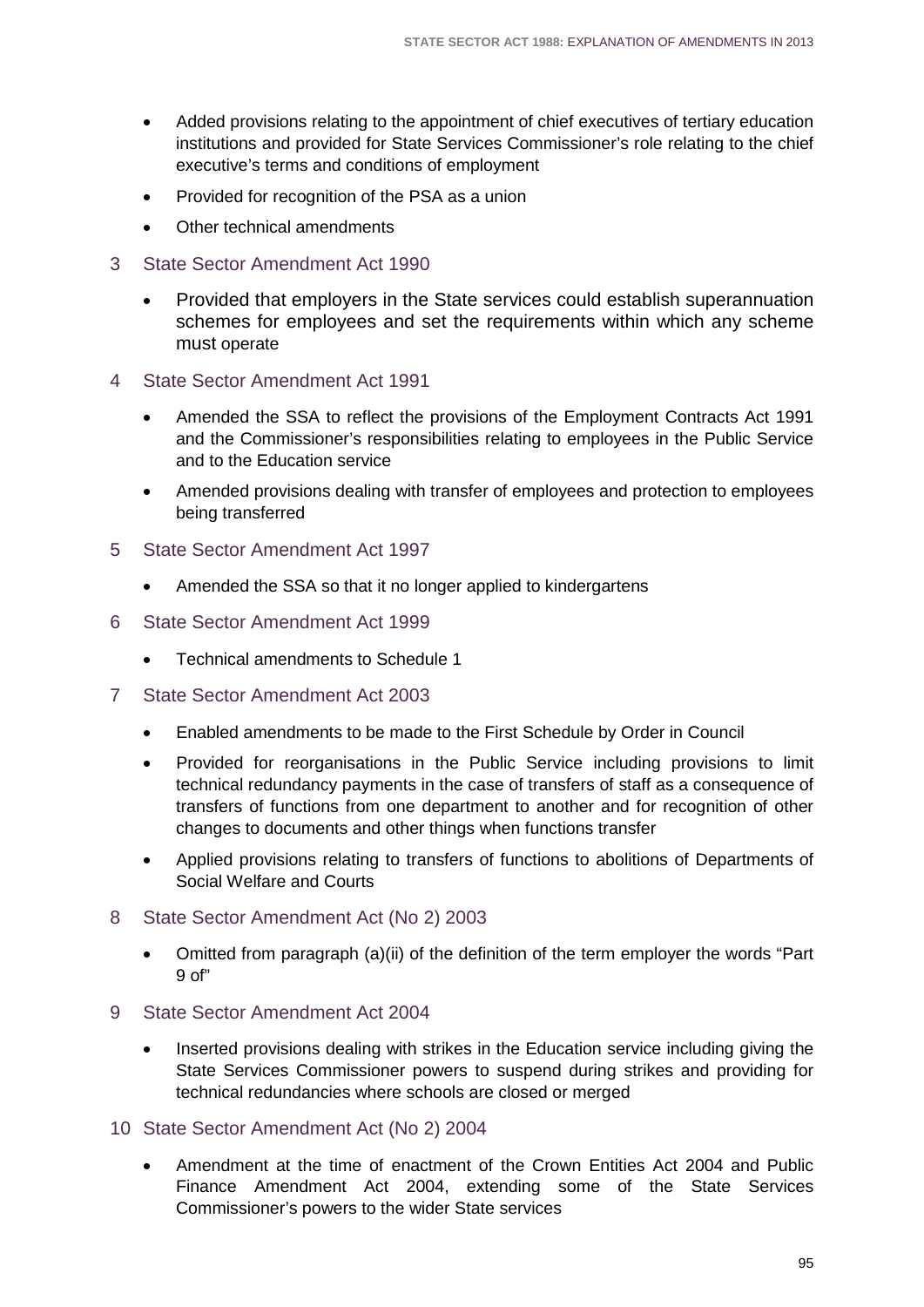- o Extending s6(a) to enable the Commissioner to review the machinery of government across all areas of government
- o Inserting s6(ha) to enable the Commissioner to provide advice and guidance to employees within the State services (except Crown Research Institutes) on matters or at times, that affect the integrity and conduct of employees within the State services
- o Extending s6(i) beyond the Public Service to enable the Commissioner to provide advice on management systems, structures and organisations in Crown entities
- o Extending s57 beyond the Public Service to enable the Commissioner to set minimum standards of integrity of conduct to most Crown entities, the Parliamentary Counsel Office and the Parliamentary Service, requiring agencies to comply with them and providing the Commissioner with enforcement power
- Removing the provisions relating to the Senior Executive Service and replacing them with responsibilities for developing senior leadership and management capability in the Public Service and enabling the Commissioner to promote the development strategy to organisations in the State services (not limited to the Public Service)
- A number of technical changes
- 11 State Sector Amendment Act 2007
	- Amended the section 33 duty on chief executives to act independently in making decisions about individual employees to reflect the fact that the Senior Executive Service no longer exists

## Other Acts

- 1 New Zealand Public Health and Disability Act 2000
	- Amended the SSA by
		- o repealing the definition of Health Service
		- o omitting Health Service from the definition of State services
- 2 Education Standards Act 2001
	- Amended the definition of Education service by including service as a registered teacher in the employment of a free kindergarten association
- 3 Government Communications Security Bureau Act 2003
	- Amended s44(1) by inserting references to the Director of the Government Communications Security Bureau and the State Services Commissioner; and amended s44(2) by inserting that the Director of the GCSB is the chief executive of the GCSB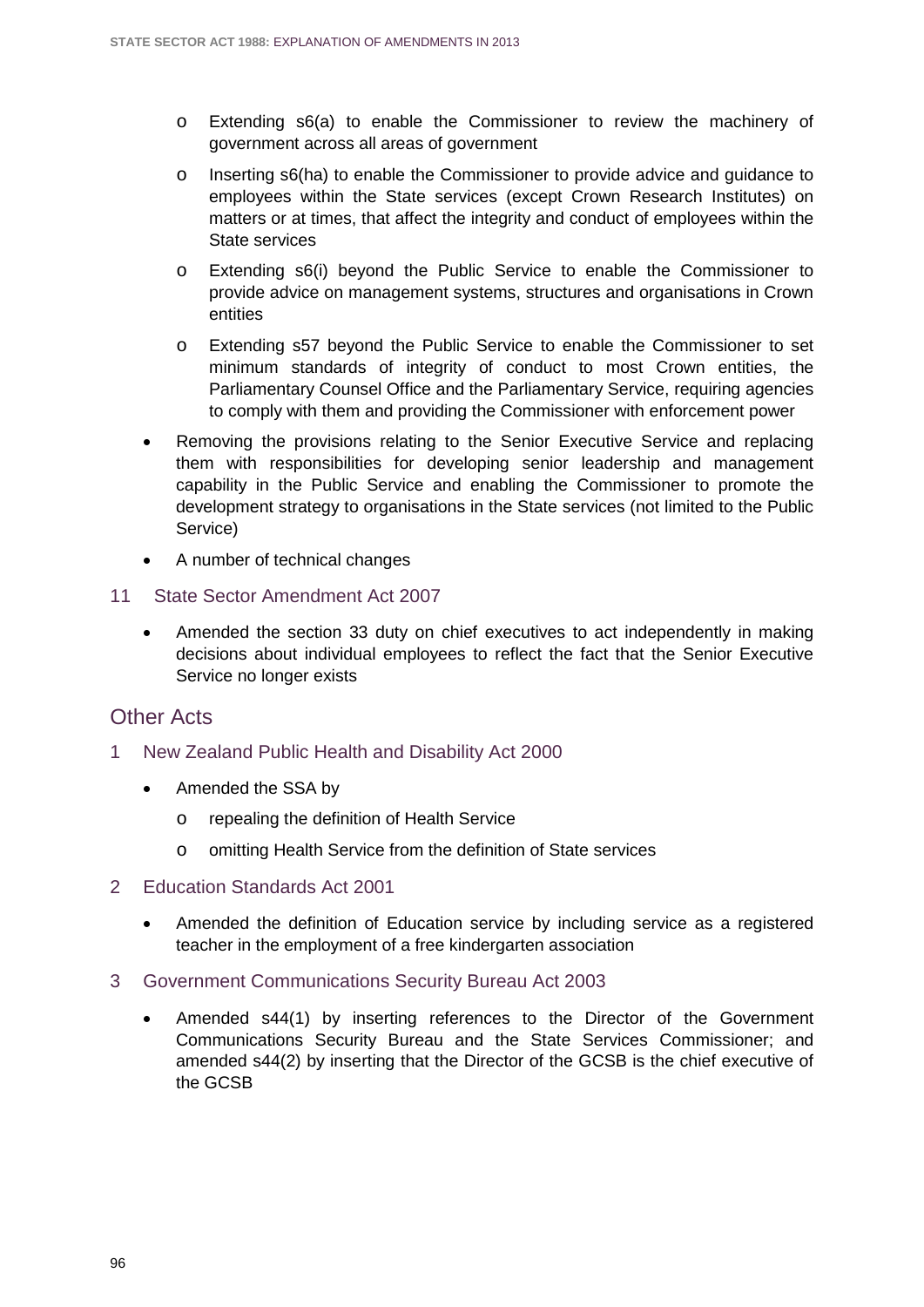# List of abbreviations and acronyms

| <b>Advisers</b>            | Departmental advisers to FEC on the Bill         |
|----------------------------|--------------------------------------------------|
| <b>ACE</b>                 | <b>Autonomous Crown Entity</b>                   |
| Bill                       | State Sector and Public Finance Reform Bill      |
| <b>BPS</b>                 | <b>Better Public Services</b>                    |
| <b>BPSAG</b>               | <b>Better Public Services Advisory Group</b>     |
| <b>CAB Min</b>             | <b>Cabinet Minute</b>                            |
| <b>CDF</b>                 | <b>Chief of Defence Force</b>                    |
| <b>CEA</b>                 | Crown Entities Act 2004                          |
| $"$ c $"$                  | Reference to a particular clause of a Bill       |
| Commissioner               | <b>State Services Commissioner</b>               |
| <b>CRI</b>                 | <b>Crown Research Institute</b>                  |
| Csser                      | Commissioner                                     |
| <b>Deputy Commissioner</b> | <b>Deputy State Services Commissioner</b>        |
| <b>DHB</b>                 | <b>District Health Board</b>                     |
| <b>DIA</b>                 | Department of Internal Affairs                   |
| EA                         | <b>Executive Agency</b>                          |
| EEO                        | <b>Equal Employment Opportunities</b>            |
| <b>ELP</b>                 | Executive Leadership Programme                   |
| <b>ERA</b>                 | <b>Employment Relations Act 2000</b>             |
| <b>FEC</b>                 | Finance and Expenditure Committee                |
| <b>GCSB</b>                | <b>Government Communications Security Bureau</b> |
| <b>GWPO</b>                | Government Workforce Policy Order                |
| Hon                        | Honourable Minister                              |
| House                      | House of Representatives                         |
| <b>ICE</b>                 | Independent Crown Entity                         |
| <b>LDC</b>                 | Leadership Development Centre                    |
| <b>LEG</b>                 | <b>Cabinet Legislation Committee</b>             |
| <b>MDC</b>                 | Management Development Centre                    |
| MoE                        | Ministry of Education                            |
| <b>MOSS</b>                | Minister of State Services                       |
| <b>MSD</b>                 | Ministry of Social Development                   |
| <b>NZDF</b>                | New Zealand Defence Force                        |
| <b>NZSIS</b>               | New Zealand Security Intelligence Service        |
| <b>OIA</b>                 | Official Information Act 1982                    |
| OIC                        | Order in Council                                 |
| <b>PCO</b>                 | <b>Parliamentary Counsel Office</b>              |